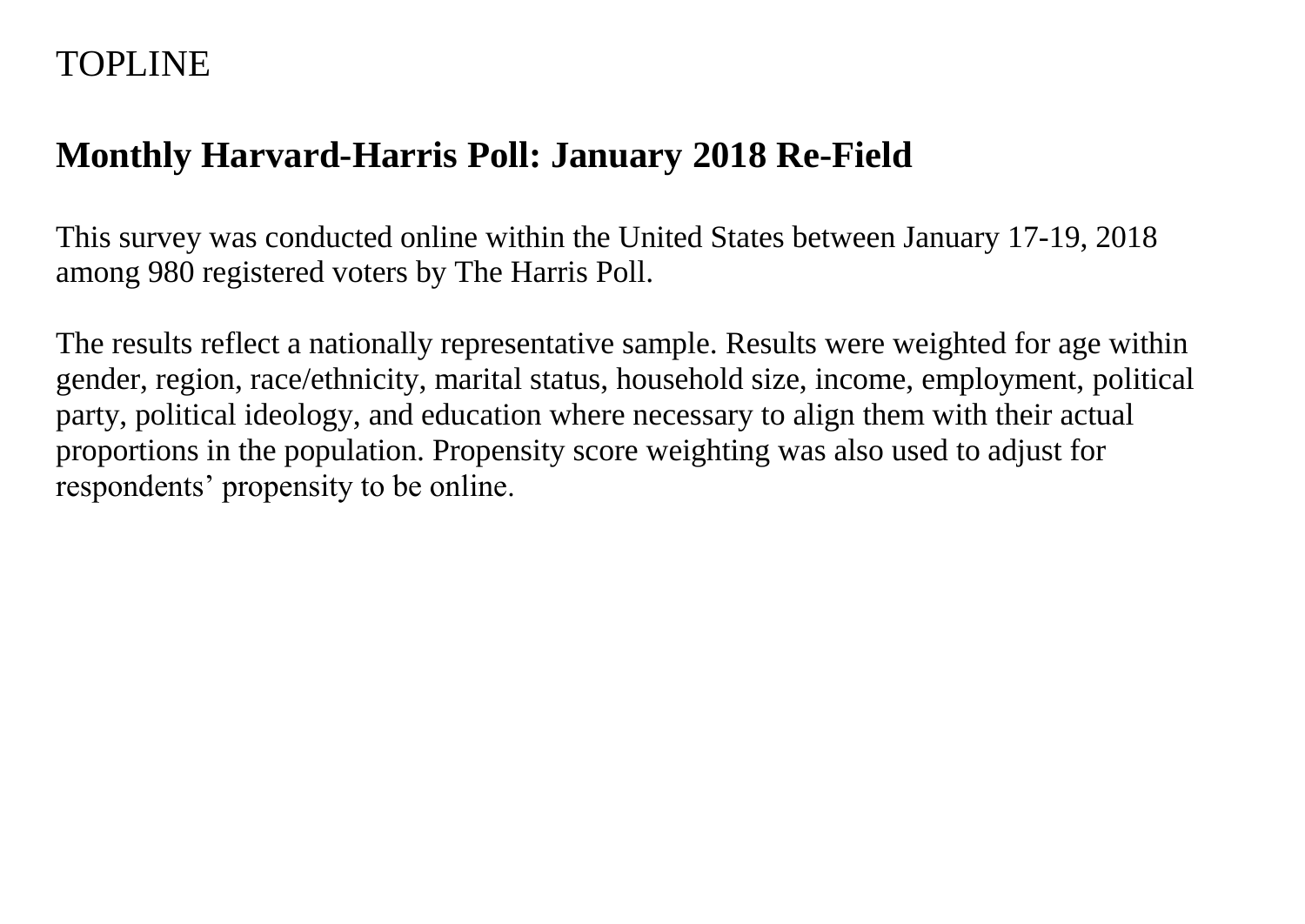| <b>Base</b>                                           | $n = 980$ |
|-------------------------------------------------------|-----------|
| AGE*                                                  |           |
| 18-34                                                 | 26%       |
| 35-49                                                 | 24%       |
| $50 - 64$                                             | 29%       |
| $65+$                                                 | 20%       |
| SEX*                                                  |           |
| Male                                                  | 49%       |
| Female                                                | 51%       |
| <b>EDUCATION*</b>                                     |           |
| Less than high school degree                          | 8%        |
| High school degree to less than 4 year college degree | 57%       |
| 4 year college degree or more                         | 35%       |
| RACE/ETHNICITY*                                       |           |
| White                                                 | 67%       |
| Black/African American                                | 11%       |
| Hispanic                                              | 13%       |
| Asian                                                 | 5%        |
| Other                                                 | 4%        |

| <b>Base</b>                | $n = 980$ |
|----------------------------|-----------|
| <b>POLITICAL PARTY*</b>    |           |
| Democrat                   | 38%       |
| Republican                 | 31%       |
| Independent                | 28%       |
| Other                      | 3%        |
| <b>LOCALE</b>              |           |
| Urban                      | 27%       |
| Suburban                   | 51%       |
| Rural                      | 22%       |
| <b>POLITICAL IDEOLOGY*</b> |           |
| Liberal                    | 26%       |
| Moderate                   | 42%       |
| Conservative               | 31%       |

\*Denotes weighting variable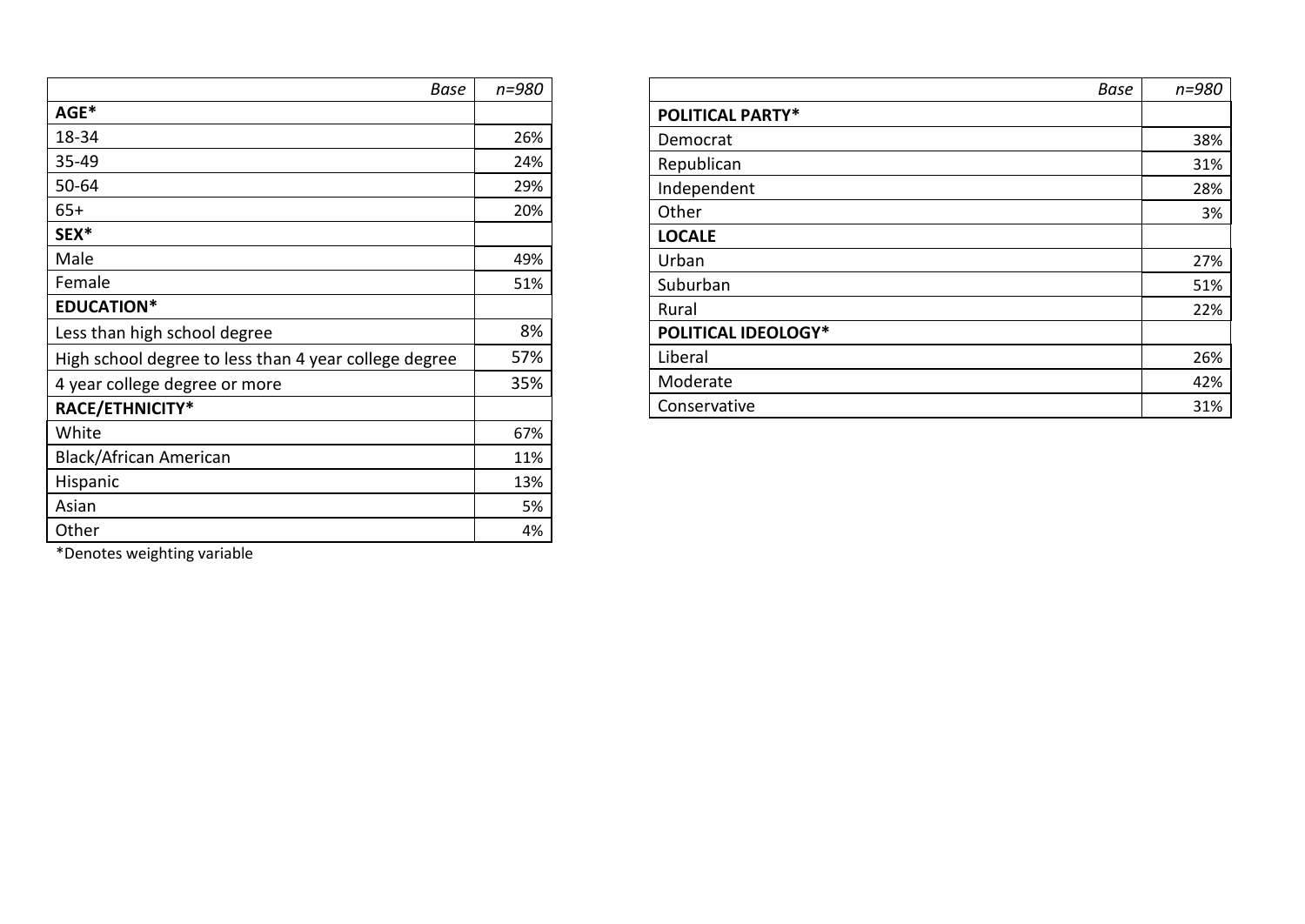D1 What is your age?

Base: All Respondents

|                 | Total       |
|-----------------|-------------|
| Unweighted Base | 980         |
| Weighted Base   | 985         |
| Effective Base  | 624         |
|                 |             |
| $18 - 34$       | 260<br>26%  |
| $35 - 49$       | 237<br>24%  |
| $50 - 64$       | 286<br>29%  |
| $65+$           | 201<br>20%  |
| Mean            | 48.3        |
| Std. Dev.       | 16.80       |
| Std. Err.       | 0.54        |
| Sigma           | 985<br>100% |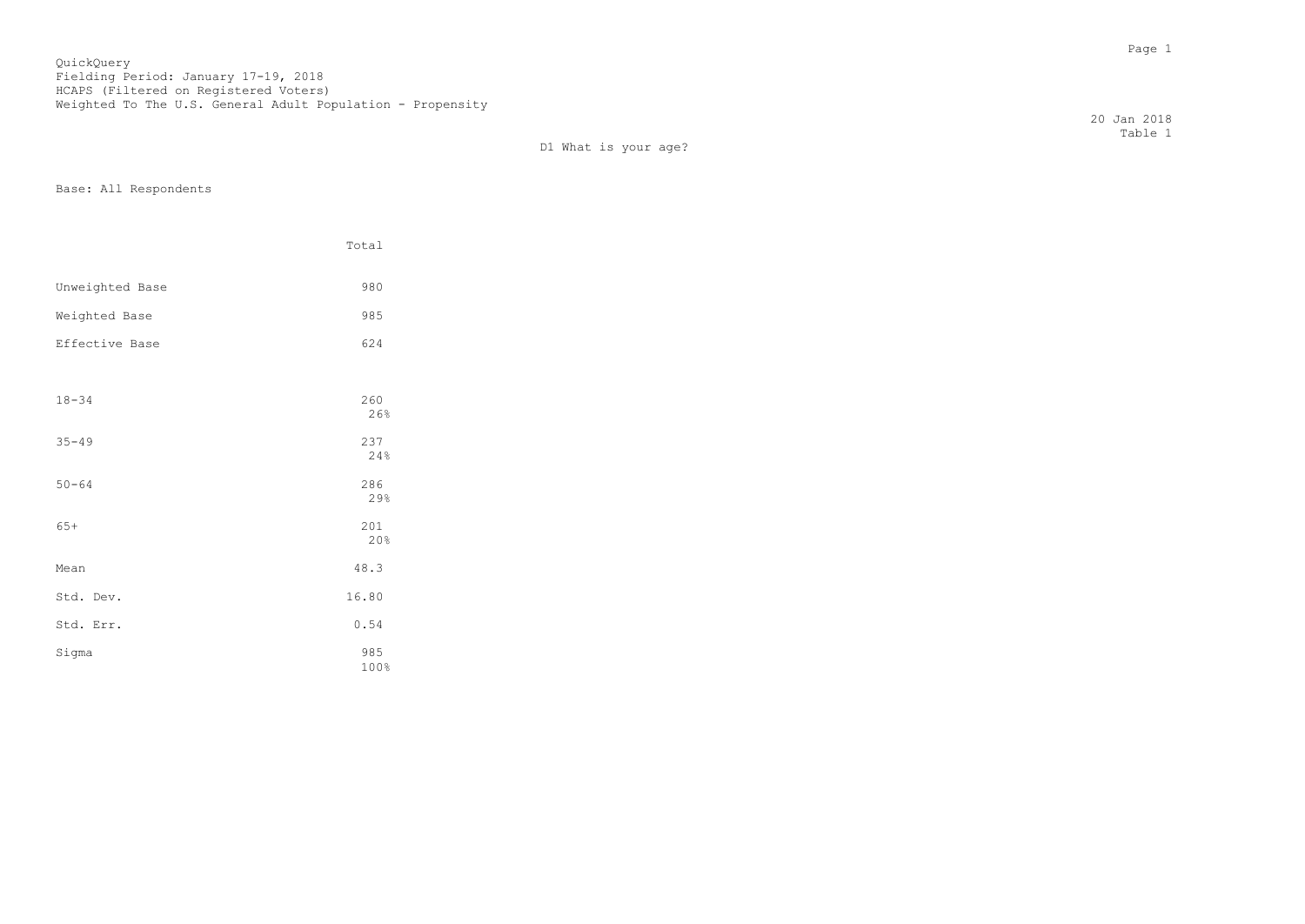20 Jan 2018 Table 2

D2 What is your gender?

|                 | Total       |  |
|-----------------|-------------|--|
| Unweighted Base | 980         |  |
| Weighted Base   | 985         |  |
| Effective Base  | 624         |  |
| Male            | 478<br>49%  |  |
| Female          | 507<br>51%  |  |
| Sigma           | 985<br>100% |  |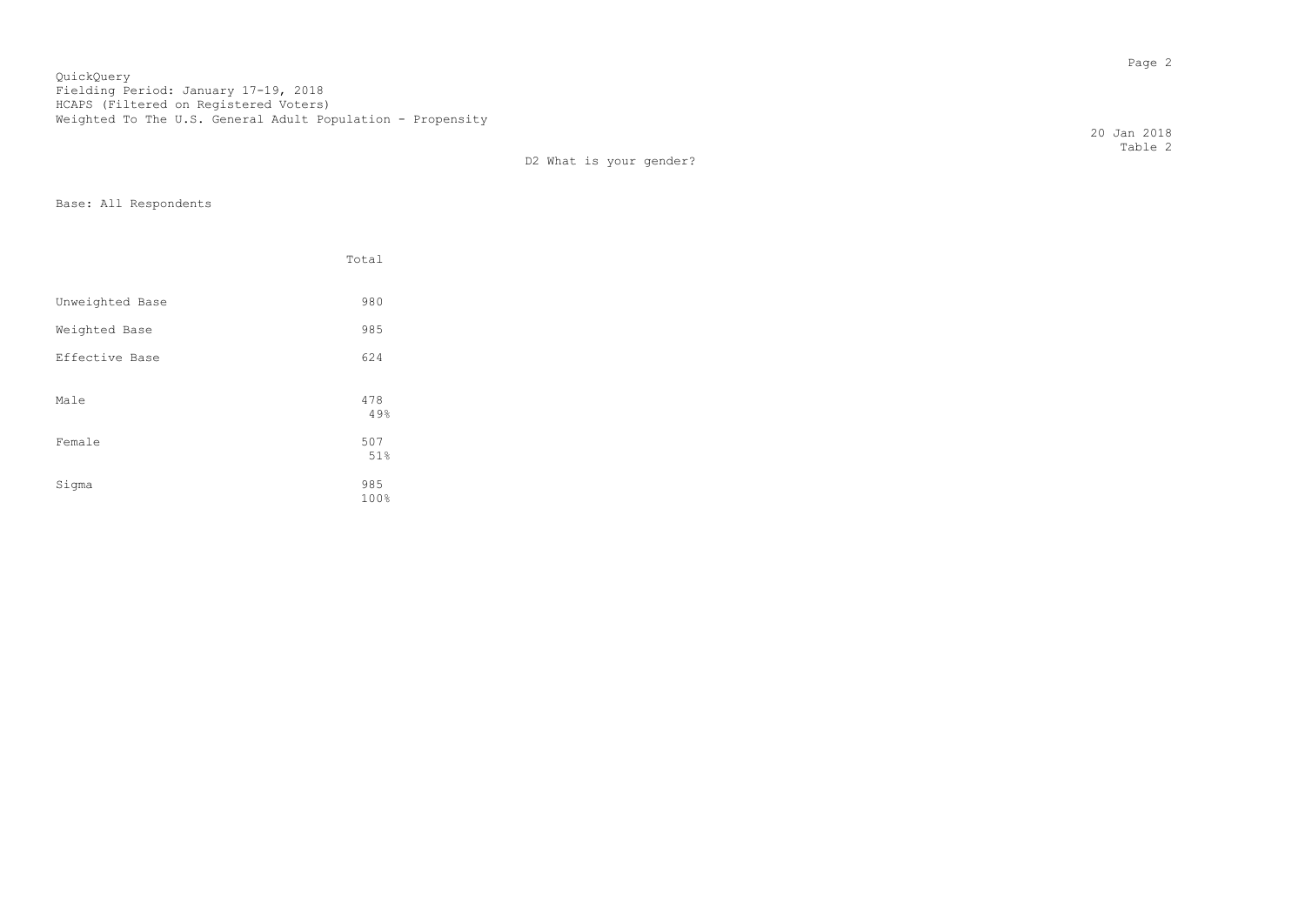S2 In which state do you reside?

Base: All Respondents

|                      | Total                         |
|----------------------|-------------------------------|
| Unweighted Base      | 980                           |
| Weighted Base        | 985                           |
| Effective Base       | 624                           |
| Alabama              | 15<br>2%                      |
| Alaska               | -<br>$\overline{\phantom{0}}$ |
| Arizona              | 11<br>1%                      |
| Arkansas             | 9<br>$1\%$                    |
| California           | 119<br>12%                    |
| Colorado             | 20<br>2%                      |
| Connecticut          | 7<br>1%                       |
| Delaware             | 4<br>$\star$                  |
| District of Columbia | 3<br>$\star$                  |
| Florida              | 74<br>8%                      |
| Georgia              | 30<br>3%                      |
| Hawaii               | 7<br>1%                       |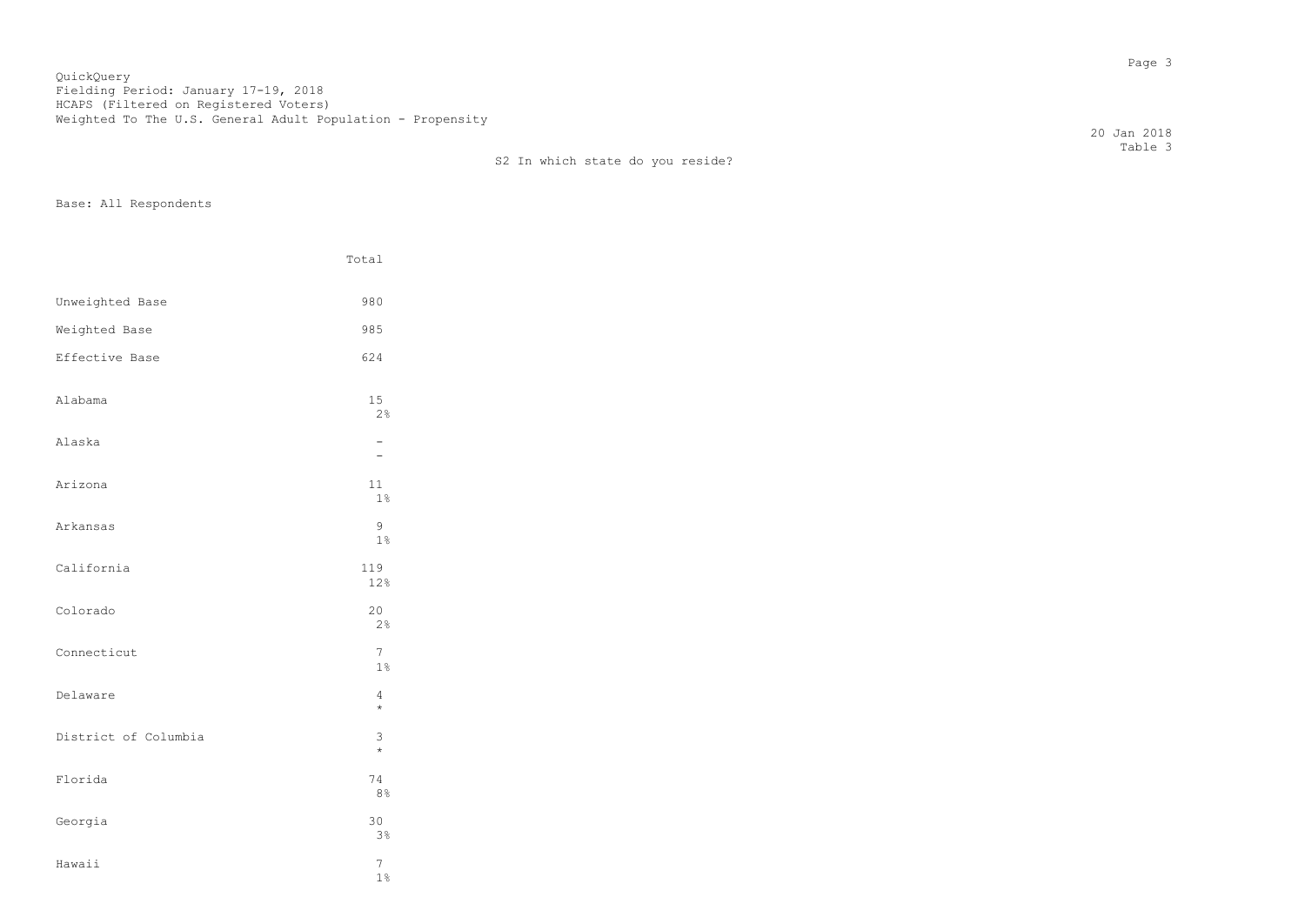| Idaho    | 9<br>$1\%$  |
|----------|-------------|
| Illinois | 52<br>5%    |
| Indiana  | 14<br>$1\%$ |
| Iowa     | 10<br>$1\%$ |
| Kansas   | 8<br>$1\%$  |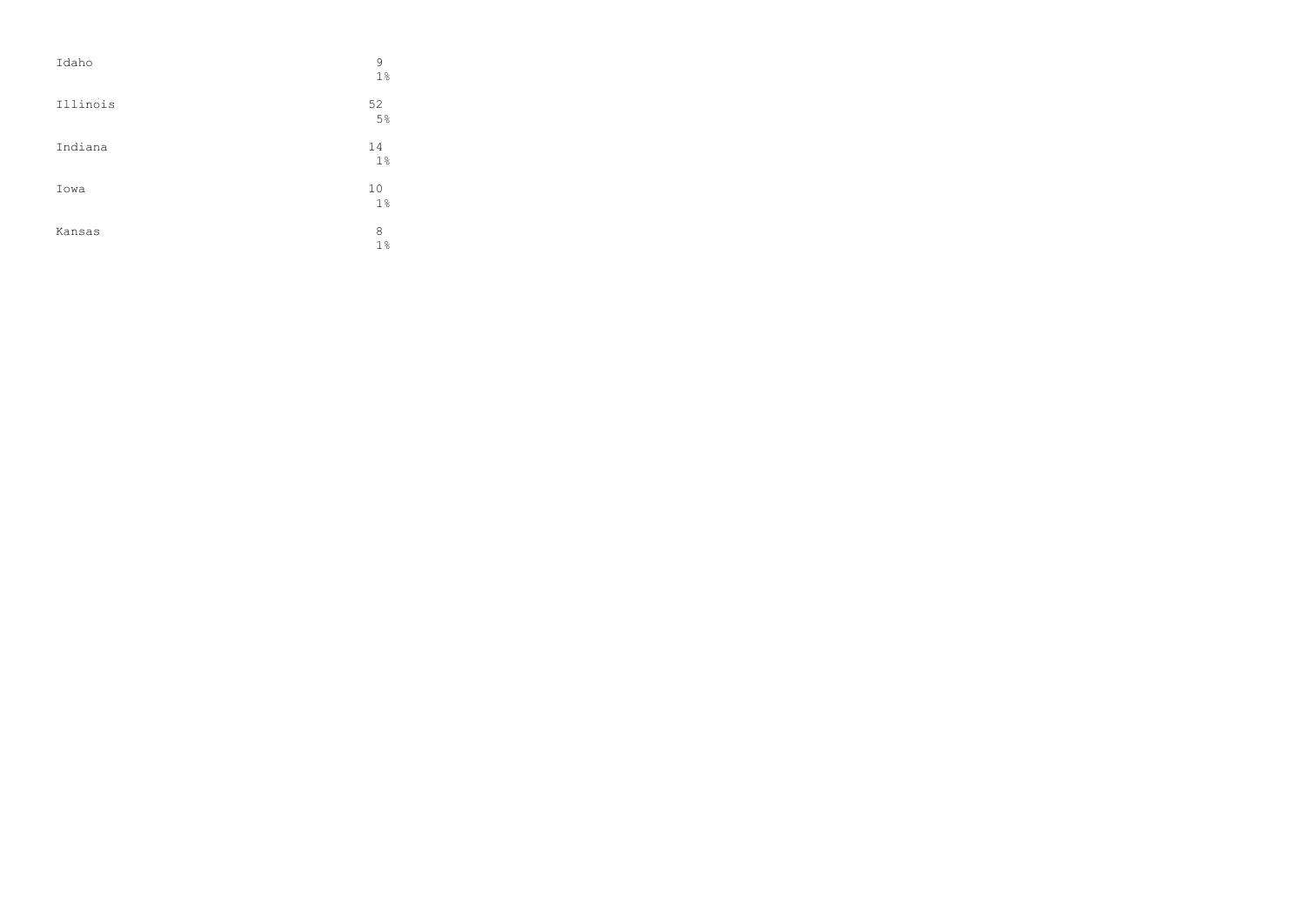S2 In which state do you reside?

Base: All Respondents

|               | Total            |
|---------------|------------------|
| Weighted Base | 985              |
| Kentucky      | 15<br>2%         |
| Louisiana     | $10$<br>1%       |
| Maine         | 5<br>$\star$     |
| Maryland      | 12<br>1%         |
| Massachusetts | 24<br>2%         |
| Michigan      | 45<br>5%         |
| Minnesota     | 13<br>$1\%$      |
| Mississippi   | 4<br>$\star$     |
| Missouri      | 19<br>2%         |
| Montana       | $1\,$<br>$\star$ |
| Nebraska      | 4<br>$\star$     |
| Nevada        | 5<br>$\star$     |
| New Hampshire | 6<br>1%          |
| New Jersey    | 30<br>3%         |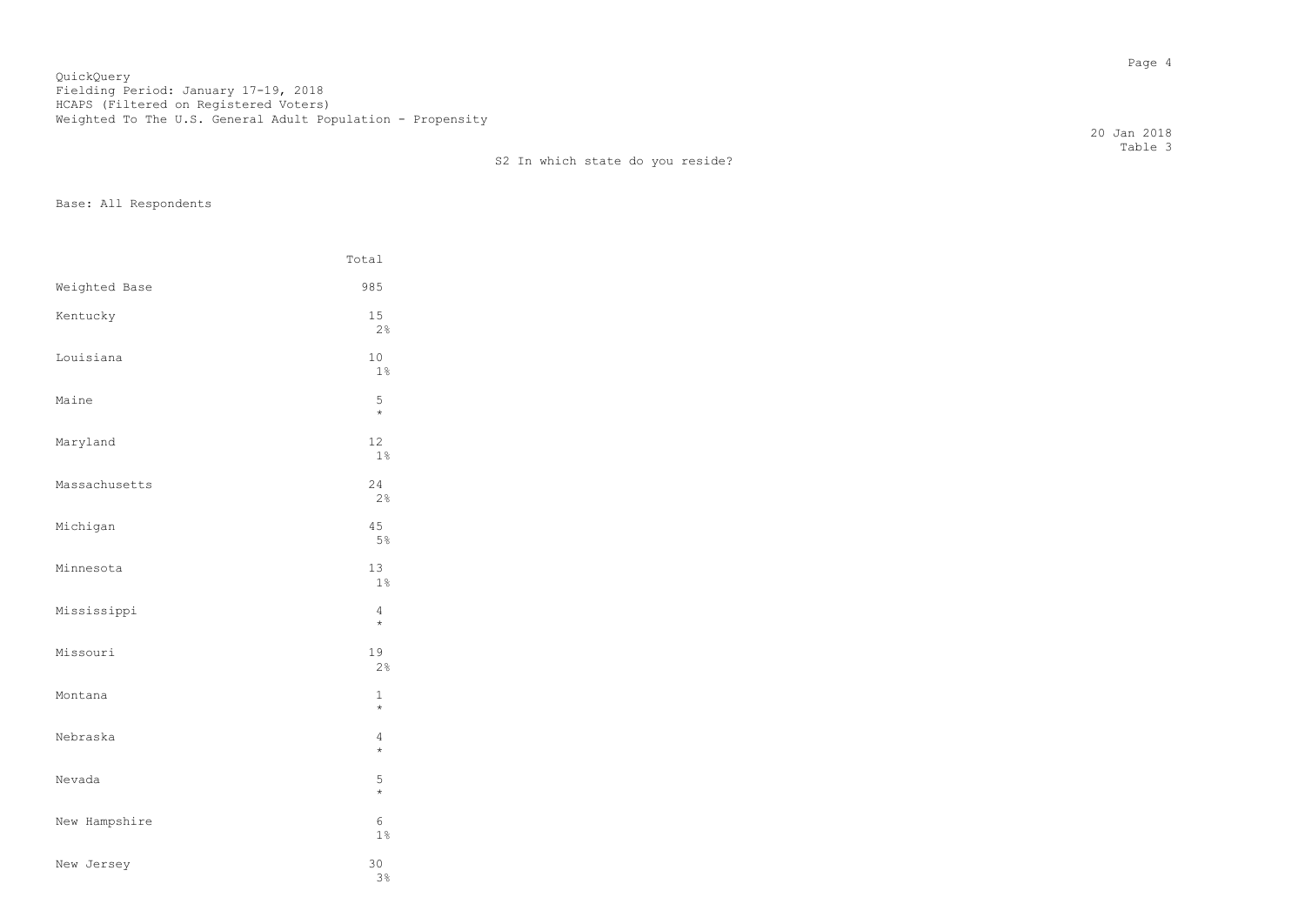| New Mexico     | 6<br>1 <sup>°</sup>  |
|----------------|----------------------|
| New York       | 77<br>8%             |
| North Carolina | 34<br>3 <sup>°</sup> |
| North Dakota   | 1<br>$\star$         |
| Ohio           | 19<br>2%             |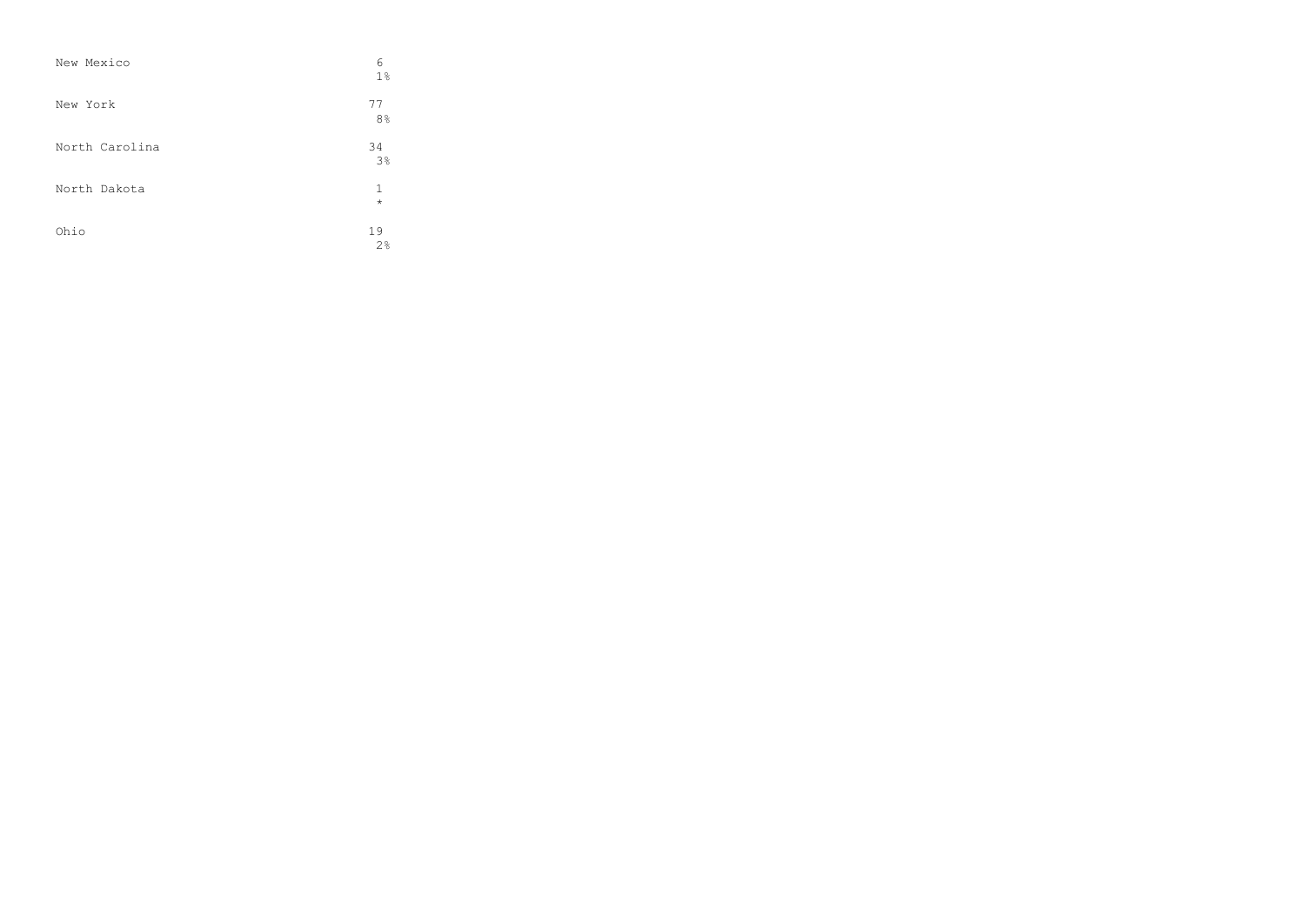en de la provincia de la provincia de la provincia de la provincia de la provincia de la provincia de la provi<br>Page 5 QuickQuery Fielding Period: January 17-19, 2018 HCAPS (Filtered on Registered Voters) Weighted To The U.S. General Adult Population - Propensity

S2 In which state do you reside?

Base: All Respondents

|                | Total                     |
|----------------|---------------------------|
| Weighted Base  | 985                       |
| Oklahoma       | 14<br>1%                  |
| Oregon         | 9<br>1%                   |
| Pennsylvania   | 30<br>3%                  |
| Rhode Island   | $\mathbf{1}$<br>$\star$   |
| South Carolina | 16<br>2%                  |
| South Dakota   | $\overline{c}$<br>$\star$ |
| Tennessee      | 16<br>2%                  |
| Texas          | 79<br>8%                  |
| Utah           | 11<br>1%                  |
| Vermont        | 3<br>$\star$              |
| Virginia       | 32<br>3%                  |
| Washington     | 20<br>2%                  |
| West Virginia  | 6<br>$1\%$                |
| Wisconsin      | 23<br>2%                  |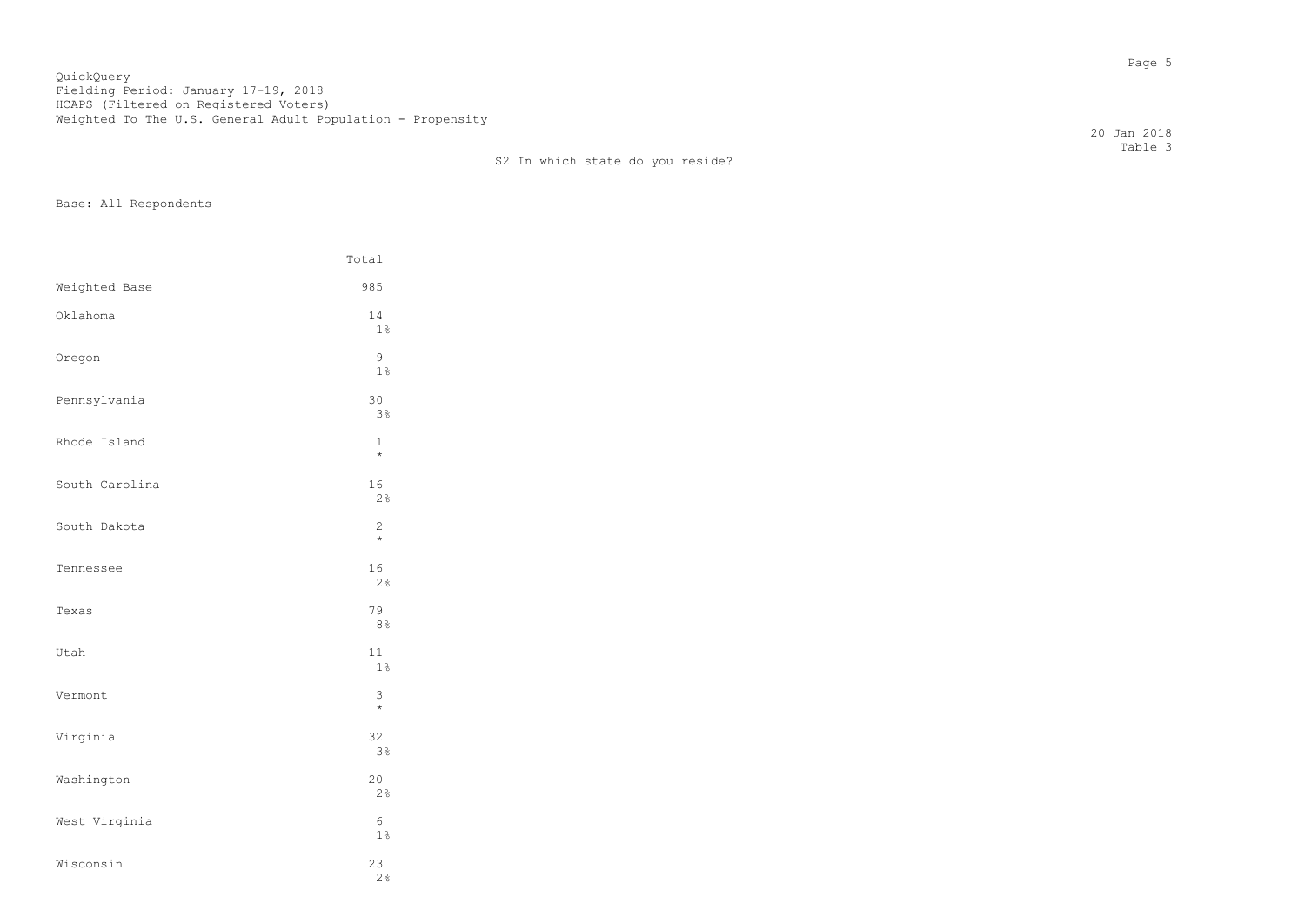| Wyoming | $\star$     |
|---------|-------------|
| Sigma   | 985<br>100% |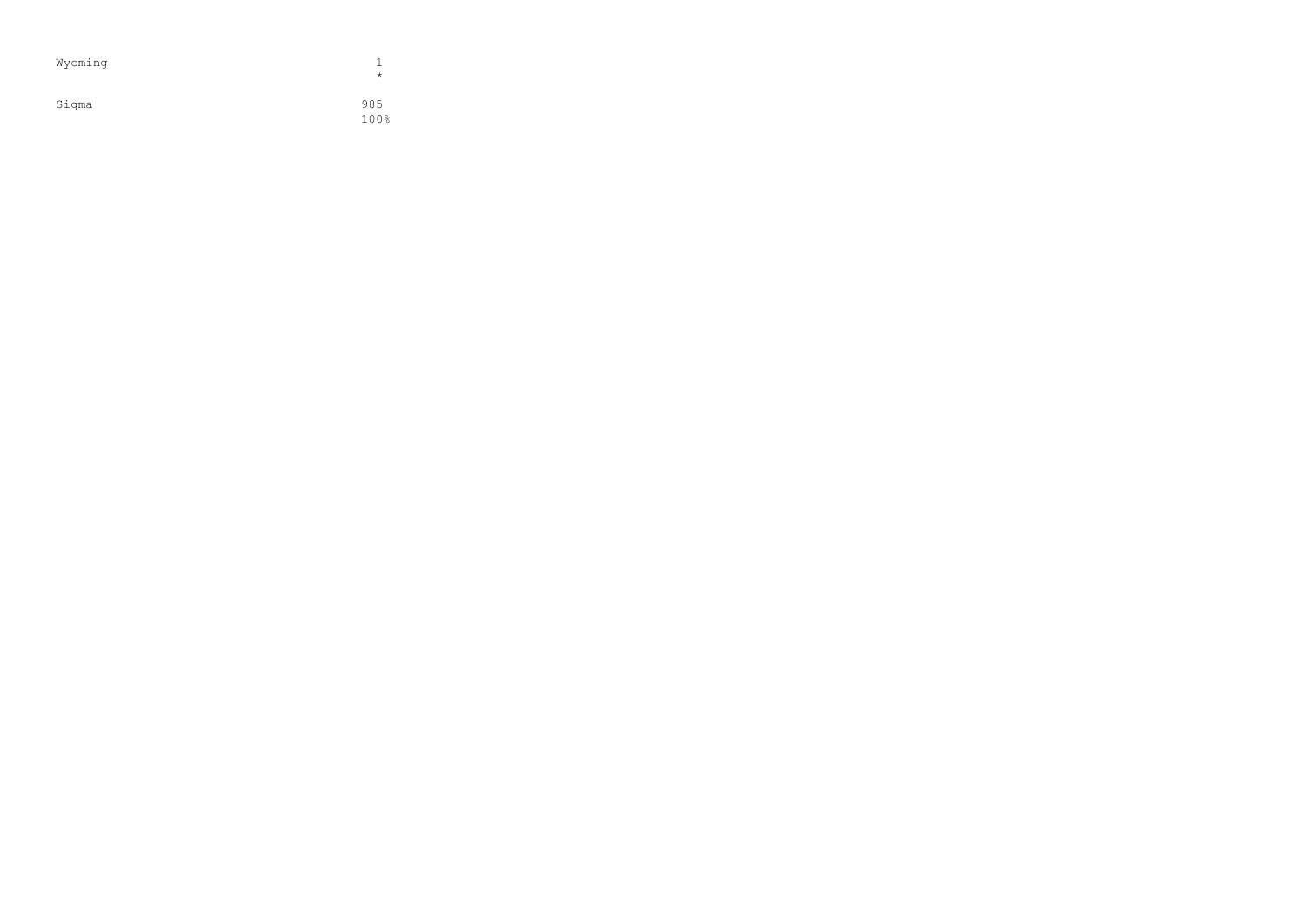20 Jan 2018 Table 4

|  |  |  |  |  | S1 Are you over 18 years of age and registered to vote? |  |  |
|--|--|--|--|--|---------------------------------------------------------|--|--|
|  |  |  |  |  |                                                         |  |  |

|                 | Total       |  |
|-----------------|-------------|--|
| Unweighted Base | 980         |  |
| Weighted Base   | 985         |  |
| Effective Base  | 624         |  |
| Yes             | 985<br>100% |  |
| No              |             |  |
| Sigma           | 985<br>100% |  |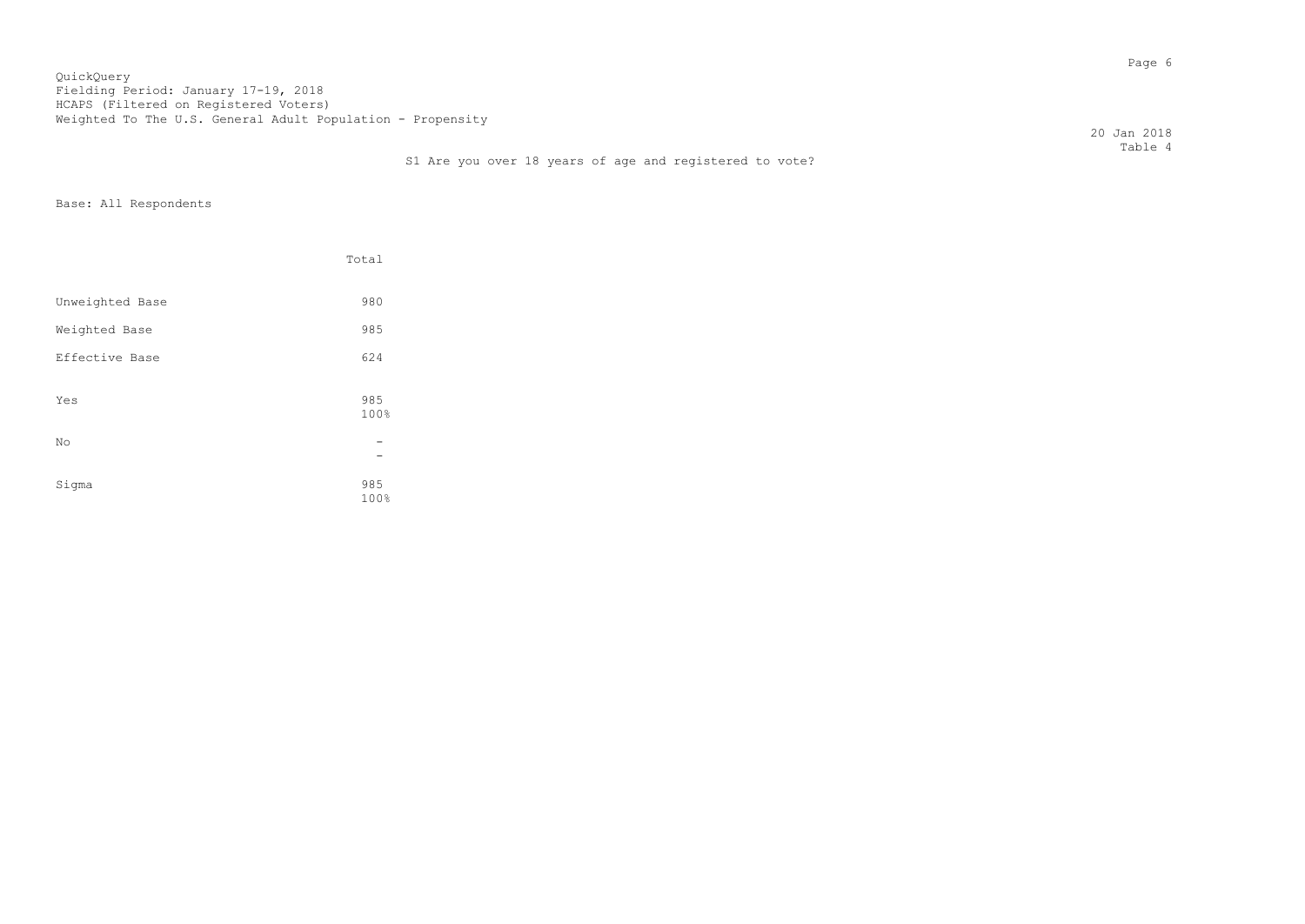20 Jan 2018

 Table 5 M1 In general, do you think the country is on the right track or is it off on the wrong track?

|                     | Total                  |
|---------------------|------------------------|
| Unweighted Base     | 980                    |
| Weighted Base       | 985                    |
| Effective Base      | 624                    |
| Right track         | 343<br>35%             |
| Wrong track         | 536<br>54%             |
| Don't know / Unsure | 106<br>11 <sup>°</sup> |
| Sigma               | 985<br>100%            |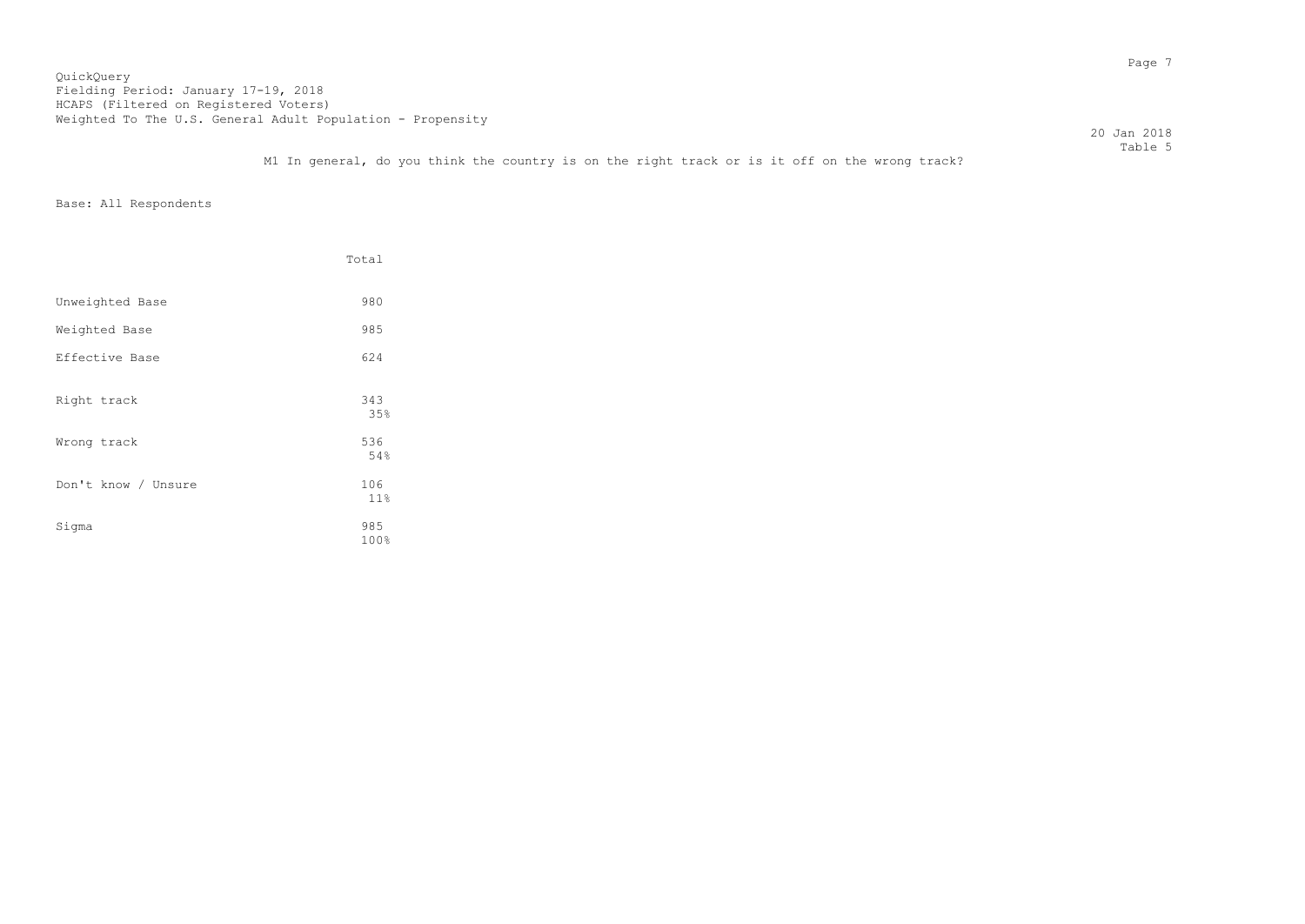20 Jan 2018 Table 6

M2 In general, do you think the American economy is on right track or is it off on the wrong track?

|                     | Total       |
|---------------------|-------------|
| Unweighted Base     | 980         |
| Weighted Base       | 985         |
| Effective Base      | 624         |
| Right track         | 506<br>51%  |
| Wrong track         | 317<br>32%  |
| Don't know / Unsure | 162<br>16%  |
| Sigma               | 985<br>100% |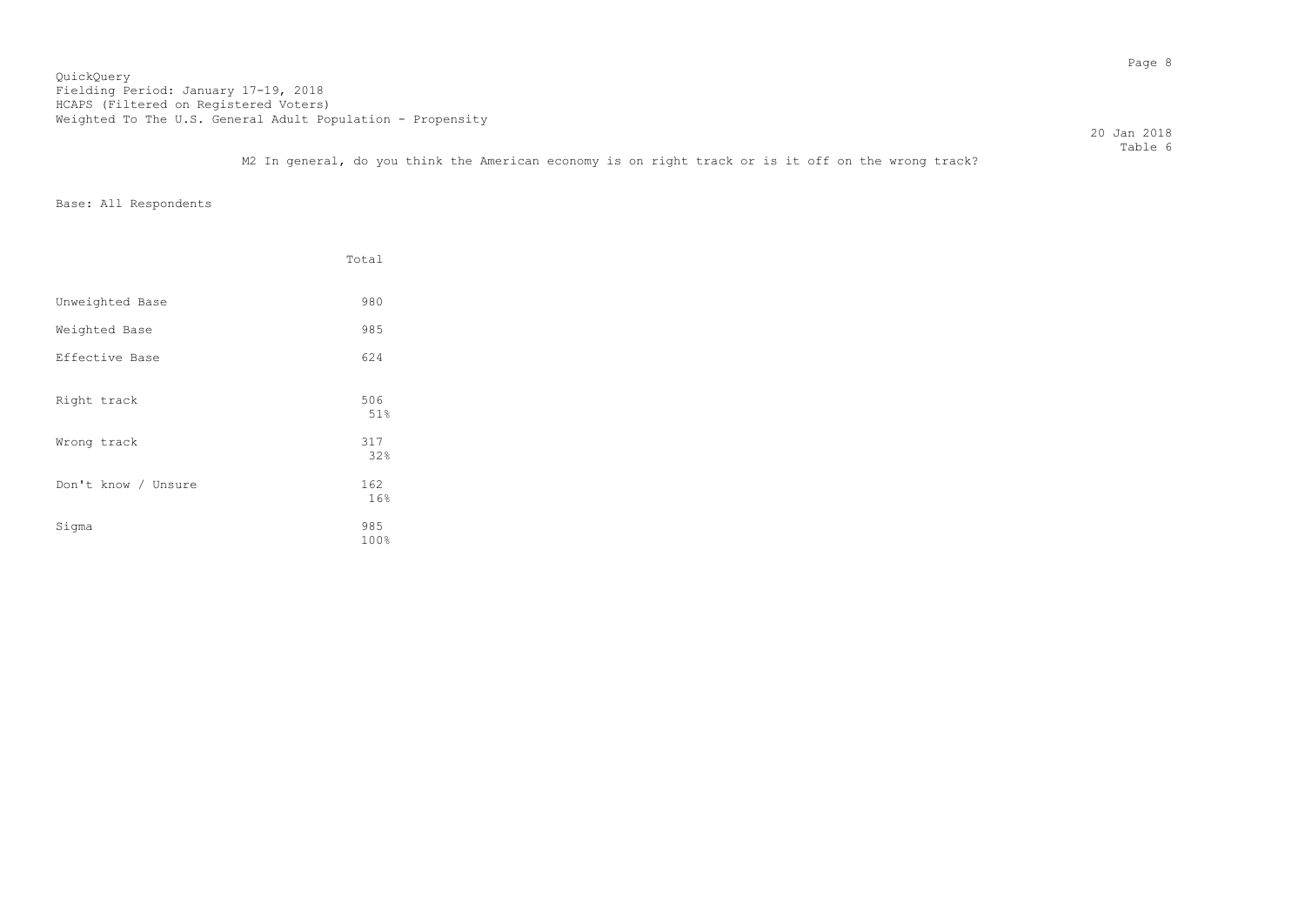20 Jan 2018  $\footnotesize\substack{\text{Table 7}}$ 

M3 Do you approve or disapprove of the job Donald Trump is doing as President of the United States?

|                                       | Total       |
|---------------------------------------|-------------|
| Unweighted Base                       | 980         |
| Weighted Base                         | 985         |
| Effective Base                        | 624         |
| Strongly/Somewhat Approve<br>(Net)    | 436<br>44%  |
| Strongly approve                      | 211<br>21%  |
| Somewhat approve                      | 225<br>23%  |
| Strongly/Somewhat Disapprove<br>(Net) | 549<br>56%  |
| Somewhat disapprove                   | 139<br>14%  |
| Strongly disapprove                   | 410<br>42%  |
| Sigma                                 | 985<br>100% |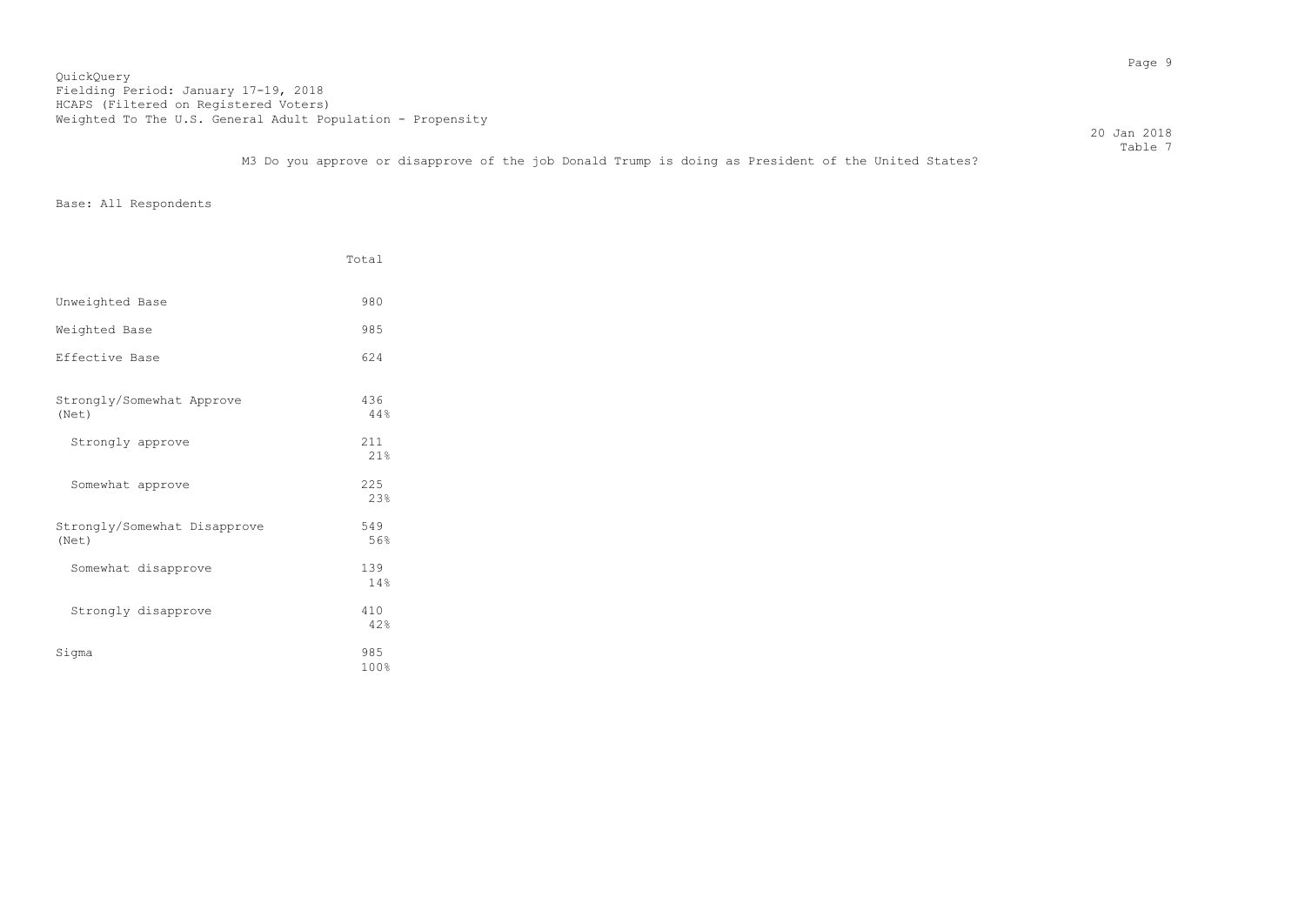20 Jan 2018 Table 8

# M3A Do you approve or disapprove of the job President Trump is doing on ...?

Summary Of Approve

|                              | Total      |
|------------------------------|------------|
| Unweighted Base              | 980        |
| Weighted Base                | 985        |
| Effective Base               | 624        |
| Stimulating jobs             | 582<br>59% |
| The economy                  | 581<br>59% |
| Fighting terrorism           | 514<br>52% |
| Immigration                  | 434<br>44% |
| Administering the government | 402<br>41% |
| Foreign affairs              | 401<br>41% |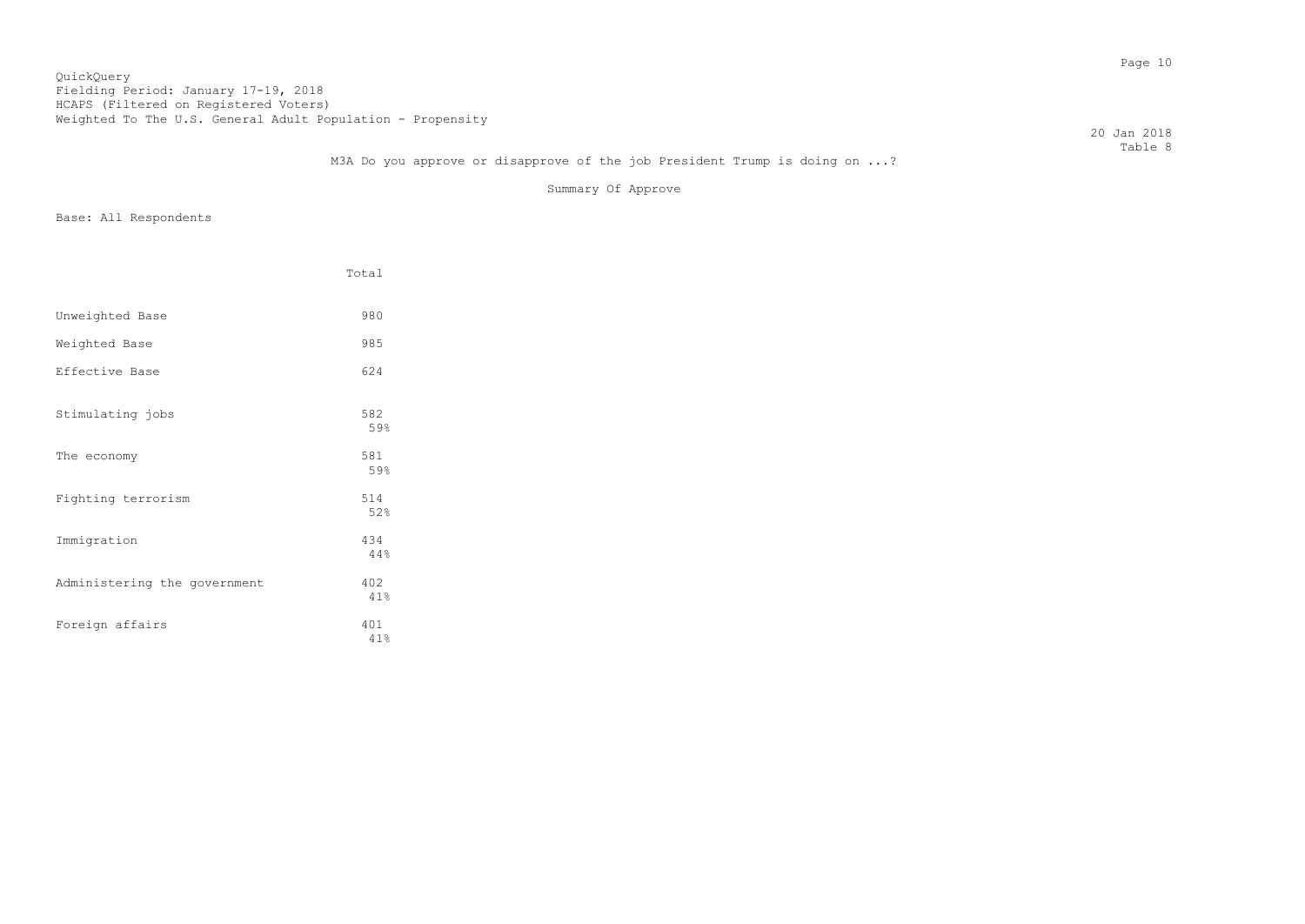20 Jan 2018 Table 9

# M3A Do you approve or disapprove of the job President Trump is doing on ...?

Summary Of Disapprove

|                              | Total      |
|------------------------------|------------|
| Unweighted Base              | 980        |
| Weighted Base                | 985        |
| Effective Base               | 624        |
| Foreign affairs              | 584<br>59% |
| Administering the government | 583<br>59% |
| Immigration                  | 552<br>56% |
| Fighting terrorism           | 471<br>48% |
| The economy                  | 405<br>41% |
| Stimulating jobs             | 403<br>41% |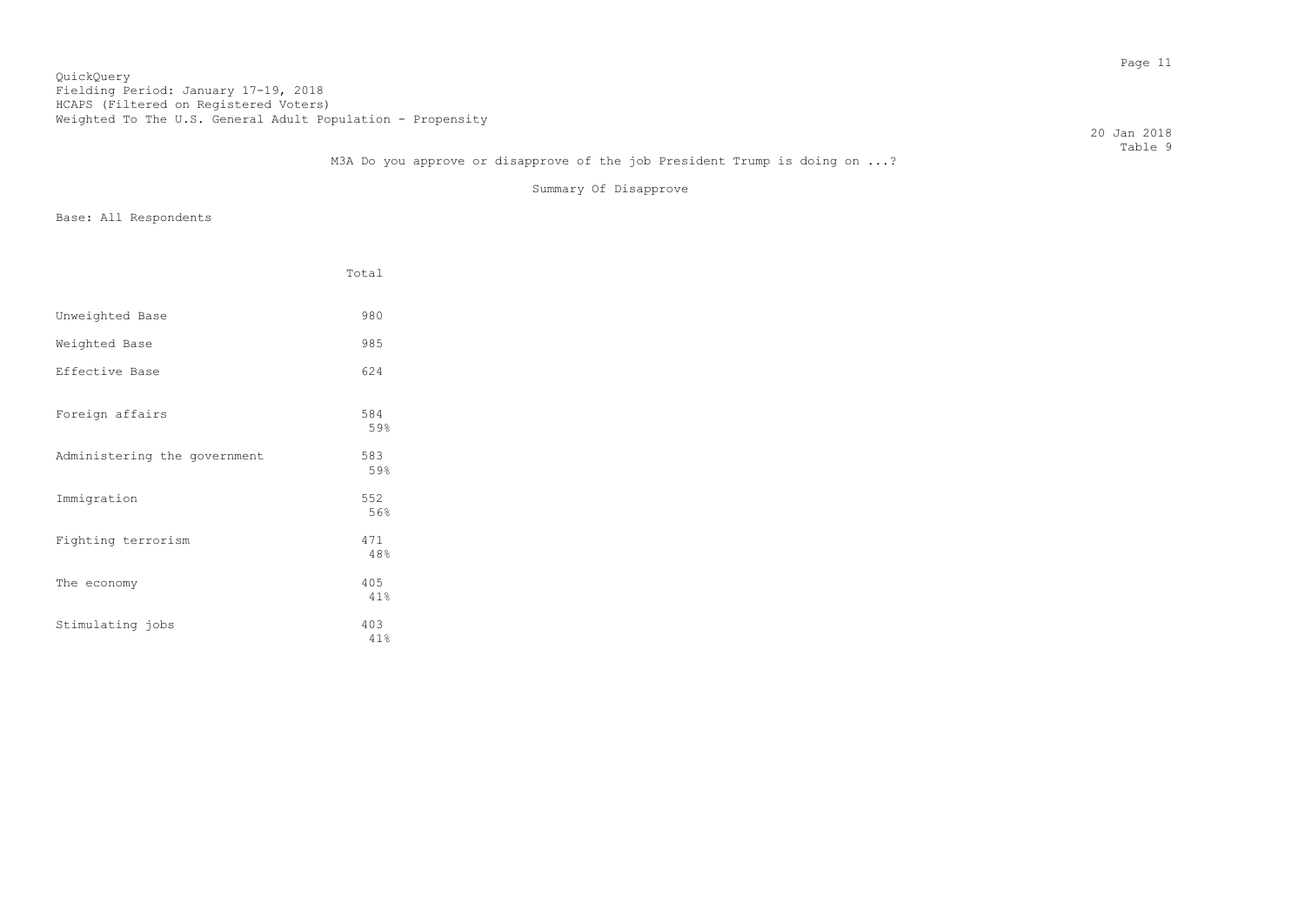20 Jan 2018 Table 10

# M3A 1 Do you approve or disapprove of the job President Trump is doing on ...?

The economy

|                     | Total       |
|---------------------|-------------|
| Unweighted Base     | 980         |
| Weighted Base       | 985         |
| Effective Base      | 624         |
| Approve (Net)       | 581<br>59%  |
| Strongly approve    | 290<br>29%  |
| Somewhat approve    | 290<br>29%  |
| Disapprove (Net)    | 405<br>41%  |
| Somewhat disapprove | 150<br>15%  |
| Strongly disapprove | 255<br>26%  |
| Sigma               | 985<br>100% |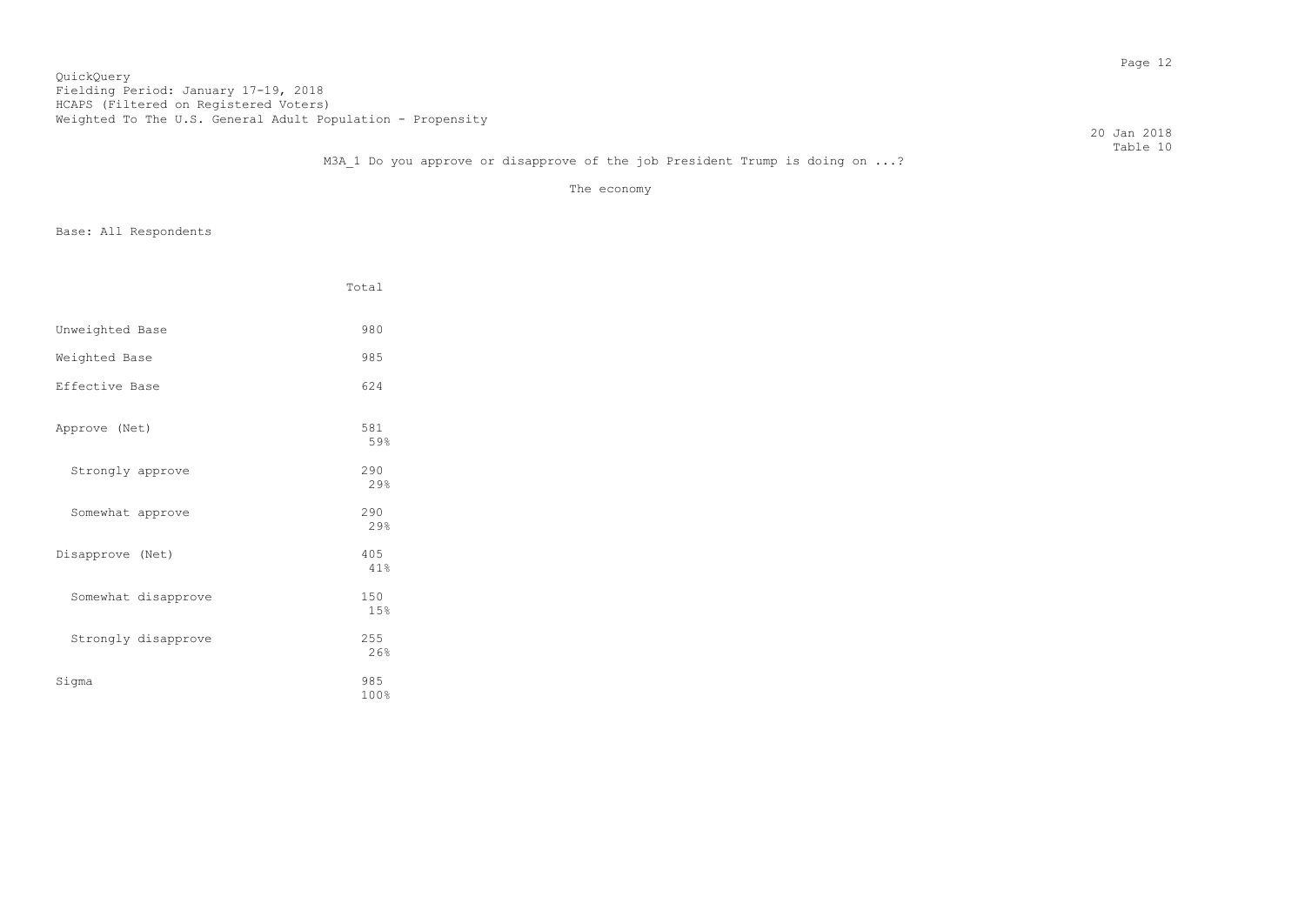20 Jan 2018 Table 11

# M3A 2 Do you approve or disapprove of the job President Trump is doing on ...?

Foreign affairs

|                     | Total       |
|---------------------|-------------|
| Unweighted Base     | 980         |
| Weighted Base       | 985         |
| Effective Base      | 624         |
| Approve (Net)       | 401<br>41%  |
| Strongly approve    | 189<br>19%  |
| Somewhat approve    | 212<br>22%  |
| Disapprove (Net)    | 584<br>59%  |
| Somewhat disapprove | 167<br>17%  |
| Strongly disapprove | 417<br>42%  |
| Sigma               | 985<br>100% |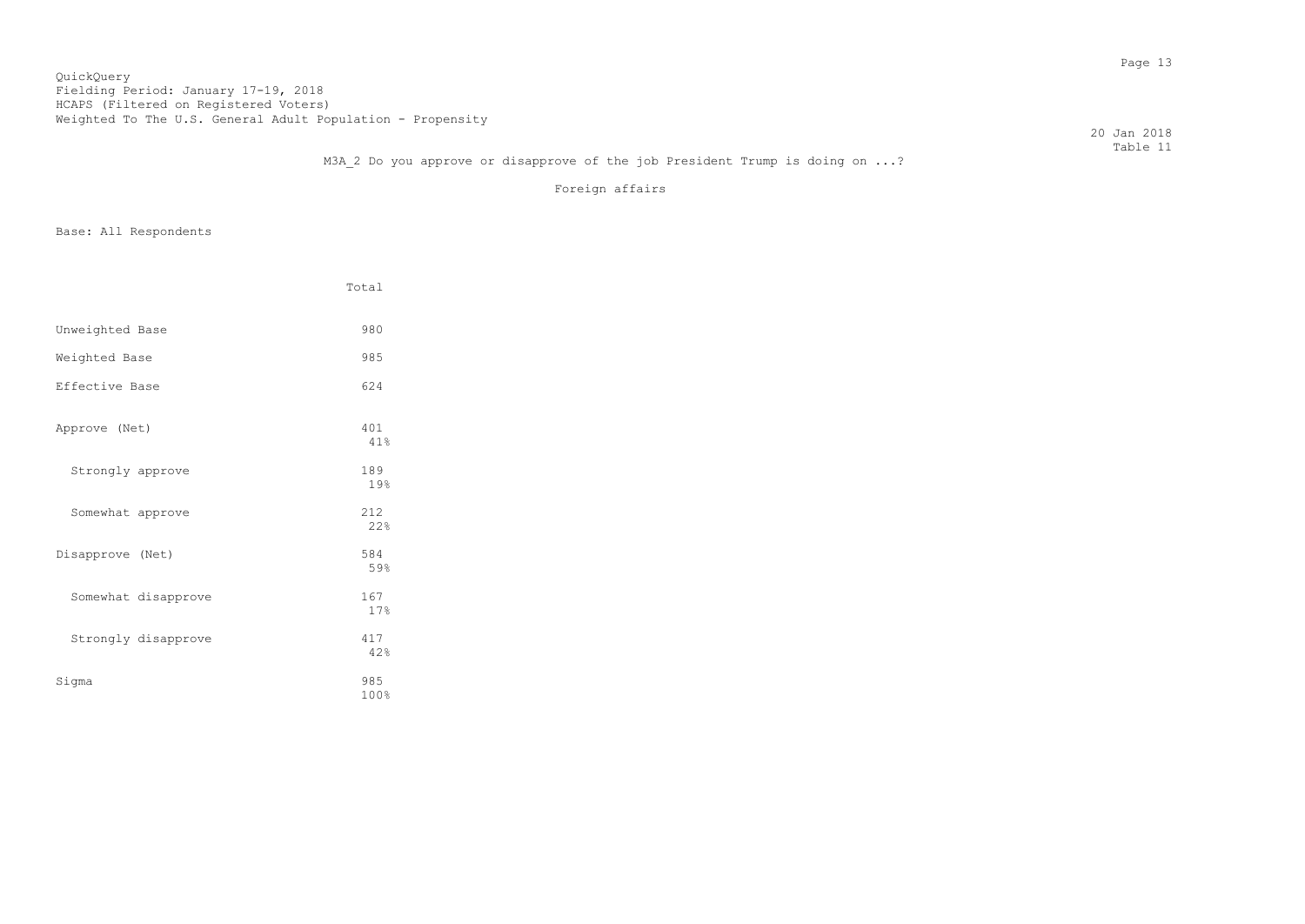20 Jan 2018 Table 12

# M3A 3 Do you approve or disapprove of the job President Trump is doing on ...?

Fighting terrorism

|                     | Total       |
|---------------------|-------------|
| Unweighted Base     | 980         |
| Weighted Base       | 985         |
| Effective Base      | 624         |
| Approve (Net)       | 514<br>52%  |
| Strongly approve    | 262<br>27%  |
| Somewhat approve    | 252<br>26%  |
| Disapprove (Net)    | 471<br>48%  |
| Somewhat disapprove | 182<br>18%  |
| Strongly disapprove | 289<br>29%  |
| Sigma               | 985<br>100% |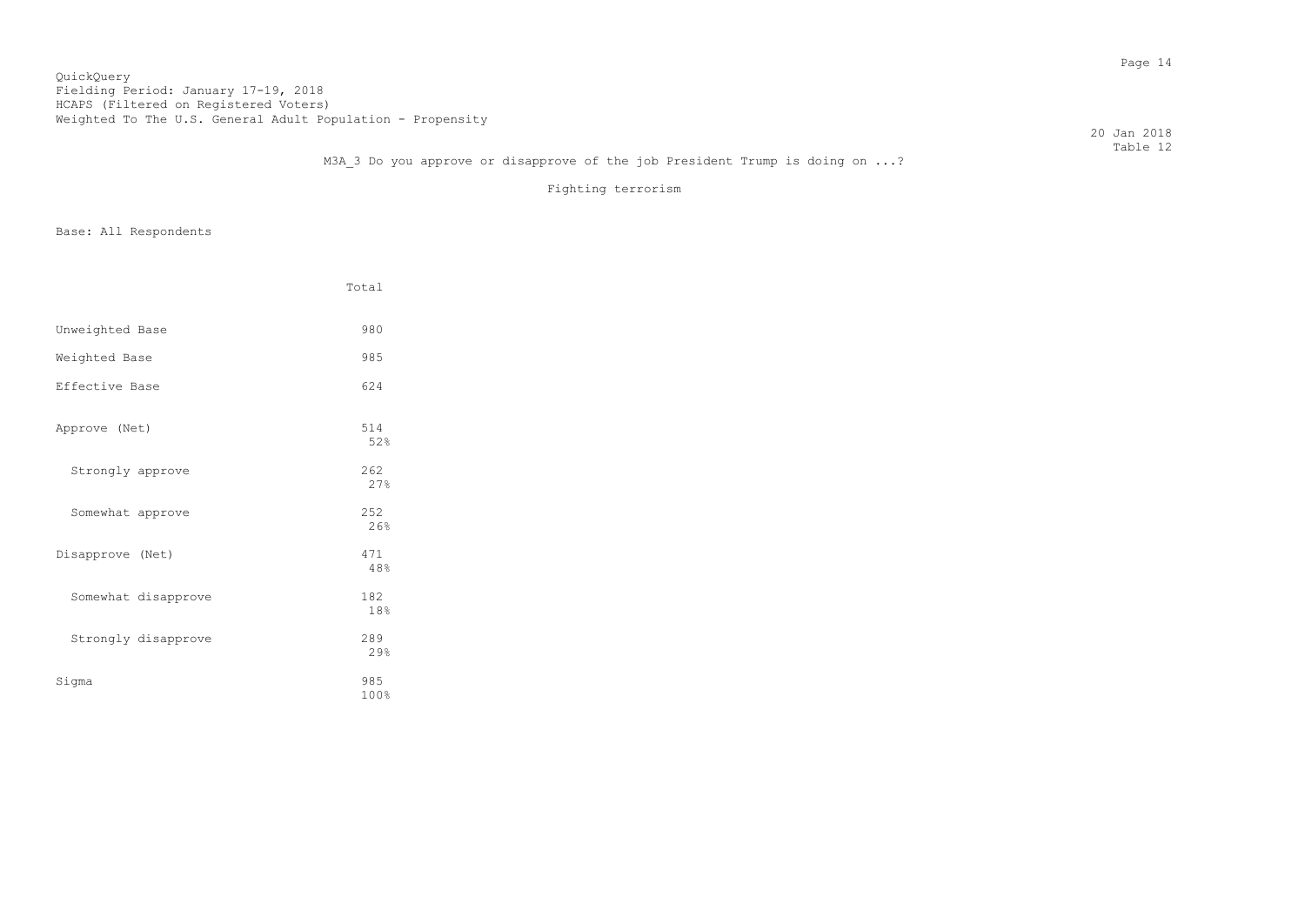## QuickQuery Fielding Period: January 17-19, 2018 Hording Forrow: candary 17 19, 2010<br>HCAPS (Filtered on Registered Voters) Weighted To The U.S. General Adult Population - Propensity

 20 Jan 2018 Table 13

# M3A 4 Do you approve or disapprove of the job President Trump is doing on ...?

Administering the government

|                     | Total       |
|---------------------|-------------|
| Unweighted Base     | 980         |
| Weighted Base       | 985         |
| Effective Base      | 624         |
| Approve (Net)       | 402<br>41%  |
| Strongly approve    | 156<br>16%  |
| Somewhat approve    | 246<br>25%  |
| Disapprove (Net)    | 583<br>59%  |
| Somewhat disapprove | 169<br>17%  |
| Strongly disapprove | 414<br>42%  |
| Sigma               | 985<br>100% |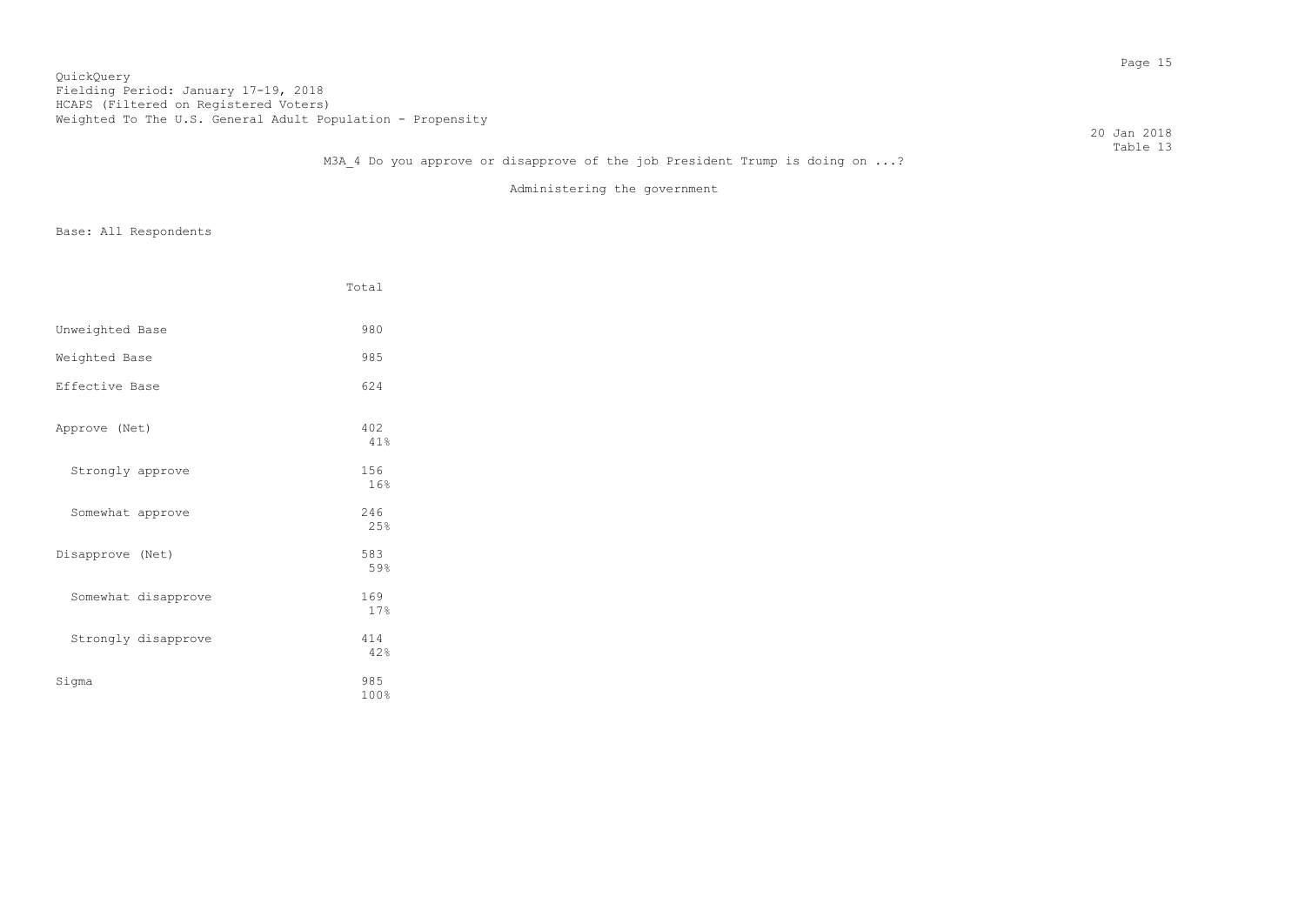20 Jan 2018 Table 14

# M3A 5 Do you approve or disapprove of the job President Trump is doing on ...?

Stimulating jobs

|                     | Total       |
|---------------------|-------------|
| Unweighted Base     | 980         |
| Weighted Base       | 985         |
| Effective Base      | 624         |
| Approve (Net)       | 582<br>59%  |
| Strongly approve    | 294<br>30%  |
| Somewhat approve    | 288<br>29%  |
| Disapprove (Net)    | 403<br>41%  |
| Somewhat disapprove | 154<br>16%  |
| Strongly disapprove | 249<br>25%  |
| Sigma               | 985<br>100% |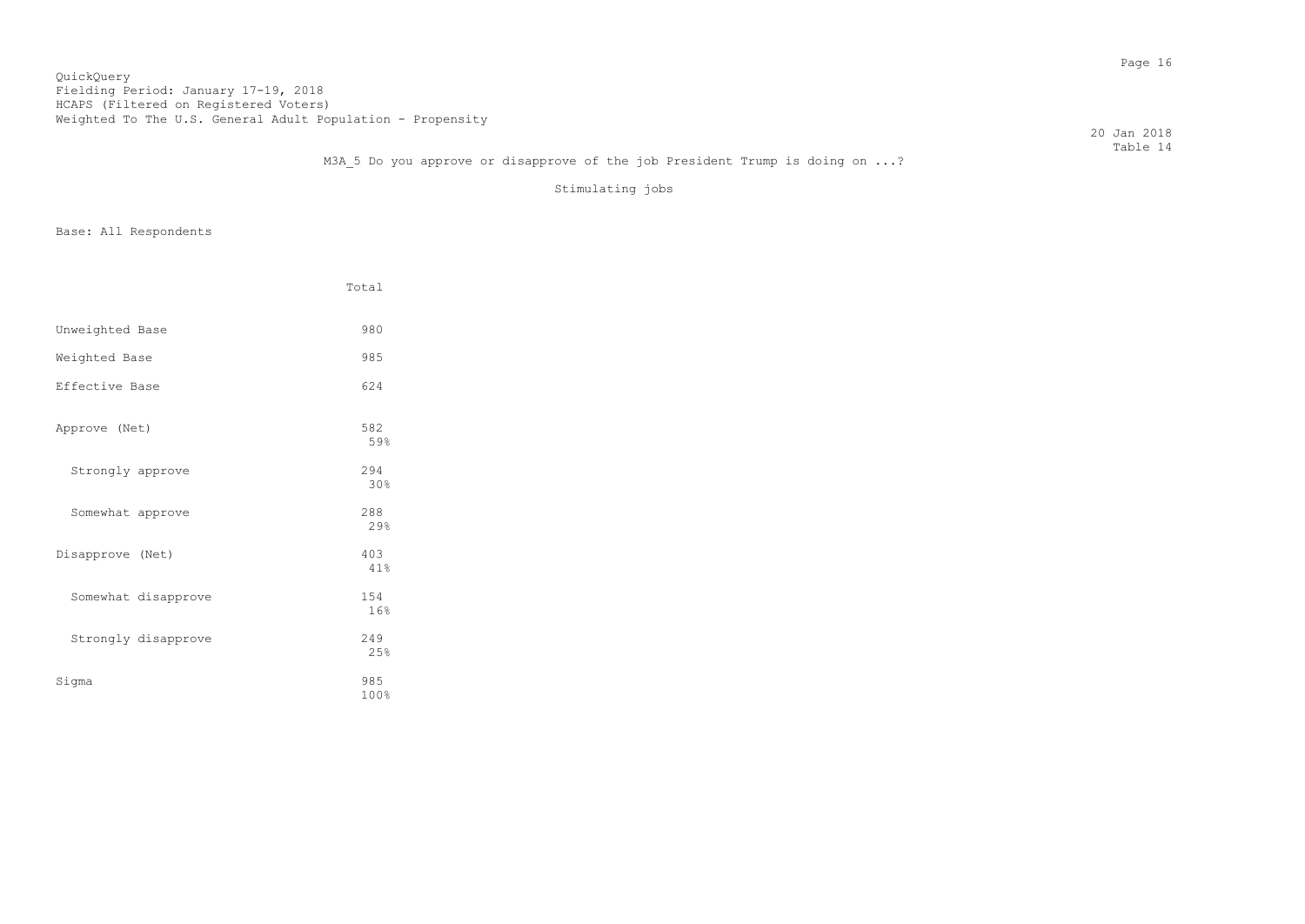20 Jan 2018 Table 15

# M3A 6 Do you approve or disapprove of the job President Trump is doing on ...?

Immigration

|                     | Total       |
|---------------------|-------------|
| Unweighted Base     | 980         |
| Weighted Base       | 985         |
| Effective Base      | 624         |
| Approve (Net)       | 434<br>44%  |
| Strongly approve    | 246<br>25%  |
| Somewhat approve    | 188<br>19%  |
| Disapprove (Net)    | 552<br>56%  |
| Somewhat disapprove | 137<br>14%  |
| Strongly disapprove | 415<br>42%  |
| Sigma               | 985<br>100% |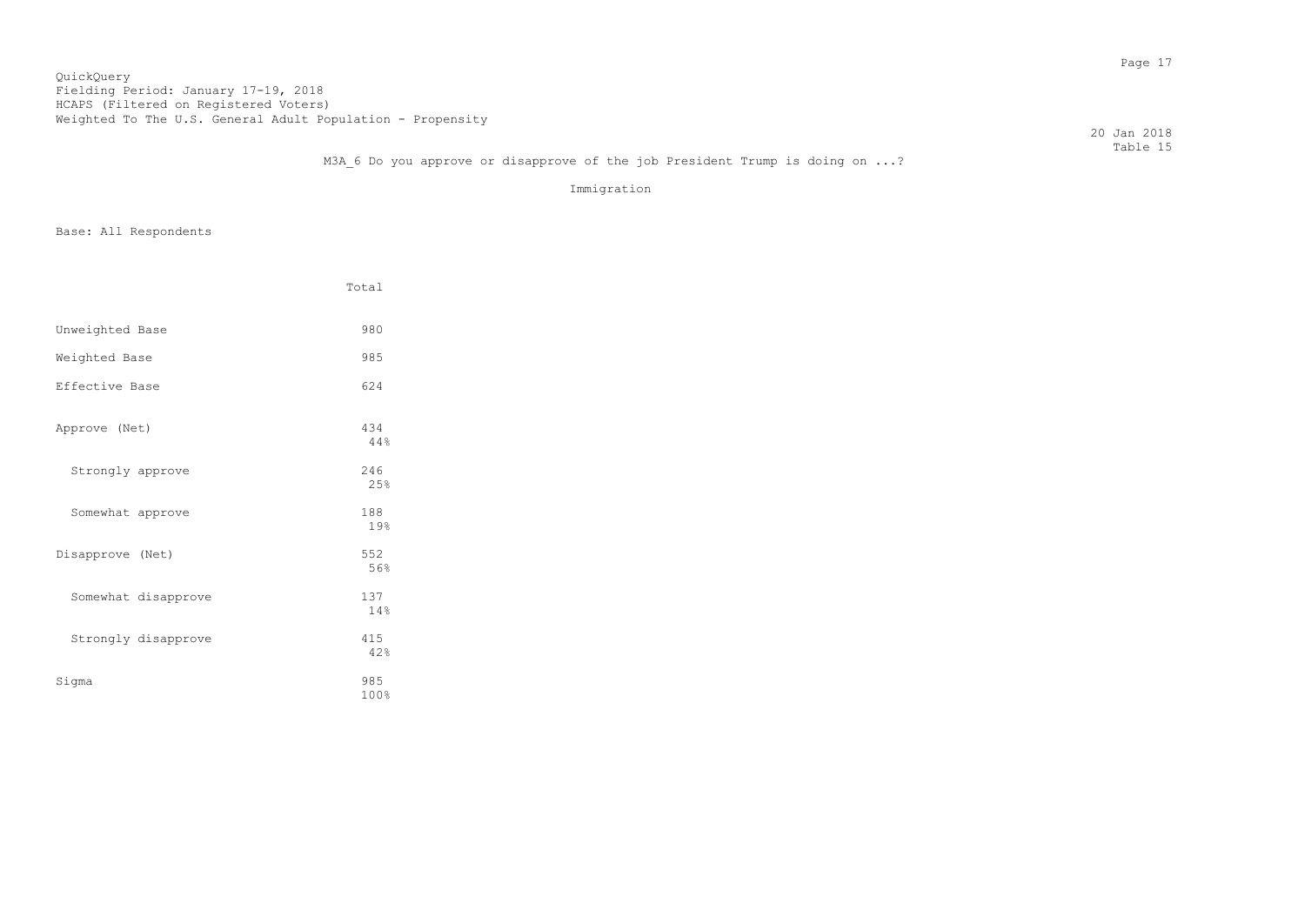20 Jan 2018 Table 16

## Q1903 Regardless of how you may vote, what do you usually consider yourself?

|                 | Total       |
|-----------------|-------------|
| Unweighted Base | 980         |
| Weighted Base   | 985         |
| Effective Base  | 624         |
| Democrat        | 374<br>38%  |
| Republican      | 308<br>31%  |
| Independent     | 276<br>28%  |
| Other           | 28<br>3%    |
| Sigma           | 985<br>100% |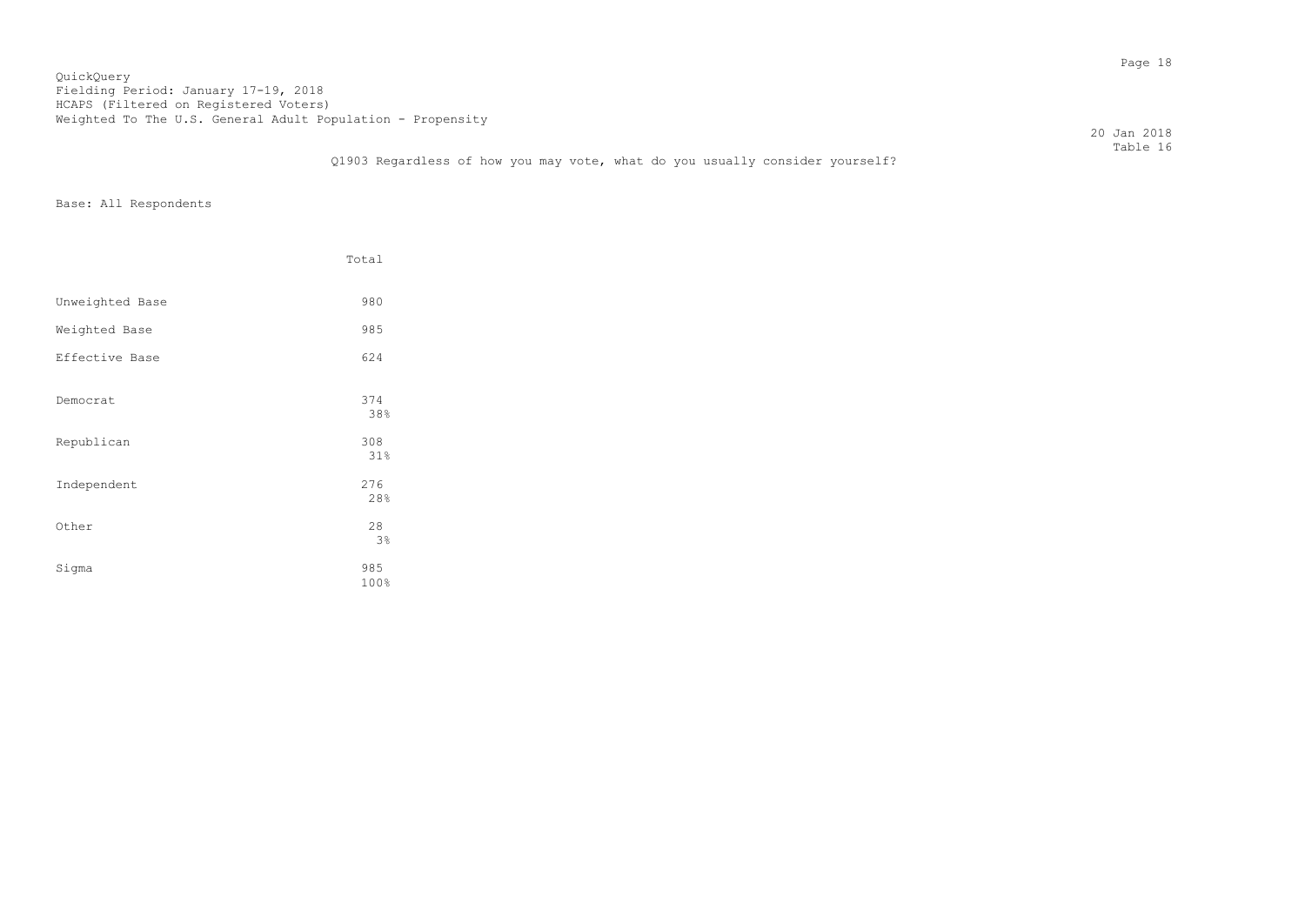20 Jan 2018 Table 17

Q1905 Would you call yourself a strong Republican or a not-so-strong Republican?

Base: Republican

|                          | Total       |
|--------------------------|-------------|
| Unweighted Base          | 290         |
| Weighted Base            | 308         |
| Effective Base           | 192         |
| Strong Republican        | 165<br>54%  |
| Not-so-strong Republican | 143<br>46%  |
| Sigma                    | 308<br>100% |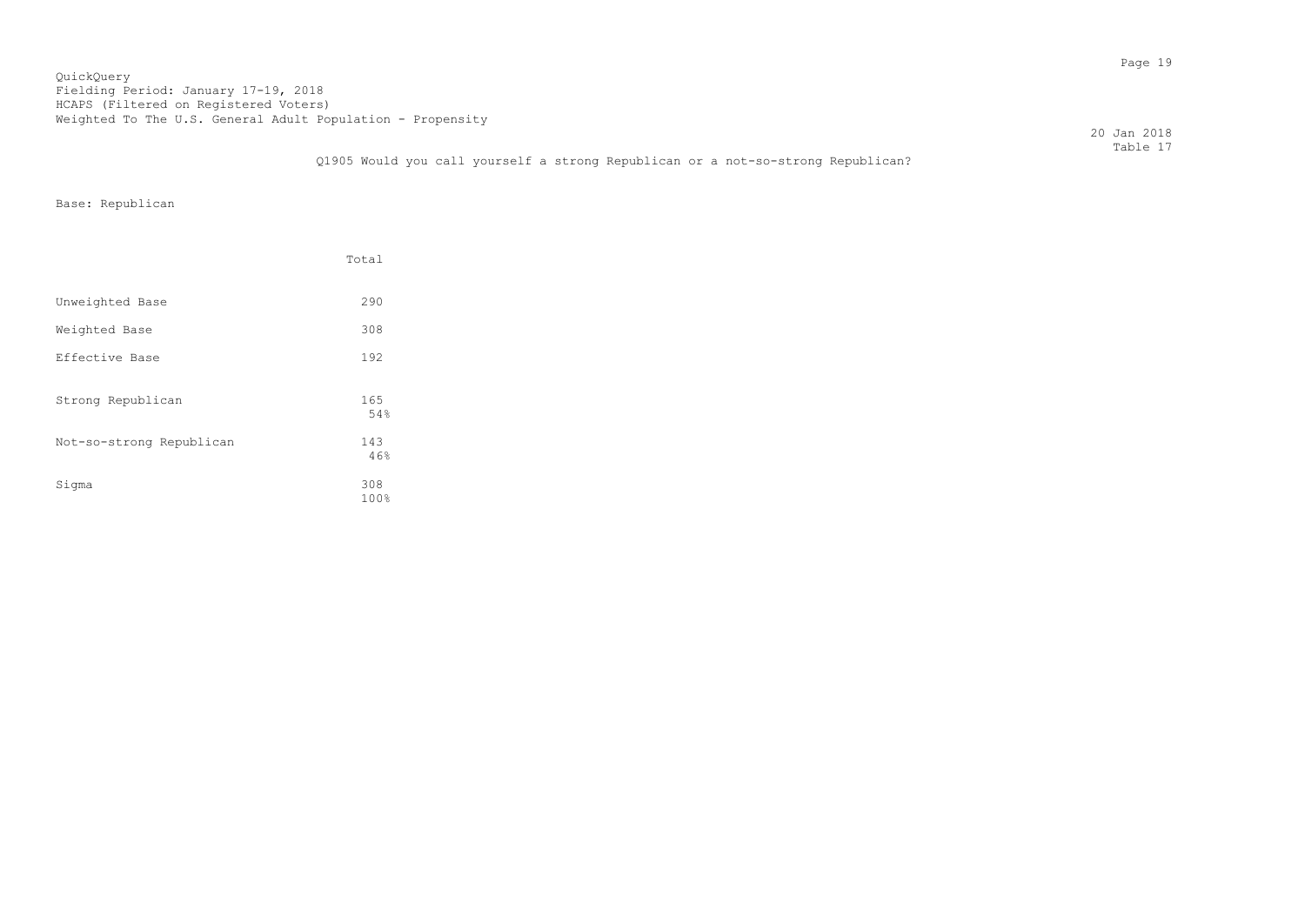20 Jan 2018 Table 18

## Q1910 Would you call yourself a strong Democrat or a not-so-strong Democrat?

Base: Democrat

|                        | Total       |
|------------------------|-------------|
| Unweighted Base        | 351         |
| Weighted Base          | 374         |
| Effective Base         | 246         |
| Strong Democrat        | 226<br>60%  |
| Not-so-strong Democrat | 148<br>40%  |
| Sigma                  | 374<br>100% |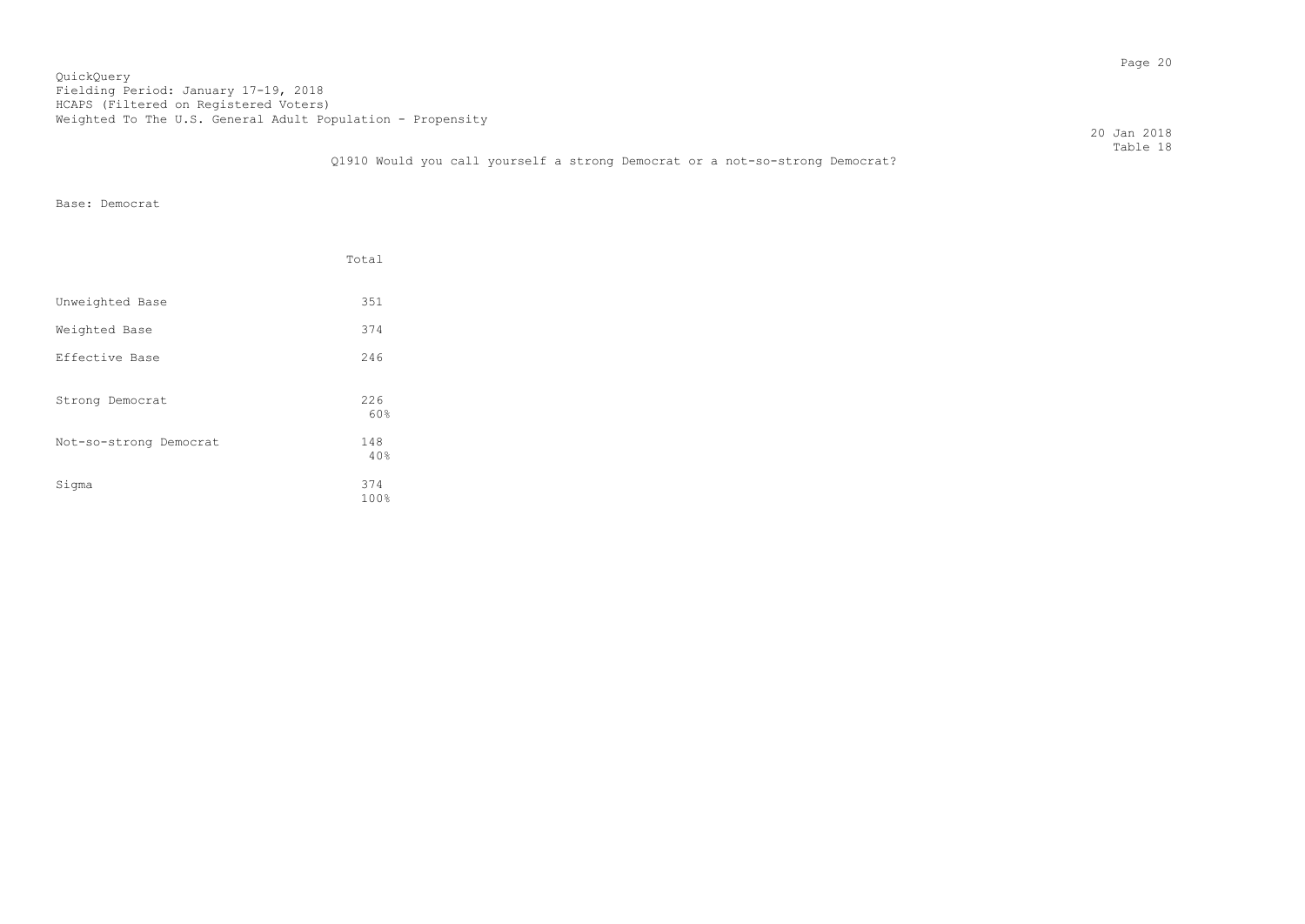Q1912 Insert text assignment

Base: Independent/Other

|                       | Total       |
|-----------------------|-------------|
| Unweighted Base       | 339         |
| Weighted Base         | 303         |
| Effective Base        | 186         |
| Republican/Democratic | 143<br>47%  |
| Democratic/Republican | 160<br>53%  |
| Sigma                 | 303<br>100% |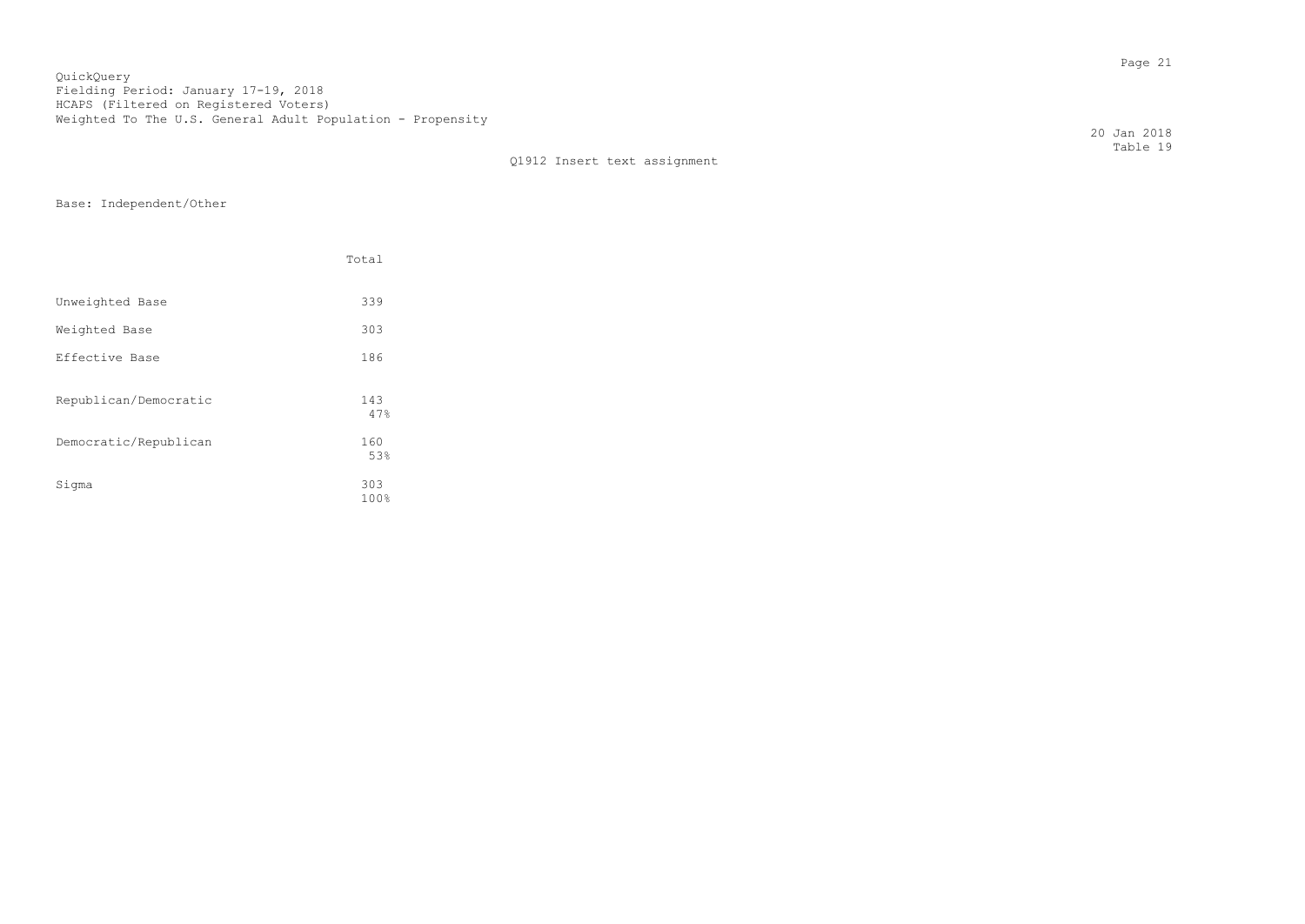20 Jan 2018 Table 20

Q1915 Do you lean more toward the Republican Party or toward the Democratic Party/the Democratic Party or toward the Republican Party?

# Base: Independent/Other

|                        | Total       |
|------------------------|-------------|
| Unweighted Base        | 339         |
| Weighted Base          | 303         |
| Effective Base         | 186         |
| Lean Republican        | 82<br>27%   |
| Lean Democrat          | 62<br>20%   |
| Do not lean either way | 160<br>53%  |
| Sigma                  | 303<br>100% |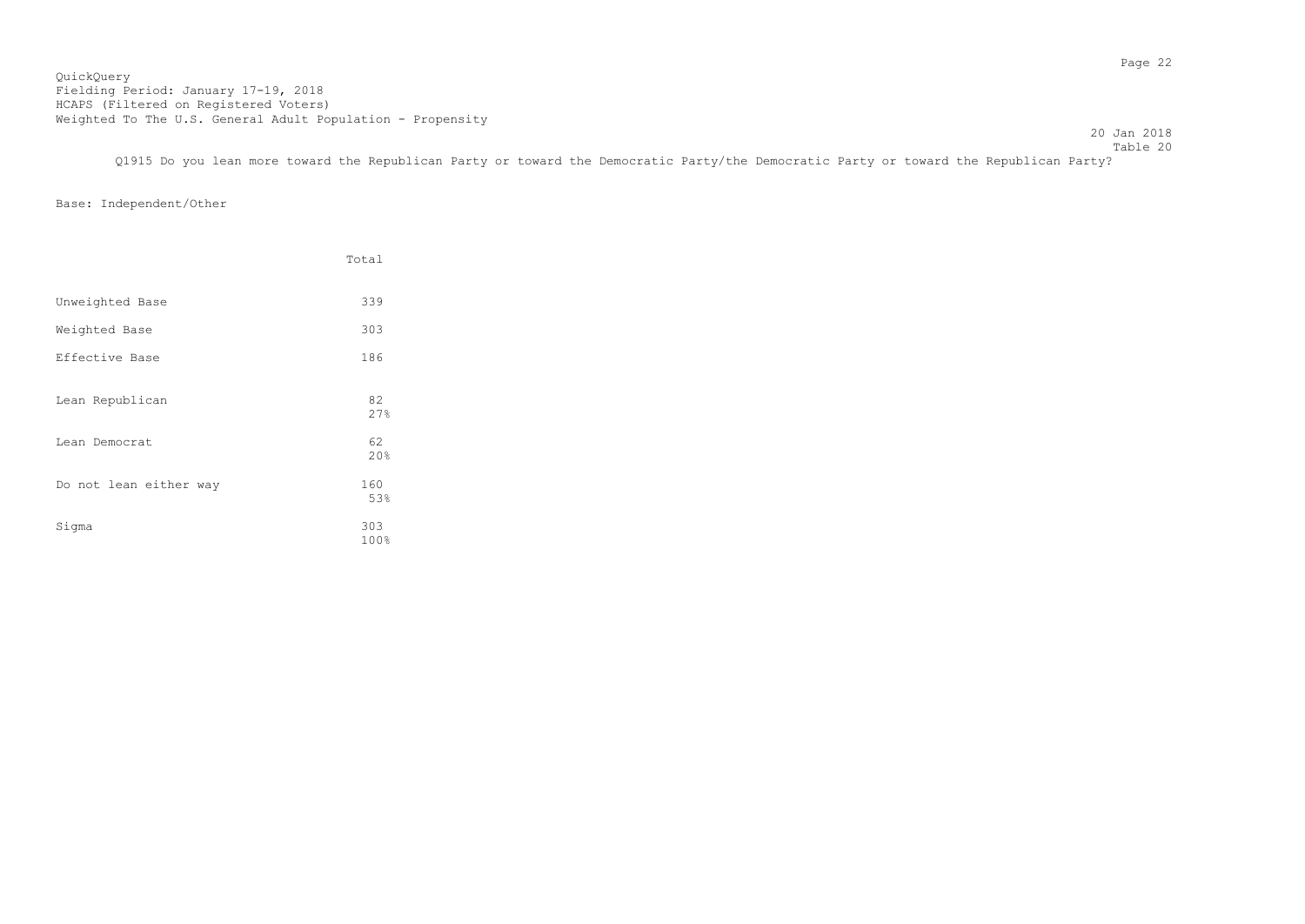20 Jan 2018 Table 21

|                            | Total       |
|----------------------------|-------------|
| Unweighted Base            | 980         |
| Weighted Base              | 985         |
| Effective Base             | 624         |
| Very/Somewhat Strong (Net) | 706<br>72%  |
| Very strong                | 141<br>14%  |
| Somewhat strong            | 565<br>57%  |
| Very/Somewhat Weak (Net)   | 279<br>28%  |
| Somewhat weak              | 239<br>24%  |
| Very weak                  | 39<br>4%    |
| Sigma                      | 985<br>100% |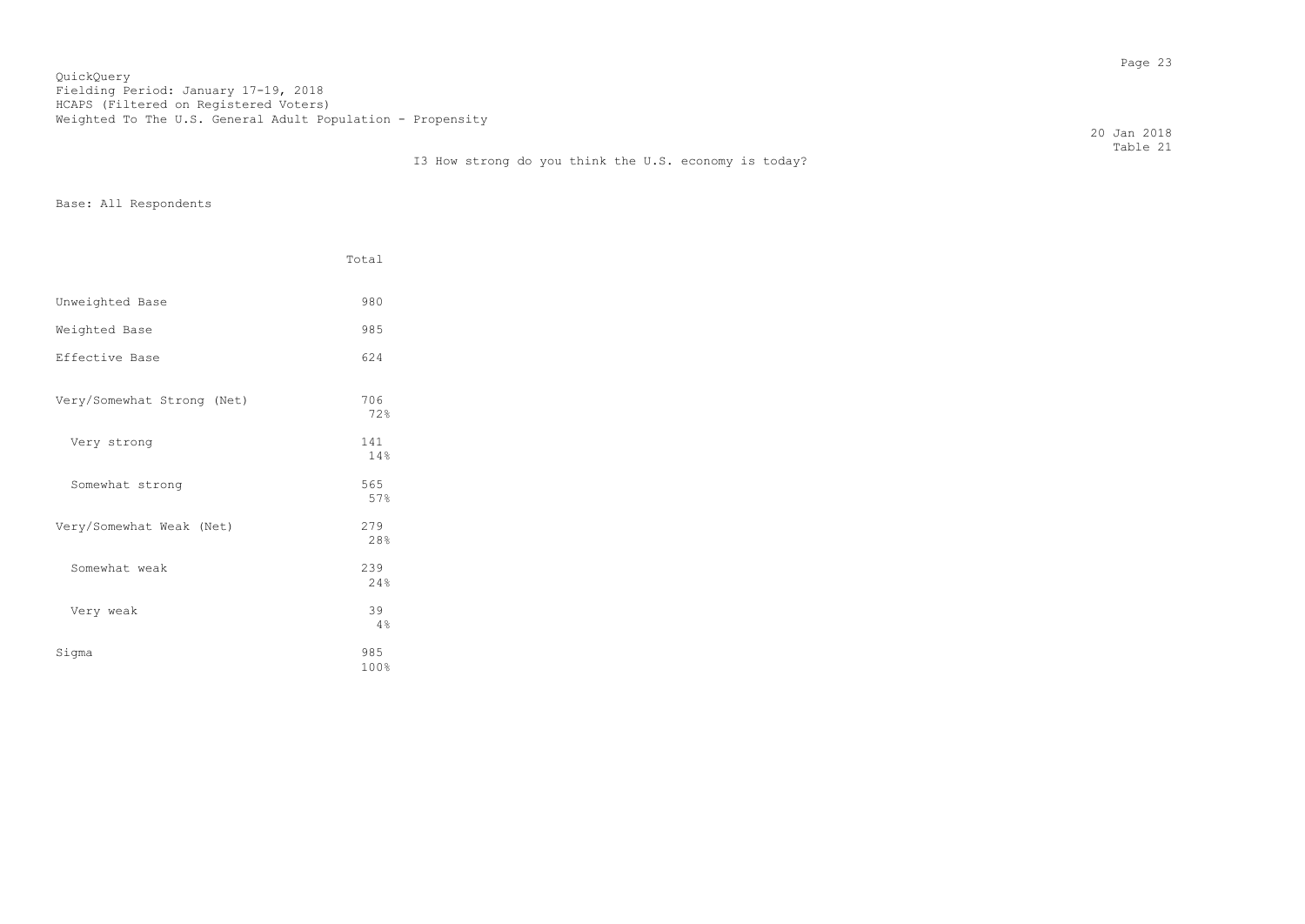20 Jan 2018 Table 22

## I4 Would you say that your personal financial situation is improving or getting worse?

|                  | Total       |
|------------------|-------------|
| Unweighted Base  | 980         |
| Weighted Base    | 985         |
| Effective Base   | 624         |
| Improving        | 314<br>32%  |
| Getting worse    | 240<br>24%  |
| Just as well off | 358<br>36%  |
| No opinion       | 74<br>7%    |
| Sigma            | 985<br>100% |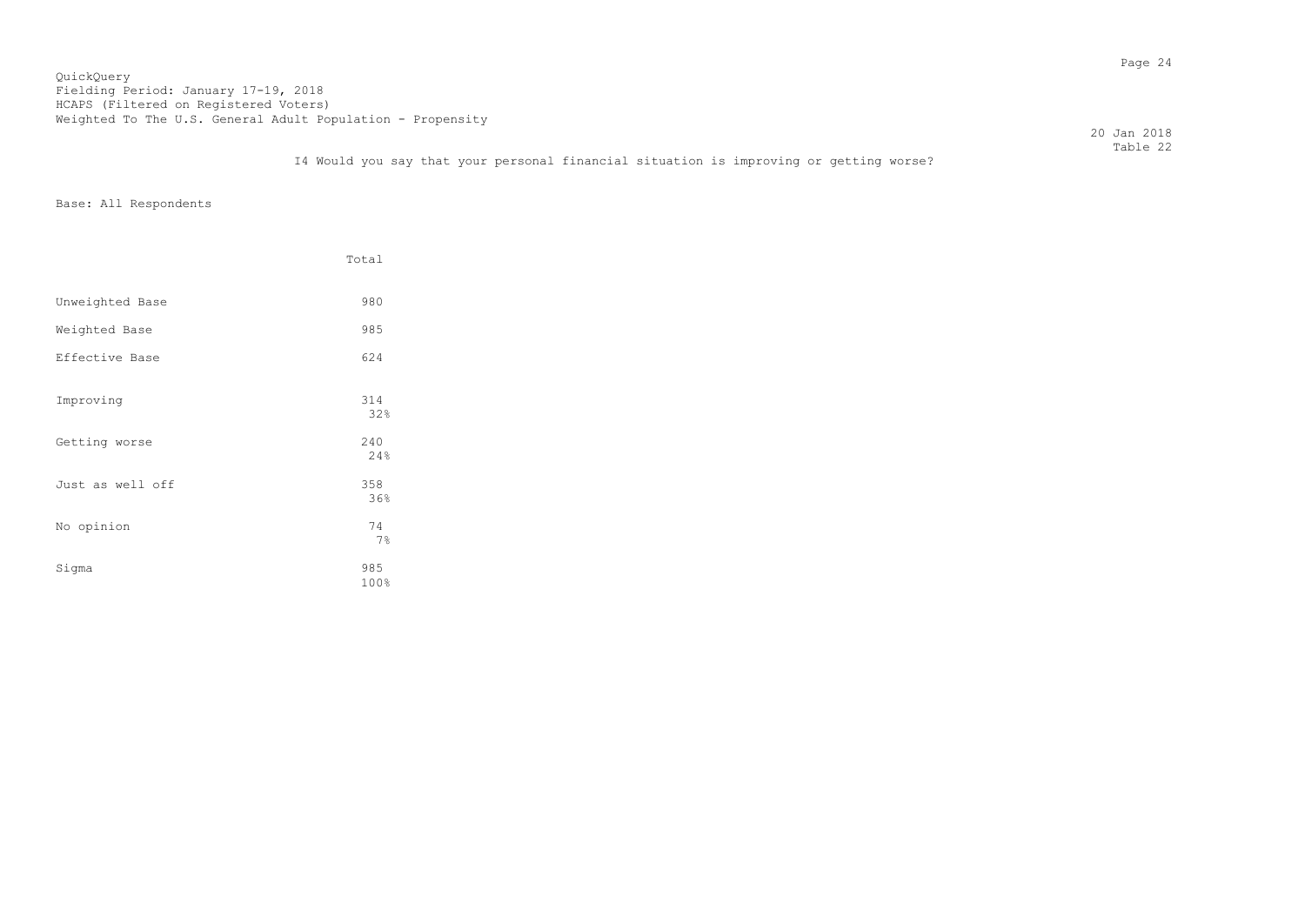20 Jan 2018 Table 23

# TAX1A In general, do you support or oppose tax reform?

|                 | Total       |
|-----------------|-------------|
| Unweighted Base | 980         |
| Weighted Base   | 985         |
| Effective Base  | 624         |
| Support         | 633<br>64%  |
| Oppose          | 353<br>36%  |
| Sigma           | 985<br>100% |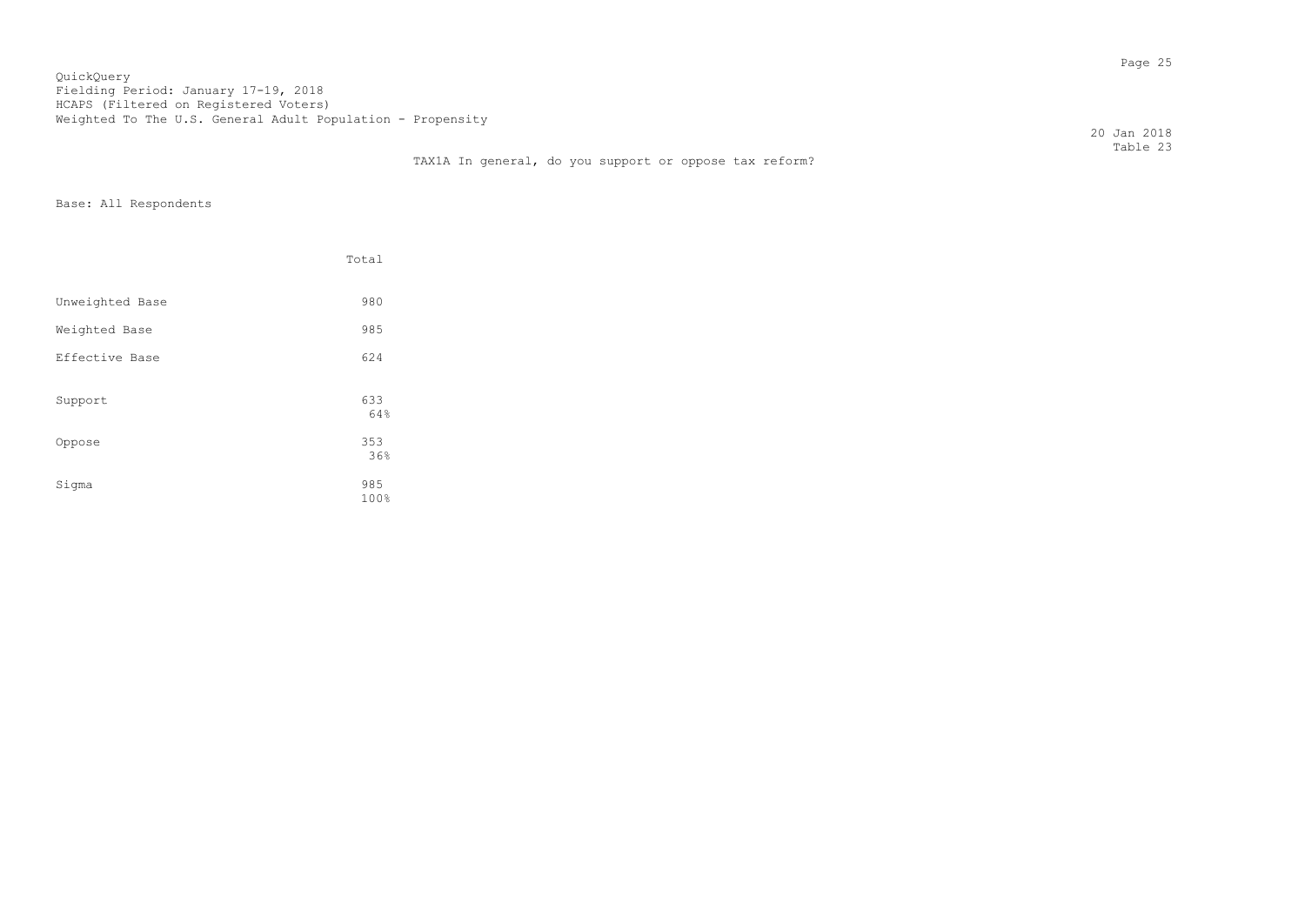20 Jan 2018 Table 24

## TAX2A Do you believe that taxes should be lowered, raised, or kept the same?

|                 | Total       |
|-----------------|-------------|
| Unweighted Base | 980         |
| Weighted Base   | 985         |
| Effective Base  | 624         |
| Lowered         | 643<br>65%  |
| Raised          | 123<br>12%  |
| Kept the same   | 220<br>22%  |
| Sigma           | 985<br>100% |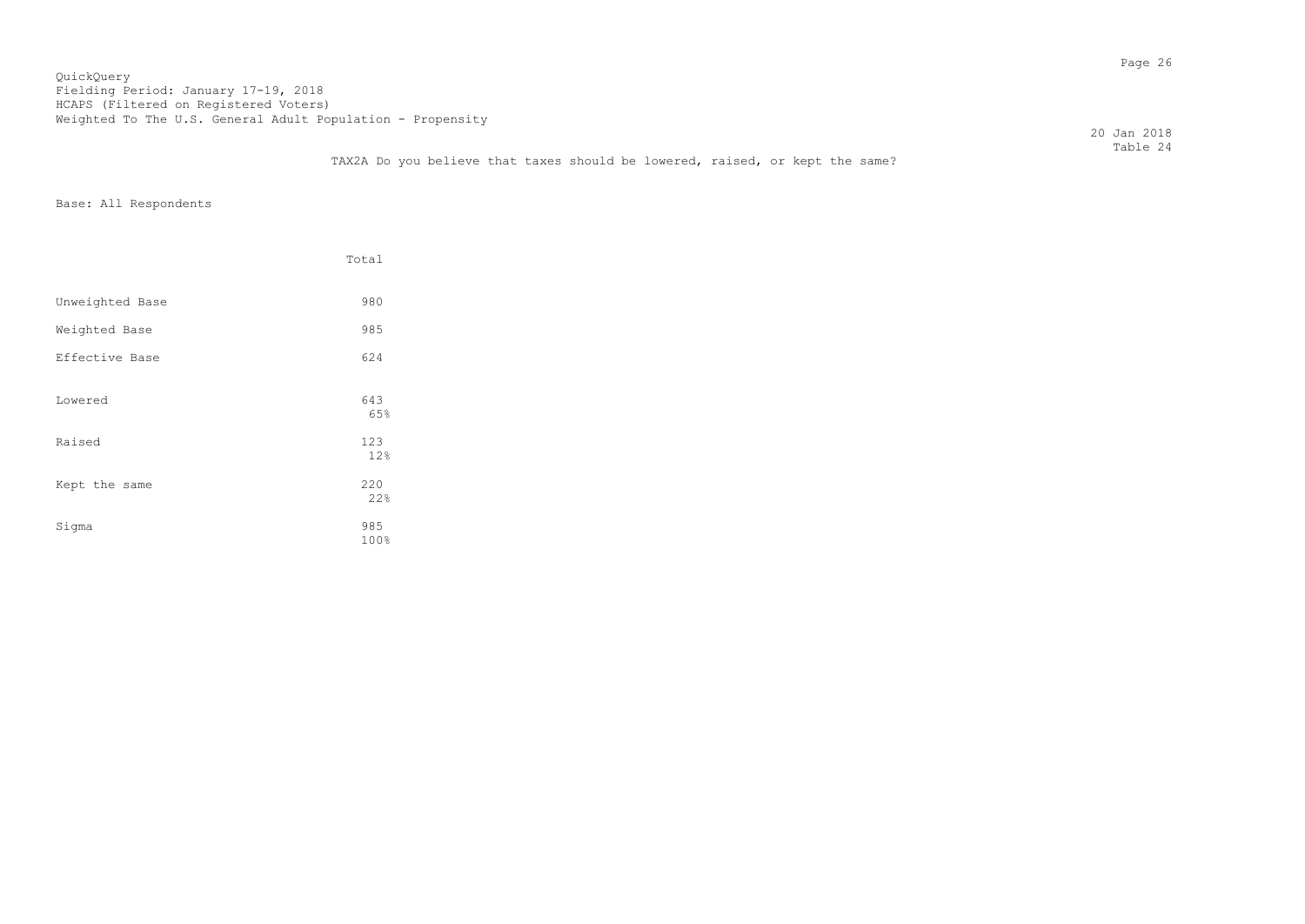20 Jan 2018 Table 25

TAX3A Do you favor or oppose the tax bill that was recently passed by the U.S. Congress?

|                 | Total       |
|-----------------|-------------|
| Unweighted Base | 980         |
| Weighted Base   | 985         |
| Effective Base  | 624         |
| Favor           | 462<br>47%  |
| Oppose          | 523<br>53%  |
| Sigma           | 985<br>100% |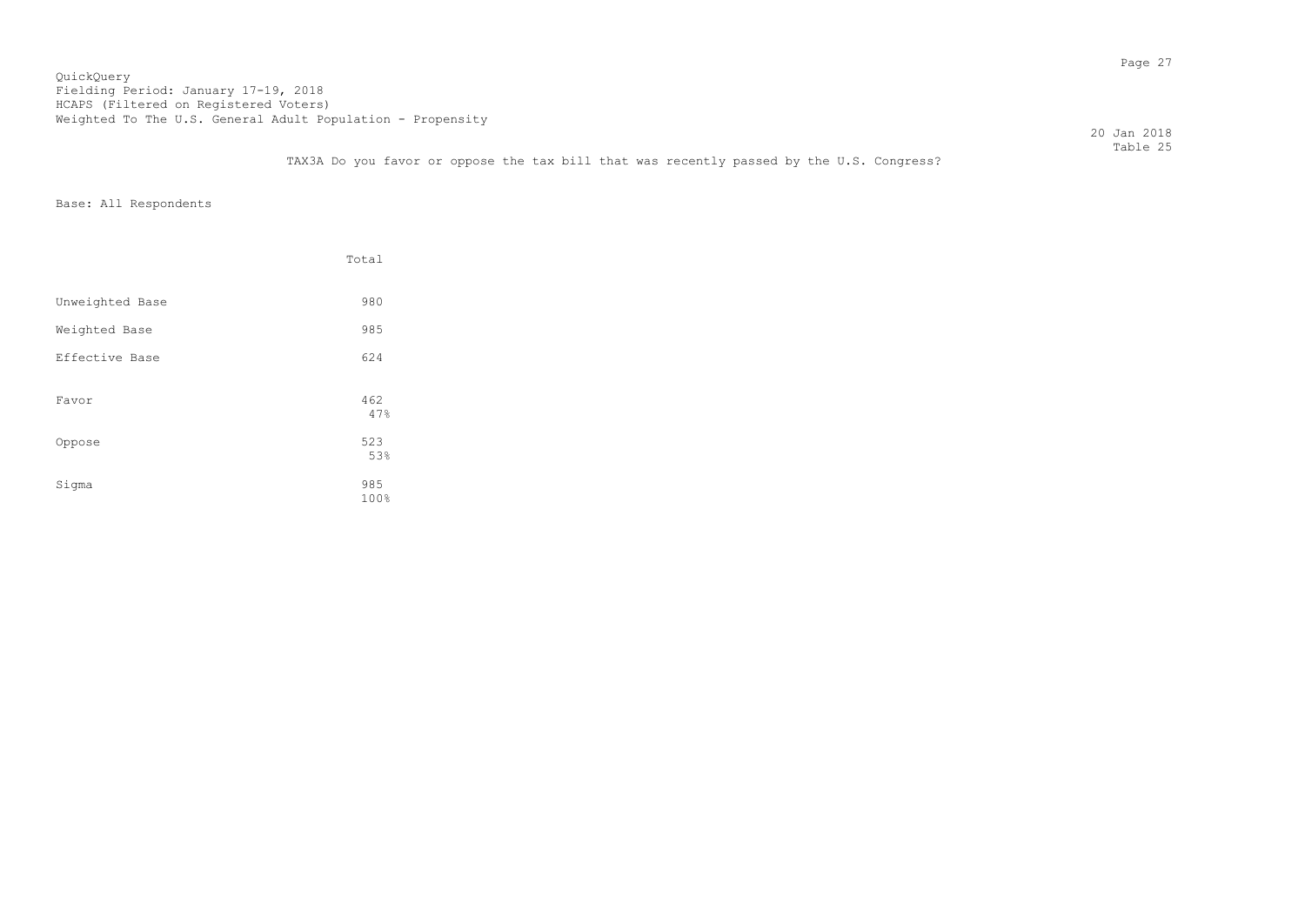20 Jan 2018 Table 26

|                     | Total             |
|---------------------|-------------------|
| Unweighted Base     | 980               |
| Weighted Base       | 985               |
| Effective Base      | 624               |
| Yes                 | 198<br>20%        |
| No                  | 294               |
| Don't Know / Unsure | 30%<br>493<br>50% |
| Sigma               | 985<br>100%       |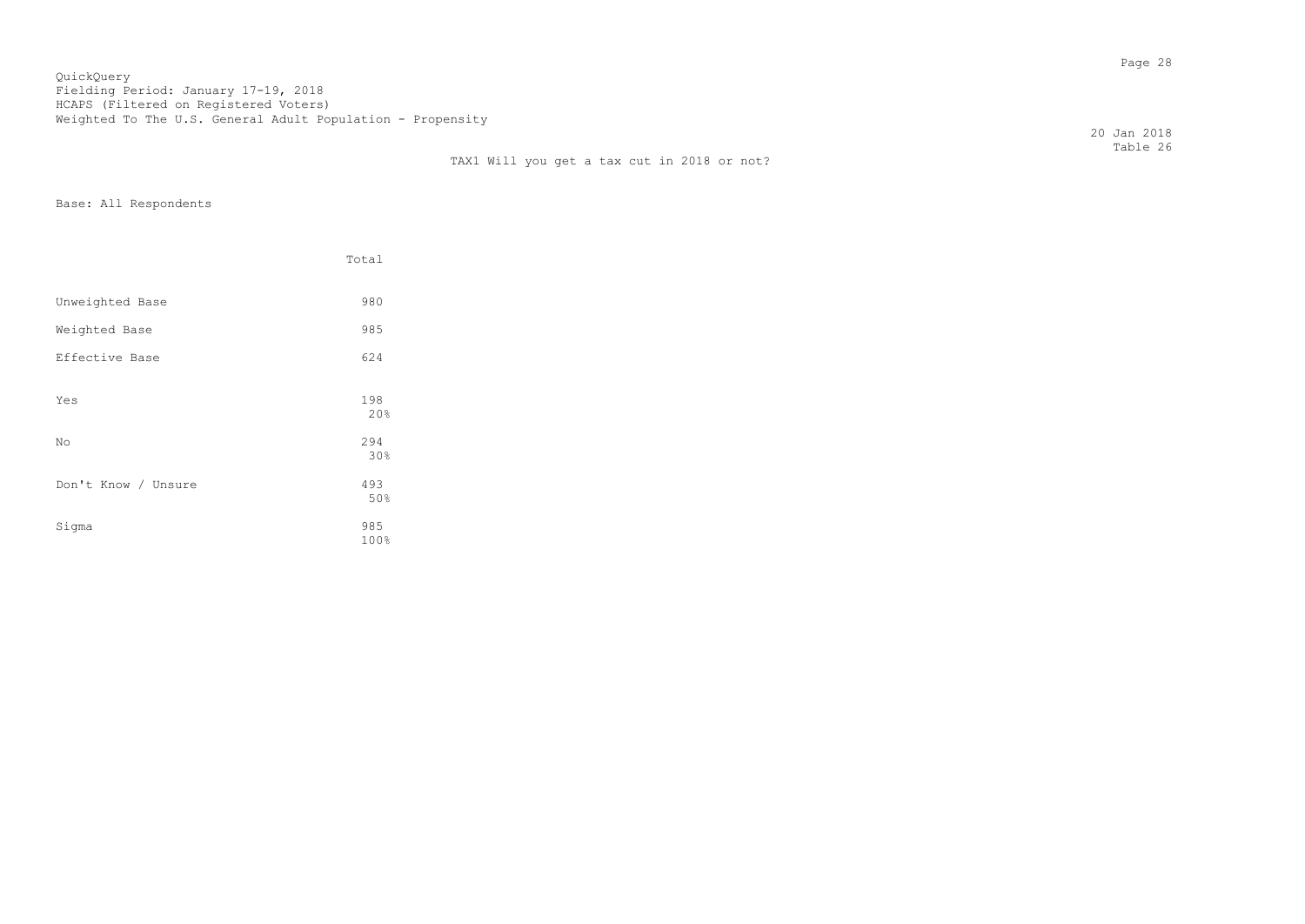Table 27 TAX2 How much information do you feel you have about the new tax bill - too much, too little, or about right?

|                 | Total       |
|-----------------|-------------|
| Unweighted Base | 980         |
| Weighted Base   | 985         |
| Effective Base  | 624         |
| Too much        | 51<br>5%    |
| Too little      | 601<br>61%  |
| About right     | 334<br>34%  |
| Sigma           | 985<br>100% |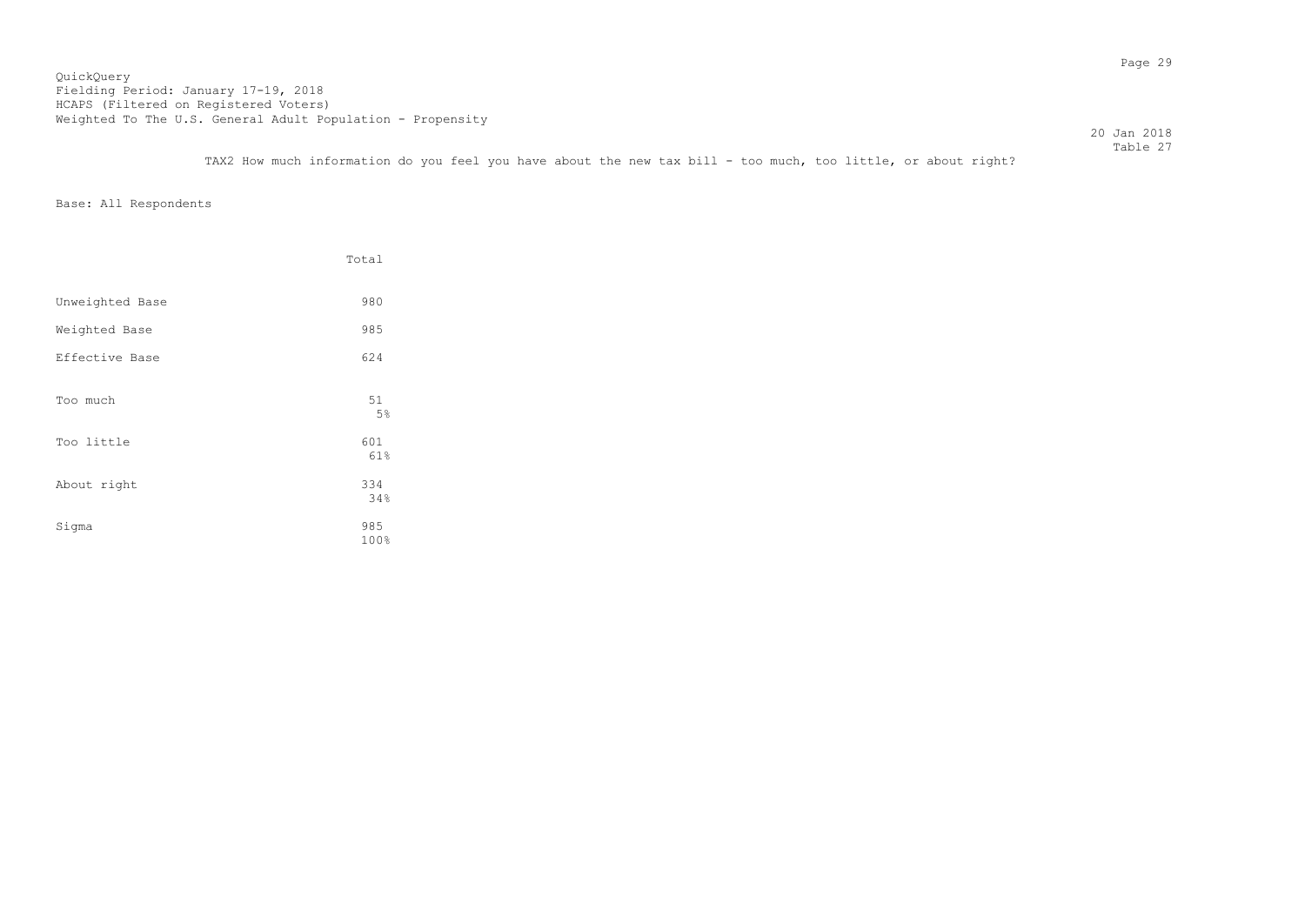20 Jan 2018 Table 28

TAX3 Below are some parts of the final tax bill. Do you favor or oppose each of the following?

Summary Of Favor

|                                                                                                                                                                                                                                   | Total      |
|-----------------------------------------------------------------------------------------------------------------------------------------------------------------------------------------------------------------------------------|------------|
| Unweighted Base                                                                                                                                                                                                                   | 980        |
| Weighted Base                                                                                                                                                                                                                     | 985        |
| Effective Base                                                                                                                                                                                                                    | 624        |
| Reduces taxes for lower<br>incomes, so that taxes are<br>\$0 for individual income up<br>to \$12,000 and up to \$24,000<br>for a couple and lowers<br>taxes from 15% to 12%<br>for married taxpayers making<br>less than \$77,400 | 825<br>84% |
| Doubles the child tax credit<br>from \$1000 to \$2000                                                                                                                                                                             | 806<br>82% |
| Reduces overall tax rates<br>for individuals by an<br>average of 3.2%                                                                                                                                                             | 803<br>82% |
| Nearly doubles the standard<br>deduction to \$12,000 for<br>singles and \$24,000 of<br>income for families                                                                                                                        | 800<br>81% |
| Reduces the taxes paid by<br>small businesses and<br>partnerships with a 23%<br>deduction for income from<br>such companies                                                                                                       | 761<br>77% |
| Interest on mortgages up to<br>\$750,000 will still be<br>deductible under the new law                                                                                                                                            | 727<br>74% |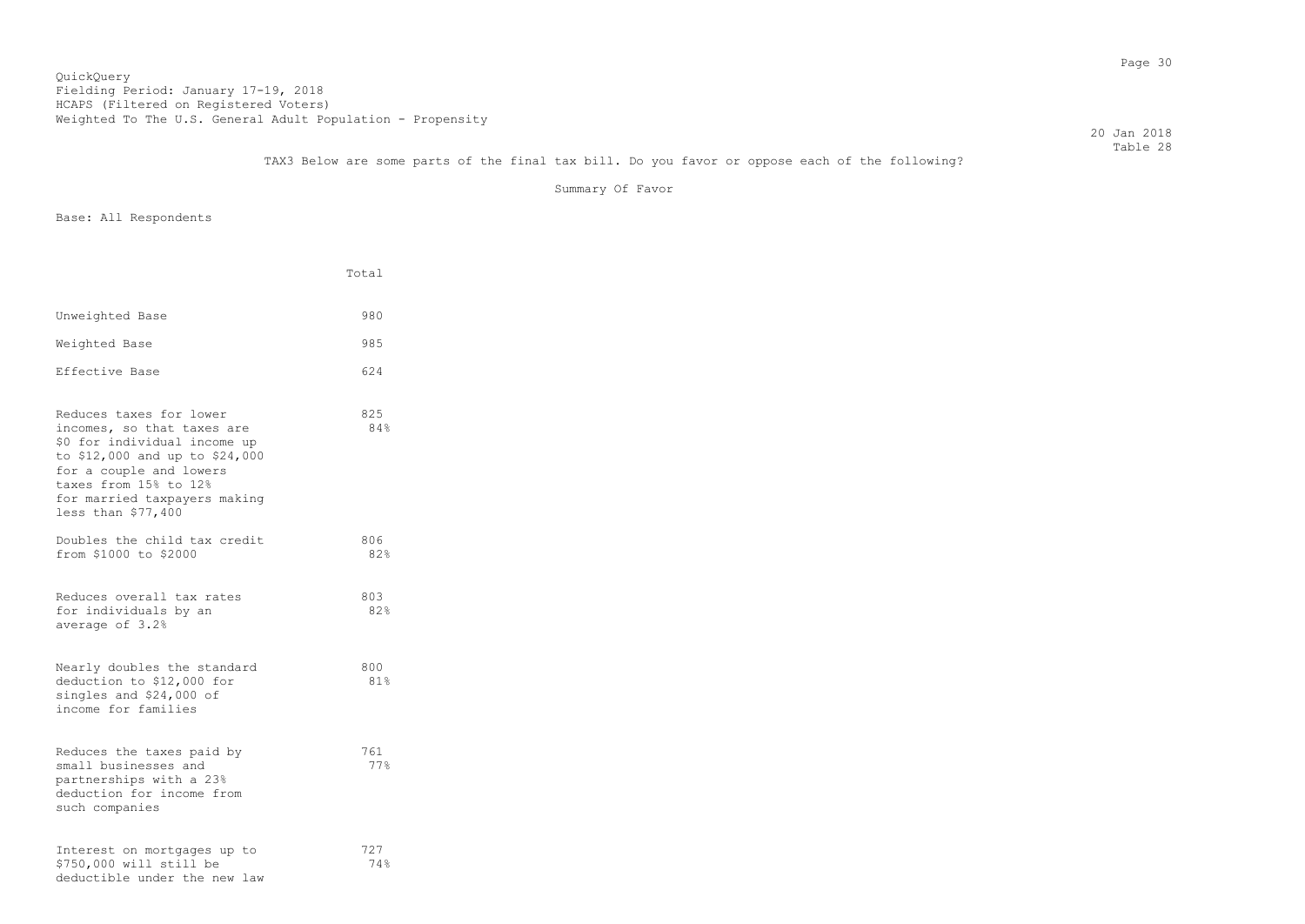| Lowers the threshold of<br>deductible medical expenses<br>from 10% to 7.5%                                                    | 690<br>70% |
|-------------------------------------------------------------------------------------------------------------------------------|------------|
| The bill makes no changes to<br>the student loan deduction<br>or the "tuition waiver" for<br>college and graduate<br>students | 644<br>65% |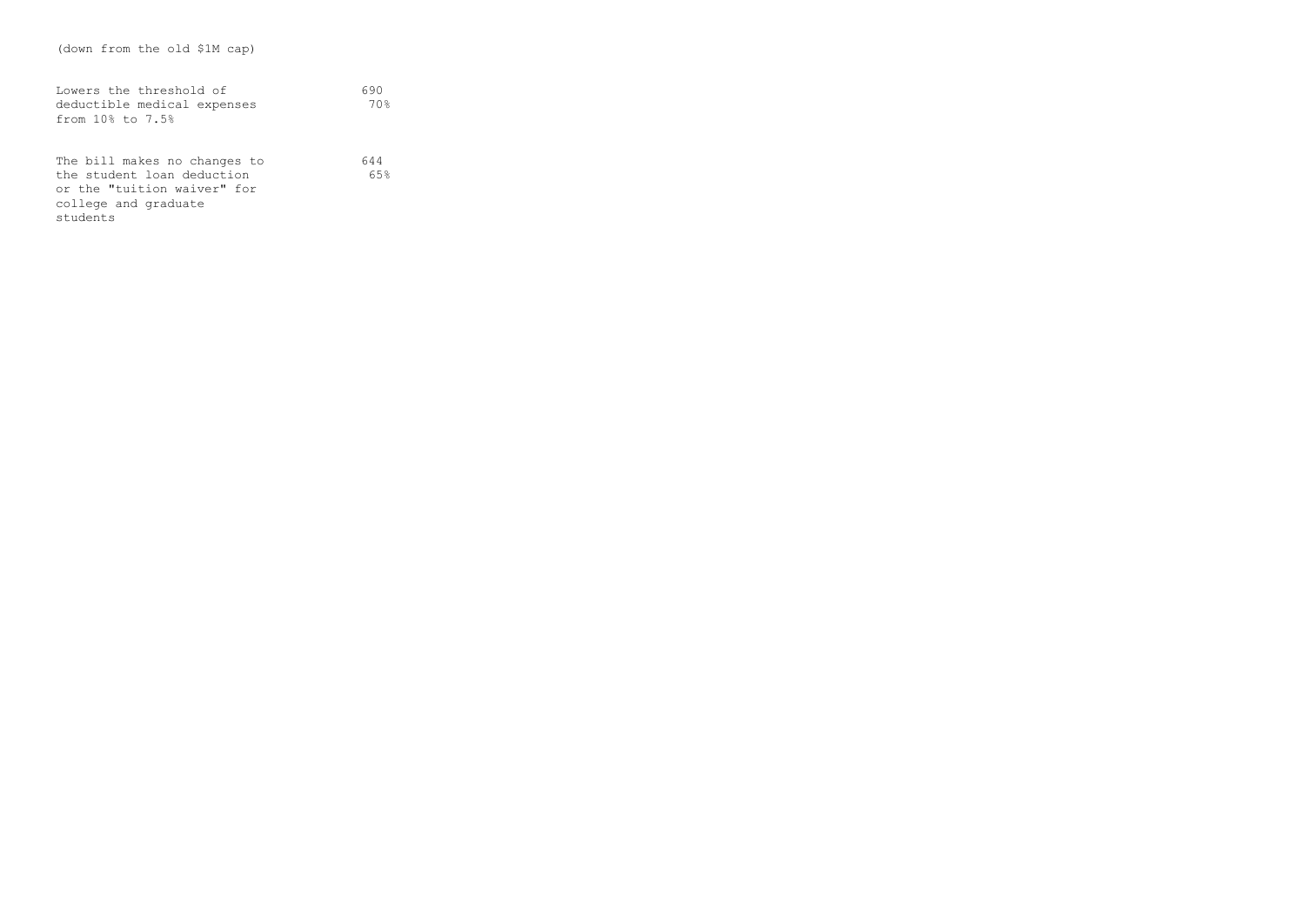TAX3 Below are some parts of the final tax bill. Do you favor or oppose each of the following?

Summary Of Favor

|                                                                                                                                                                                                | Total      |
|------------------------------------------------------------------------------------------------------------------------------------------------------------------------------------------------|------------|
| The bill eliminates the tax<br>and mandate that requires<br>people to buy health<br>insurance or pay a tax                                                                                     | 623<br>63% |
| Companies can bring back any<br>money they have generated<br>overseas at the lower tax<br>rate of 14.5%                                                                                        | 587<br>60% |
| Eliminates the Alternative<br>Minimum Tax (AMT) for<br>corporations and reduces<br>significantly the number of<br>individuals and households<br>affected by AMT it by<br>raising the threshold | 550<br>56% |
| Eliminates the deduction of<br>state and local taxes beyond<br>\$10,000 of local property,<br>sales, or income taxes                                                                           | 517<br>52% |
| Doubles the exemption from<br>estate tax of the first \$11<br>million dollars and leaving<br>it in place for estates<br>larger than that                                                       | 484<br>49% |
| Lowers the corporate tax<br>rate from 35% to 21%                                                                                                                                               | 458<br>46% |
| Reduces the marginal tax<br>rate for highest income<br>bracket from 39.6% to 37%<br>for individuals earning over                                                                               | 453<br>46% |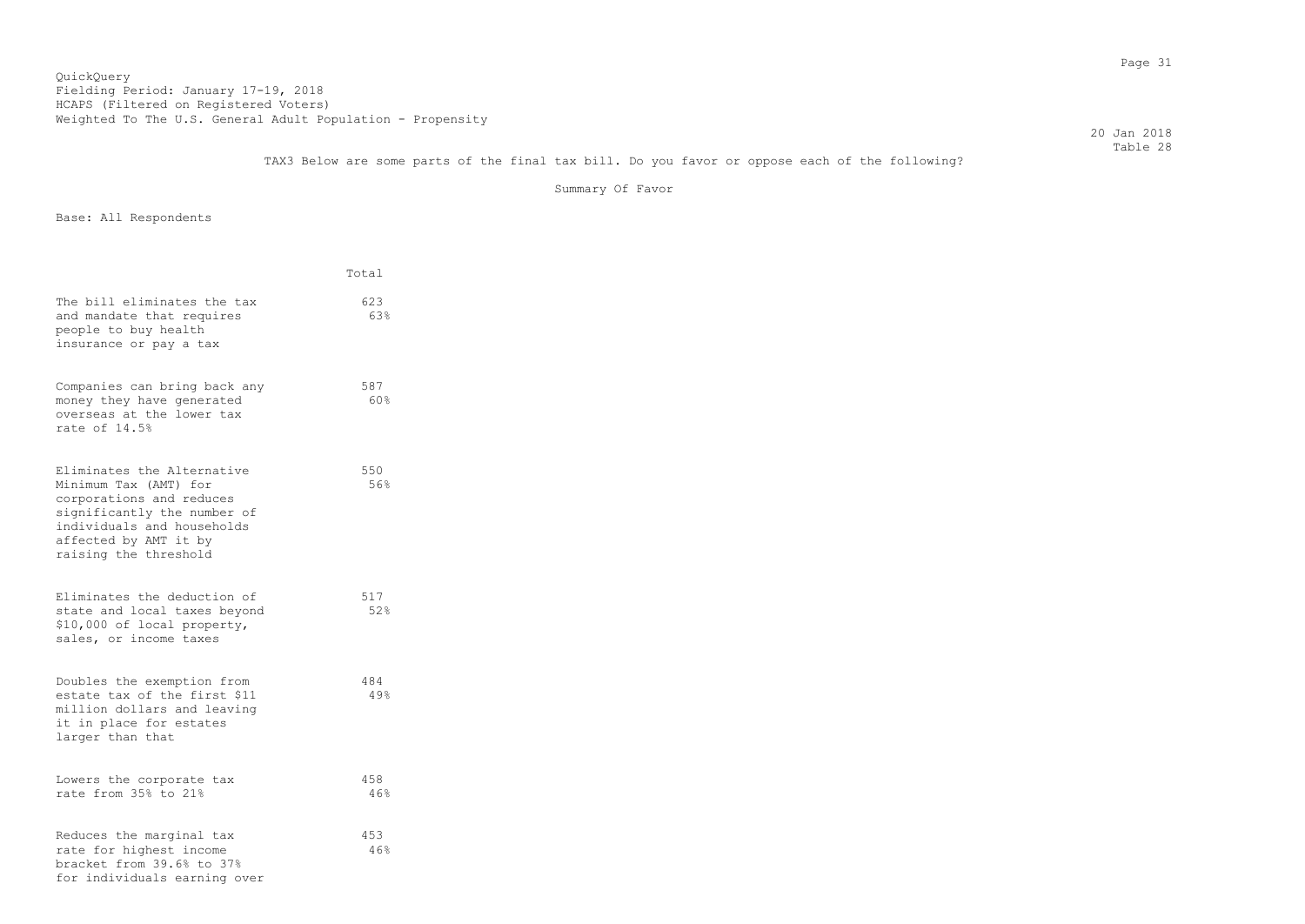\$500,000 and families earning over \$600,000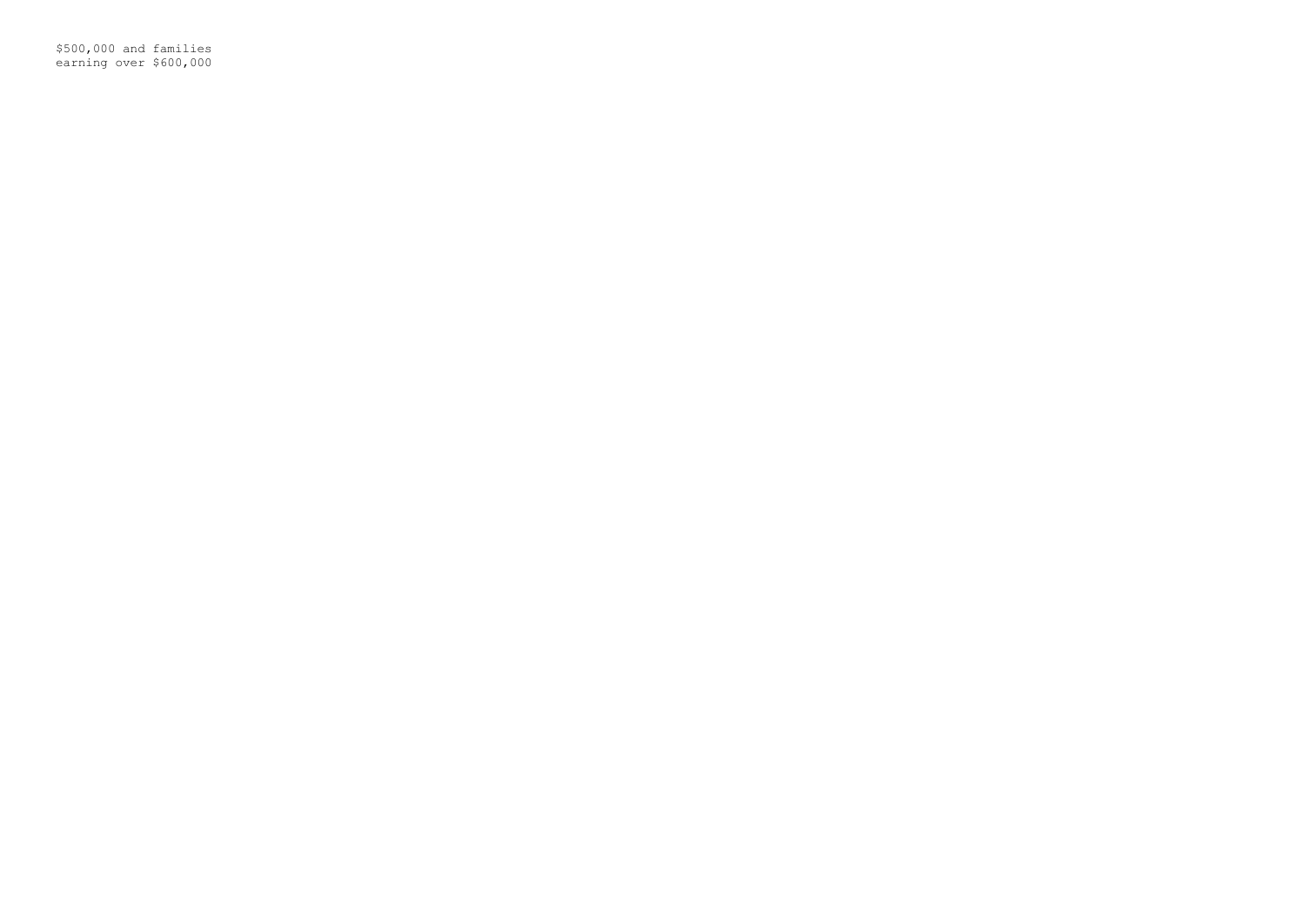20 Jan 2018 Table 29

TAX3 Below are some parts of the final tax bill. Do you favor or oppose each of the following?

Summary Of Oppose

|                                                                                                                                                                                                | Total      |
|------------------------------------------------------------------------------------------------------------------------------------------------------------------------------------------------|------------|
| Unweighted Base                                                                                                                                                                                | 980        |
| Weighted Base                                                                                                                                                                                  | 985        |
| Effective Base                                                                                                                                                                                 | 624        |
| Reduces the marginal tax<br>rate for highest income<br>bracket from 39.6% to 37%<br>for individuals earning over<br>\$500,000 and families<br>earning over \$600,000                           | 532<br>54% |
| Lowers the corporate tax<br>rate from 35% to 21%                                                                                                                                               | 527<br>54% |
| Doubles the exemption from<br>estate tax of the first \$11<br>million dollars and leaving<br>it in place for estates<br>larger than that                                                       | 501<br>51% |
| Eliminates the deduction of<br>state and local taxes beyond<br>\$10,000 of local property,<br>sales, or income taxes                                                                           | 468<br>48% |
| Eliminates the Alternative<br>Minimum Tax (AMT) for<br>corporations and reduces<br>significantly the number of<br>individuals and households<br>affected by AMT it by<br>raising the threshold | 435<br>44% |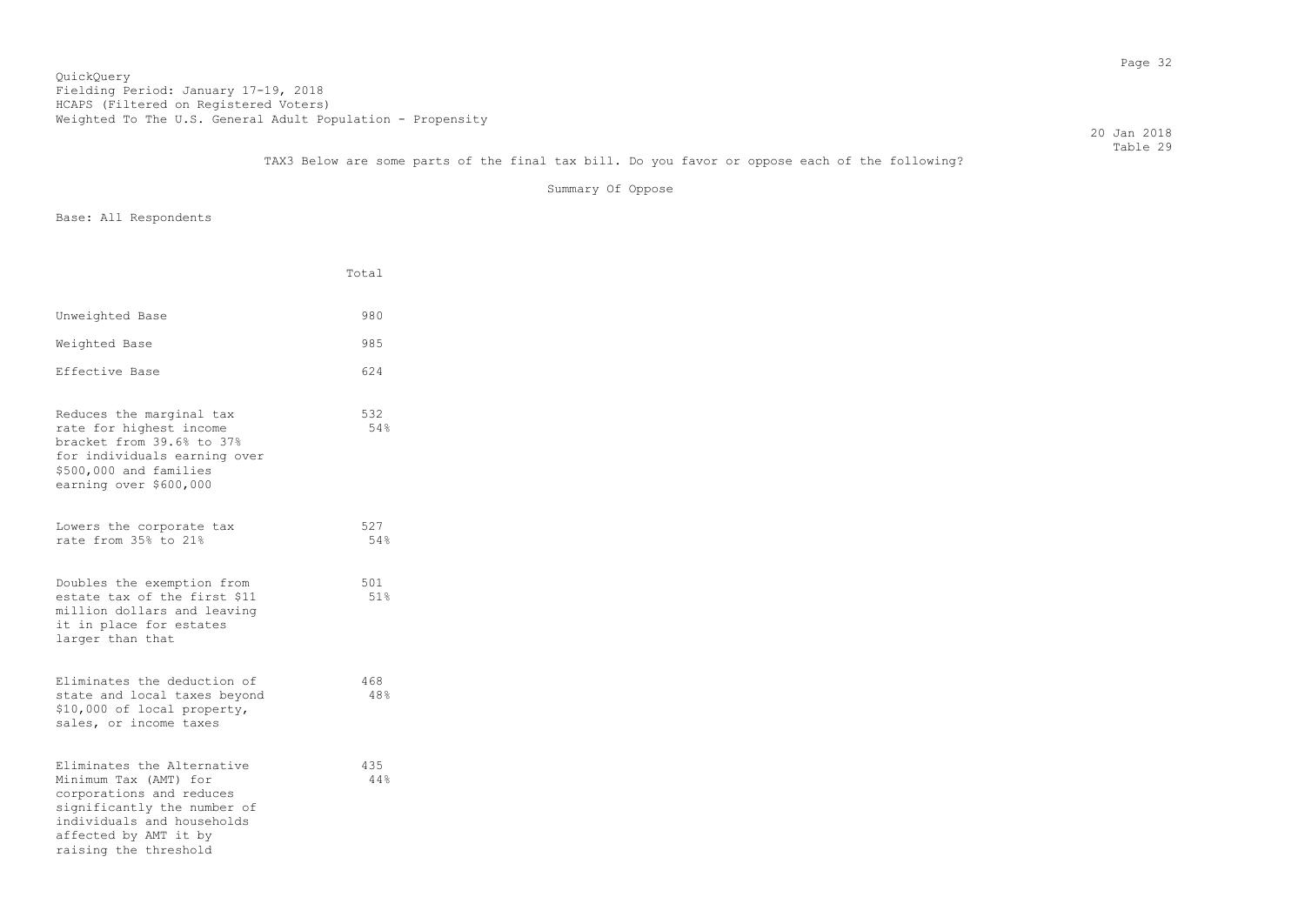| Companies can bring back any | 398 |
|------------------------------|-----|
| money they have generated    | 40% |
| overseas at the lower tax    |     |
| rate of 14.5%                |     |
|                              |     |
|                              |     |
| The bill eliminates the tax  | 362 |
| and mandate that requires    | 37% |
| people to buy health         |     |
| insurance or pay a tax       |     |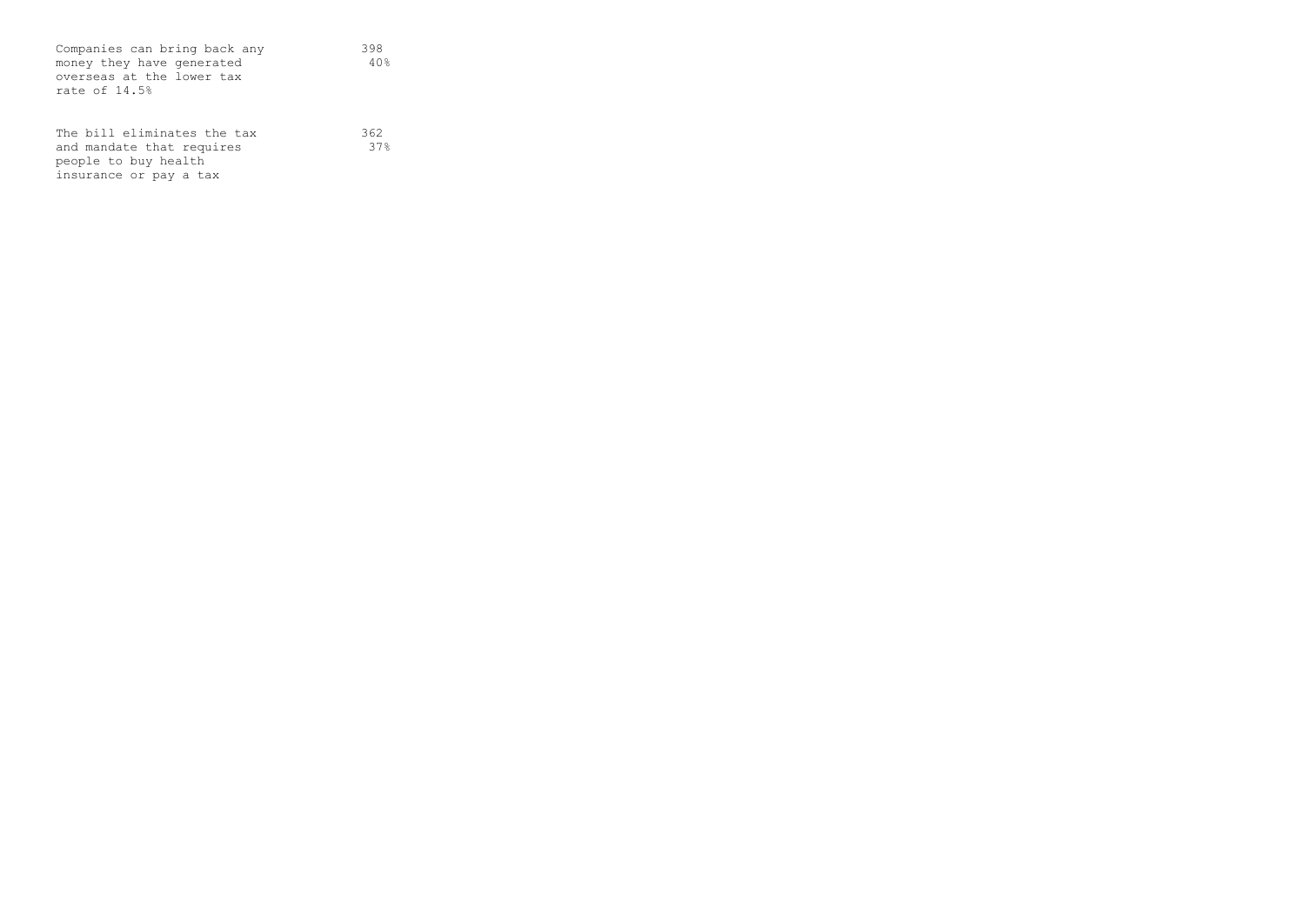TAX3 Below are some parts of the final tax bill. Do you favor or oppose each of the following?

Summary Of Oppose

|                                                                                                                               | Total      |
|-------------------------------------------------------------------------------------------------------------------------------|------------|
| The bill makes no changes to<br>the student loan deduction<br>or the "tuition waiver" for<br>college and graduate<br>students | 342<br>35% |
| Lowers the threshold of<br>deductible medical expenses<br>from 10% to 7.5%                                                    | 295<br>30% |
| Interest on mortgages up to<br>\$750,000 will still be<br>deductible under the new law<br>(down from the old \$1M cap)        | 258<br>26% |
| Reduces the taxes paid by<br>small businesses and<br>partnerships with a 23%<br>deduction for income from<br>such companies   | 224<br>23% |
| Nearly doubles the standard<br>deduction to \$12,000 for<br>singles and \$24,000 of<br>income for families                    | 185<br>19% |
| Reduces overall tax rates<br>for individuals by an<br>average of 3.2%                                                         | 182<br>18% |
| Doubles the child tax credit<br>from \$1000 to \$2000                                                                         | 180<br>18% |
| Reduces taxes for lower<br>incomes, so that taxes are                                                                         | 160<br>16% |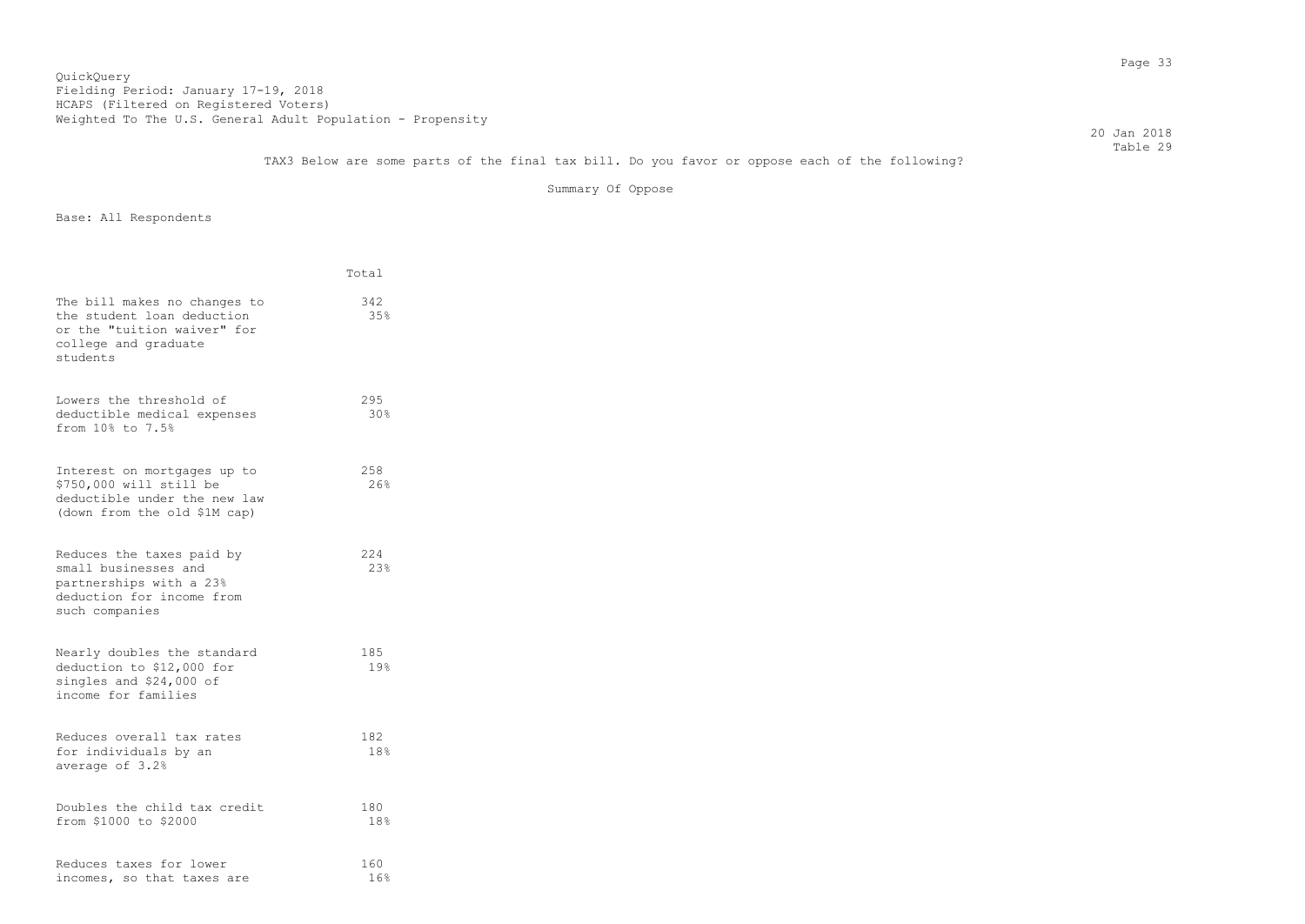\$0 for individual income up to \$12,000 and up to \$24,000 for a couple and lowers taxes from 15% to 12% for married taxpayers making less than \$77,400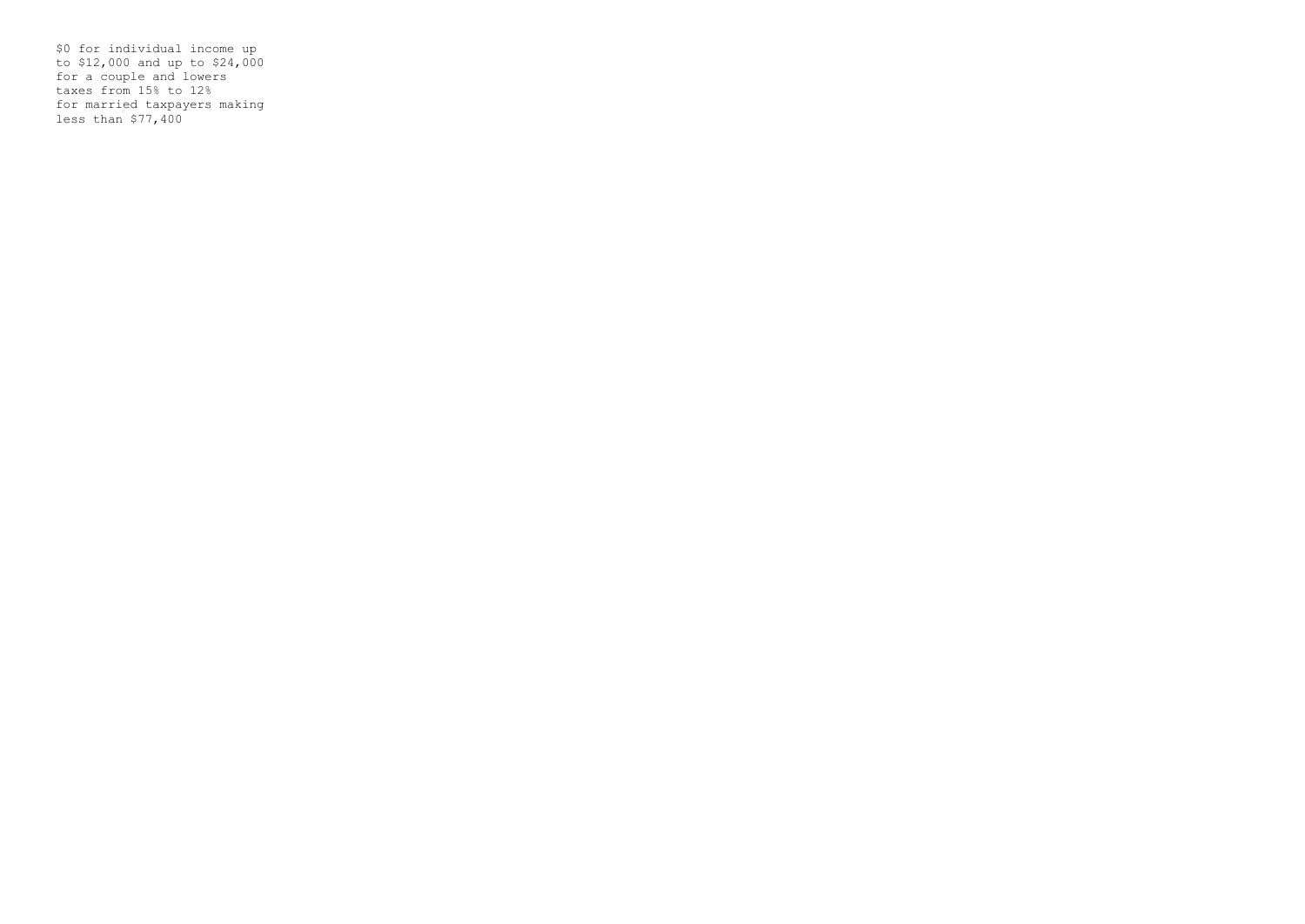#### QuickQuery Fielding Period: January 17-19, 2018 Hording Forrow: Sundary 17 19, 2010<br>HCAPS (Filtered on Registered Voters) Weighted To The U.S. General Adult Population - Propensity

 20 Jan 2018 Table 30

TAX3 1 Below are some parts of the final tax bill. Do you favor or oppose each of the following?

Reduces overall tax rates for individuals by an average of 3.2%

|                 | Total       |
|-----------------|-------------|
| Unweighted Base | 980         |
| Weighted Base   | 985         |
| Effective Base  | 624         |
| Favor           | 803<br>82%  |
| Oppose          | 182<br>18%  |
| Sigma           | 985<br>100% |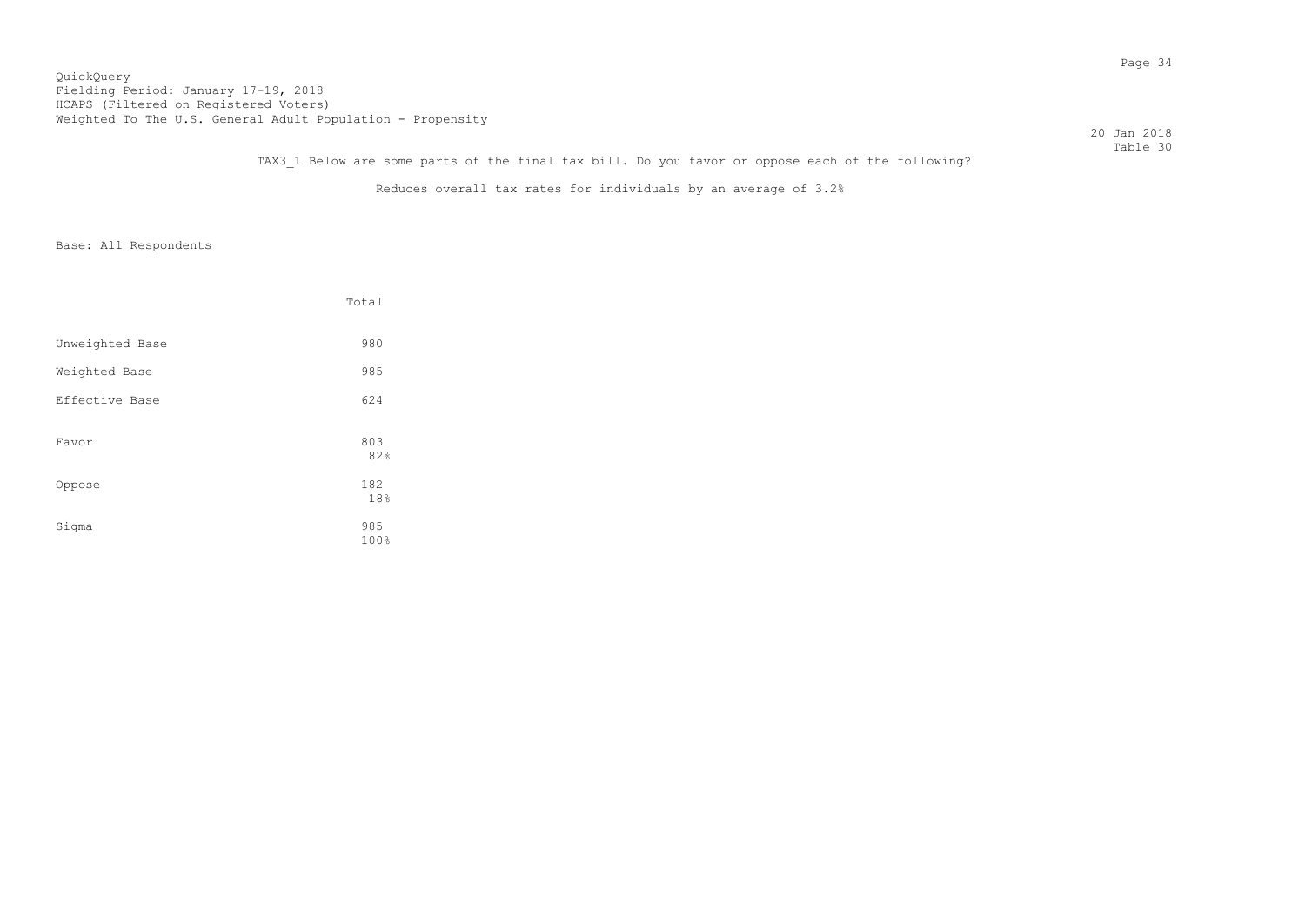## TAX3 2 Below are some parts of the final tax bill. Do you favor or oppose each of the following?

Reduces taxes for lower incomes, so that taxes are \$0 for individual income up to \$12,000 and up to \$24,000 for a couple and lowers taxes from 15% to 12% for

married taxpayers making less than \$77,400

|                 | Total       |
|-----------------|-------------|
| Unweighted Base | 980         |
| Weighted Base   | 985         |
| Effective Base  | 624         |
| Favor           | 825<br>84%  |
| Oppose          | 160<br>16%  |
| Sigma           | 985<br>100% |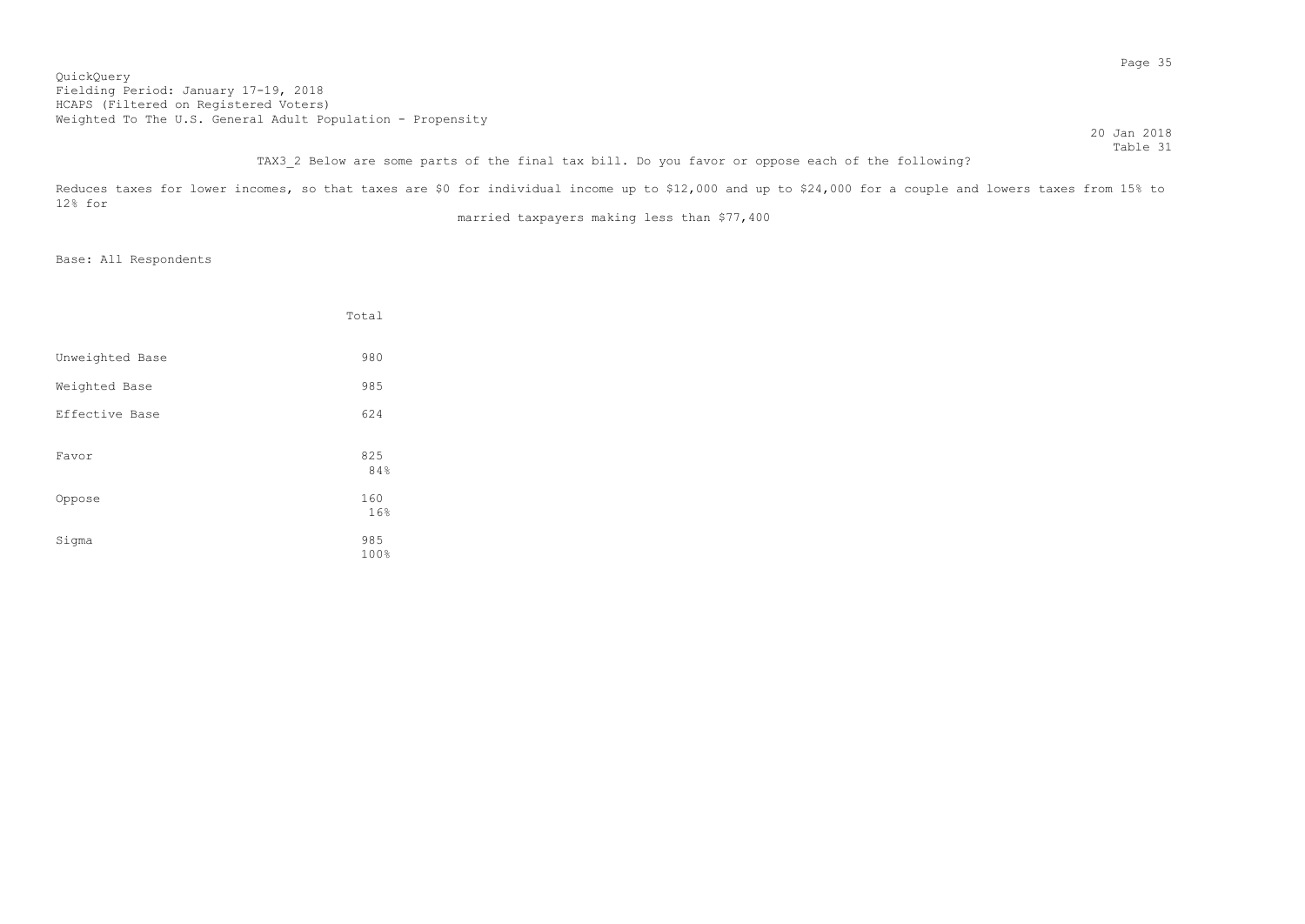Reduces the marginal tax rate for highest income bracket from 39.6% to 37% for individuals earning over \$500,000 and families earning over \$600,000

|                 | Total       |
|-----------------|-------------|
| Unweighted Base | 980         |
| Weighted Base   | 985         |
| Effective Base  | 624         |
| Favor           | 453<br>46%  |
| Oppose          | 532<br>54%  |
| Sigma           | 985<br>100% |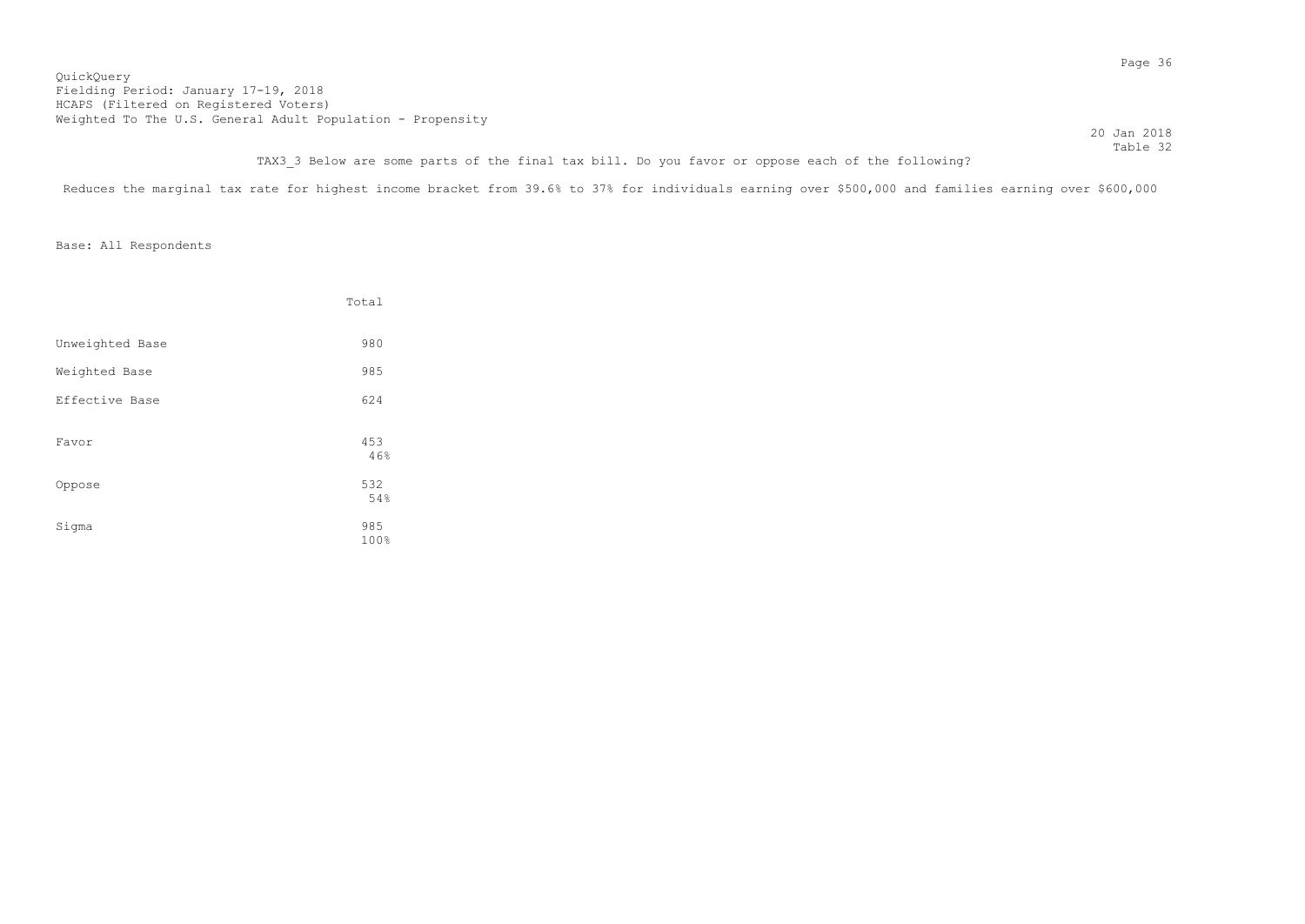|                                                                                                  | 20 Jan 2018 |
|--------------------------------------------------------------------------------------------------|-------------|
|                                                                                                  | Table 33    |
| TAX3 4 Below are some parts of the final tax bill. Do you favor or oppose each of the following? |             |

Eliminates the Alternative Minimum Tax (AMT) for corporations and reduces significantly the number of individuals and households affected by AMT it by raising the threshold

|                 | Total       |
|-----------------|-------------|
| Unweighted Base | 980         |
| Weighted Base   | 985         |
| Effective Base  | 624         |
| Favor           | 550<br>56%  |
| Oppose          | 435<br>44%  |
| Sigma           | 985<br>100% |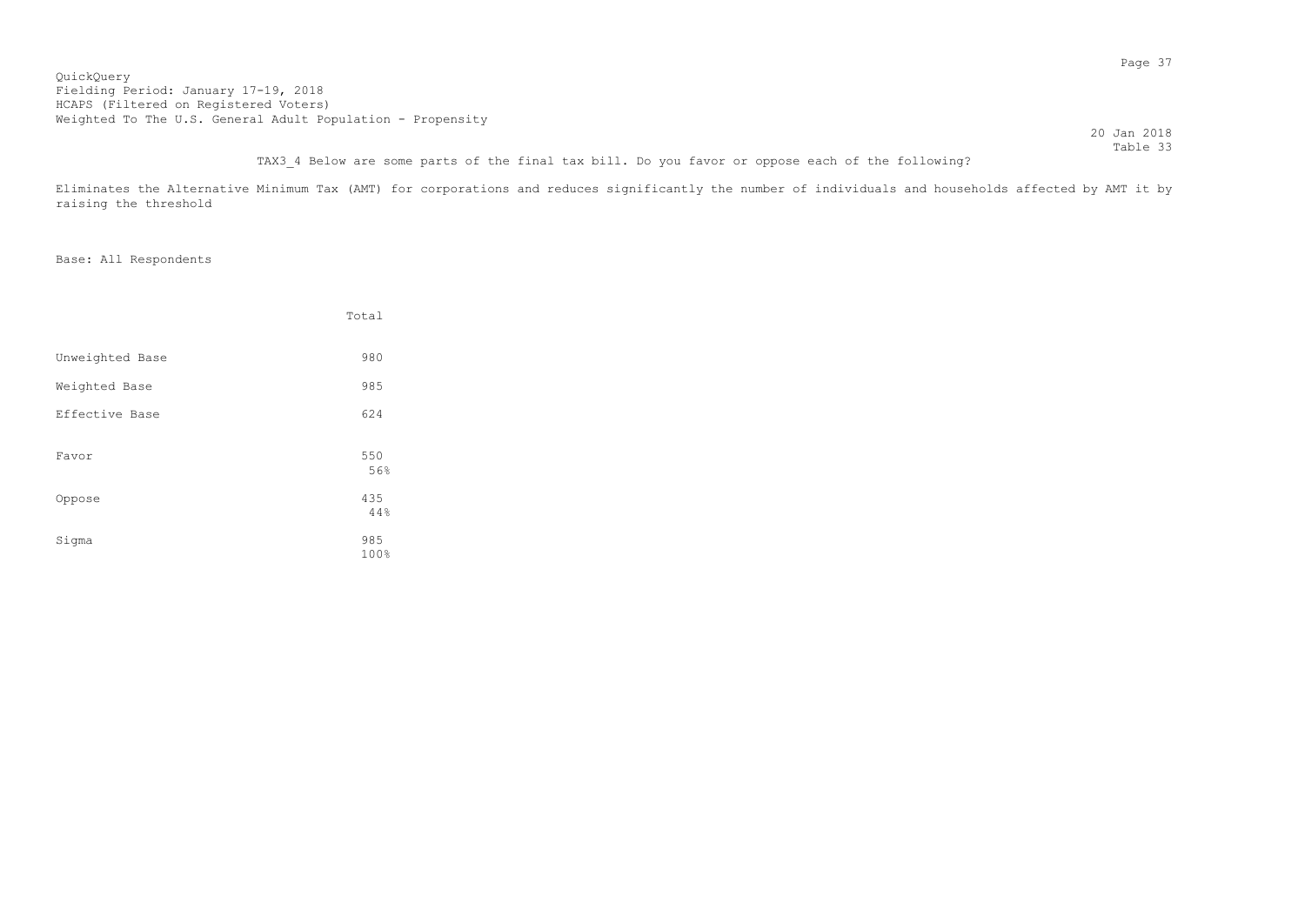#### QuickQuery Fielding Period: January 17-19, 2018 Hording Forrow: candary 17 19, 2010<br>HCAPS (Filtered on Registered Voters) Weighted To The U.S. General Adult Population - Propensity

 20 Jan 2018 Table 34

TAX3 5 Below are some parts of the final tax bill. Do you favor or oppose each of the following?

Lowers the corporate tax rate from 35% to 21%

|                 | Total       |
|-----------------|-------------|
| Unweighted Base | 980         |
| Weighted Base   | 985         |
| Effective Base  | 624         |
| Favor           | 458<br>46%  |
| Oppose          | 527<br>54%  |
| Sigma           | 985<br>100% |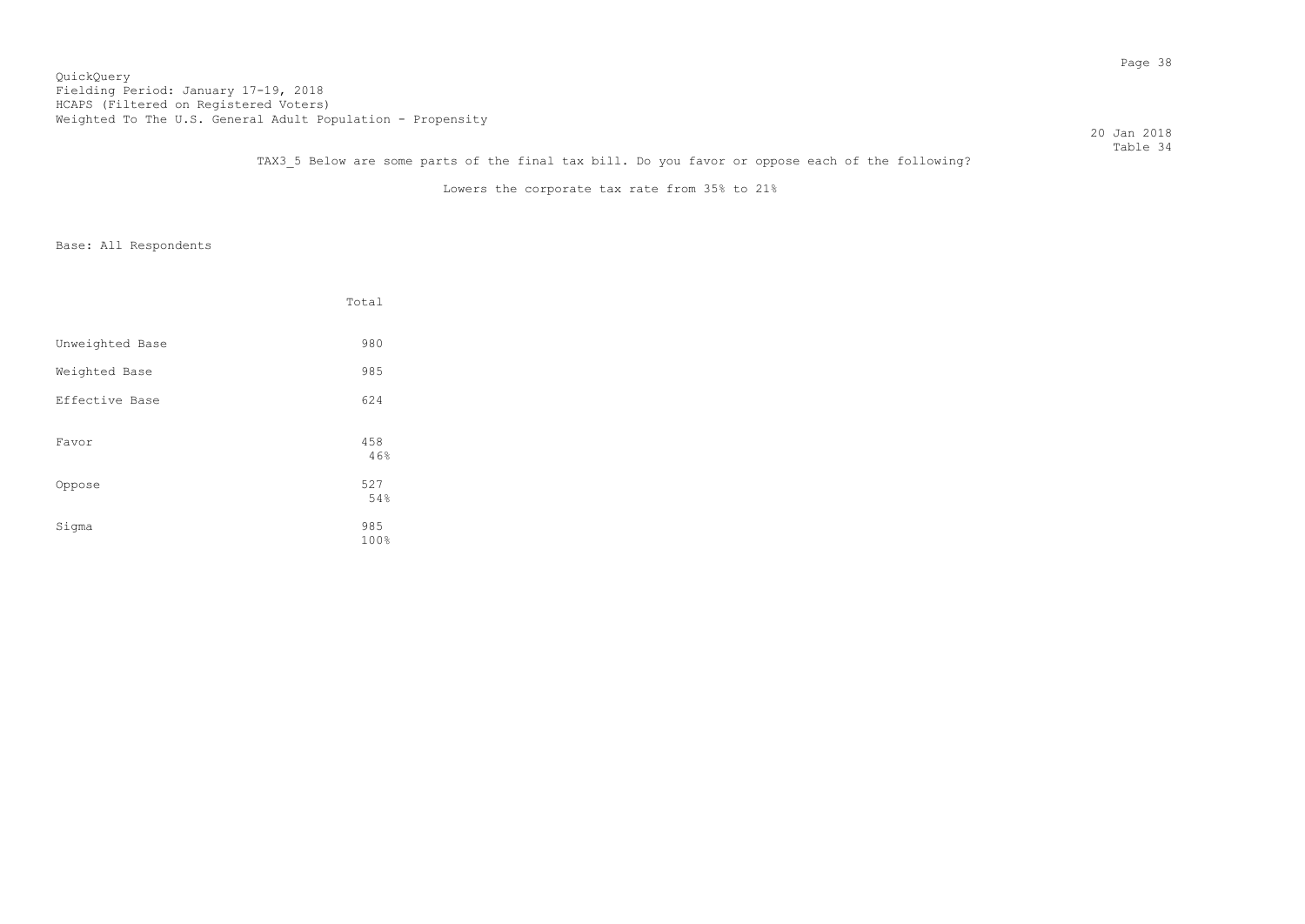TAX3 6 Below are some parts of the final tax bill. Do you favor or oppose each of the following?

Reduces the taxes paid by small businesses and partnerships with a 23% deduction for income from such companies

|                 | Total       |
|-----------------|-------------|
| Unweighted Base | 980         |
| Weighted Base   | 985         |
| Effective Base  | 624         |
| Favor           | 761<br>77%  |
| Oppose          | 224<br>23%  |
| Sigma           | 985<br>100% |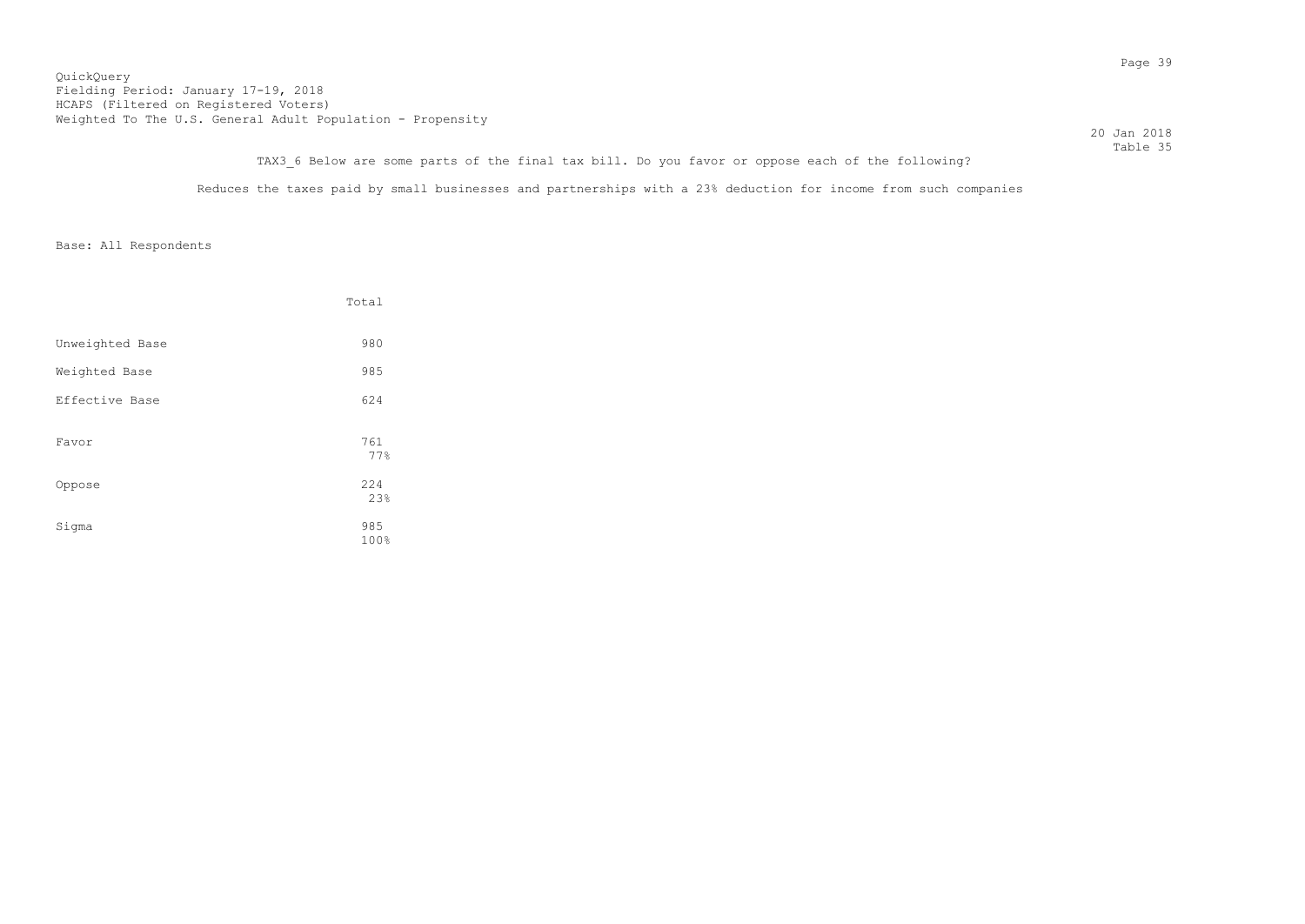20 Jan 2018 Table 36

TAX3 7 Below are some parts of the final tax bill. Do you favor or oppose each of the following?

Doubles the exemption from estate tax of the first \$11 million dollars and leaving it in place for estates larger than that

|                 | Total       |
|-----------------|-------------|
| Unweighted Base | 980         |
| Weighted Base   | 985         |
| Effective Base  | 624         |
| Favor           | 484<br>49%  |
| Oppose          | 501<br>51%  |
| Sigma           | 985<br>100% |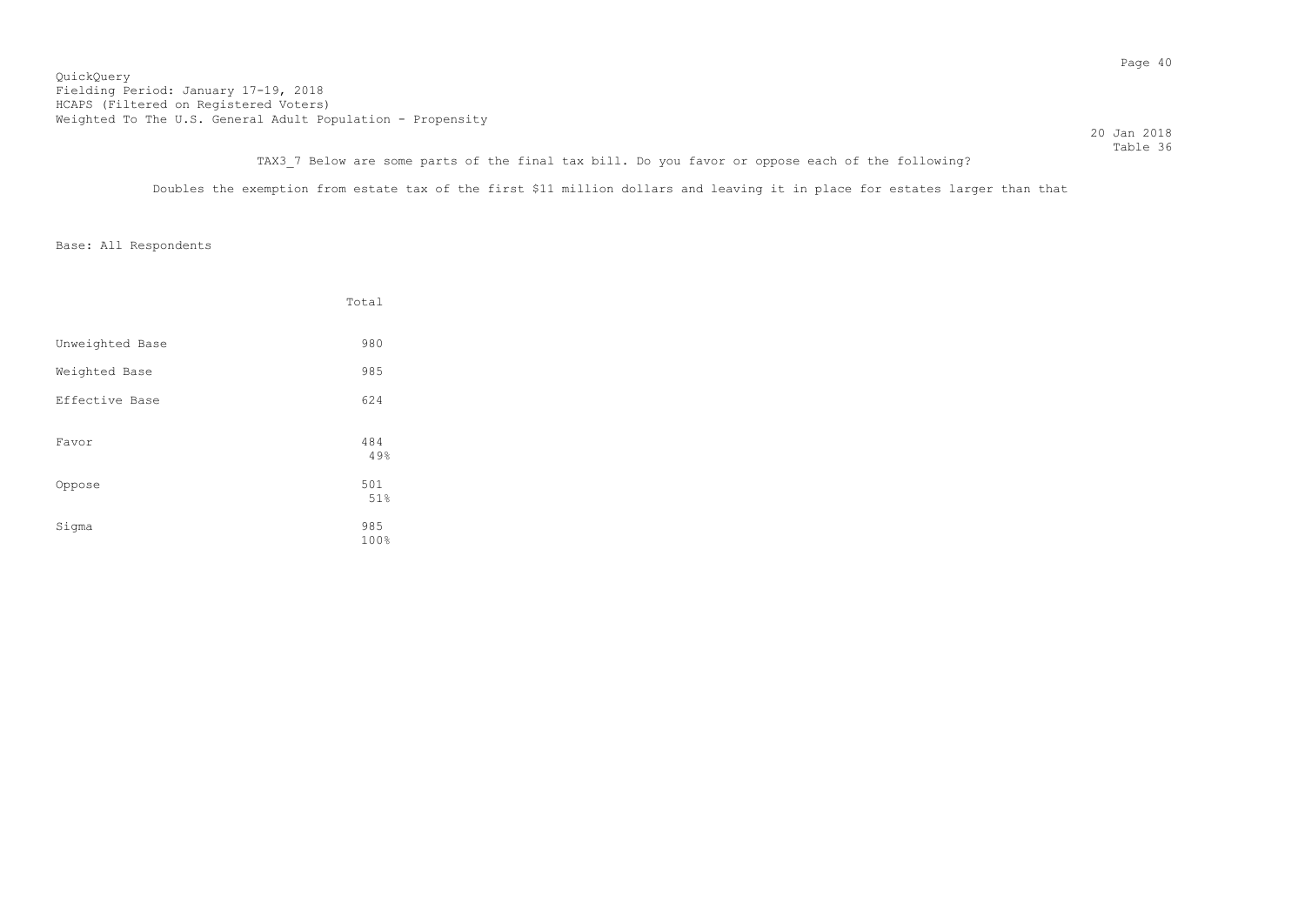TAX3 8 Below are some parts of the final tax bill. Do you favor or oppose each of the following?

Eliminates the deduction of state and local taxes beyond \$10,000 of local property, sales, or income taxes

|                 | Total       |
|-----------------|-------------|
| Unweighted Base | 980         |
| Weighted Base   | 985         |
| Effective Base  | 624         |
| Favor           | 517<br>52%  |
| Oppose          | 468<br>48%  |
| Sigma           | 985<br>100% |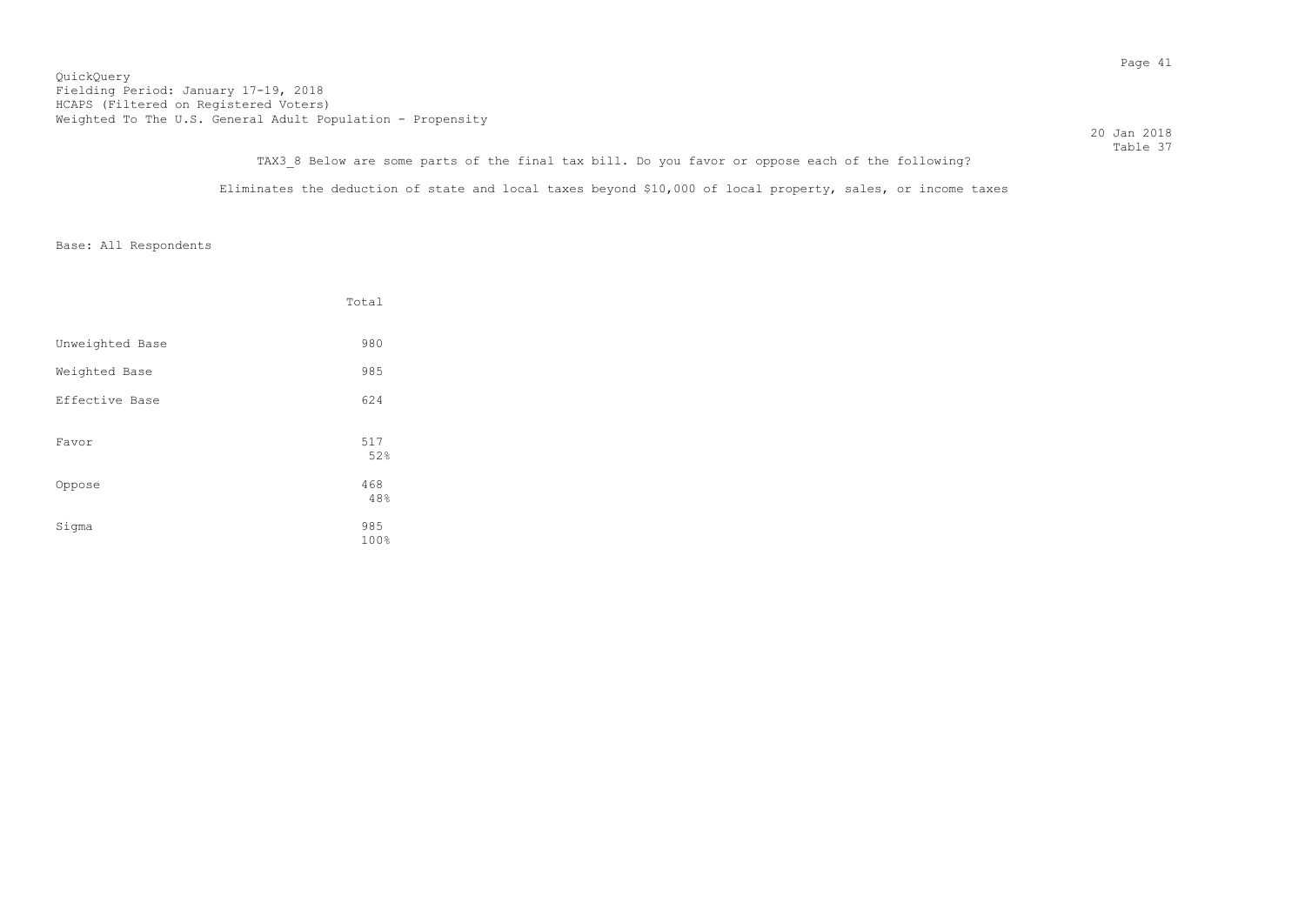|                                                                                                   | 20 Jan 2018 |
|---------------------------------------------------------------------------------------------------|-------------|
|                                                                                                   | Table 38    |
| TAX3 9 Below are some parts of the final tax bill. Do you favor or oppose each of the following?  |             |
| Nearly doubles the standard deduction to \$12,000 for singles and \$24,000 of income for families |             |

|                 | Total       |
|-----------------|-------------|
| Unweighted Base | 980         |
| Weighted Base   | 985         |
| Effective Base  | 624         |
| Favor           | 800<br>81%  |
| Oppose          | 185<br>19%  |
| Sigma           | 985<br>100% |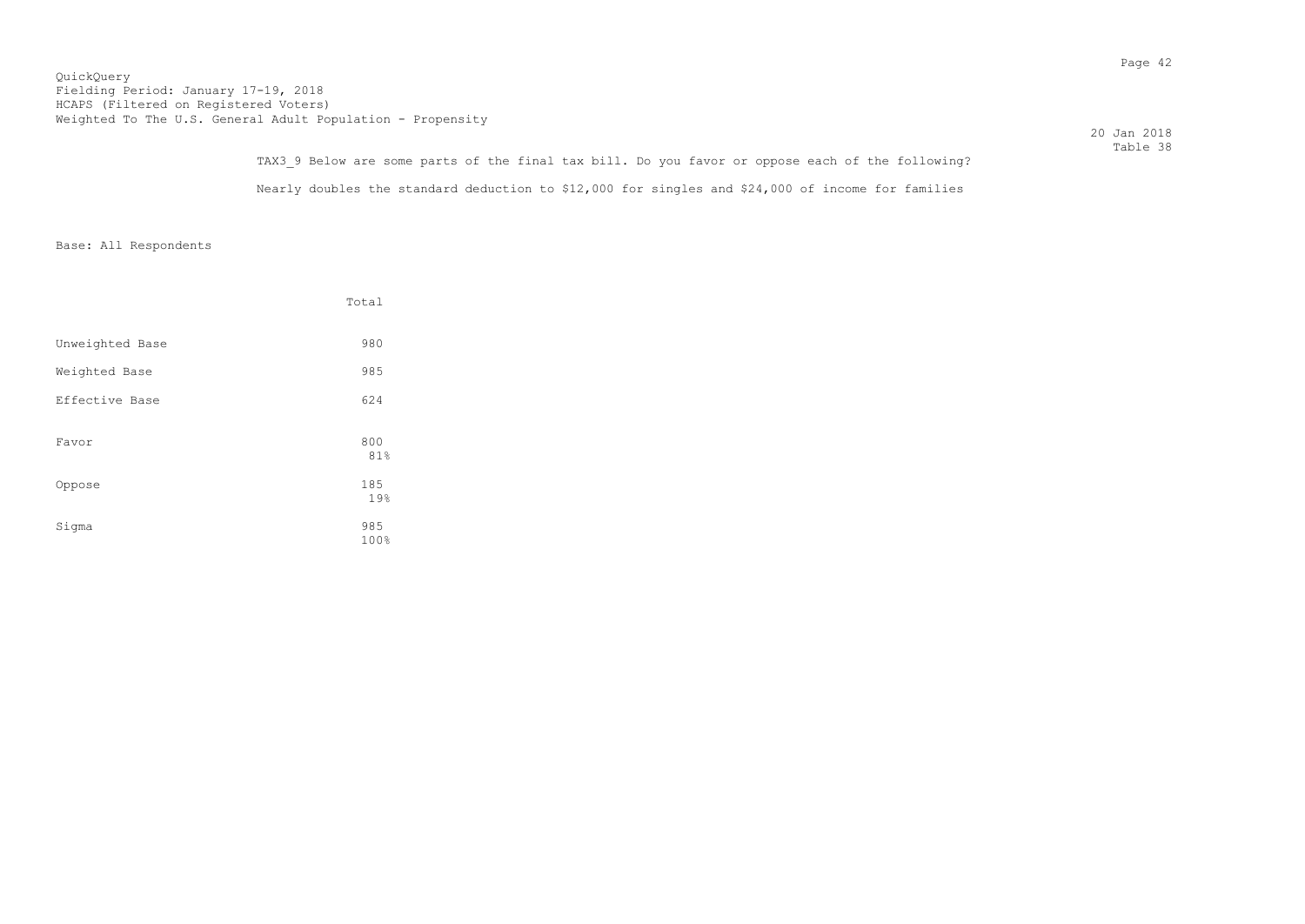TAX3 10 Below are some parts of the final tax bill. Do you favor or oppose each of the following?

Doubles the child tax credit from \$1000 to \$2000

|                 | Total       |
|-----------------|-------------|
| Unweighted Base | 980         |
| Weighted Base   | 985         |
| Effective Base  | 624         |
| Favor           | 806<br>82%  |
| Oppose          | 180<br>18%  |
| Sigma           | 985<br>100% |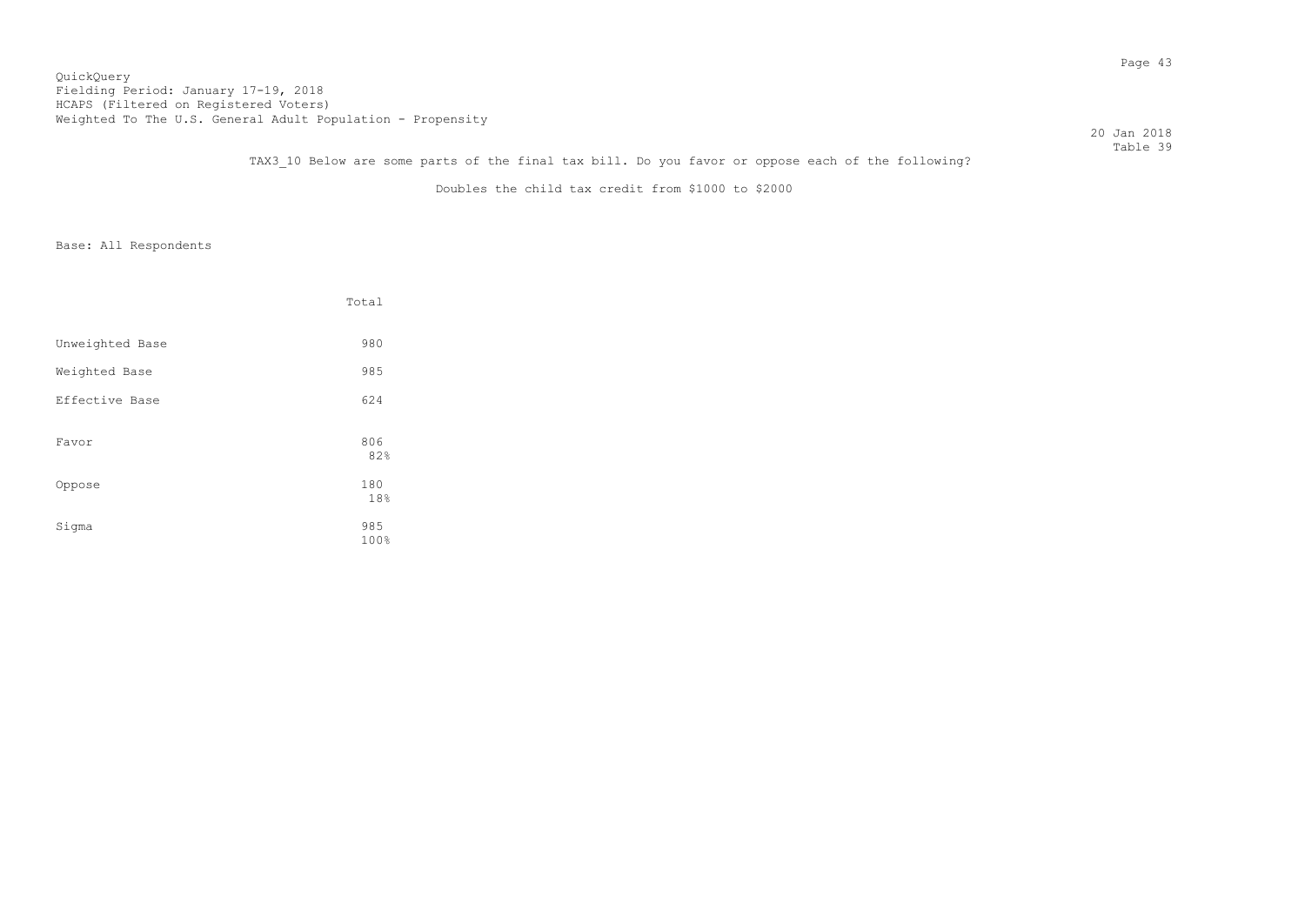TAX3 11 Below are some parts of the final tax bill. Do you favor or oppose each of the following?

The bill makes no changes to the student loan deduction or the "tuition waiver" for college and graduate students

|                 | Total       |
|-----------------|-------------|
| Unweighted Base | 980         |
| Weighted Base   | 985         |
| Effective Base  | 624         |
| Favor           | 644<br>65%  |
| Oppose          | 342<br>35%  |
| Sigma           | 985<br>100% |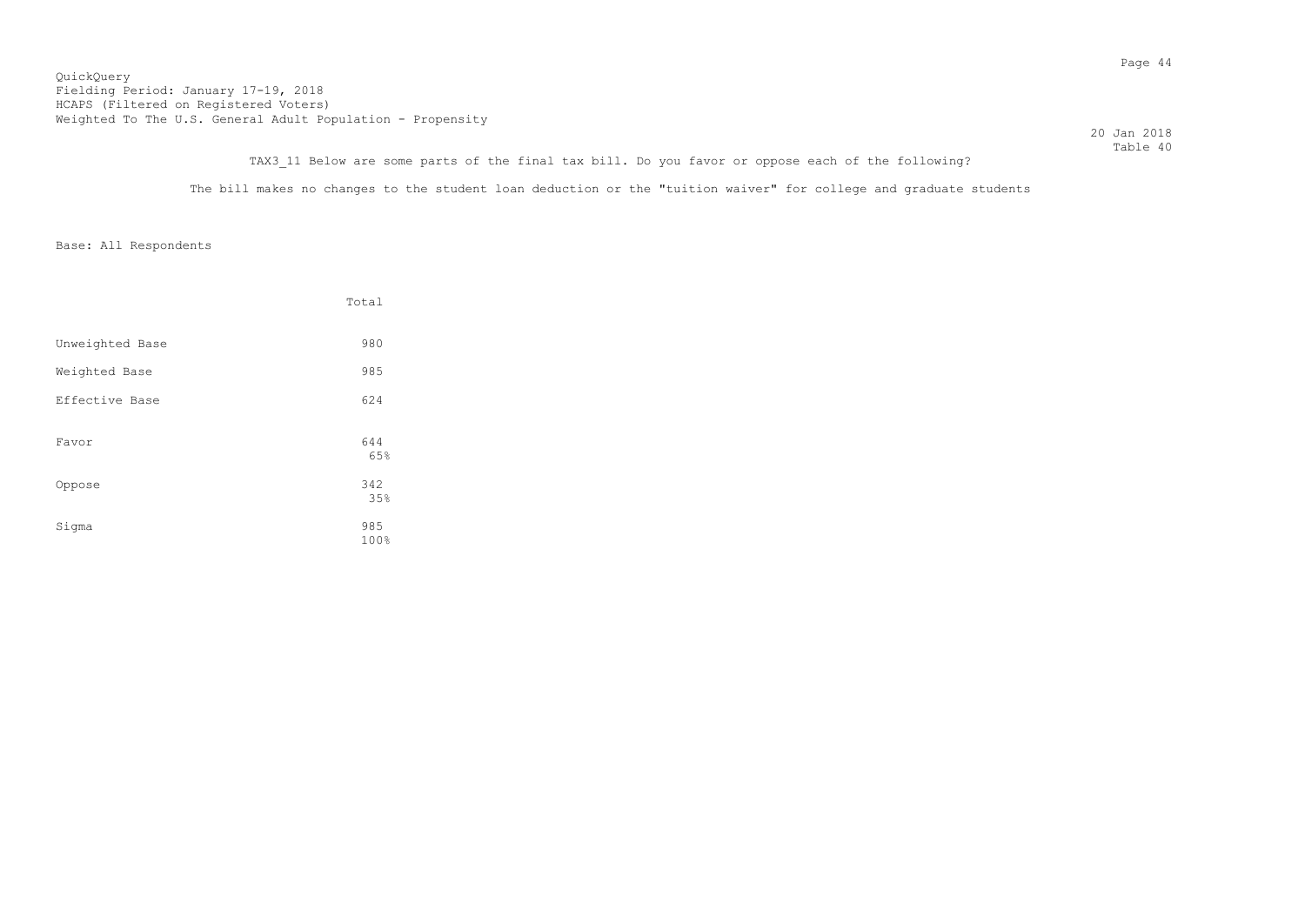| TAX3 12 Below are some parts of the final tax bill. Do you favor or oppose each of the following? | Table 41 |
|---------------------------------------------------------------------------------------------------|----------|
| The bill eliminates the tax and mandate that requires people to buy health insurance or pay a tax |          |

|                 | Total       |
|-----------------|-------------|
| Unweighted Base | 980         |
| Weighted Base   | 985         |
| Effective Base  | 624         |
| Favor           | 623<br>63%  |
| Oppose          | 362<br>37%  |
| Sigma           | 985<br>100% |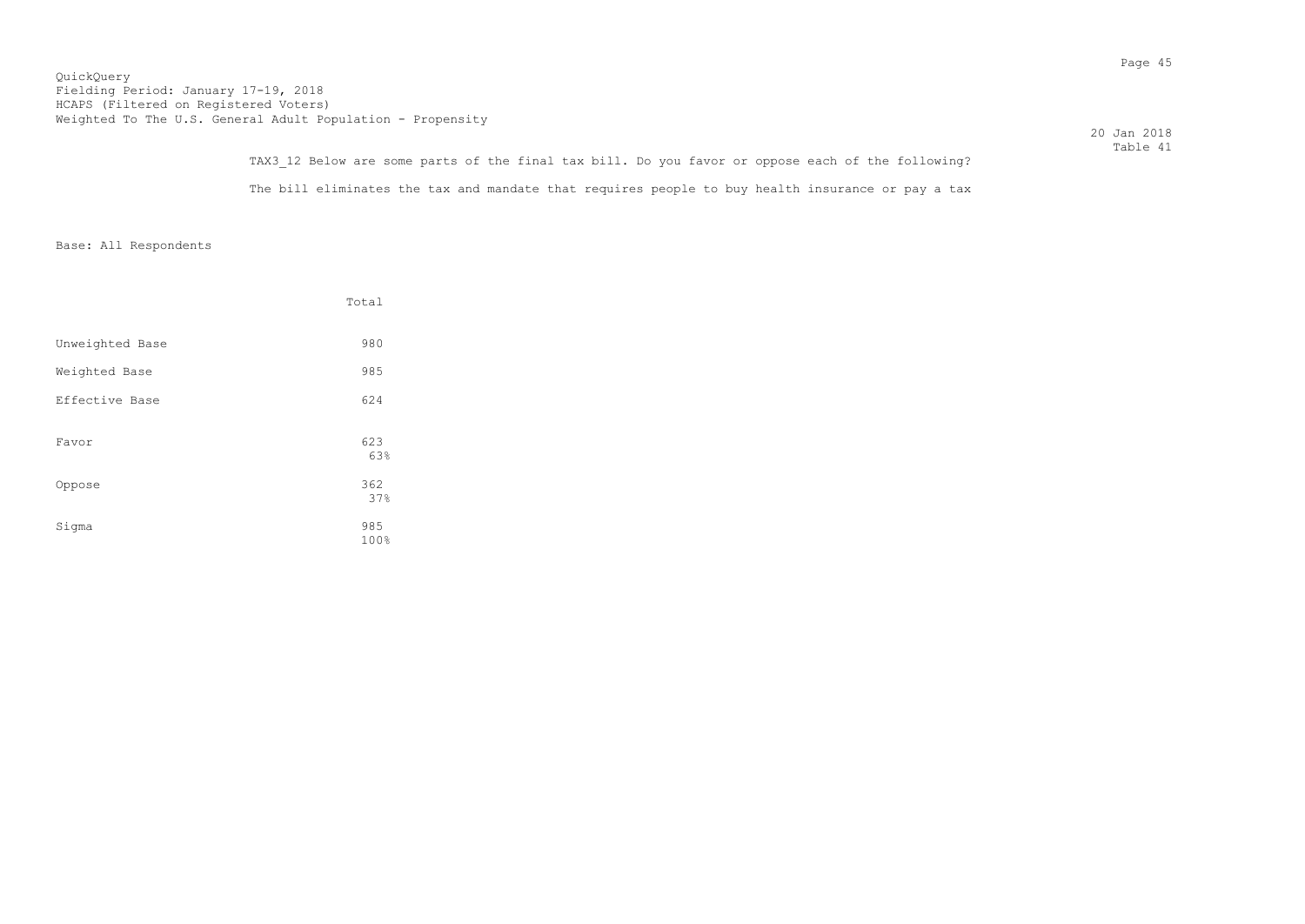20 Jan 2018

 Table 42 TAX3 13 Below are some parts of the final tax bill. Do you favor or oppose each of the following? Interest on mortgages up to \$750,000 will still be deductible under the new law (down from the old \$1M cap)

|                 | Total       |
|-----------------|-------------|
| Unweighted Base | 980         |
| Weighted Base   | 985         |
| Effective Base  | 624         |
| Favor           | 727<br>74%  |
| Oppose          | 258<br>26%  |
| Sigma           | 985<br>100% |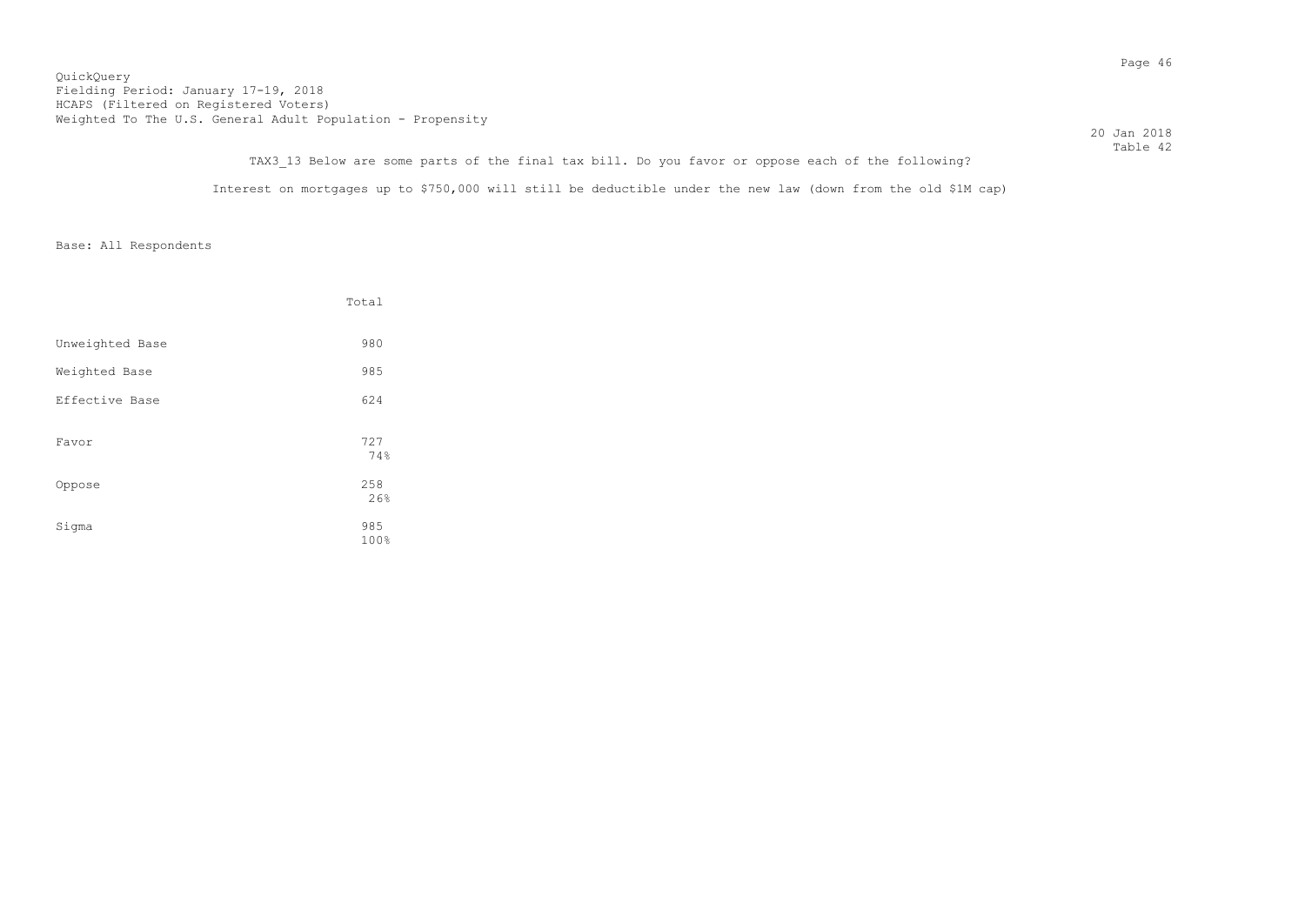# TAX3 14 Below are some parts of the final tax bill. Do you favor or oppose each of the following?

Lowers the threshold of deductible medical expenses from 10% to 7.5%

|                 | Total       |
|-----------------|-------------|
| Unweighted Base | 980         |
| Weighted Base   | 985         |
| Effective Base  | 624         |
| Favor           | 690<br>70%  |
| Oppose          | 295<br>30%  |
| Sigma           | 985<br>100% |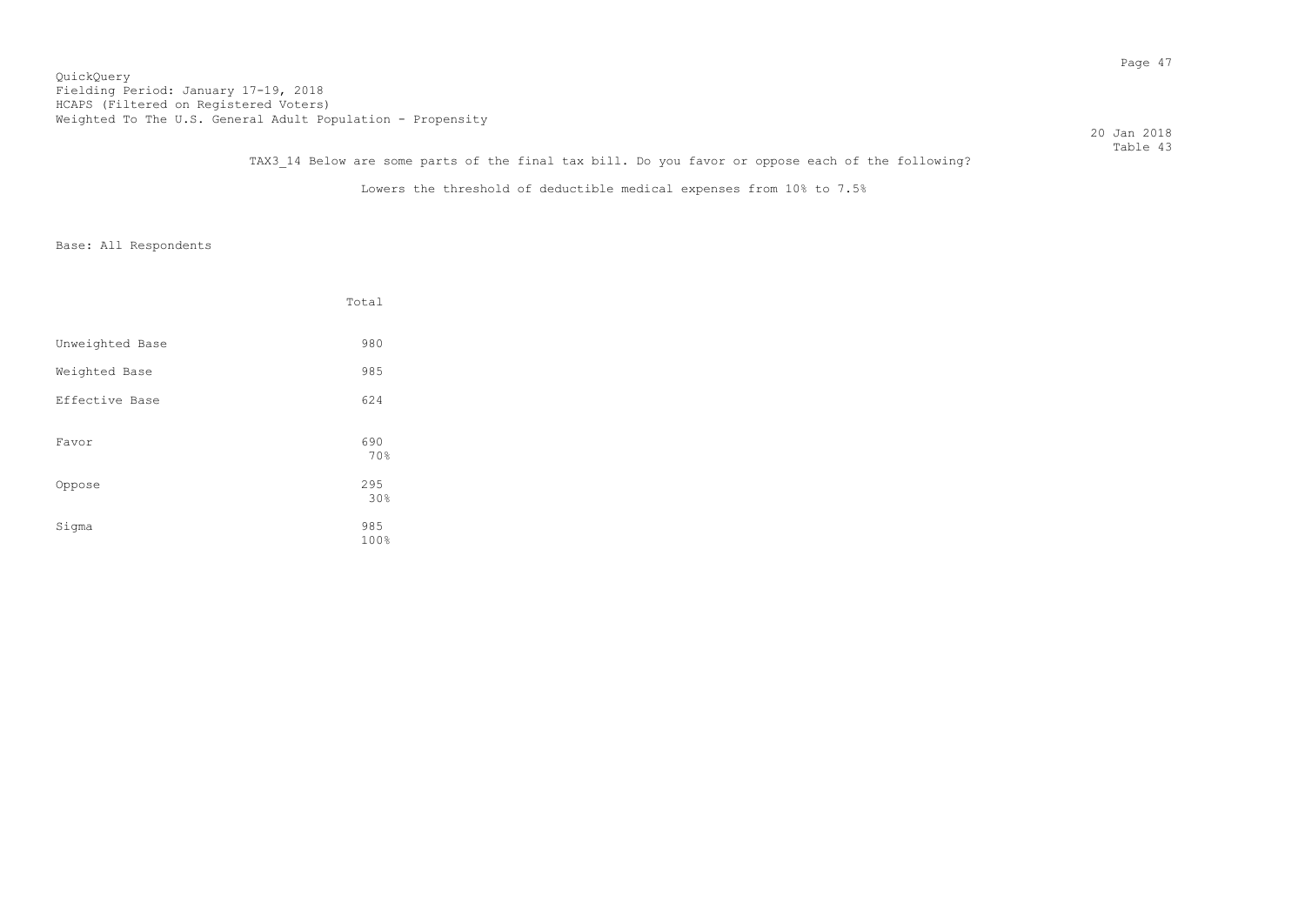Table 44 TAX3 15 Below are some parts of the final tax bill. Do you favor or oppose each of the following? Companies can bring back any money they have generated overseas at the lower tax rate of 14.5%

|                 | Total       |
|-----------------|-------------|
| Unweighted Base | 980         |
| Weighted Base   | 985         |
| Effective Base  | 624         |
| Favor           | 587<br>60%  |
| Oppose          | 398<br>40%  |
| Sigma           | 985<br>100% |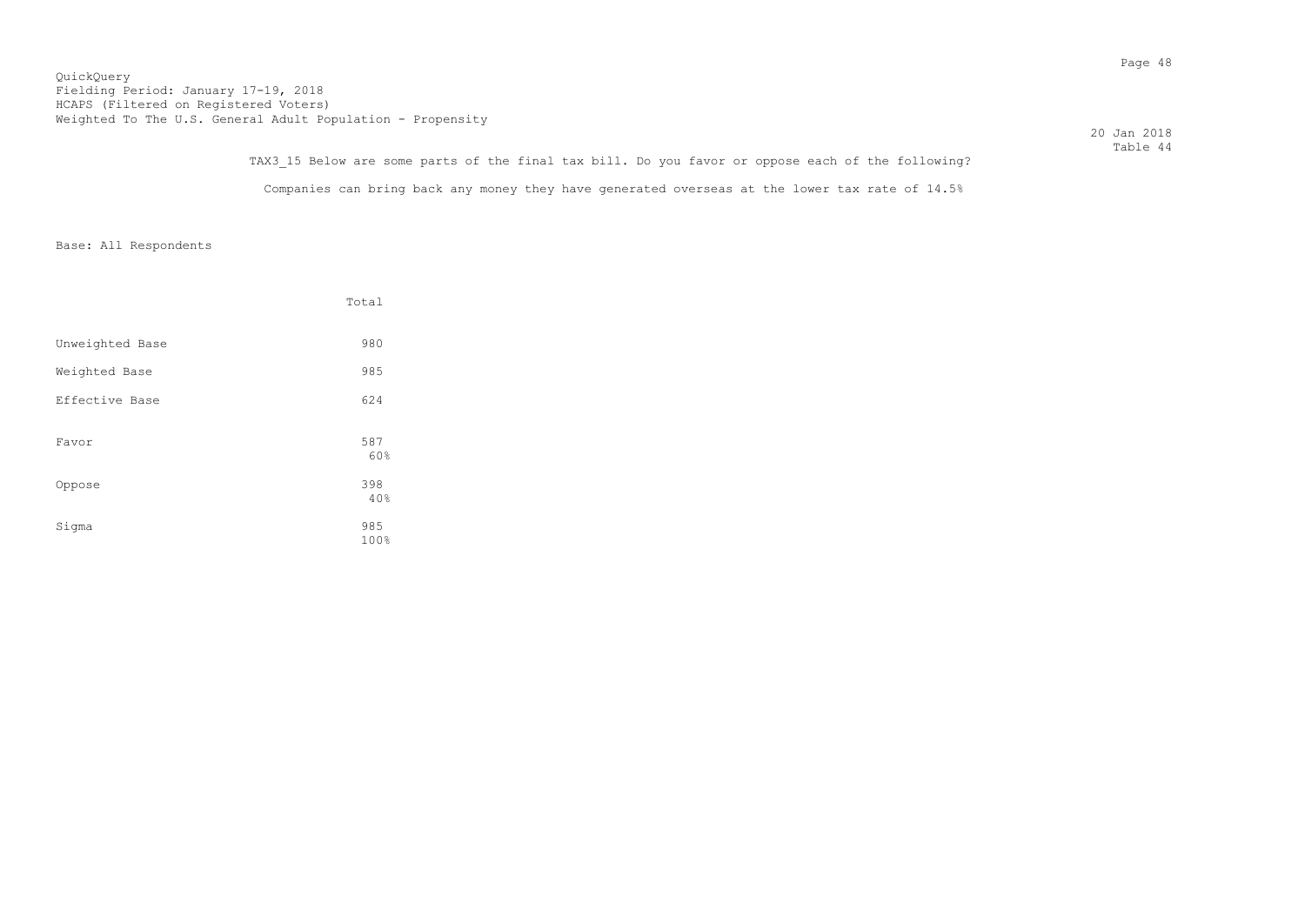20 Jan 2018 Table 45

TAX4 Given this information about what is in the new tax code, do you favor or oppose it?

|                 | Total       |
|-----------------|-------------|
| Unweighted Base | 980         |
| Weighted Base   | 985         |
| Effective Base  | 624         |
| Favor           | 564<br>57%  |
| Oppose          | 421<br>43%  |
| Sigma           | 985<br>100% |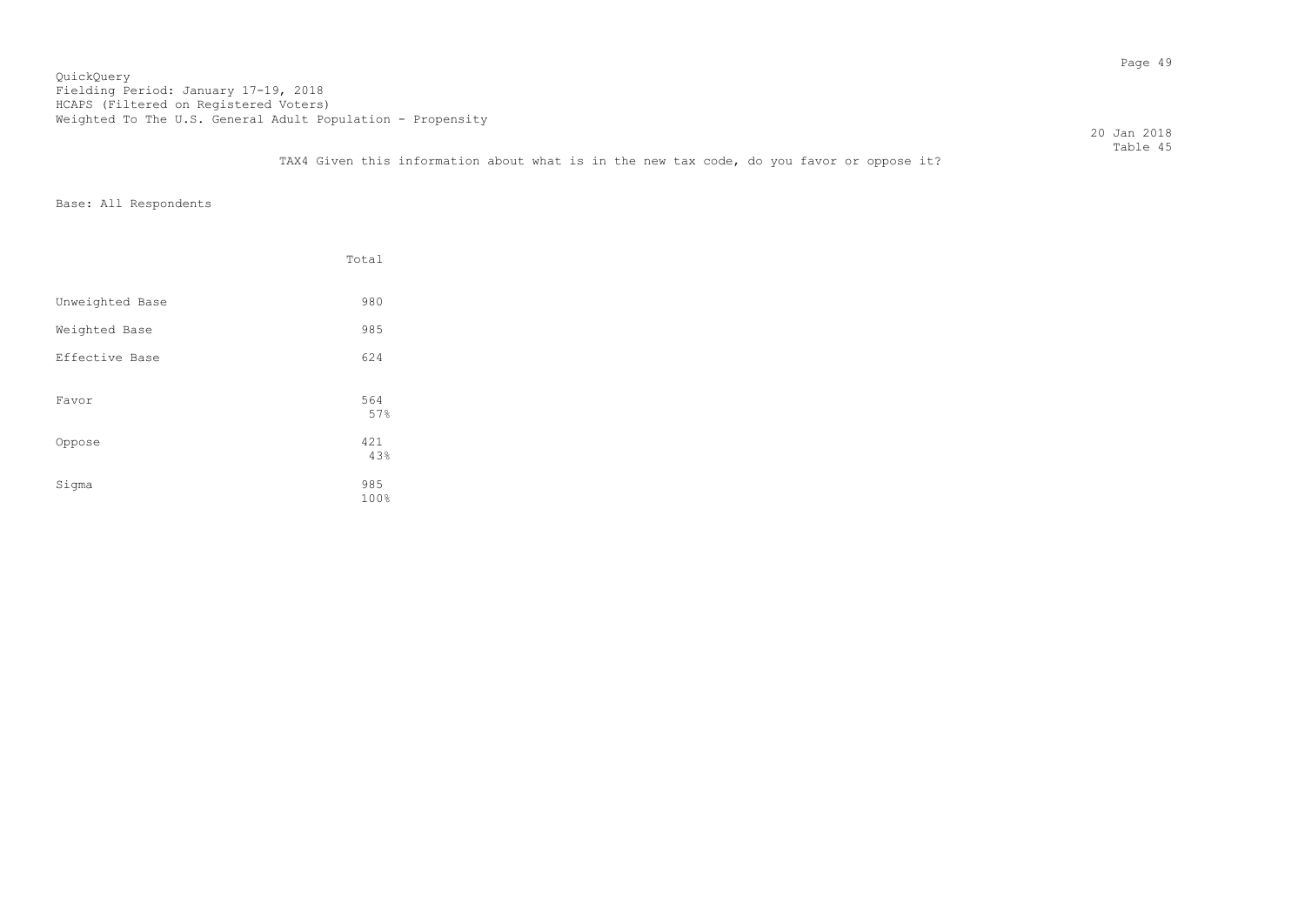20 Jan 2018 Table 46

TAX5 Do you think the bill cuts individual income taxes too much, too little, or about right?

|                 | Total       |
|-----------------|-------------|
| Unweighted Base | 980         |
| Weighted Base   | 985         |
| Effective Base  | 624         |
| Too much        | 157<br>16%  |
| Too little      | 322<br>33%  |
| About right     | 506<br>51%  |
| Sigma           | 985<br>100% |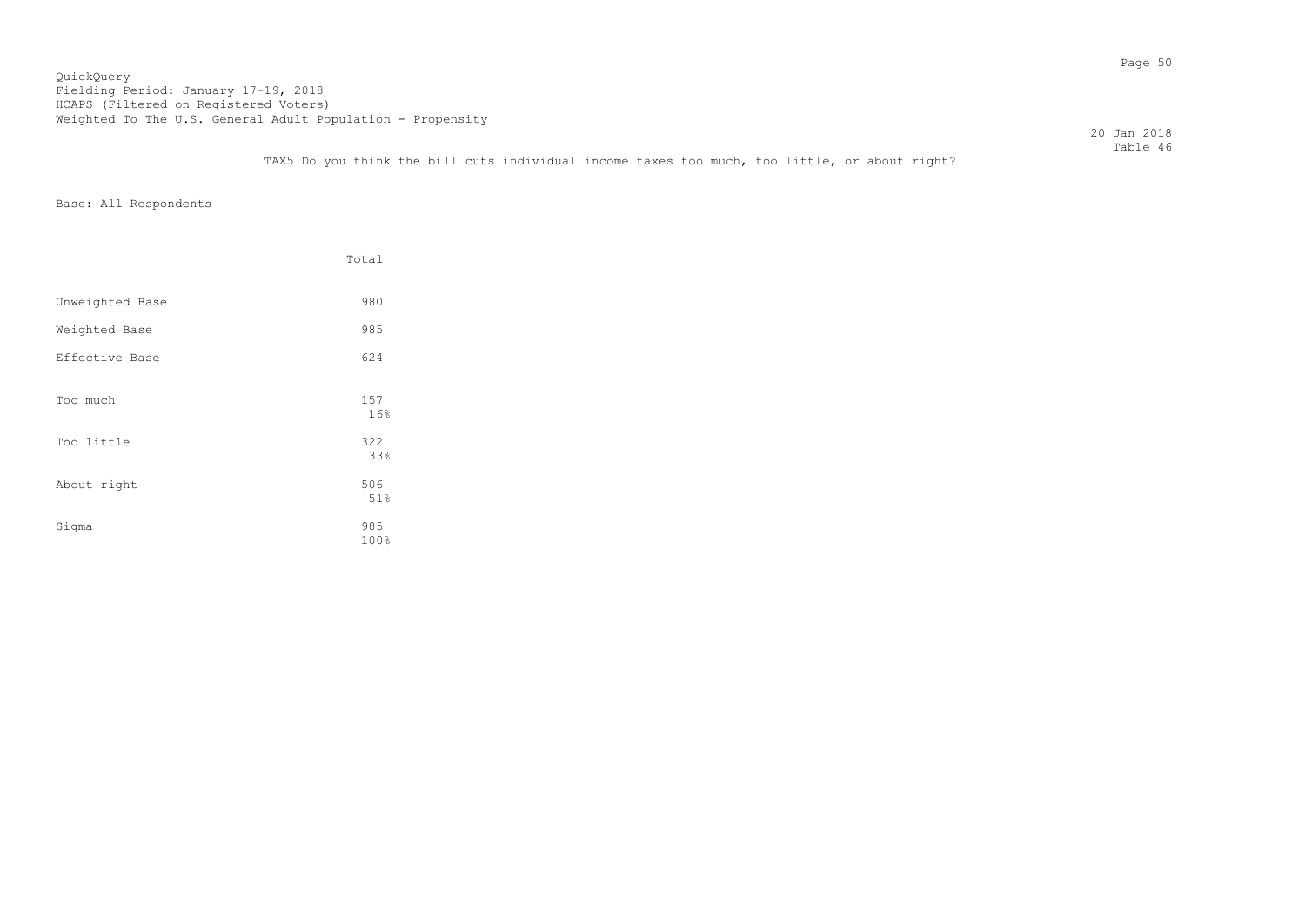20 Jan 2018 Table 47

TAX6 Do you think the bill cuts taxes on large businesses too much, too little, or about right?

|                 | Total       |
|-----------------|-------------|
| Unweighted Base | 980         |
| Weighted Base   | 985         |
| Effective Base  | 624         |
| Too much        | 389<br>39%  |
| Too little      | 249<br>25%  |
| About right     | 348<br>35%  |
| Sigma           | 985<br>100% |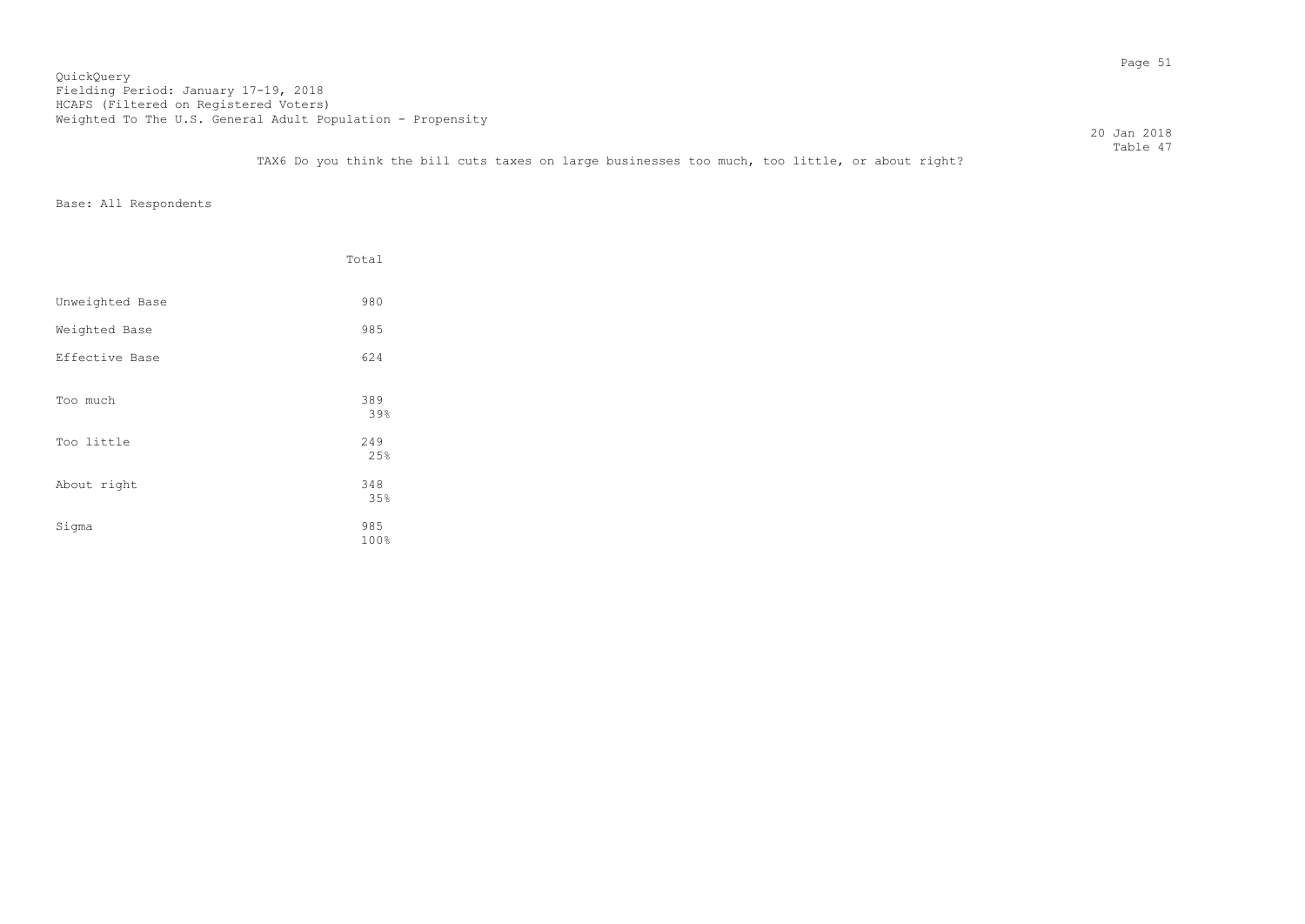20 Jan 2018 Table 48

TAX7 Do you think the bill cuts taxes on small business too much, too little, or about right?

|                 | Total       |
|-----------------|-------------|
| Unweighted Base | 980         |
| Weighted Base   | 985         |
| Effective Base  | 624         |
| Too much        | 161<br>16%  |
| Too little      | 233<br>24%  |
| About right     | 592<br>60%  |
| Sigma           | 985<br>100% |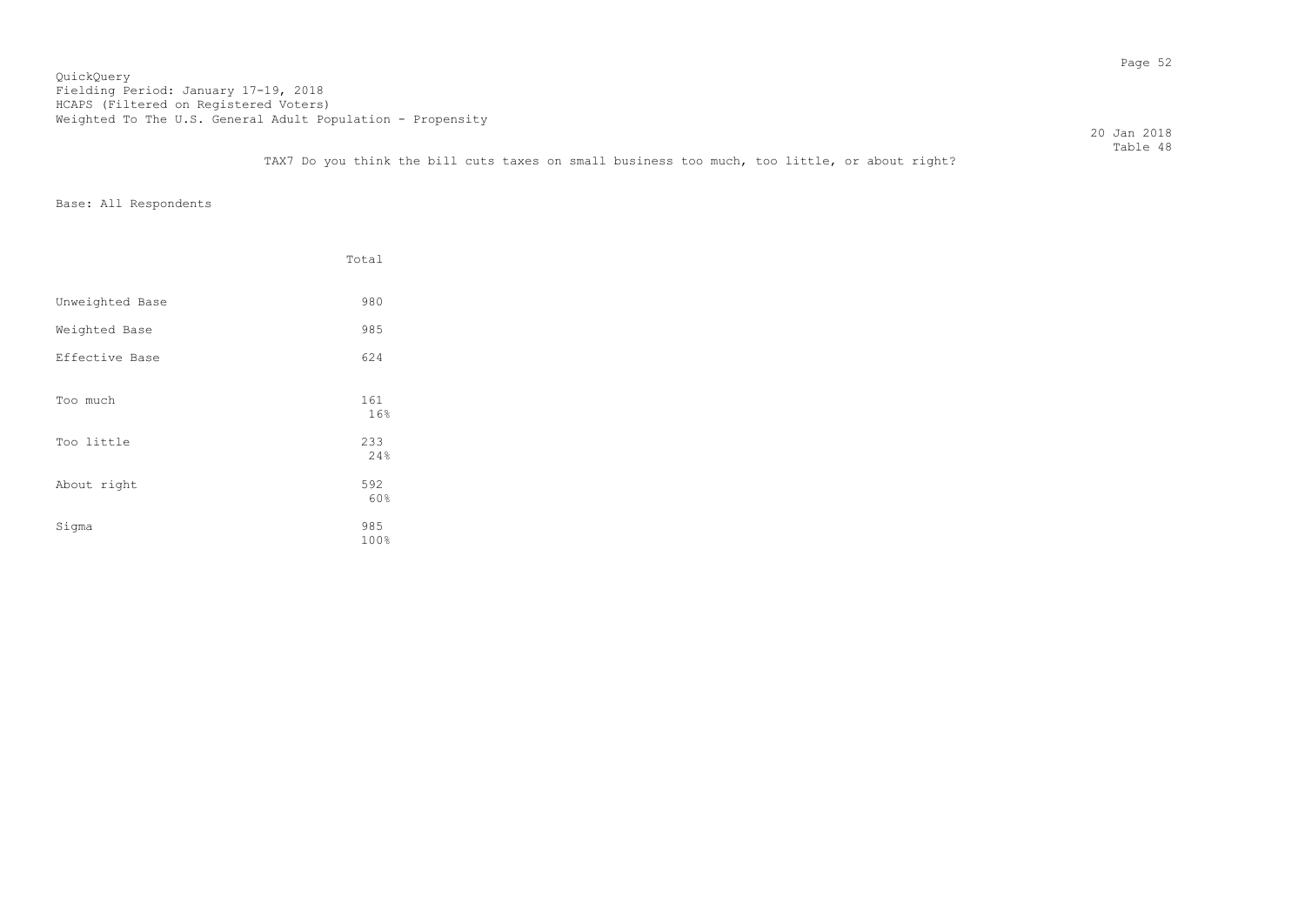20 Jan 2018 Table 49

TAX8 Do you think that bill cuts taxes on the middle class too much, too little, or about right?

|                 | Total       |
|-----------------|-------------|
| Unweighted Base | 980         |
| Weighted Base   | 985         |
| Effective Base  | 624         |
| Too much        | 156<br>16%  |
| Too little      | 446<br>45%  |
| About right     | 383<br>39%  |
| Sigma           | 985<br>100% |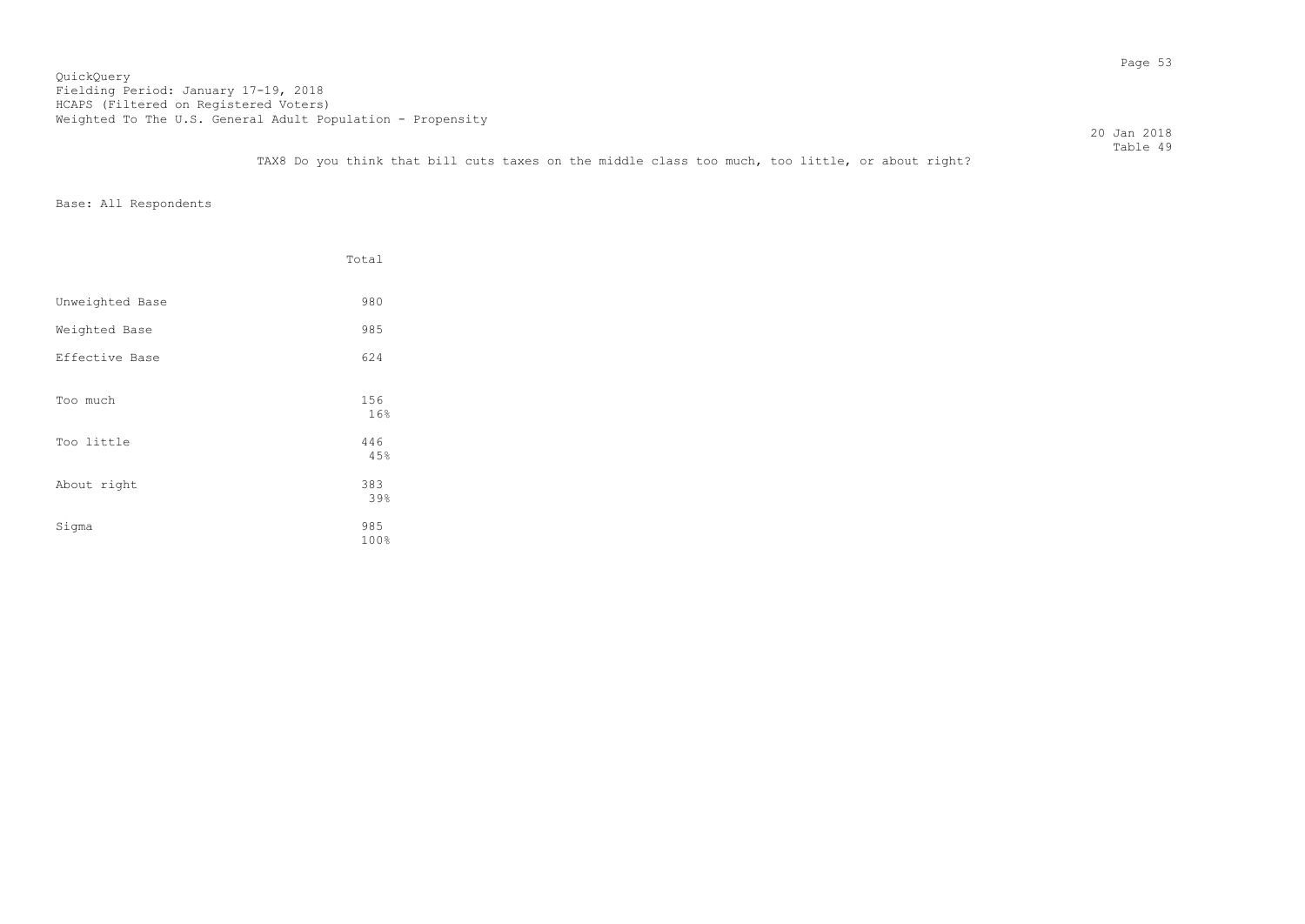20 Jan 2018 Table 50

TAX9 Do you think that the bill cuts taxes on the wealthy too much, too little or about right?

|                 | Total       |
|-----------------|-------------|
| Unweighted Base | 980         |
| Weighted Base   | 985         |
| Effective Base  | 624         |
| Too much        | 350<br>36%  |
| Too little      | 358<br>36%  |
| About right     | 277<br>28%  |
| Sigma           | 985<br>100% |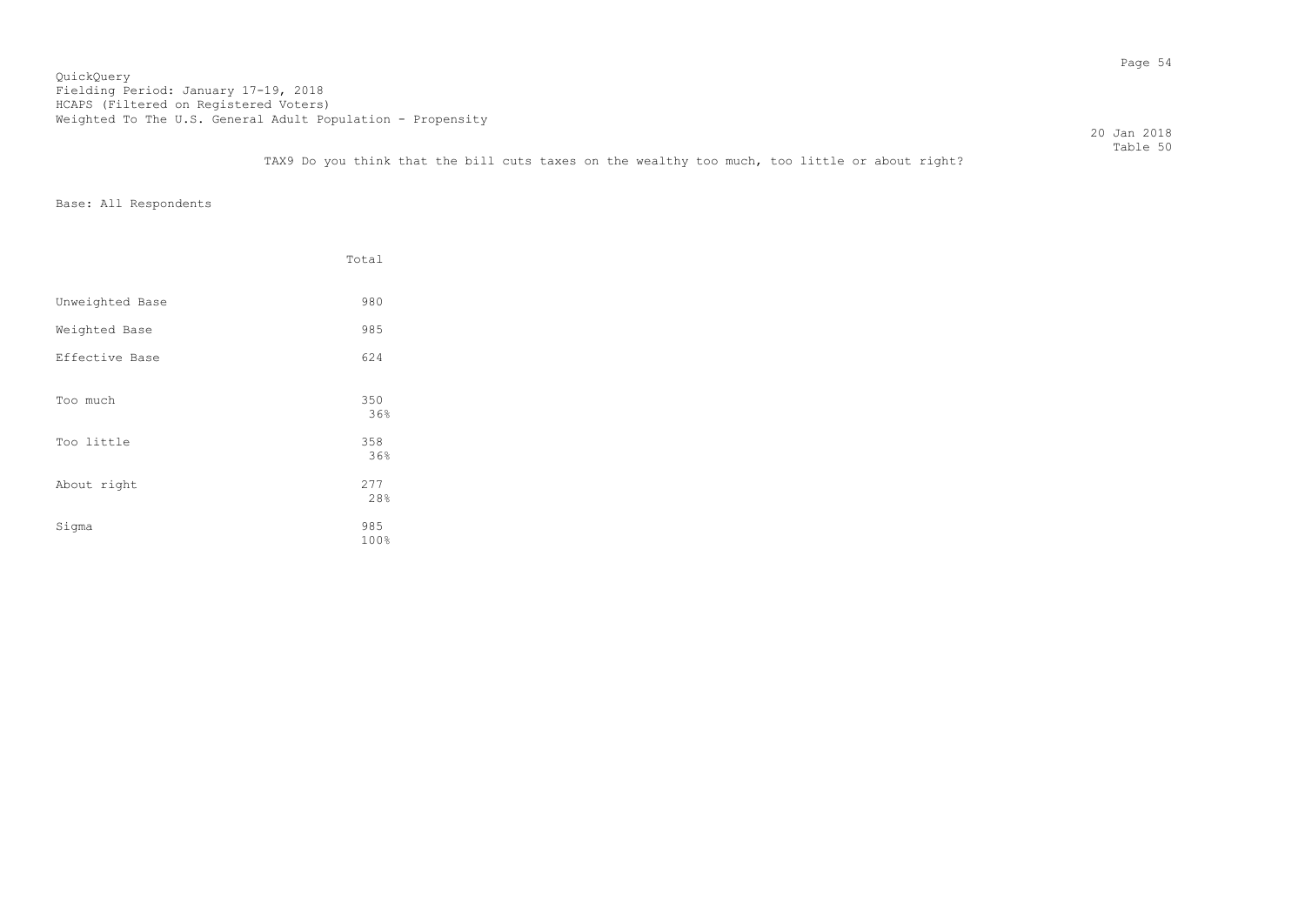TAX10 Do you think these tax cuts will have a large effect on the budget deficit, small effect, or no effect?

|                 | Total             |
|-----------------|-------------------|
| Unweighted Base | 980               |
| Weighted Base   | 985               |
| Effective Base  | 624               |
| Large effect    | 365<br>37%        |
| Small effect    | 362               |
| No effect       | 37%<br>258<br>26% |
| Sigma           | 985<br>100%       |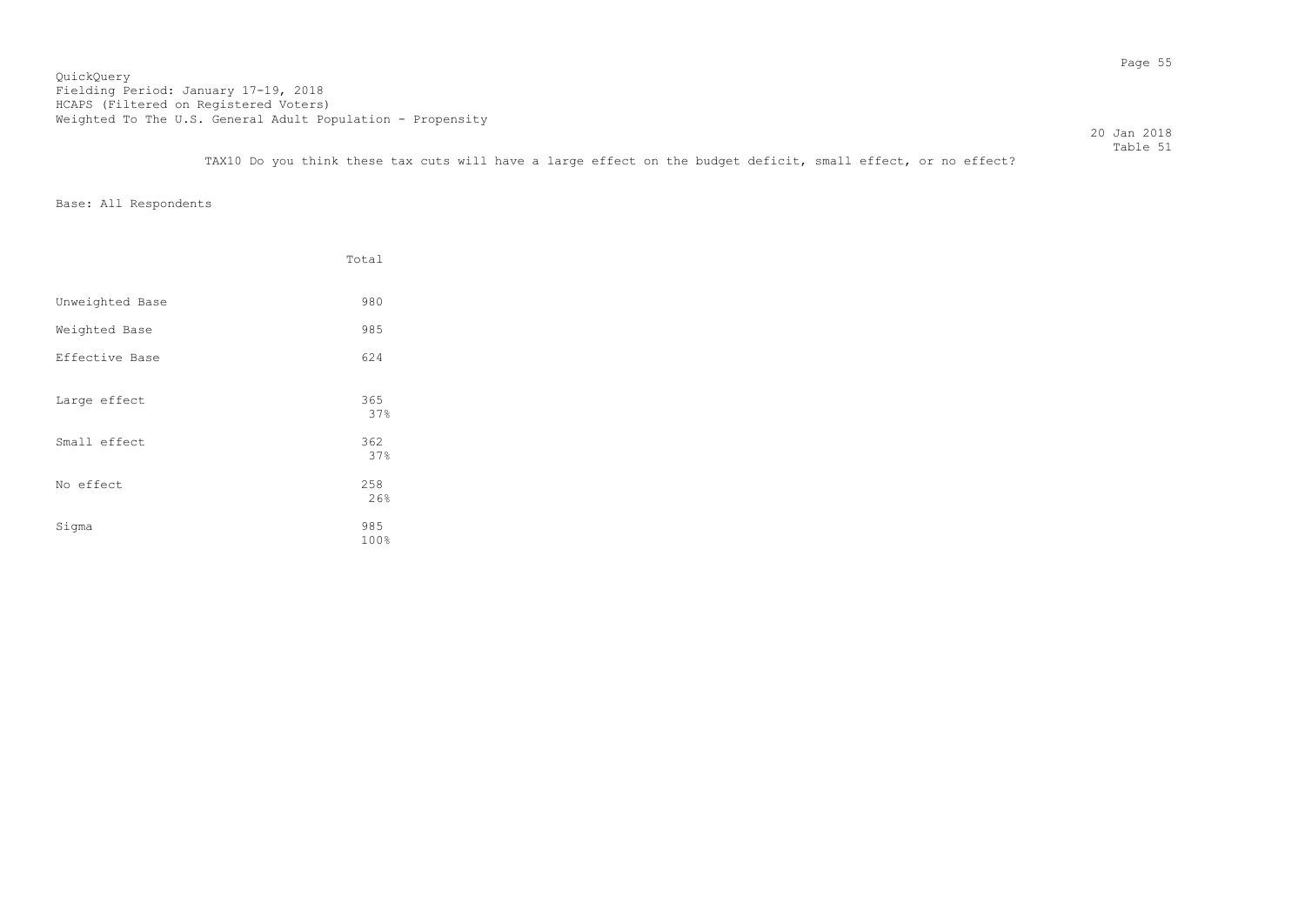20 Jan 2018

 Table 52 TAX11 Do you think that these tax cuts will have a large effect on growing the economy, small effect, or no effect?

|                 | Total       |
|-----------------|-------------|
| Unweighted Base | 980         |
| Weighted Base   | 985         |
| Effective Base  | 624         |
| Large effect    | 338<br>34%  |
| Small effect    | 415<br>42%  |
| No effect       | 233<br>24%  |
| Sigma           | 985<br>100% |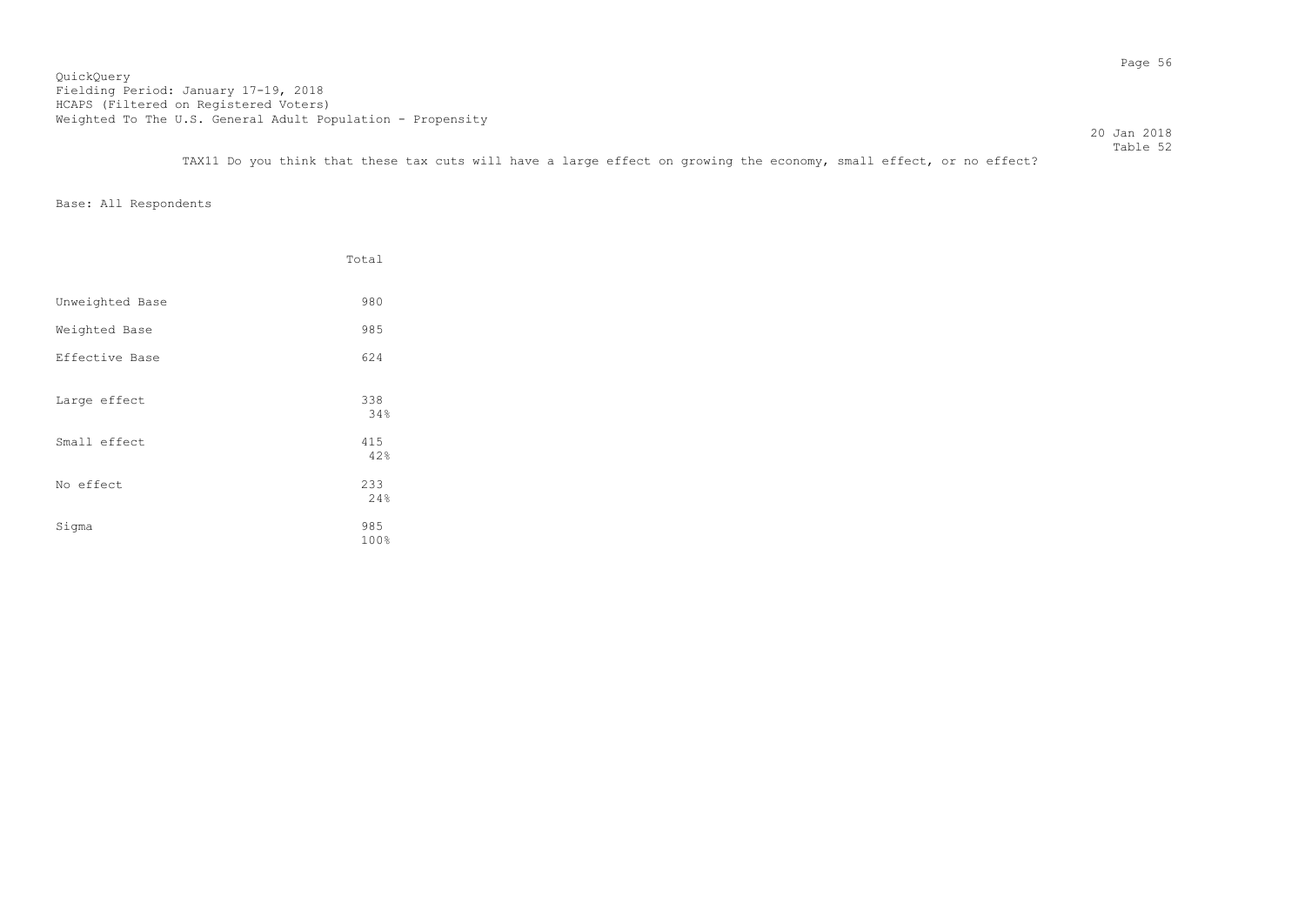Table 53 TAX14 Should the Democrats have tried to negotiate improvements in the bill or were they right to just oppose it without any negotiations?

20 Jan 2018

|                                                          | Total          |
|----------------------------------------------------------|----------------|
| Unweighted Base                                          | 980            |
| Weighted Base                                            | 985            |
| Effective Base                                           | 624            |
| Should have tried to<br>negotiate improvements           | 734<br>74%     |
| They were right to oppose it<br>without any negotiations | 2.52<br>26%    |
| Sigma                                                    | 985<br>$100\%$ |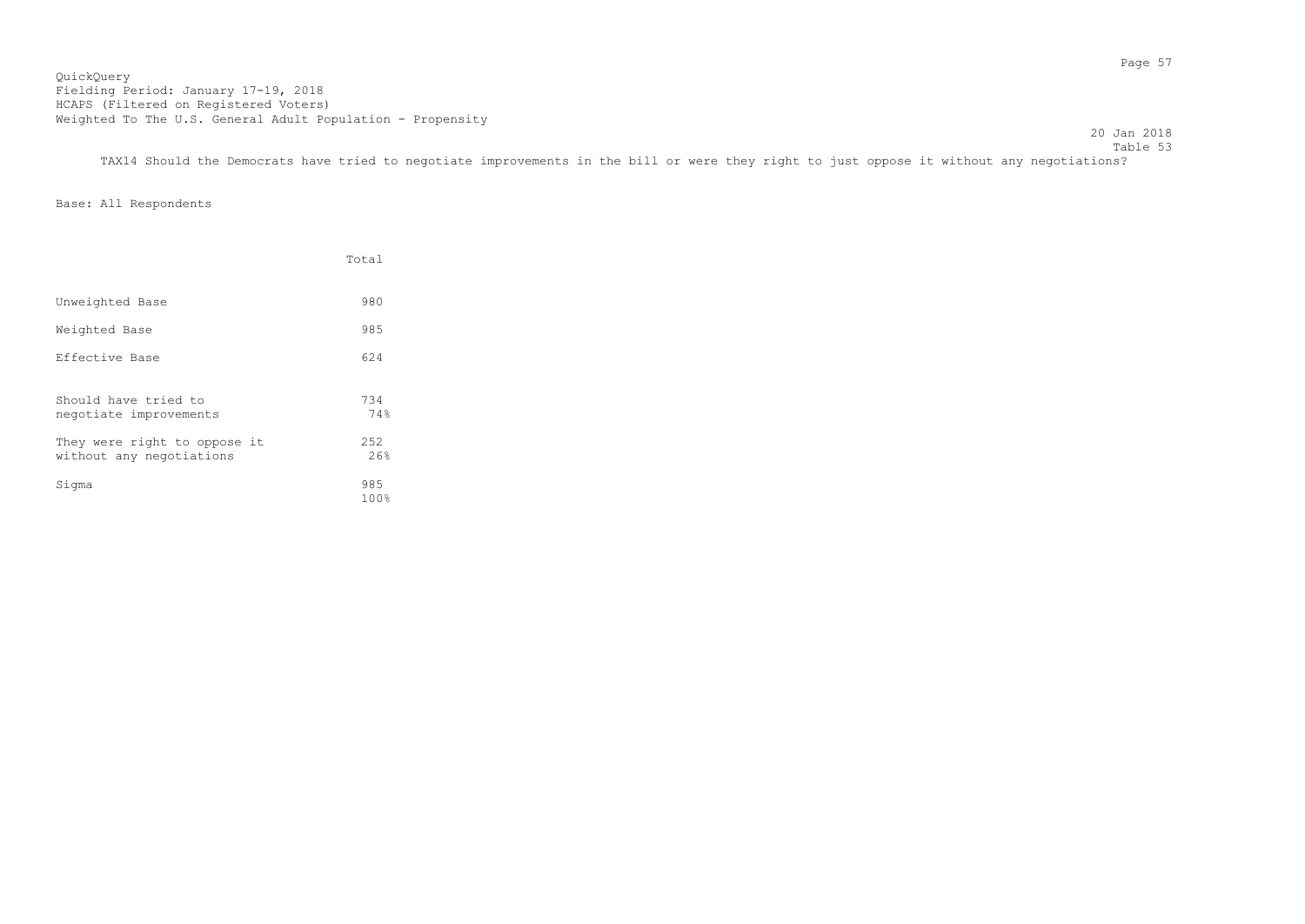20 Jan 2018

Table 56

TAX17 Do you think that the tax bill recently passed by Congress will lower your taxes, raise them or have no effect on them?

|                        | Total       |
|------------------------|-------------|
| Unweighted Base        | 980         |
| Weighted Base          | 985         |
| Effective Base         | 624         |
| Lower                  | 295<br>30%  |
| Raise                  | 222<br>23%  |
| Have no effect on them | 253<br>26%  |
| Not sure               | 215<br>22%  |
| Sigma                  | 985<br>100% |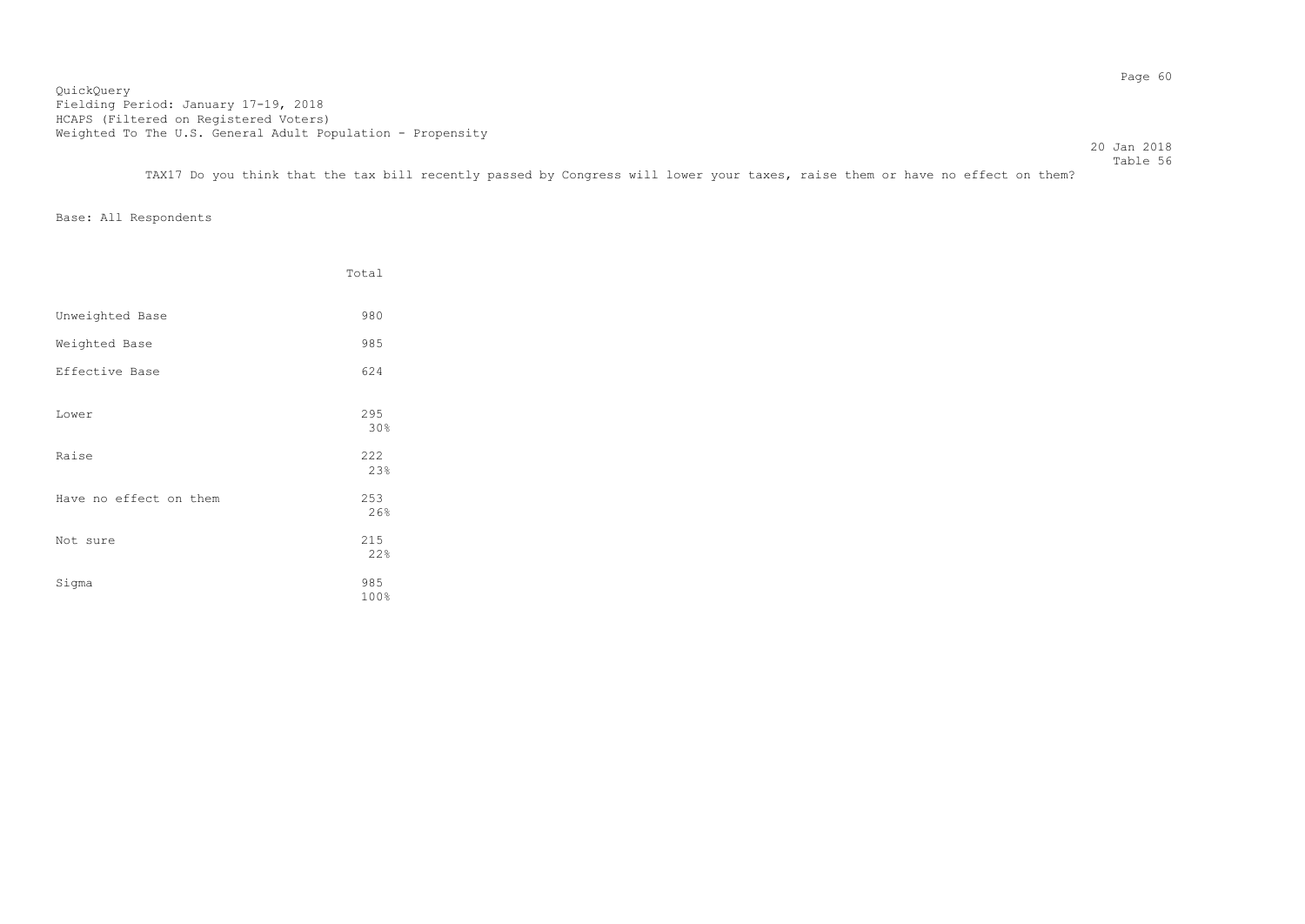20 Jan 2018 Table 57

 IM1 Do you think that children who were brought into this country illegally by their parents, many of whom are now in their 20s and 30s, should be given work permits or denied work permits?

|                                  | Total       |
|----------------------------------|-------------|
| Unweighted Base                  | 980         |
| Weighted Base                    | 985         |
| Effective Base                   | 624         |
| Should be given work permits     | 766<br>78%  |
| Should be denied work<br>permits | 220<br>22.8 |
| Sigma                            | 985<br>100% |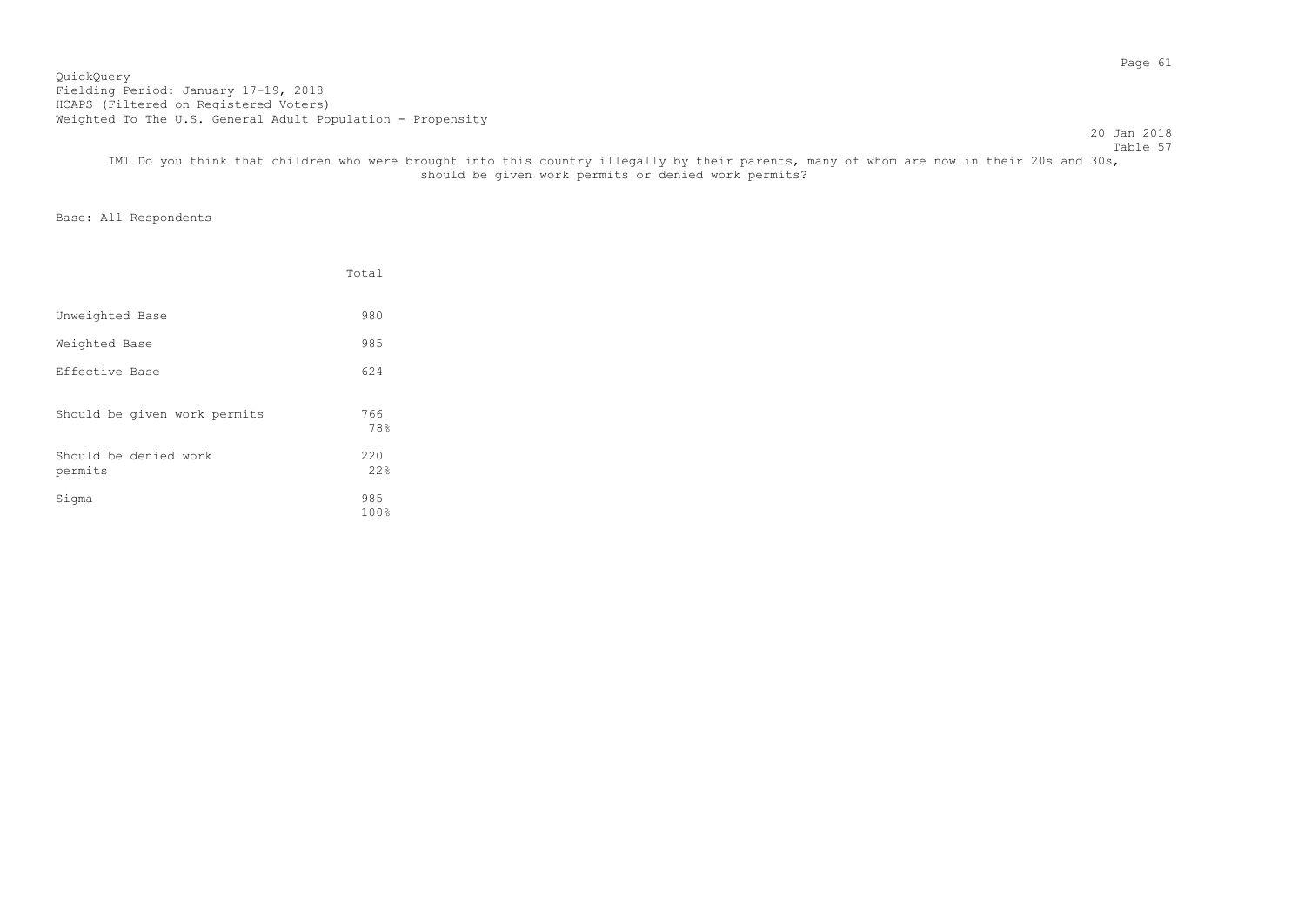20 Jan 2018 Table 58

## IM2 Do you think that children who were brought into this country illegally by their parents, many of whom are now in their 20s and 30s, should be given a path to U.S. citizenship or should not be entitled to a path to citizenship without first returning home?

|                                                                                    | Total        |
|------------------------------------------------------------------------------------|--------------|
| Unweighted Base                                                                    | 980          |
| Weighted Base                                                                      | 985          |
| Effective Base                                                                     | 624          |
| Should be given a path to<br>U.S. citizenship                                      | 759<br>77%   |
| Should not be entitled to a<br>path to citizenship without<br>first returning home | 2.2.7<br>23% |
| Sigma                                                                              | 985<br>100%  |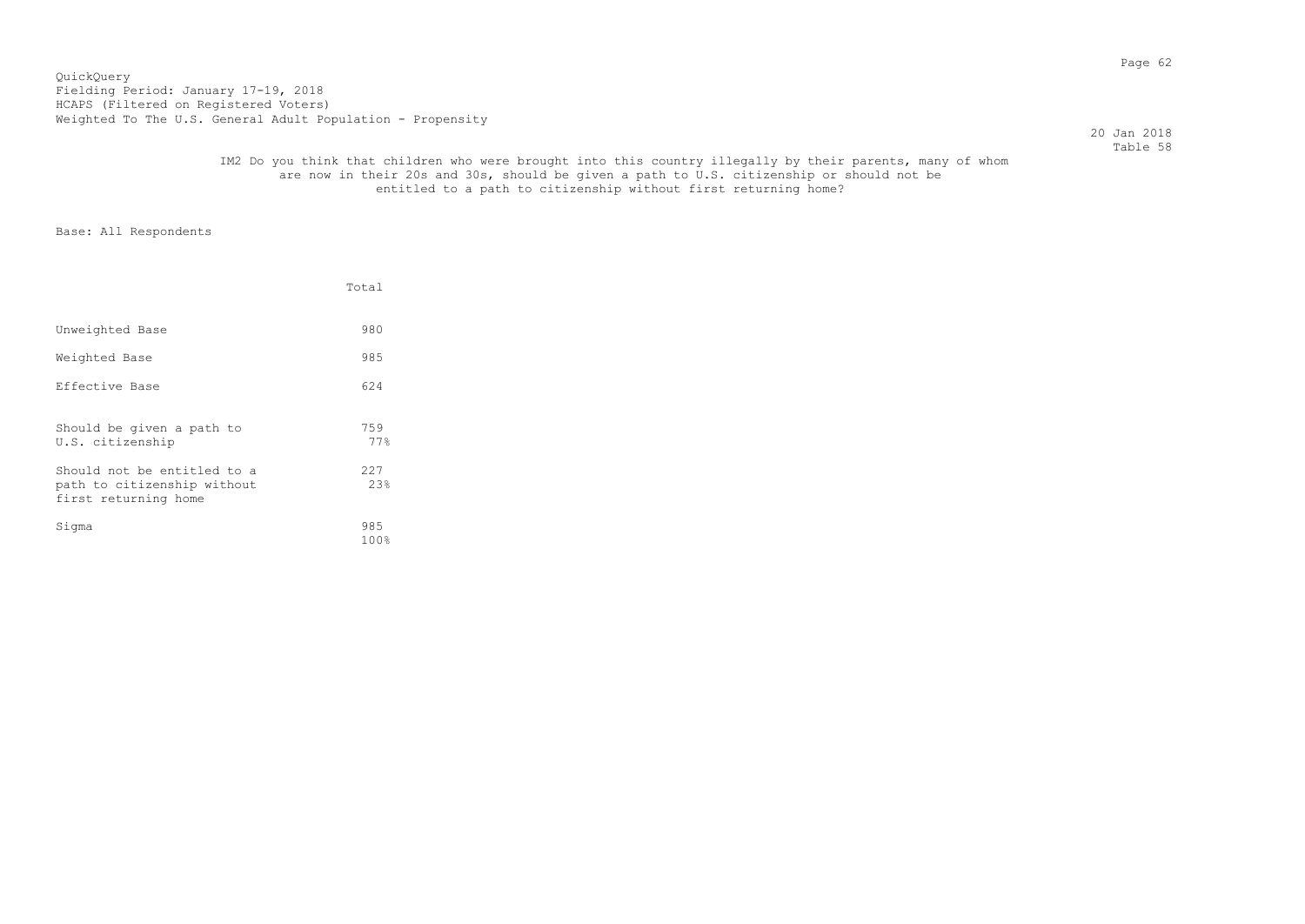20 Jan 2018 Table 59

## IM3 Do you think that children who were brought into this country illegally by their parents, many of whom are now in their 20s and 30s, should be given preference for their parents and relatives to move to this country or should they not be given preference for their relatives?

|                                                                                             | Total       |
|---------------------------------------------------------------------------------------------|-------------|
| Unweighted Base                                                                             | 980         |
| Weighted Base                                                                               | 985         |
| Effective Base                                                                              | 624         |
| Should be given preference<br>for their parents and<br>relatives to move to this<br>country | 391<br>40%  |
| Should not be given<br>preference for their<br>relatives to move to this<br>country         | 594<br>60%  |
| Sigma                                                                                       | 985<br>100% |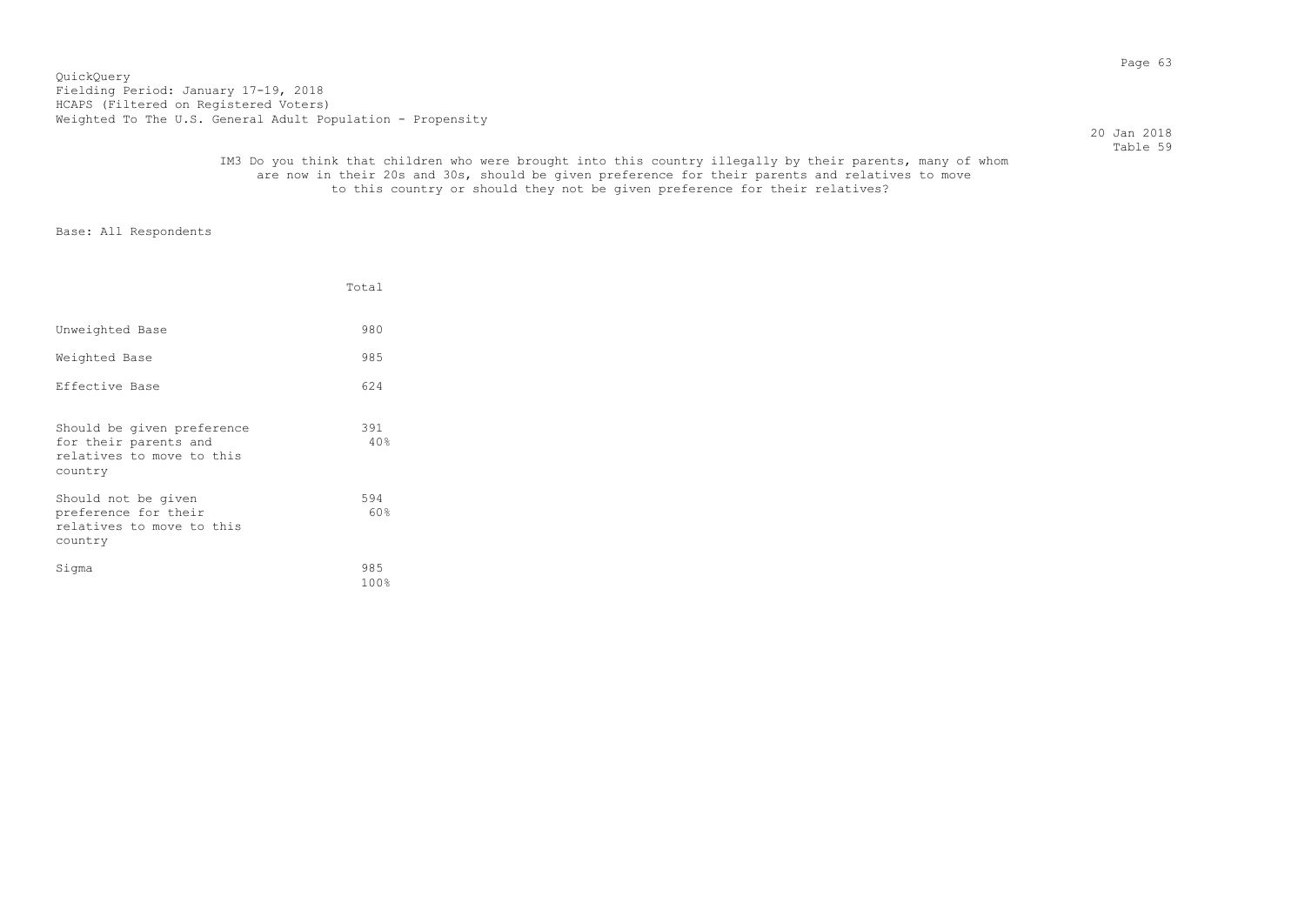20 Jan 2018 Table 60

 IM4 Do you think immigration priority for those coming to the U.S. should be based on a person's ability to contribute to America as measured by their education and skills or based on a person having relatives in the U.S.?

|                                                                      | Total       |
|----------------------------------------------------------------------|-------------|
| Unweighted Base                                                      | 980         |
| Weighted Base                                                        | 985         |
| Effective Base                                                       | 624         |
| Should be based on a<br>person's ability to<br>contribute to America | 779<br>79%  |
| Should be based on a person<br>having relatives in the U.S.          | 206<br>21%  |
| Sigma                                                                | 985<br>100% |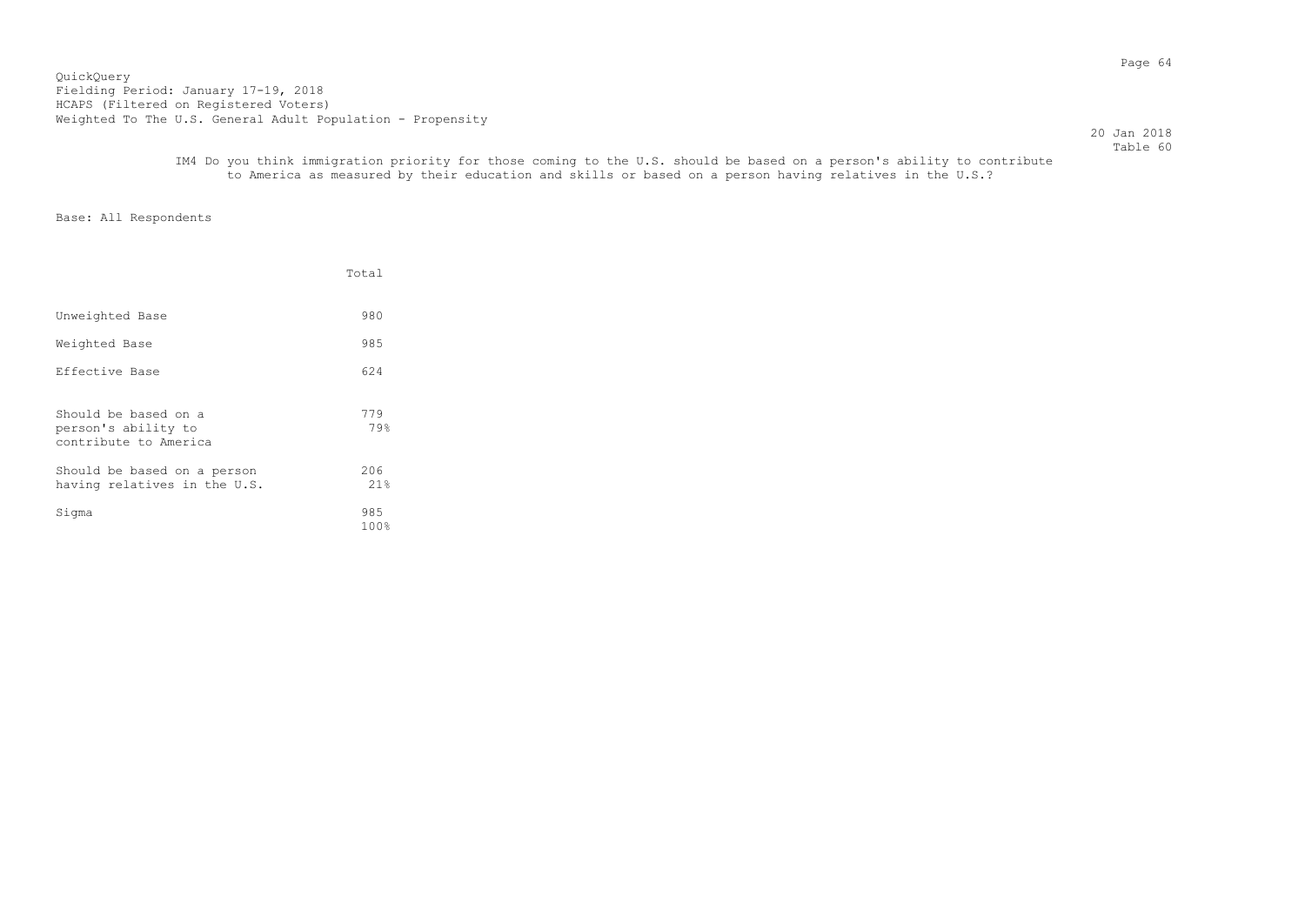20 Jan 2018 Table 61

IM5 In your opinion, about how many legal immigrants should be admitted to the U.S. each year?

|                                       | Total                |  |
|---------------------------------------|----------------------|--|
| Unweighted Base                       | 980                  |  |
|                                       |                      |  |
| Weighted Base                         | 985                  |  |
| Effective Base                        | 624                  |  |
| None                                  | 88<br>$9\frac{6}{6}$ |  |
| 1 to less than 250,000                | 343<br>35%           |  |
| 250,000 to 499,999                    | 189<br>19%           |  |
| 500,000 to less than 1<br>million     | 177<br>18%           |  |
| 1 million to less than 1.5<br>million | 70<br>7%             |  |
| 1.5 million to less than 2<br>million | 33<br>3%             |  |
| 2 million to less than 2.5<br>million | 12<br>1%             |  |
| 2.5 million or more                   | 74<br>8 <sup>°</sup> |  |
| Sigma                                 | 985<br>100%          |  |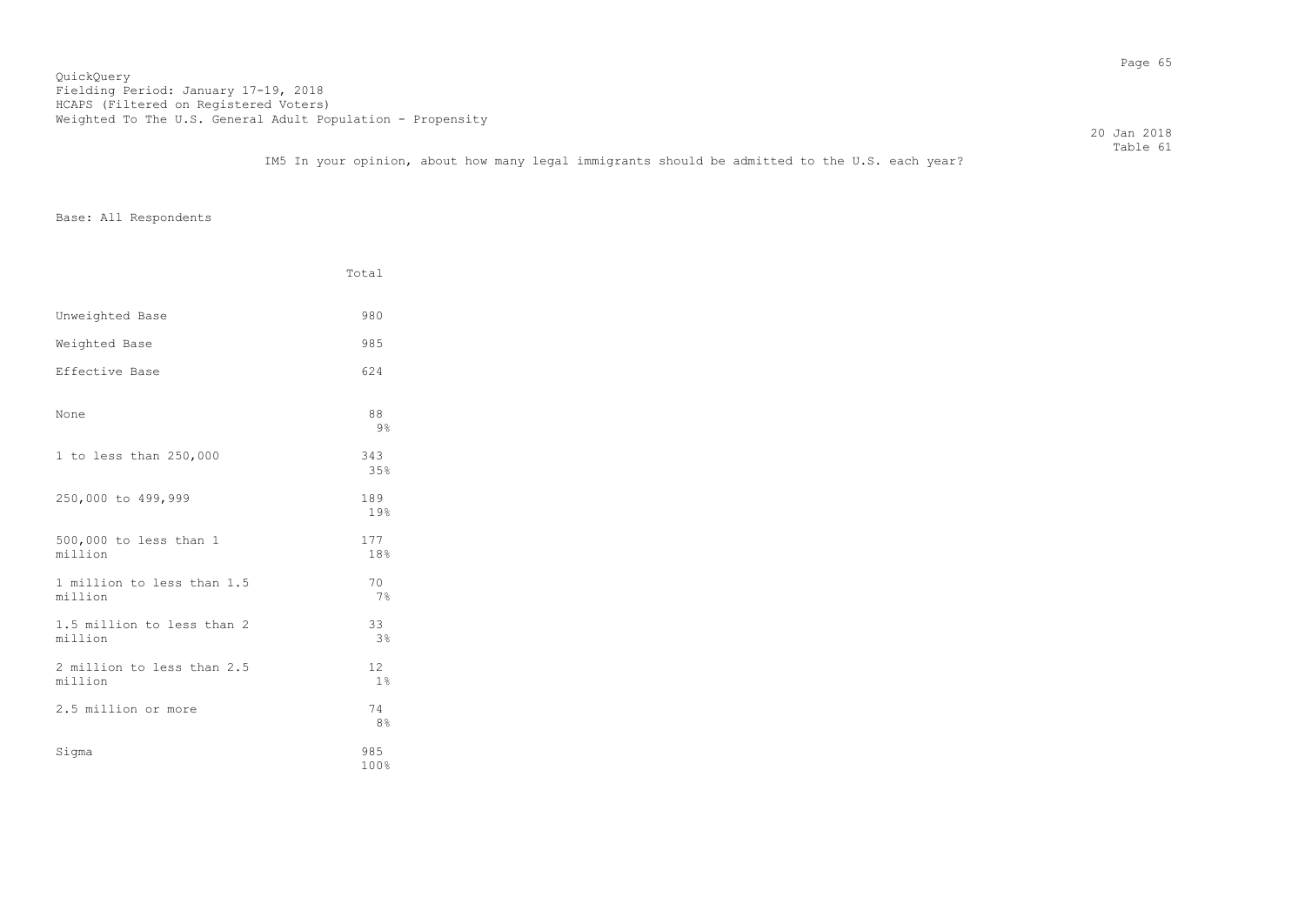20 Jan 2018 Table 62

# IM6 Do you think current border security is adequate or inadequate?

|                 | Total              |  |
|-----------------|--------------------|--|
| Unweighted Base | 980                |  |
| Weighted Base   | 985                |  |
| Effective Base  | 624                |  |
| Adequate        | 385<br>39%         |  |
| Inadequate      | 601                |  |
| Sigma           | 61%<br>985<br>100% |  |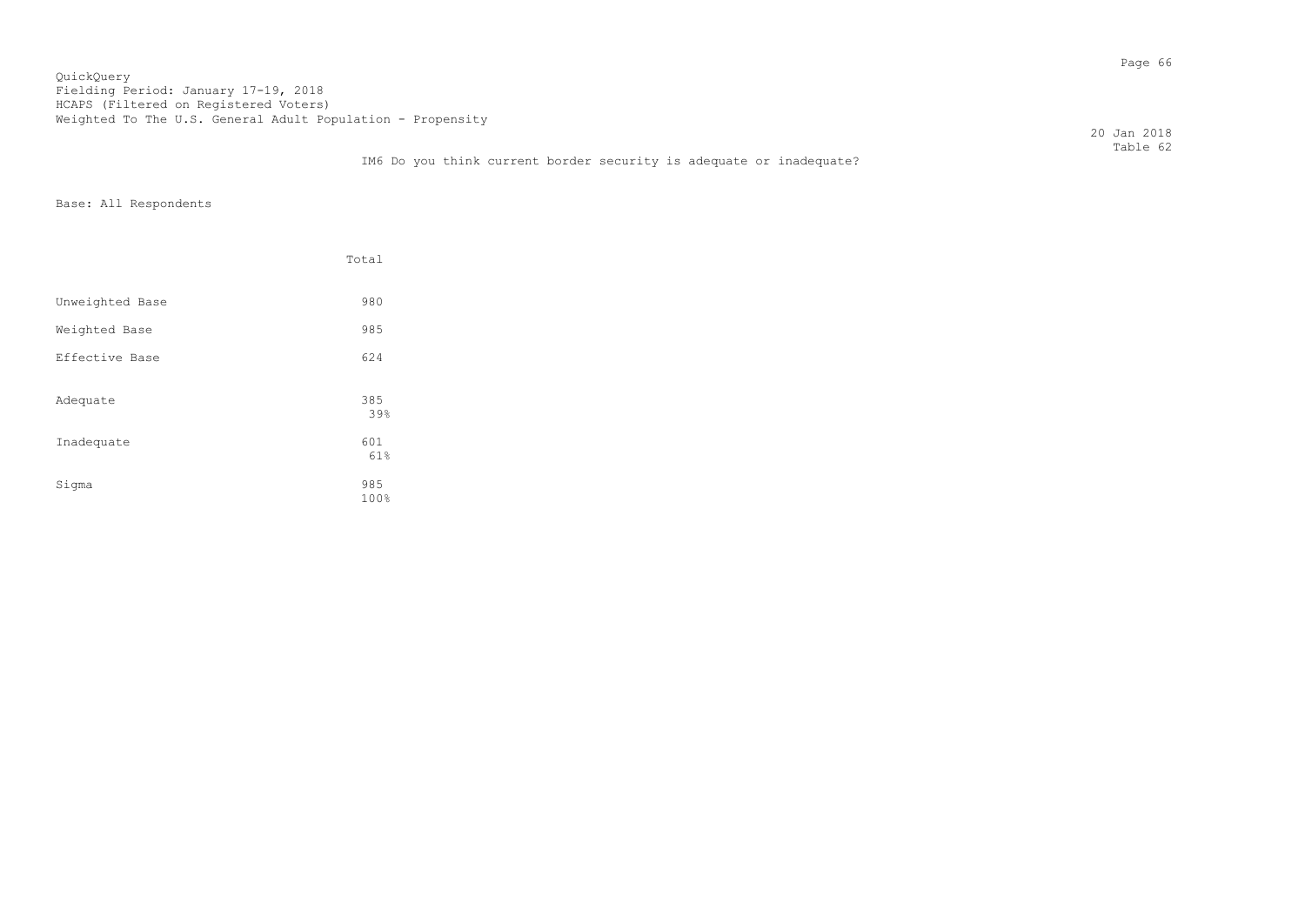20 Jan 2018

 Table 63 IM7 Do you think we should have basically open borders or do you think we need secure borders?

|                        | Total       |
|------------------------|-------------|
| Unweighted Base        | 980         |
| Weighted Base          | 985         |
| Effective Base         | 624         |
| Basically open borders | 208<br>21%  |
| Secure borders         | 777<br>79%  |
| Sigma                  | 985<br>100% |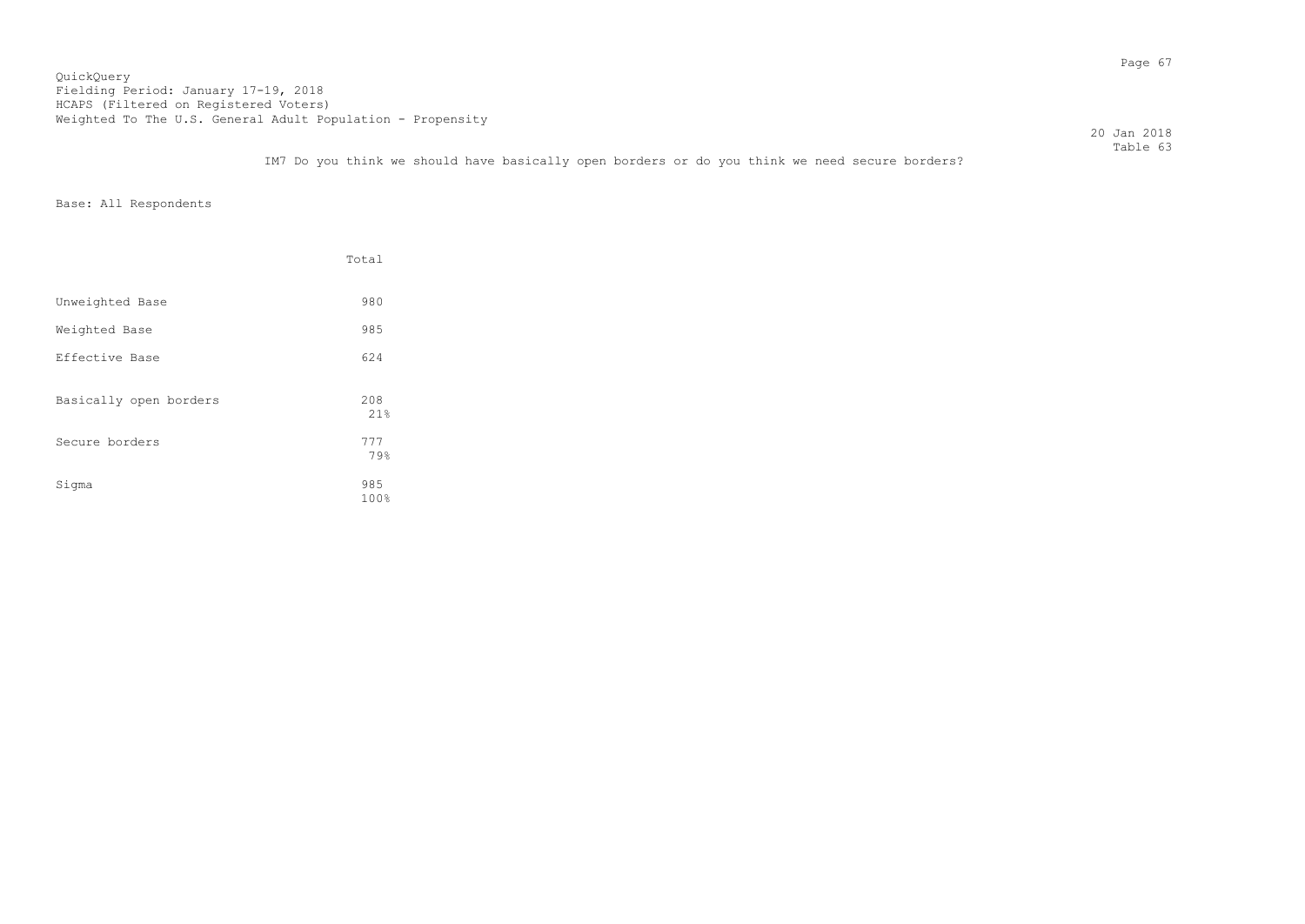20 Jan 2018

 Table 64 IM8 Do you support or oppose building a combination of physical and electronic barriers across the U.S.-Mexico border?

|                 | Total              |
|-----------------|--------------------|
| Unweighted Base | 980                |
| Weighted Base   | 985                |
| Effective Base  | 624                |
| Support         | 534<br>54%         |
| Oppose          | 451                |
| Sigma           | 46%<br>985<br>100% |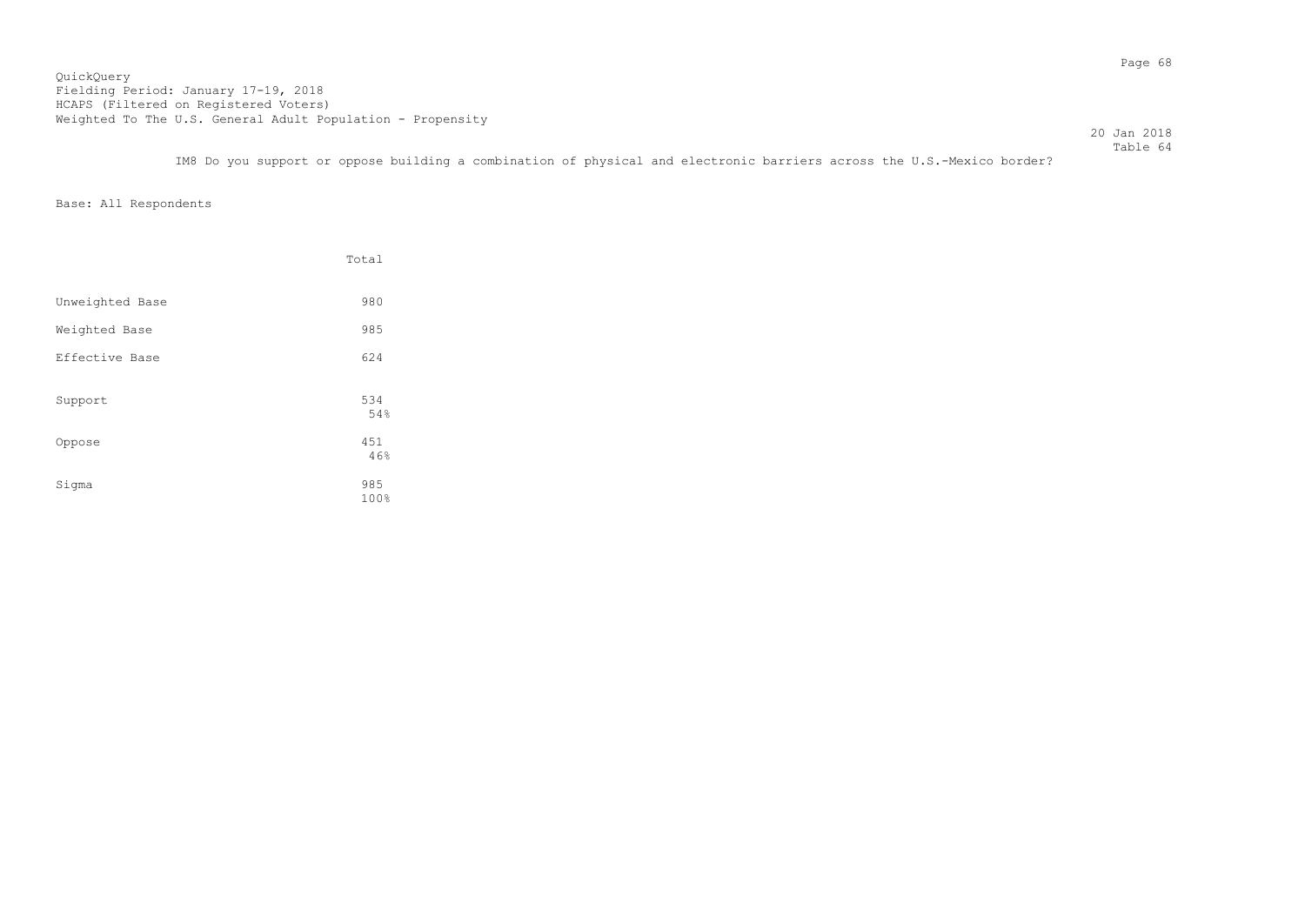QuickQuery Fielding Period: January 17-19, 2018 Hording Forrow: candary 17 19, 2010<br>HCAPS (Filtered on Registered Voters) Weighted To The U.S. General Adult Population - Propensity

 Table 65 IM9 Do you favor or oppose the lottery that randomly picks 50,000 people to enter the U.S. each year for greater diversity?

20 Jan 2018

|                 | Total       |
|-----------------|-------------|
| Unweighted Base | 980         |
| Weighted Base   | 985         |
| Effective Base  | 624         |
| Favor           | 319<br>32%  |
| Oppose          | 666<br>68%  |
| Sigma           | 985<br>100% |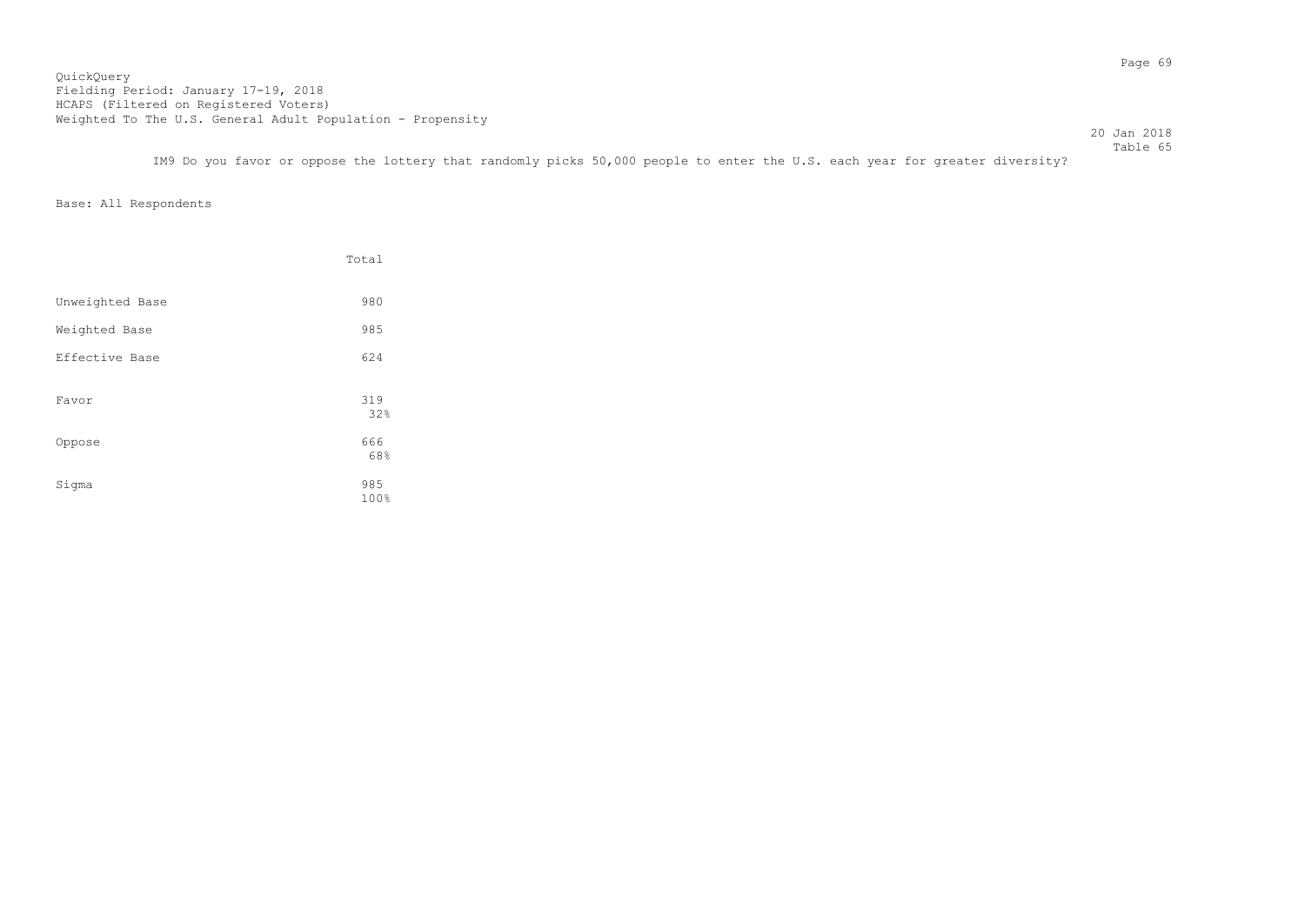20 Jan 2018 Table 66

 IM10 Would you favor or oppose Democrats voting to shut the government down if the continuing budget resolution does not include restoring so-called DACA work permits for undocumented immigrants brought here illegally by their parents?

|                 | Total       |
|-----------------|-------------|
| Unweighted Base | 980         |
| Weighted Base   | 985         |
| Effective Base  | 624         |
| Favor           | 416<br>42%  |
| Oppose          | 570<br>58%  |
| Sigma           | 985<br>100% |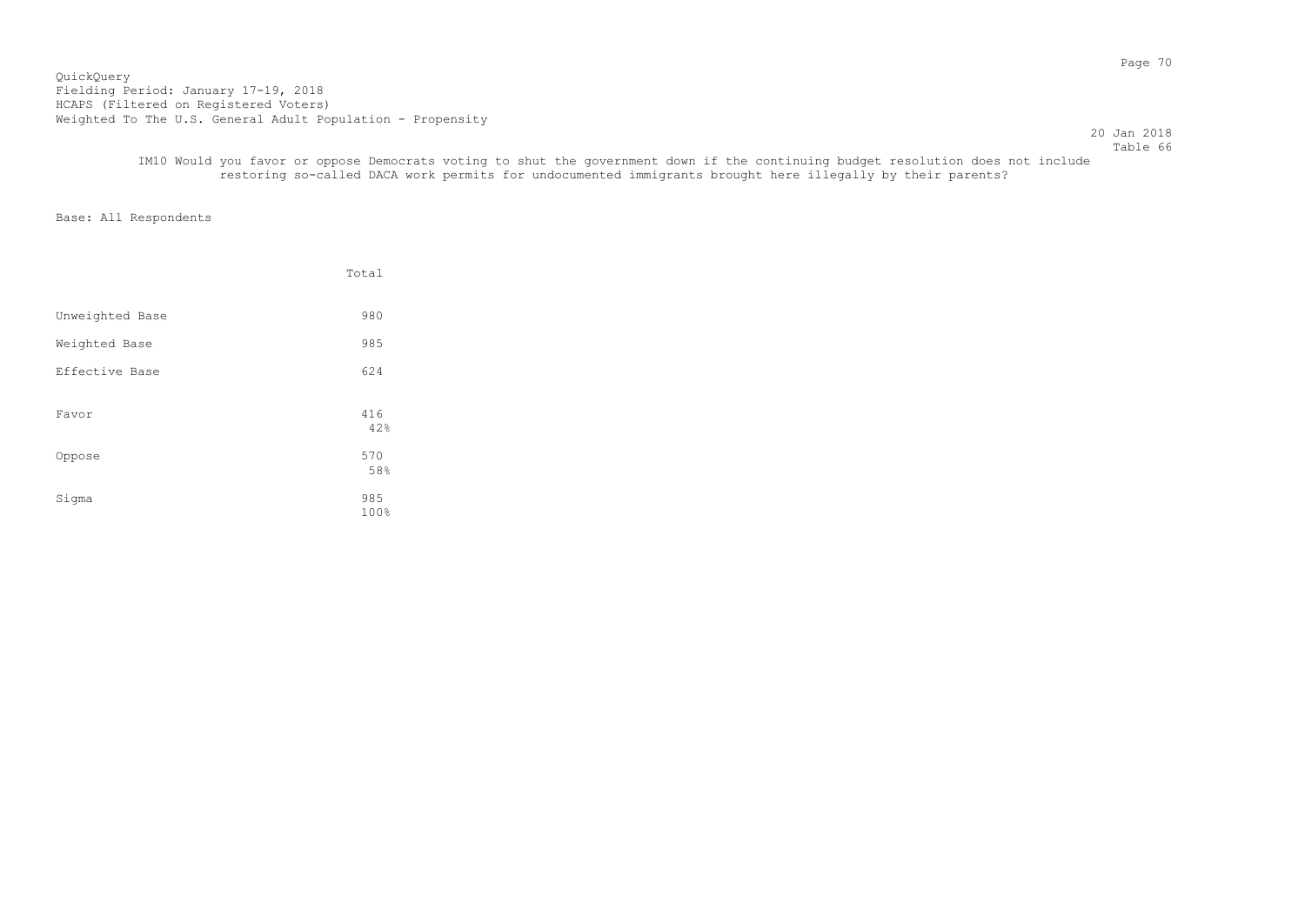20 Jan 2018

Table 67 IM11 Would you favor or oppose a congressional deal that gives undocumented immigrants brought here by their parents work permits and a path to citizenship in exchange for increasing merit preference over preference for relatives, eliminating the diversity visa lottery, and funding barrier security on the U.S.-Mexico border?

|                 | Total       |
|-----------------|-------------|
| Unweighted Base | 980         |
| Weighted Base   | 985         |
| Effective Base  | 624         |
| Favor           | 637<br>65%  |
| Oppose          | 348<br>35%  |
| Sigma           | 985<br>100% |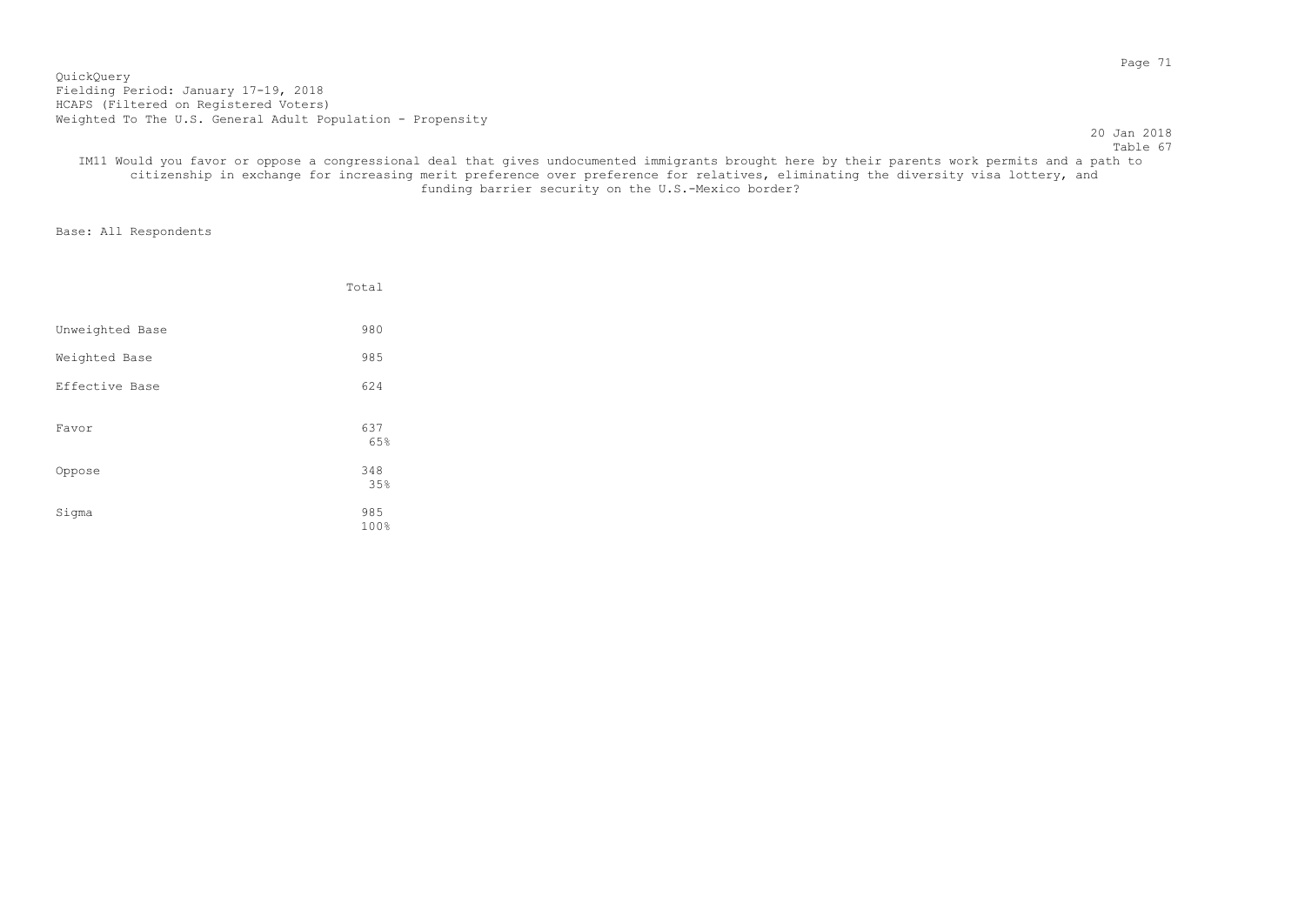20 Jan 2018 Table 69

|                                                                                                         | Total                  |
|---------------------------------------------------------------------------------------------------------|------------------------|
| Unweighted Base                                                                                         | 980                    |
| Weighted Base                                                                                           | 985                    |
| Effective Base                                                                                          | 624                    |
| White                                                                                                   | 656<br>67%             |
| Black or African American                                                                               | 108<br>11 <sub>8</sub> |
| Hispanic, Latino, or Spanish<br>origin                                                                  | 133<br>13%             |
| Asian origin (includes<br>people of Asian Indian,<br>Chinese, Korean, Filipino,<br>and Japanese origin) | 45<br>5%               |
| Other                                                                                                   | 43<br>4%               |
| Sigma                                                                                                   | 985<br>100%            |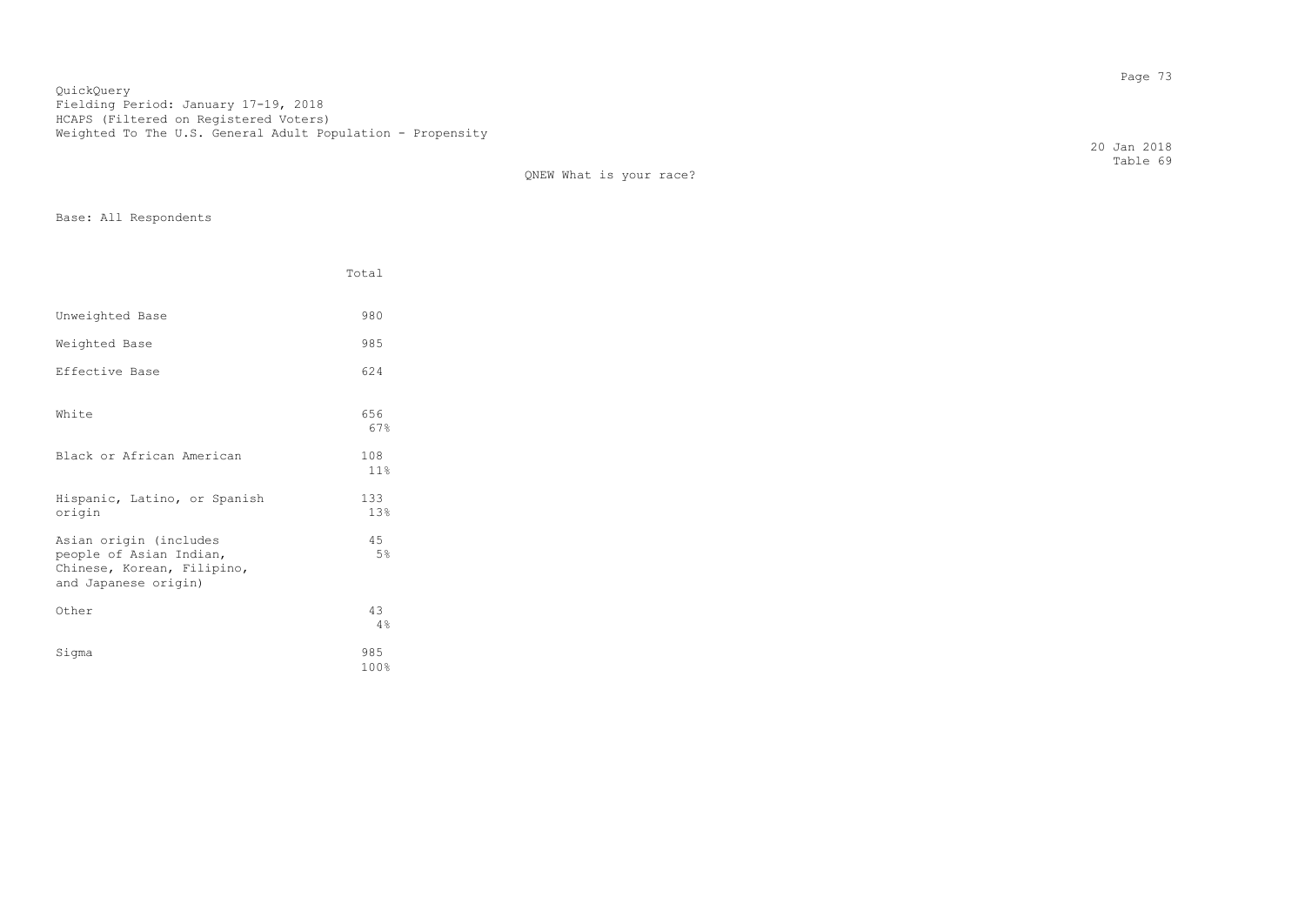20 Jan 2018 Table 70

| Q398 1 Next, we have a few employment and economic questions. |
|---------------------------------------------------------------|
|---------------------------------------------------------------|

Are you employed full time for pay with an organization or company?

|                 | Total       |
|-----------------|-------------|
| Unweighted Base | 980         |
| Weighted Base   | 985         |
| Effective Base  | 624         |
| Yes             | 427<br>43%  |
| No              | 558<br>57%  |
| Sigma           | 985<br>100% |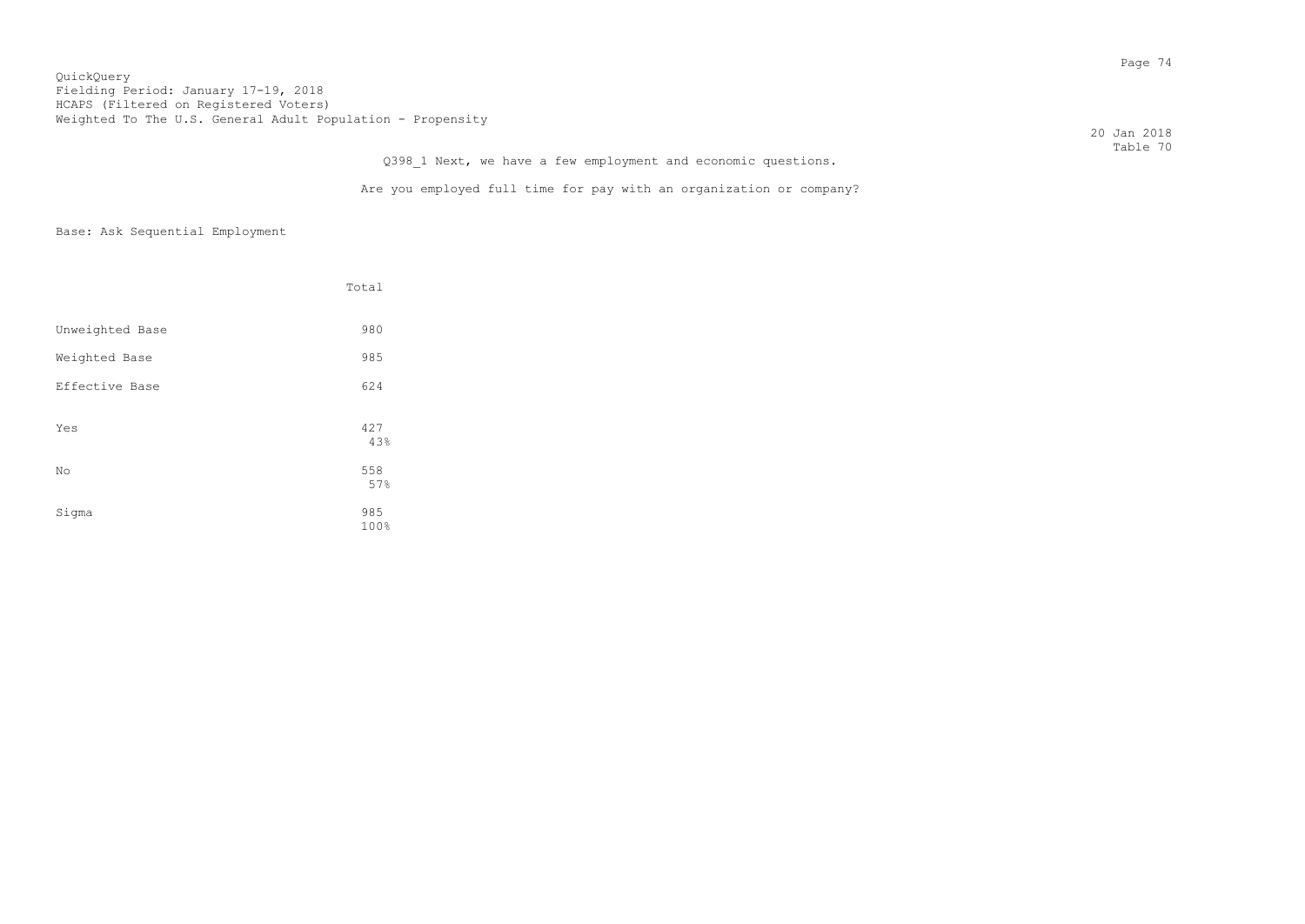20 Jan 2018 Table 71

| Q398 2 Next, we have a few employment and economic questions. |  |  |  |  |
|---------------------------------------------------------------|--|--|--|--|
|                                                               |  |  |  |  |

Are you employed part time for pay with an organization or company?

|                 | Total       |
|-----------------|-------------|
| Unweighted Base | 980         |
| Weighted Base   | 985         |
| Effective Base  | 624         |
| Yes             | 178<br>18%  |
| No              | 807<br>82%  |
| Sigma           | 985<br>100% |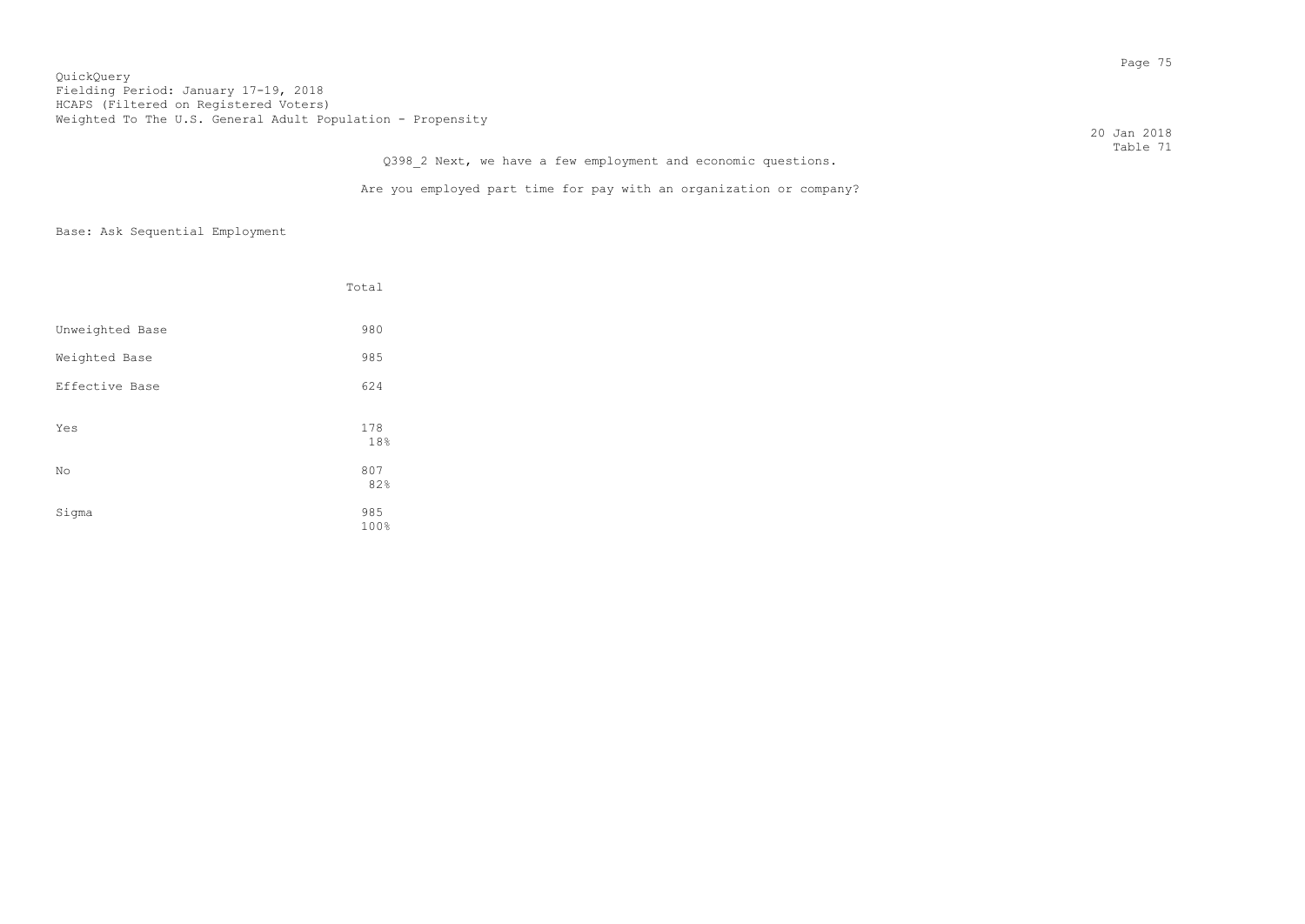# QuickQuery Fielding Period: January 17-19, 2018 Hording Forrow: candary 17 19, 2010<br>HCAPS (Filtered on Registered Voters) Weighted To The U.S. General Adult Population - Propensity

 20 Jan 2018 Table 72

# Q398 3 Next, we have a few employment and economic questions.

Are you self-employed full time?

|                 | Total                |
|-----------------|----------------------|
| Unweighted Base | 980                  |
| Weighted Base   | 985                  |
| Effective Base  | 624                  |
| Yes             | 91<br>9 <sub>8</sub> |
| No              | 894<br>91%           |
| Sigma           | 985<br>100%          |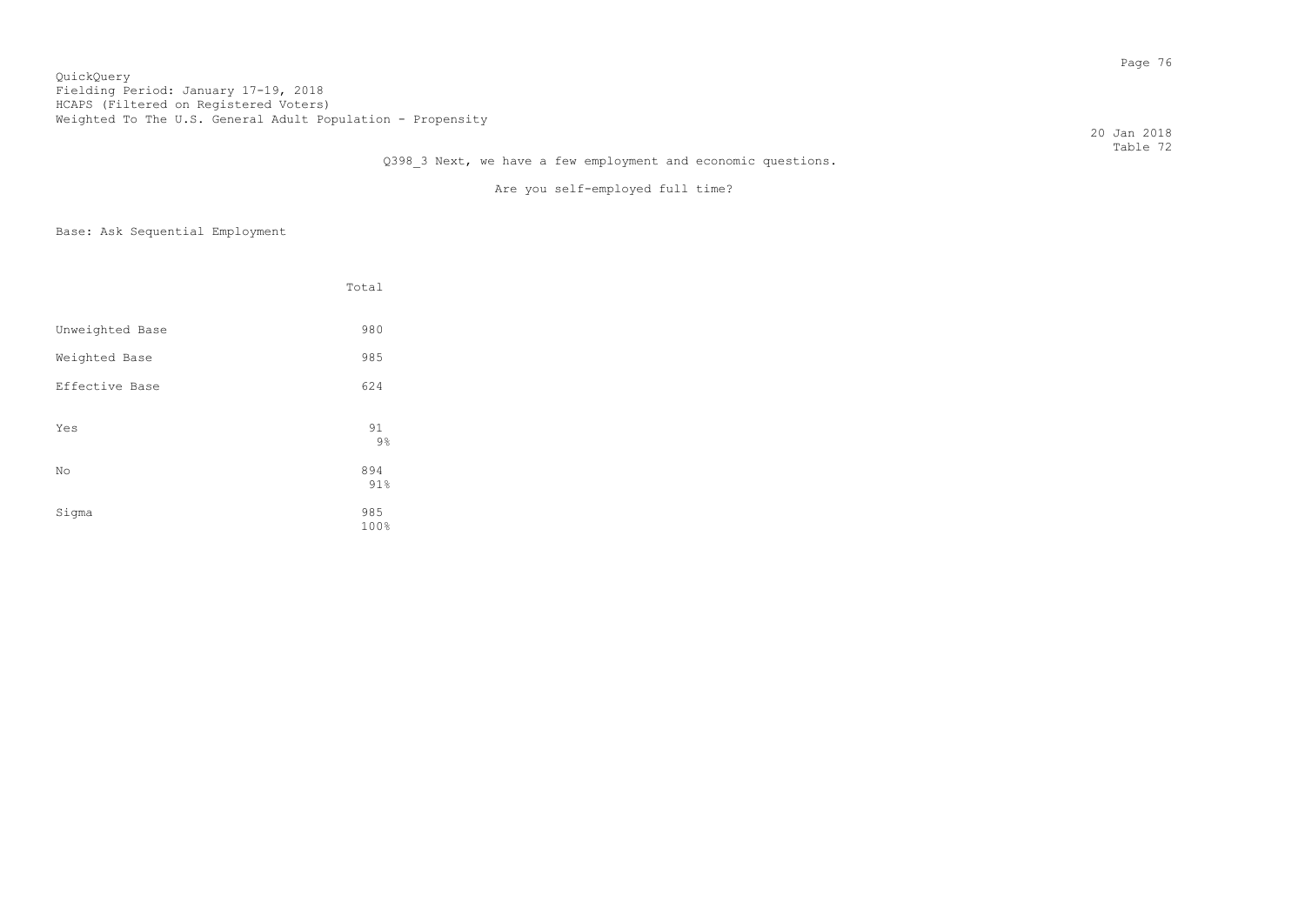# QuickQuery Fielding Period: January 17-19, 2018 Hording Forrow: candary 17 19, 2010<br>HCAPS (Filtered on Registered Voters) Weighted To The U.S. General Adult Population - Propensity

 20 Jan 2018 Table 73

# Q398 4 Next, we have a few employment and economic questions.

Are you self-employed part time?

|                 | Total                 |
|-----------------|-----------------------|
| Unweighted Base | 980                   |
| Weighted Base   | 985                   |
| Effective Base  | 624                   |
| Yes             | 94<br>10 <sup>°</sup> |
| No              | 891<br>90%            |
| Sigma           | 985<br>100%           |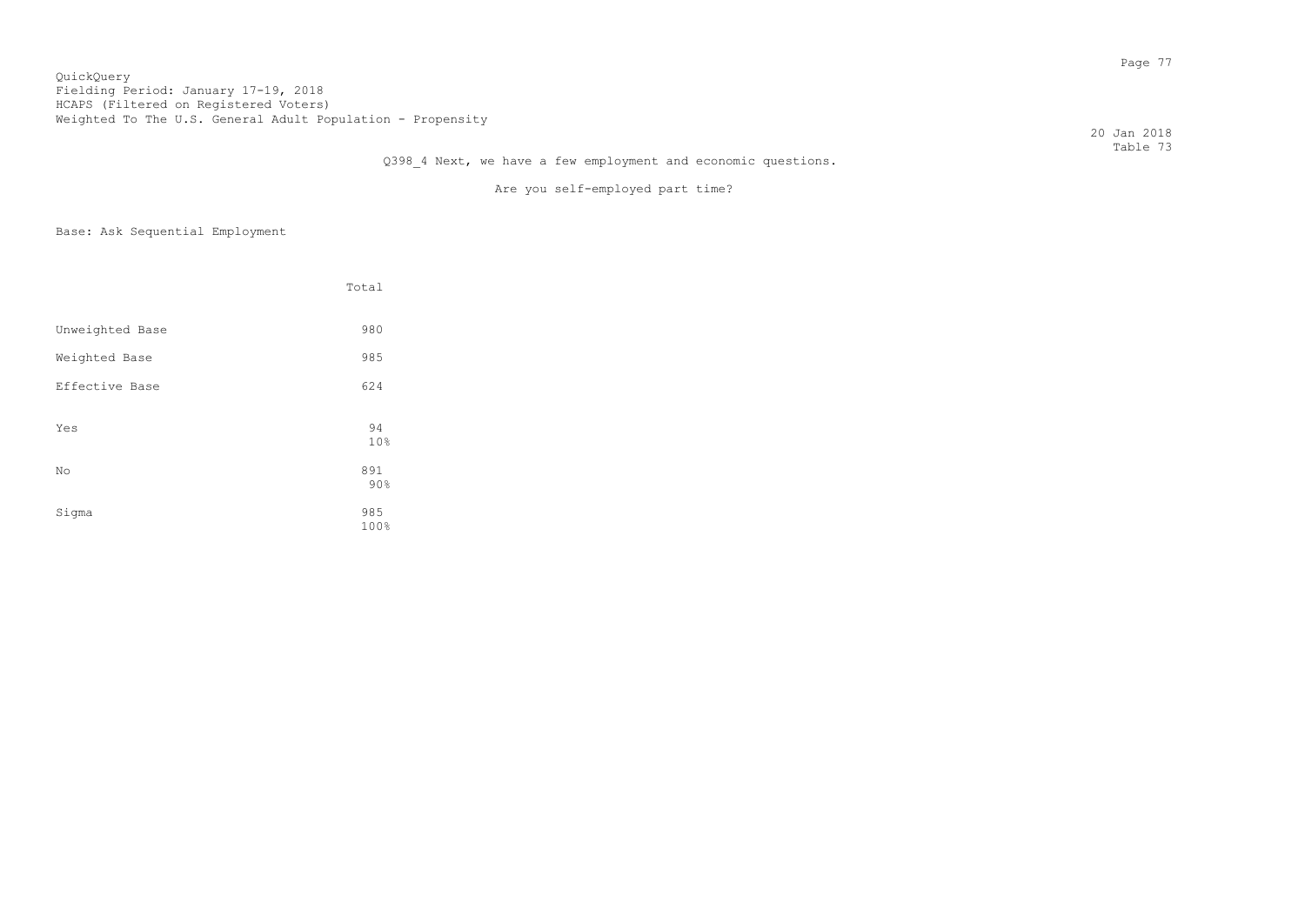20 Jan 2018 Table 74

# Q402 Which of the following best describes your current situation?

Base: Not At All Employed

|                                                  | Total                 |
|--------------------------------------------------|-----------------------|
| Unweighted Base                                  | 414                   |
| Weighted Base                                    | 343                   |
| Effective Base                                   | 253                   |
| Looking for work                                 | 50<br>15%             |
| Not looking for work                             | 214<br>62%            |
| Unable to work due to a<br>disability or illness | 79<br>23 <sup>8</sup> |
| Sigma                                            | 343<br>100%           |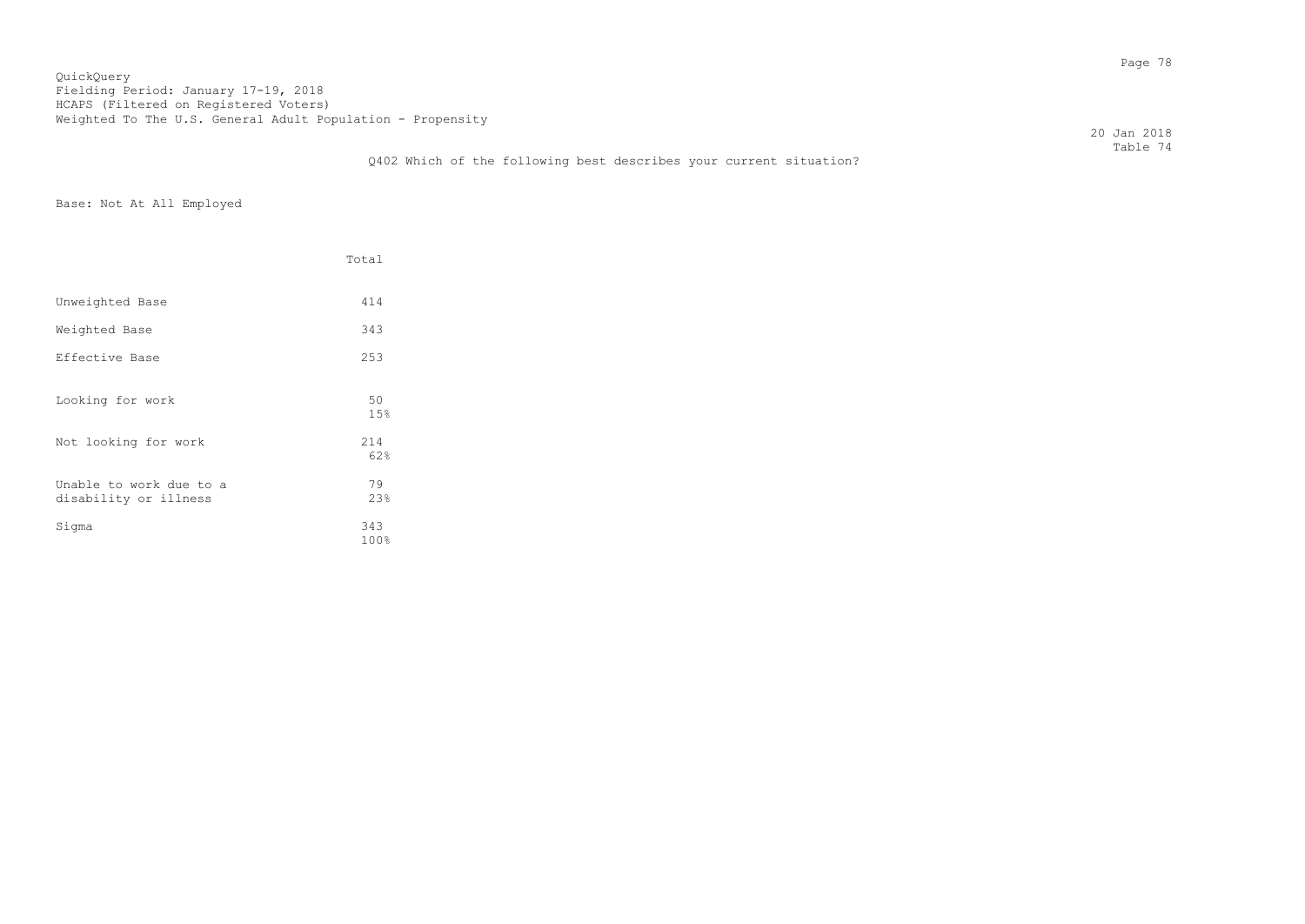20 Jan 2018 Table 75

# Q404 Do any of the following describe you? Please select all that apply.

|                                                       | Total                |
|-------------------------------------------------------|----------------------|
| Unweighted Base                                       | 980                  |
| Weighted Base                                         | 985                  |
| Effective Base                                        | 624                  |
| Retired and collecting<br>retirement benefits/pension | 248<br>25%           |
| A stay-at-home spouse or<br>partner                   | 82<br>8 <sup>°</sup> |
| A student                                             | 72<br>7%             |
| None of these                                         | 594<br>60%           |
| Sigma                                                 | 996<br>101%          |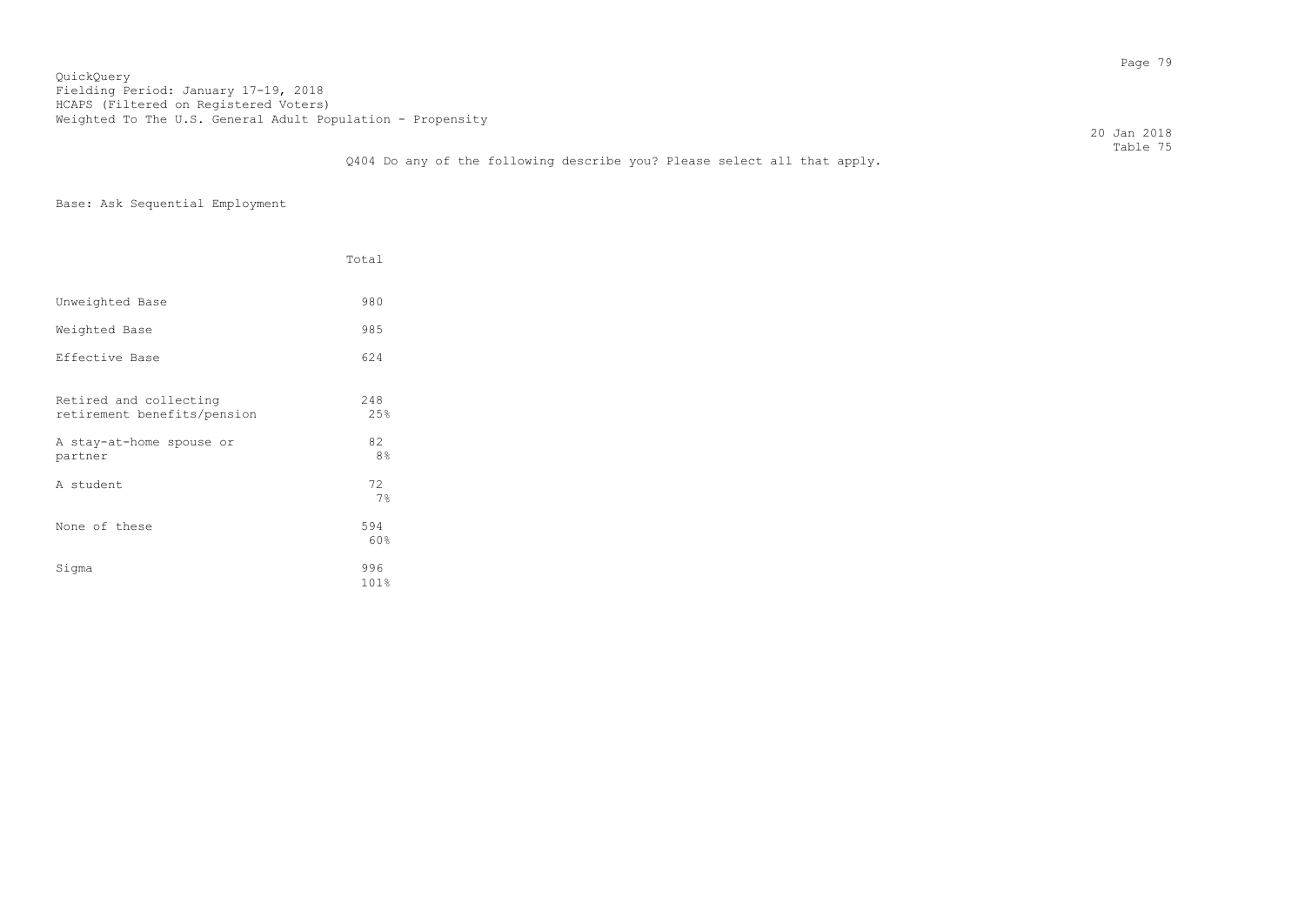20 Jan 2018 Table 76

Q406 What is your employment status?

|                                                                   | Total                 |
|-------------------------------------------------------------------|-----------------------|
| Unweighted Base                                                   | 980                   |
| Weighted Base                                                     | 985                   |
| Effective Base                                                    | 624                   |
| Employed full time                                                | 483<br>49%            |
| Employed part time                                                | 251<br>26%            |
| Self-employed full time                                           | 91<br>9%              |
| Not employed, but looking<br>for work                             | 50<br>$5\%$           |
| Not employed and not looking<br>for work                          | 214<br>22%            |
| Not employed, unable to work<br>due to a disability or<br>illness | 79<br>8 <sup>°</sup>  |
| Retired                                                           | 248<br>25%            |
| Student                                                           | 72<br>7%              |
| Stay-at-home spouse or<br>partner                                 | 82<br>8 <sup>°</sup>  |
| Self-employed part time                                           | 94<br>10 <sub>8</sub> |
| Sigma                                                             | 1665<br>169%          |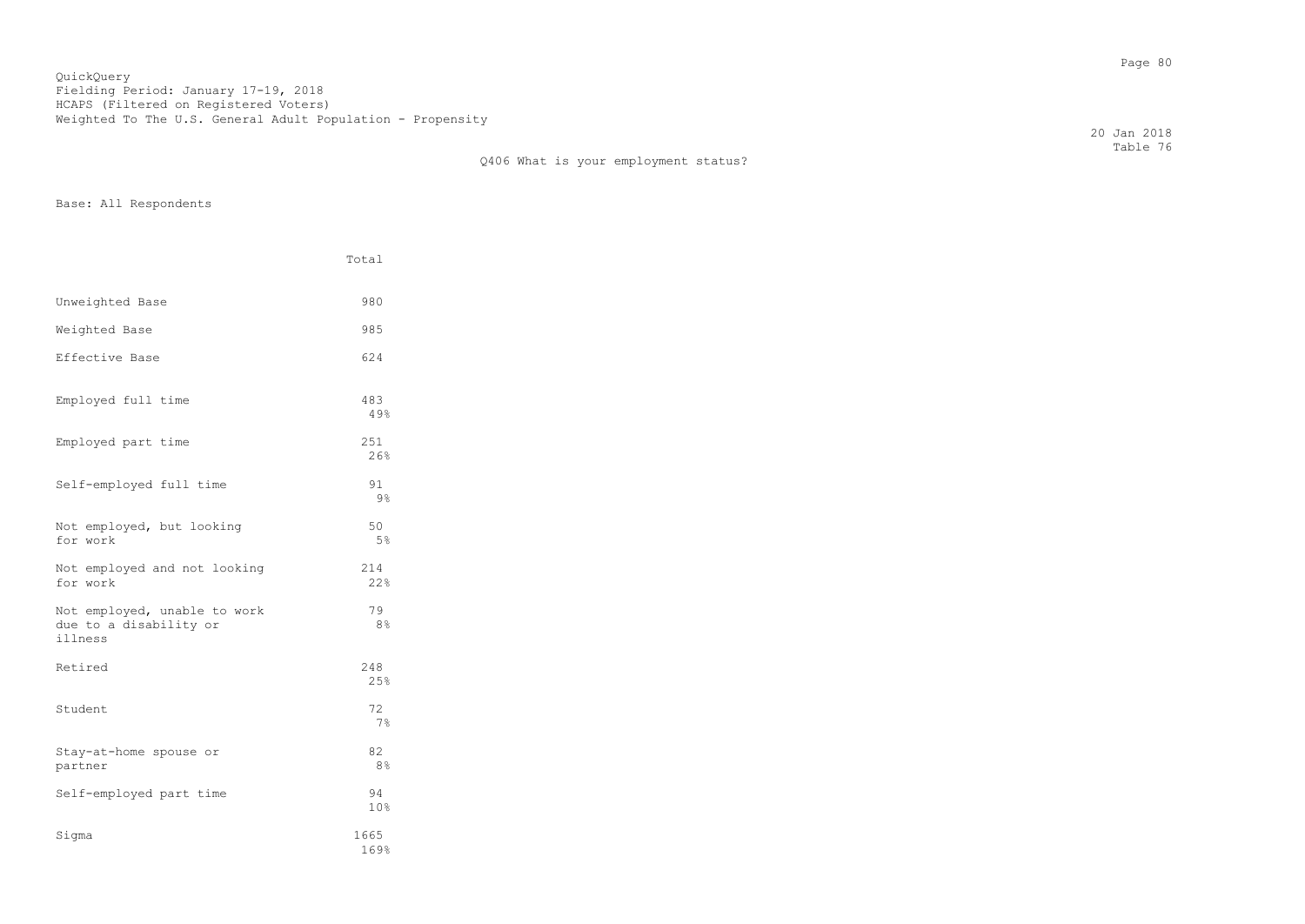20 Jan 2018 Table 77

### Q410 Which one of the following best describes your employment status?

Base: 18 Years Old Or Older And (Single Employment Item Selected And More Than 1 Valid Code From Q406)

|                                                                   | Total                  |
|-------------------------------------------------------------------|------------------------|
| Unweighted Base                                                   | 980                    |
| Weighted Base                                                     | 985                    |
| Effective Base                                                    | 624                    |
| Employed full time                                                | 388<br>39%             |
| Employed part time                                                | 113<br>11 <sup>°</sup> |
| Self-employed full time                                           | 61<br>6%               |
| Not employed, but looking<br>for work                             | 45<br>5%               |
| Not employed and not looking<br>for work                          | 10<br>$1\%$            |
| Not employed, unable to work<br>due to a disability or<br>illness | 50<br>5%               |
| Retired                                                           | 187<br>19%             |
| Student                                                           | 43<br>4%               |
| Stay-at-home spouse or<br>partner                                 | 45<br>5%               |
| Self-employed part time                                           | 42<br>4%               |
| Sigma                                                             | 985<br>100%            |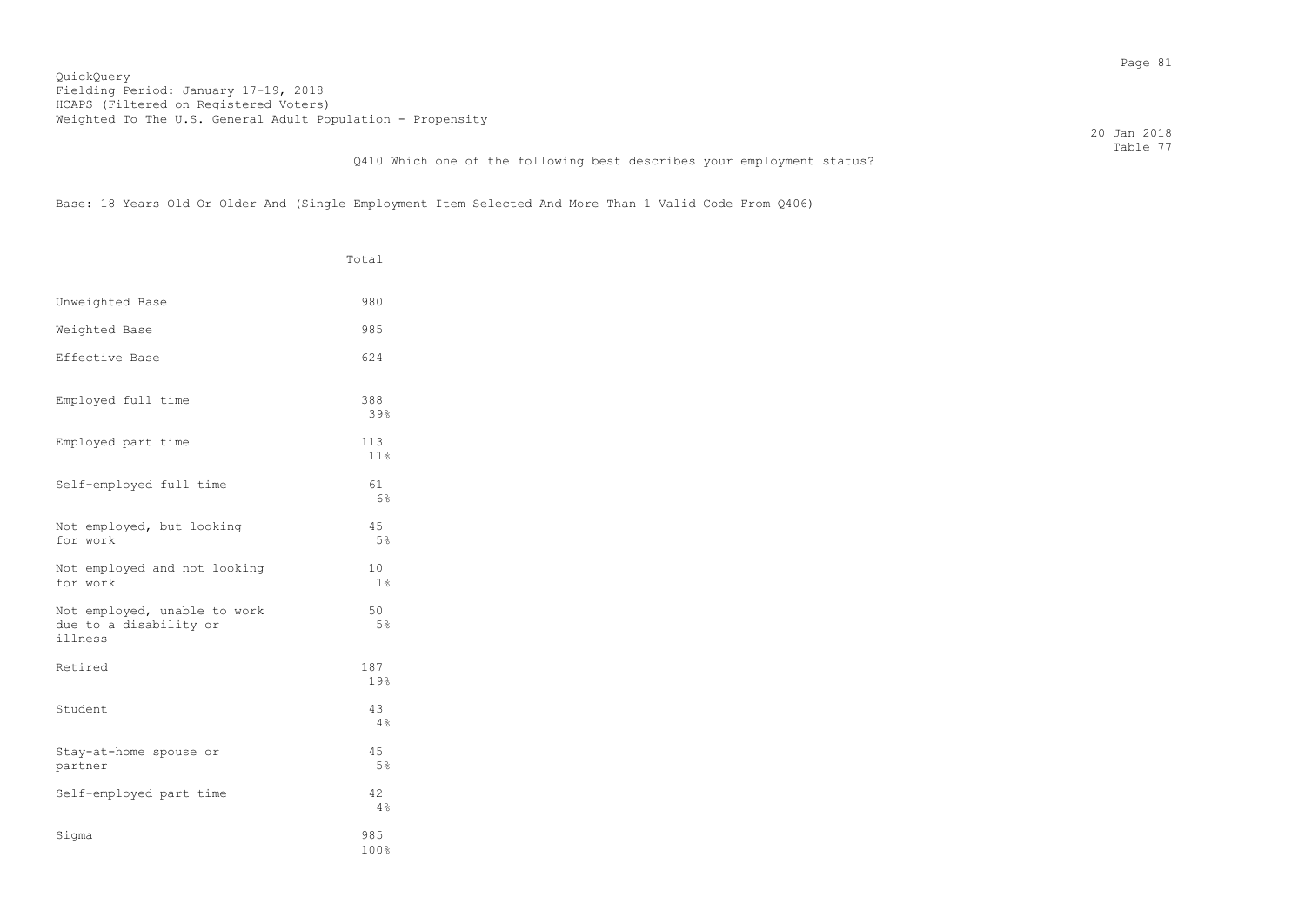20 Jan 2018 Table 78

# D5 The organization you work for is in which of the following?

Base: Employed FT/PT

|                 | Total       |
|-----------------|-------------|
| Unweighted Base | 455         |
| Weighted Base   | 501         |
| Effective Base  | 319         |
| Public sector   | 189<br>38%  |
| Private sector  | 209<br>42%  |
| Not-for-profit  | 69<br>14%   |
| Other           | 15<br>3%    |
| Don't know      | 20<br>4%    |
| Sigma           | 501<br>100% |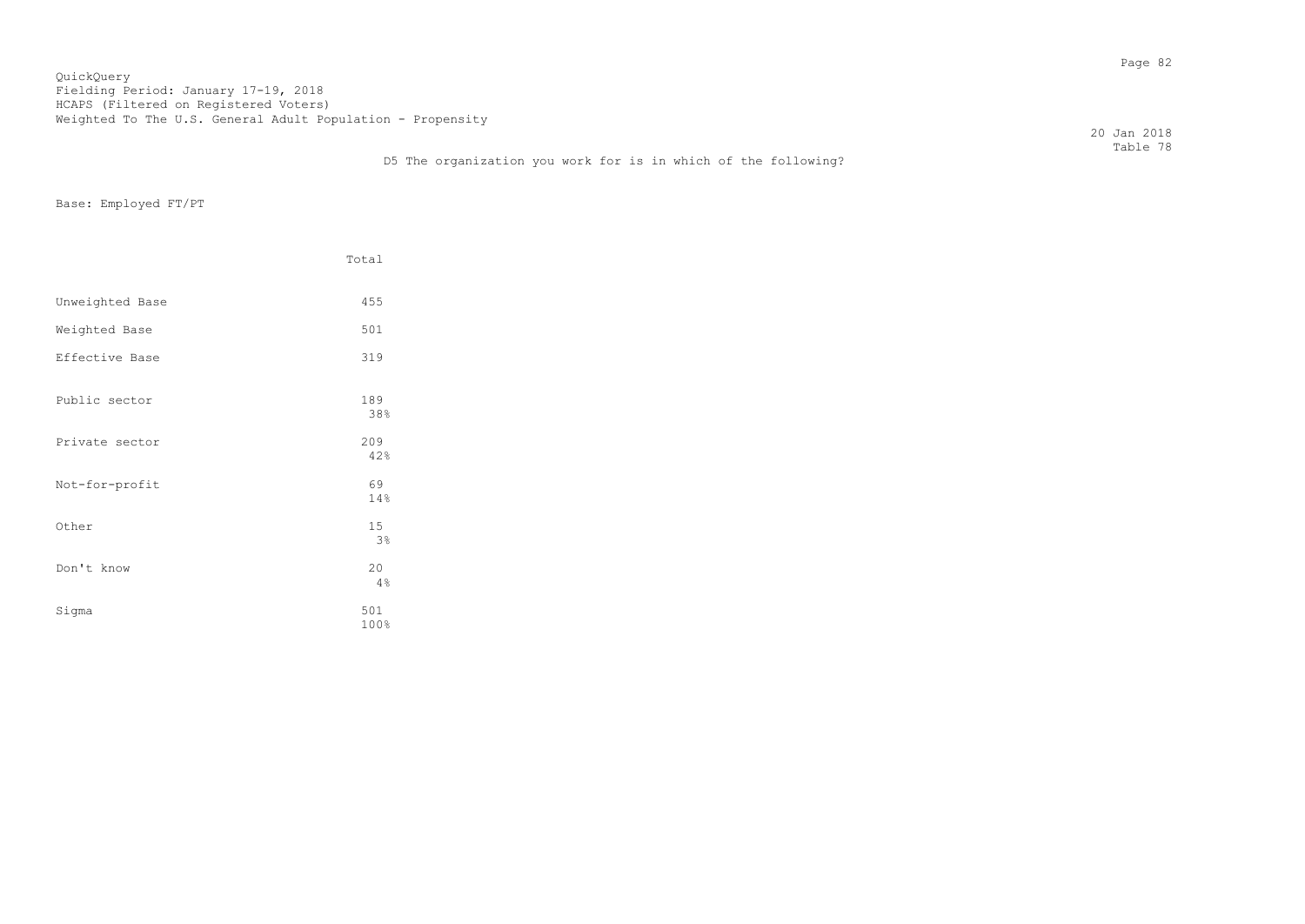20 Jan 2018 Table 79

# D6 Is anyone in your household a member of a labor union?

|                                                                               | Total                |
|-------------------------------------------------------------------------------|----------------------|
| Unweighted Base                                                               | 980                  |
| Weighted Base                                                                 | 985                  |
| Effective Base                                                                | 624                  |
| I am a member of a labor<br>union                                             | 54<br>5%             |
| Someone else in my household<br>is a member of a labor union                  | 66<br>7%             |
| Both me and another member<br>of my household are members<br>of a labor union | 18<br>2%             |
| No one in my household is a<br>member of a labor union                        | 813<br>82%           |
| Decline to state                                                              | 34<br>3 <sup>°</sup> |
| Sigma                                                                         | 985<br>100%          |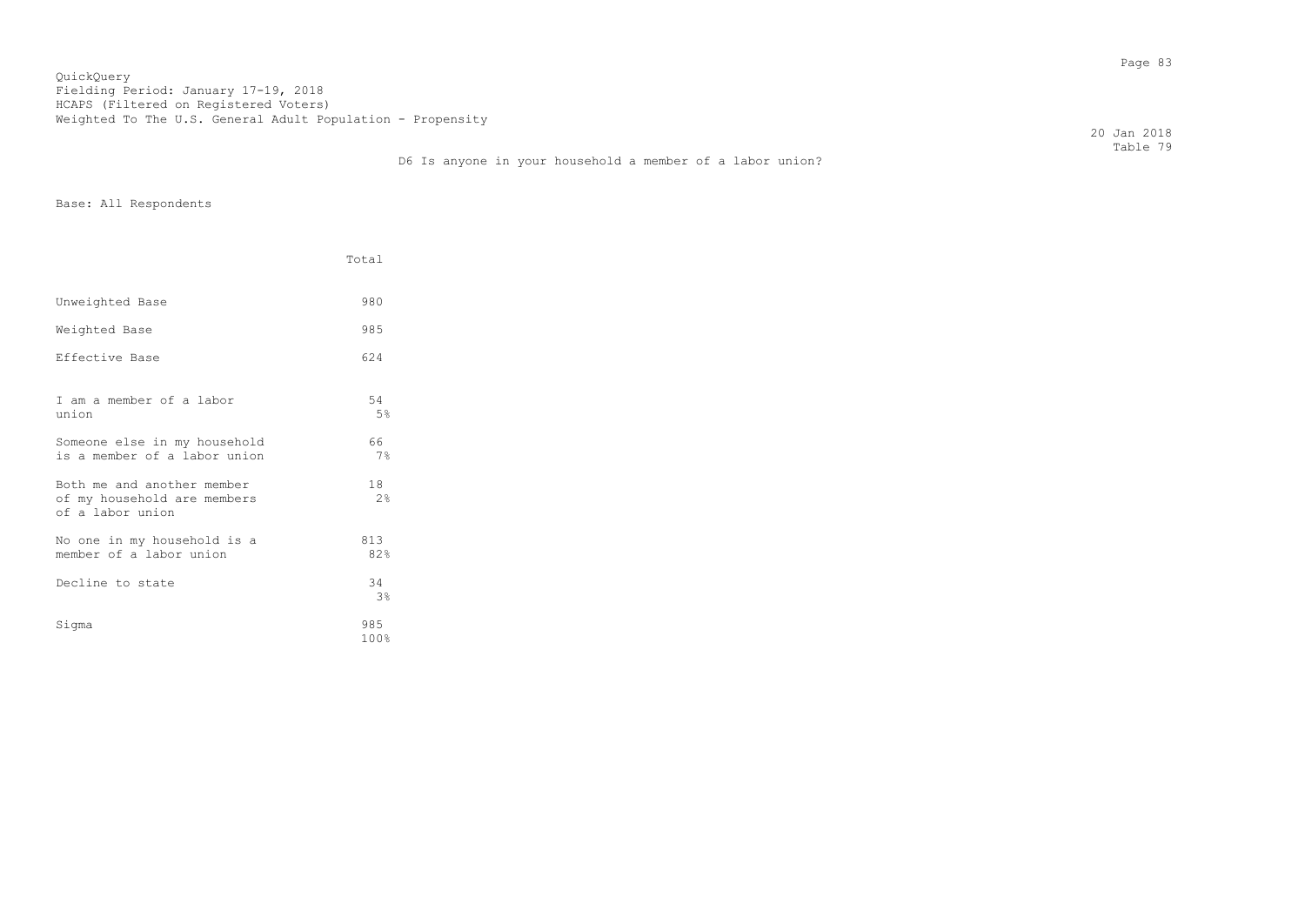#### Table 80 Q2146 What is the highest level of education you have completed or the highest degree you have received?

|                                                        | Total       |
|--------------------------------------------------------|-------------|
| Unweighted Base                                        | 980         |
| Weighted Base                                          | 985         |
| Effective Base                                         | 624         |
| Less than high school                                  | 12<br>$1\%$ |
| Completed some high school                             | 66<br>7%    |
| High school graduate or<br>equivalent (e.q., GED)      | 146<br>15%  |
| Job-specific training<br>programs after high school    | 46<br>5%    |
| Completed some college, but<br>no degree               | 246<br>25%  |
| Associate's degree                                     | 123<br>12%  |
| College graduate $(e,q,$<br>B.A., A.B., B.S.)          | 172<br>17%  |
| Completed some graduate<br>school, but no degree       | 39<br>4%    |
| Completed graduate school<br>(e.g., M.S., M.D., Ph.D.) | 134<br>14%  |
| Sigma                                                  | 985<br>100% |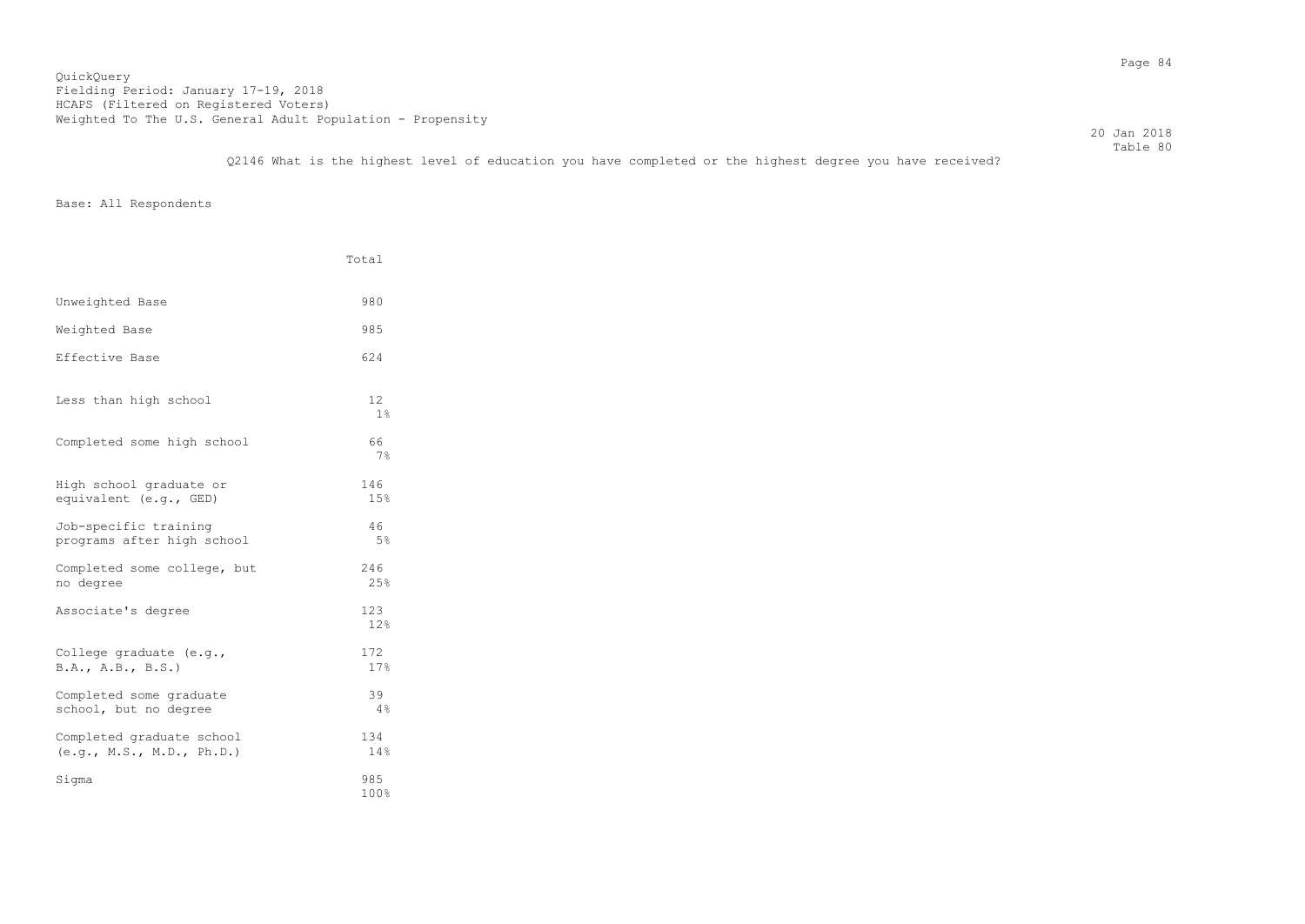Q2135 What is your marital status?

Base: All Respondents

|                        | Total       |  |
|------------------------|-------------|--|
| Unweighted Base        | 980         |  |
| Weighted Base          | 985         |  |
| Effective Base         | 624         |  |
| Married or civil union | 469<br>48%  |  |
| Single, never married  | 276<br>28%  |  |
| Divorced               | 120<br>12%  |  |
| Separated              | 18<br>2%    |  |
| Widowed/Widower        | 46<br>5%    |  |
| Living with partner    | 56<br>6%    |  |
| Sigma                  | 985<br>100% |  |

 20 Jan 2018 Table 81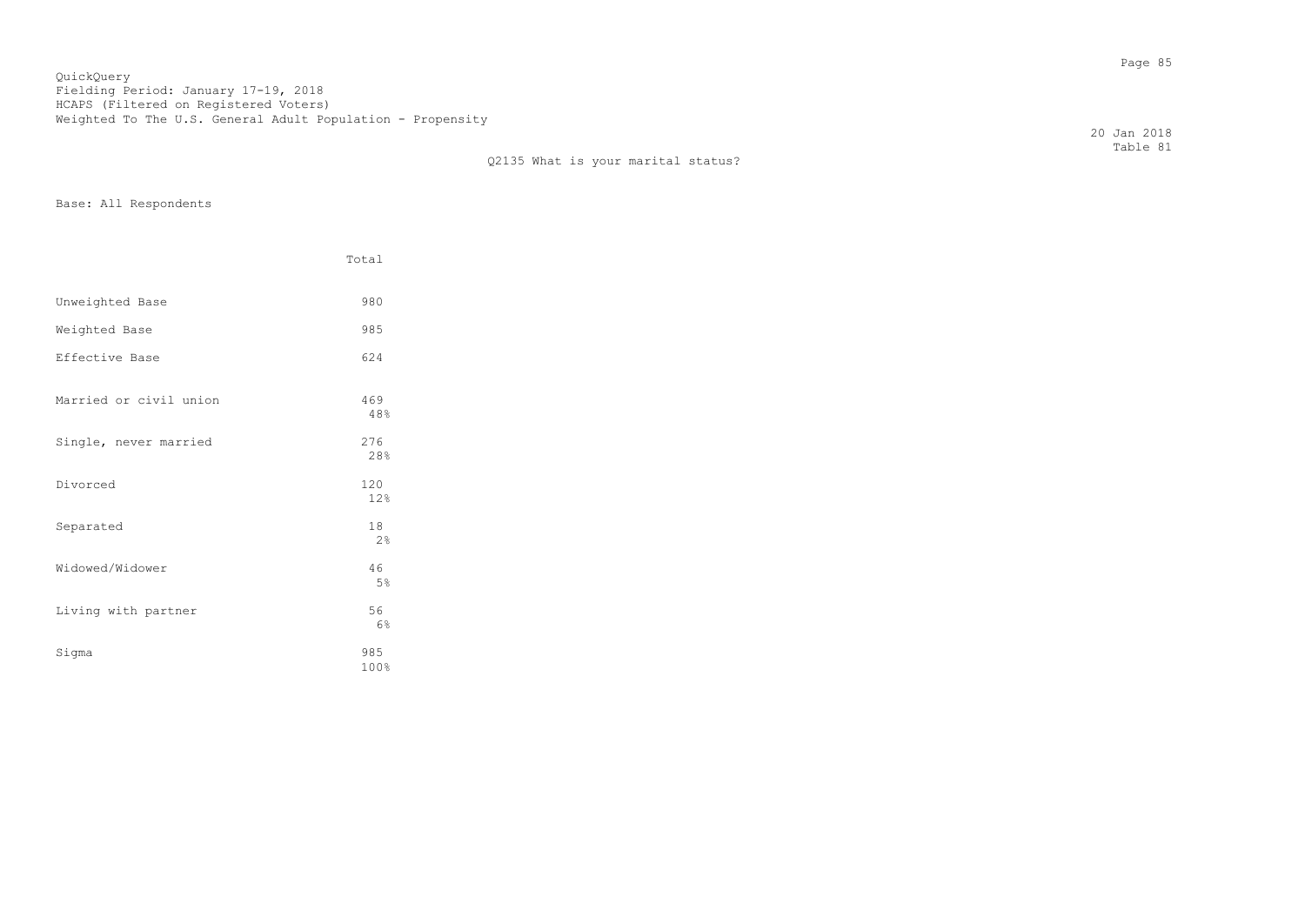QuickQuery Fielding Period: January 17-19, 2018 Hording Forrod: Candary 17 19, 2010<br>HCAPS (Filtered on Registered Voters) Weighted To The U.S. General Adult Population - Propensity

D9 How many children live in your household?

 20 Jan 2018 Table 82

|  | Base: All Respondents |
|--|-----------------------|
|--|-----------------------|

|                 | Total       |
|-----------------|-------------|
| Unweighted Base | 980         |
| Weighted Base   | 985         |
| Effective Base  | 624         |
| None            | 599<br>61%  |
| One             | 175<br>18%  |
| Two             | 134<br>14%  |
| Three           | 54<br>5%    |
| Four or more    | 24<br>2%    |
| Sigma           | 985<br>100% |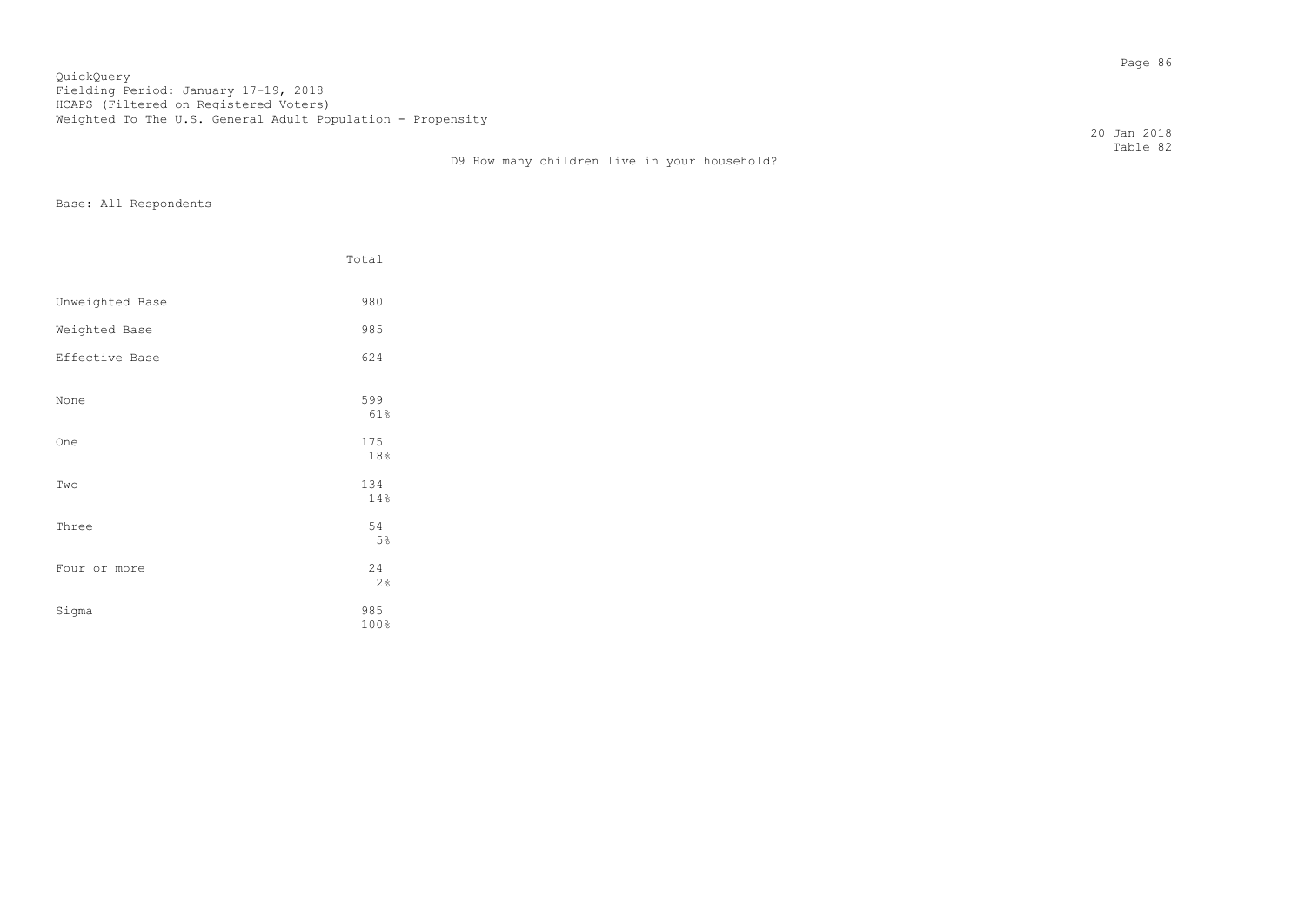M12 Which best describes your political ideology?

 20 Jan 2018 Table 83

|                                   | Total       |
|-----------------------------------|-------------|
| Unweighted Base                   | 980         |
| Weighted Base                     | 985         |
| Effective Base                    | 624         |
| Strong/Lean Liberal (Net)         | 261<br>26%  |
| Strong liberal                    | 132<br>13%  |
| Lean liberal                      | 128<br>13%  |
| Moderate                          | 418<br>42%  |
| Strong/Lean Conservative<br>(Net) | 307<br>31%  |
| Lean conservative                 | 154<br>16%  |
| Strong conservative               | 153<br>16%  |
| Sigma                             | 985<br>100% |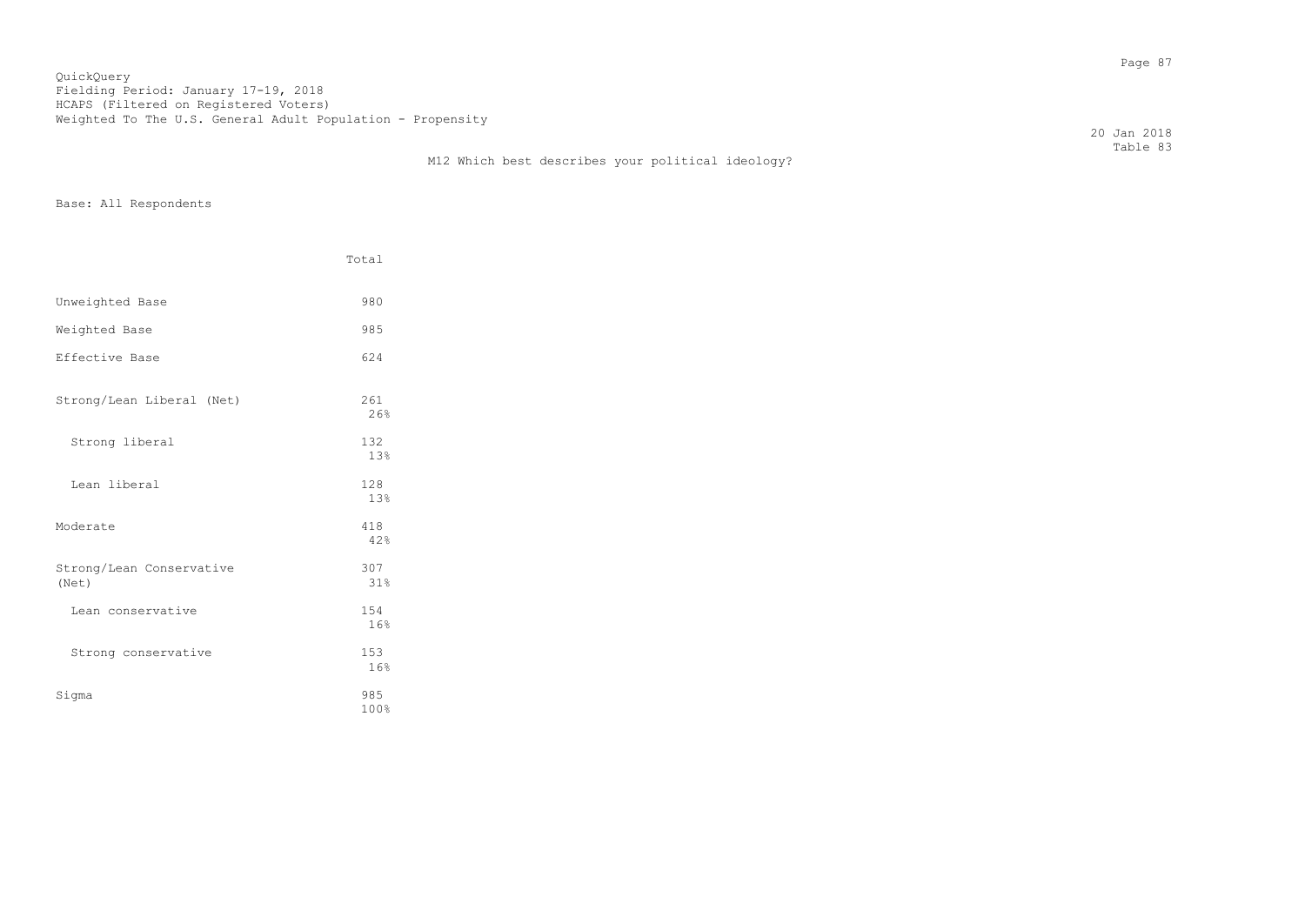20 Jan 2018 Table 84

# M13 Do you think of yourself as fiscally liberal or conservative?

|                                     | Total       |
|-------------------------------------|-------------|
| Unweighted Base                     | 980         |
| Weighted Base                       | 985         |
| Effective Base                      | 624         |
| Fiscally conservative               | 481<br>49%  |
| Fiscally liberal                    | 188<br>19%  |
| Do not lean one way or the<br>other | 316<br>32%  |
| Sigma                               | 985<br>100% |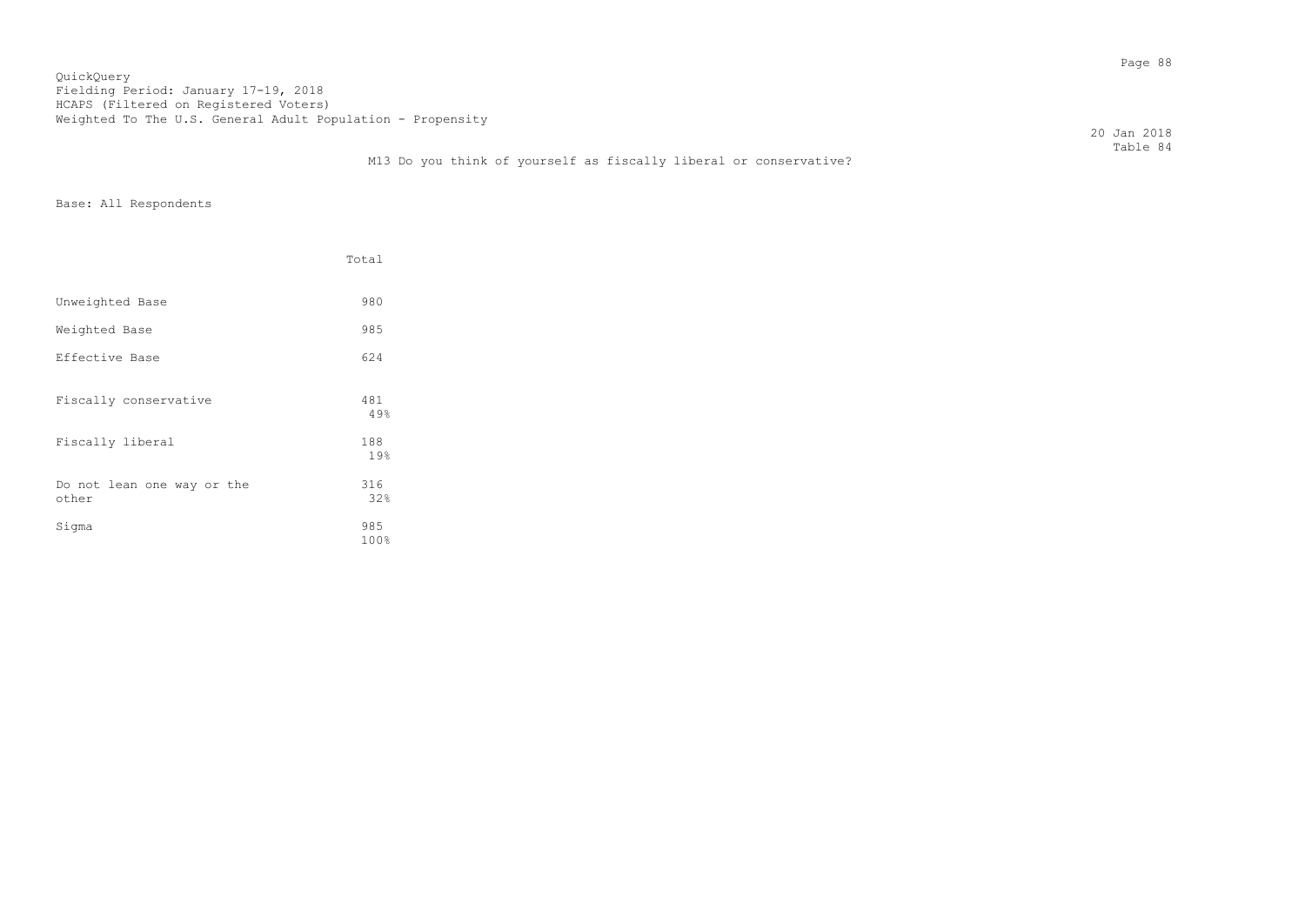20 Jan 2018 Table 85

# M14 Do you think of yourself as socially liberal or conservative?

|                                     | Total       |
|-------------------------------------|-------------|
| Unweighted Base                     | 980         |
| Weighted Base                       | 985         |
| Effective Base                      | 624         |
| Socially conservative               | 376<br>38%  |
| Socially liberal                    | 325<br>33%  |
| Do not lean one way or the<br>other | 285<br>29%  |
| Sigma                               | 985<br>100% |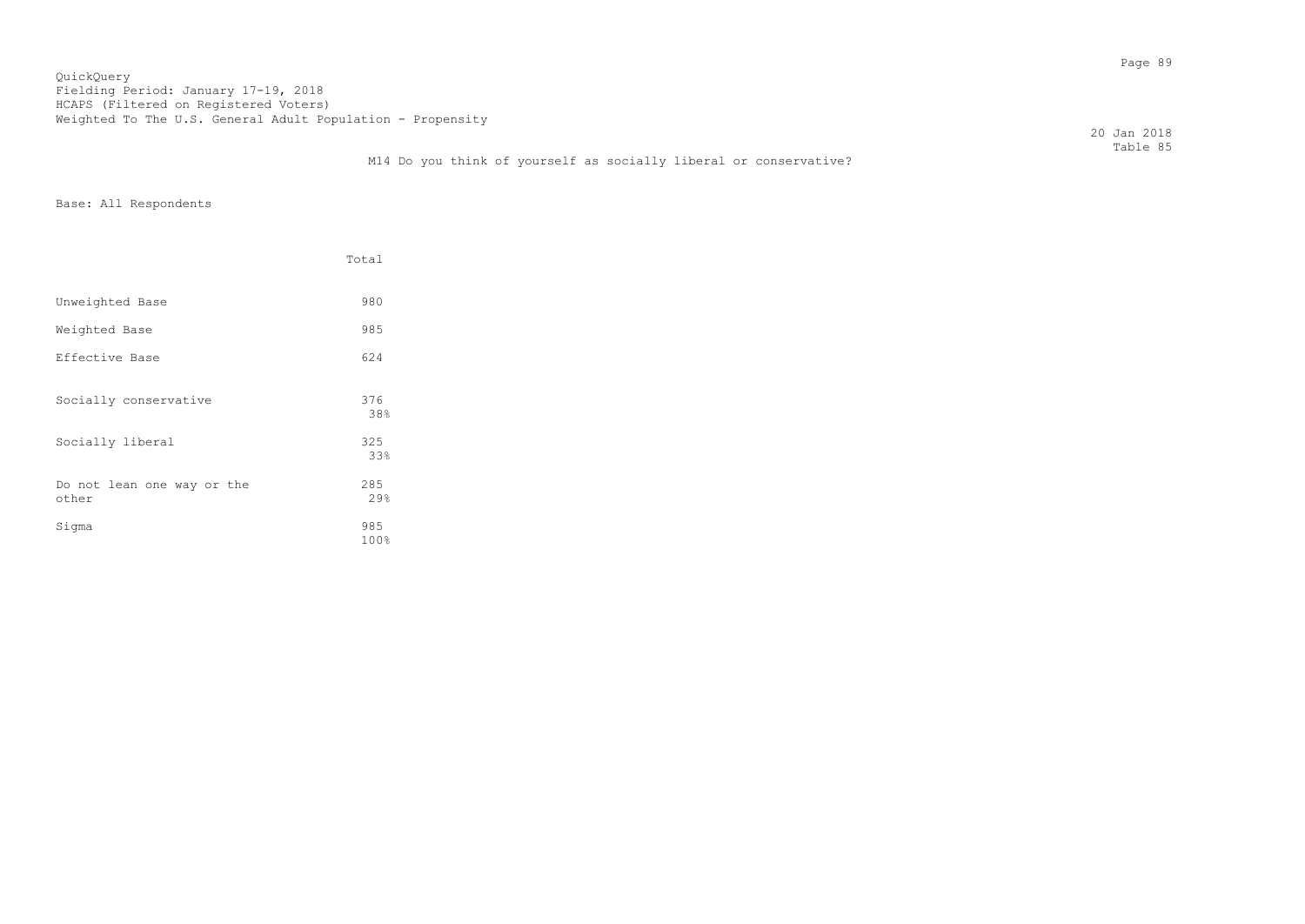### QuickQuery Fielding Period: January 17-19, 2018 Hording Forrow: candary 17 19, 2010<br>HCAPS (Filtered on Registered Voters) Weighted To The U.S. General Adult Population - Propensity

 20 Jan 2018 Table 86

# S3 Some people had the chance to vote in this year's presidential election on November 8, 2016. Others did not. Did you vote in November's presidential election?

|                 | Total              |
|-----------------|--------------------|
| Unweighted Base | 980                |
| Weighted Base   | 985                |
| Effective Base  | 624                |
| Yes             | 855<br>87%         |
| No              | 130                |
| Sigma           | 13%<br>985<br>100% |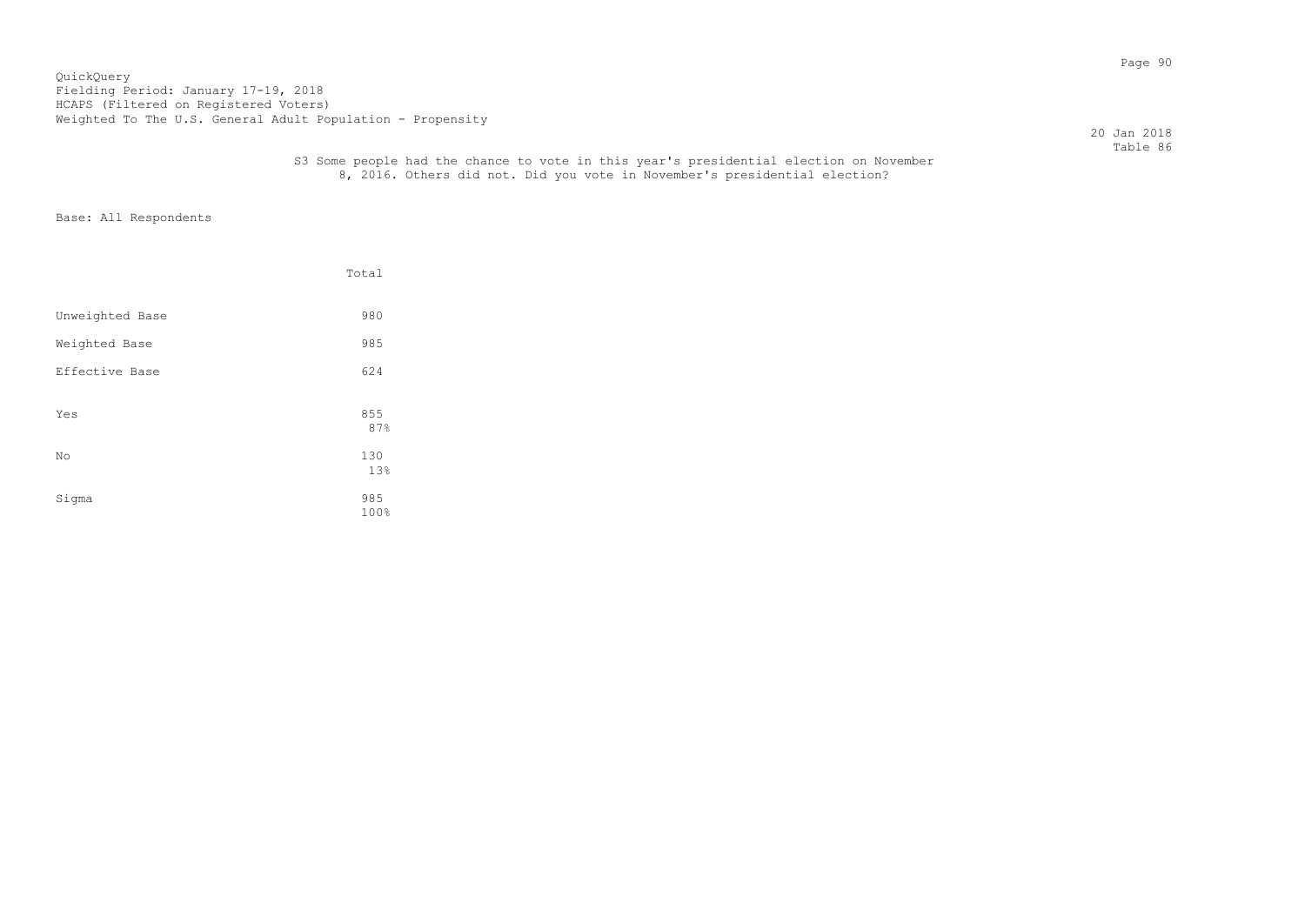20 Jan 2018

 Table 87 S4 Confidentially and for statistical purposes only which candidate did you vote for in the presidential election on Nov. 8, 2016?

# Base: Voted In Presidential Election

|                      | Total       |
|----------------------|-------------|
| Unweighted Base      | 847         |
| Weighted Base        | 855         |
| Effective Base       | 542         |
| Hillary Clinton      | 387<br>45%  |
| Donald Trump         | 359<br>42%  |
| Gary Johnson         | 32<br>4%    |
| Jill Stein           | 13<br>$1\%$ |
| Other                | 32<br>4%    |
| Prefer not to answer | 32<br>4%    |
| Sigma                | 855<br>100% |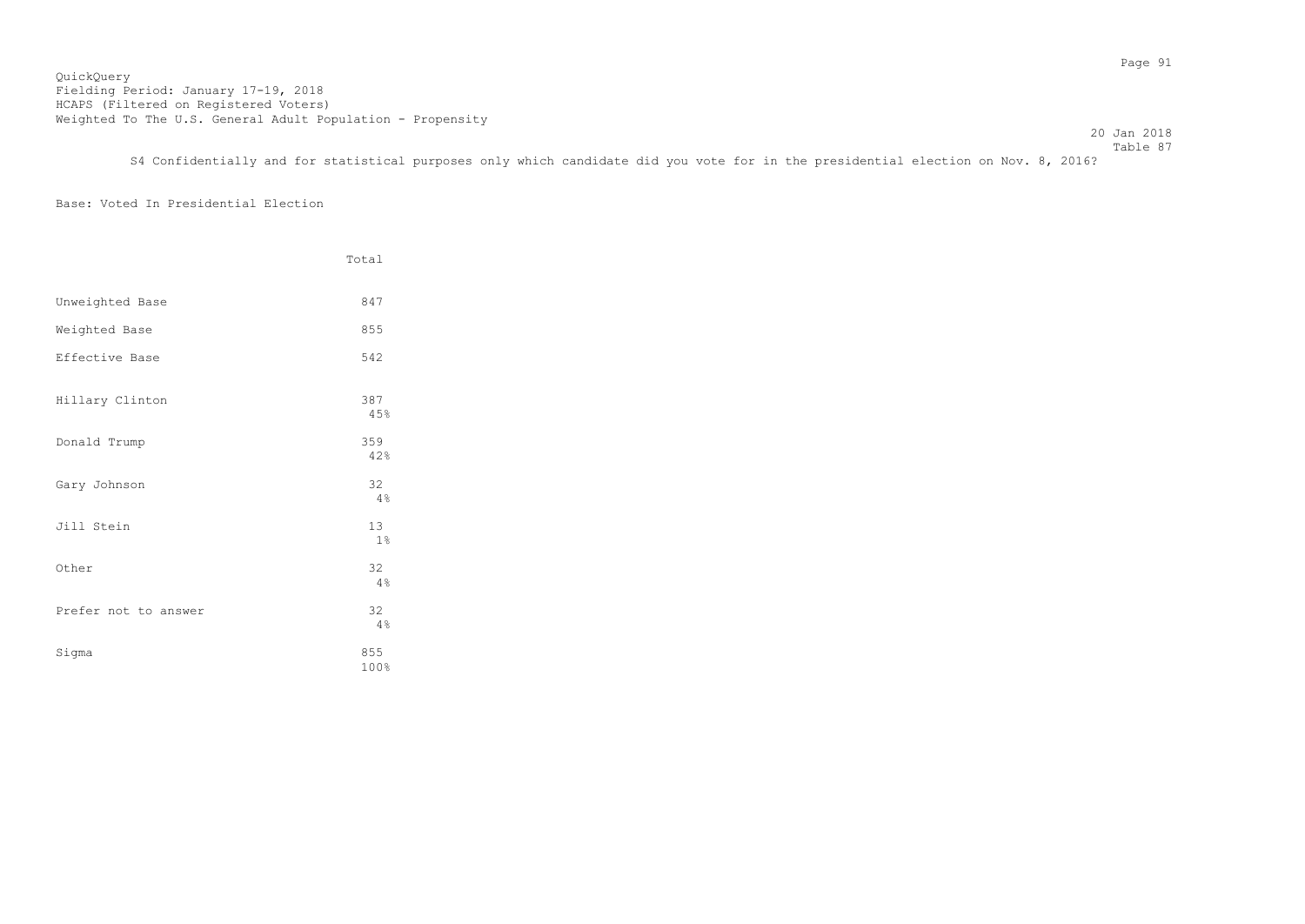20 Jan 2018

 Table 88 S4A In casting your vote, what was most important to you - the candidate's likeability or their stand on the issues?

# Base: Voted In Presidential Election

|                           | Total                         |
|---------------------------|-------------------------------|
| Unweighted Base           | 847                           |
| Weighted Base             | 855                           |
| Effective Base            | 542                           |
| Their stand on the issues | 781<br>91%                    |
| Likeability               | 75                            |
| Sigma                     | $9\frac{6}{6}$<br>855<br>100% |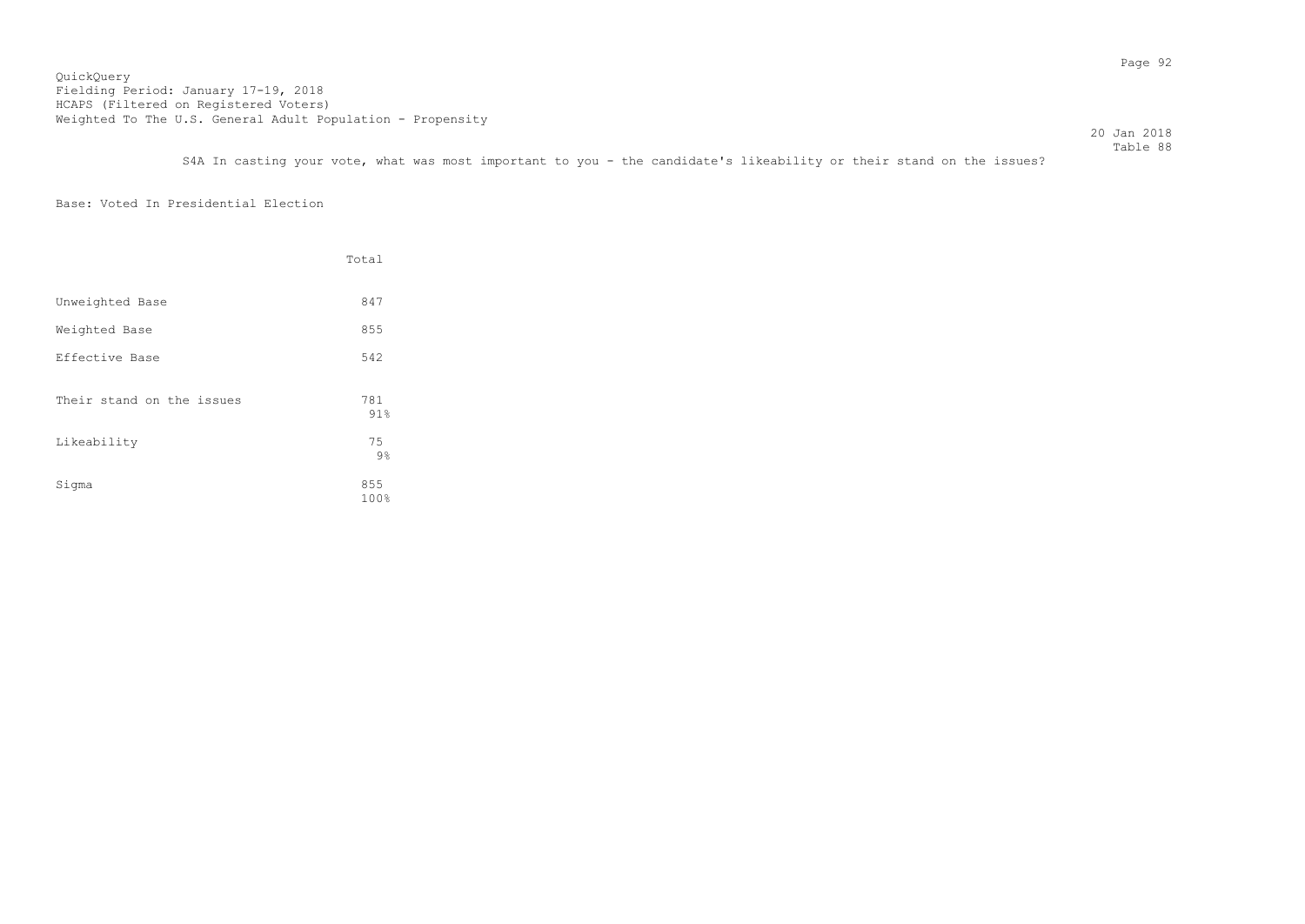D10 Are you registered to vote at your present address?

 20 Jan 2018 Table 89

|                 | Total                |
|-----------------|----------------------|
| Unweighted Base | 980                  |
| Weighted Base   | 985                  |
| Effective Base  | 624                  |
| Yes             | 869<br>88%           |
| No              | 85<br>$9\frac{6}{3}$ |
| Not Sure        | 31<br>3%             |
| Sigma           | 985<br>100%          |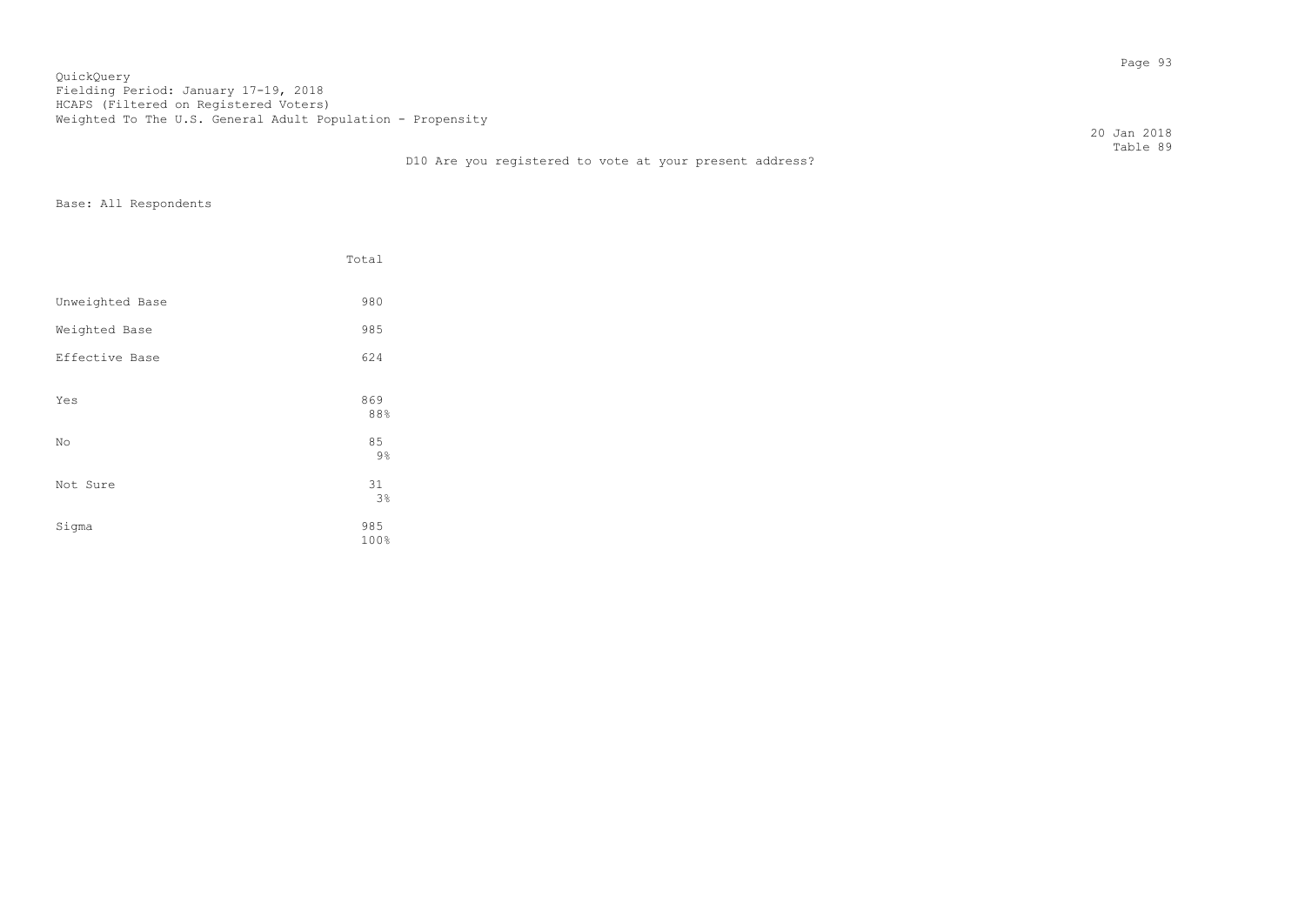D11 What is your religion?

Base: All Respondents

|                            | Total                |
|----------------------------|----------------------|
| Unweighted Base            | 980                  |
| Weighted Base              | 985                  |
| Effective Base             | 624                  |
| Evangelical Protestant     | 145<br>15%           |
| Non-Evangelical Protestant | 97<br>10%            |
| Roman Catholic             | 232<br>24%           |
| Mormon                     | 11<br>$1\%$          |
| Other Christian            | 201<br>20%           |
| Jewish                     | 27<br>3 <sup>°</sup> |
| Muslim                     | 5<br>1 <sup>°</sup>  |
| Hindu                      | 3<br>$\star$         |
| Buddhist                   | 9<br>$1\%$           |
| Atheist/Agnostic           | 114<br>12%           |
| Other                      | 141<br>14%           |
| Sigma                      | 985<br>100%          |

 20 Jan 2018 Table 90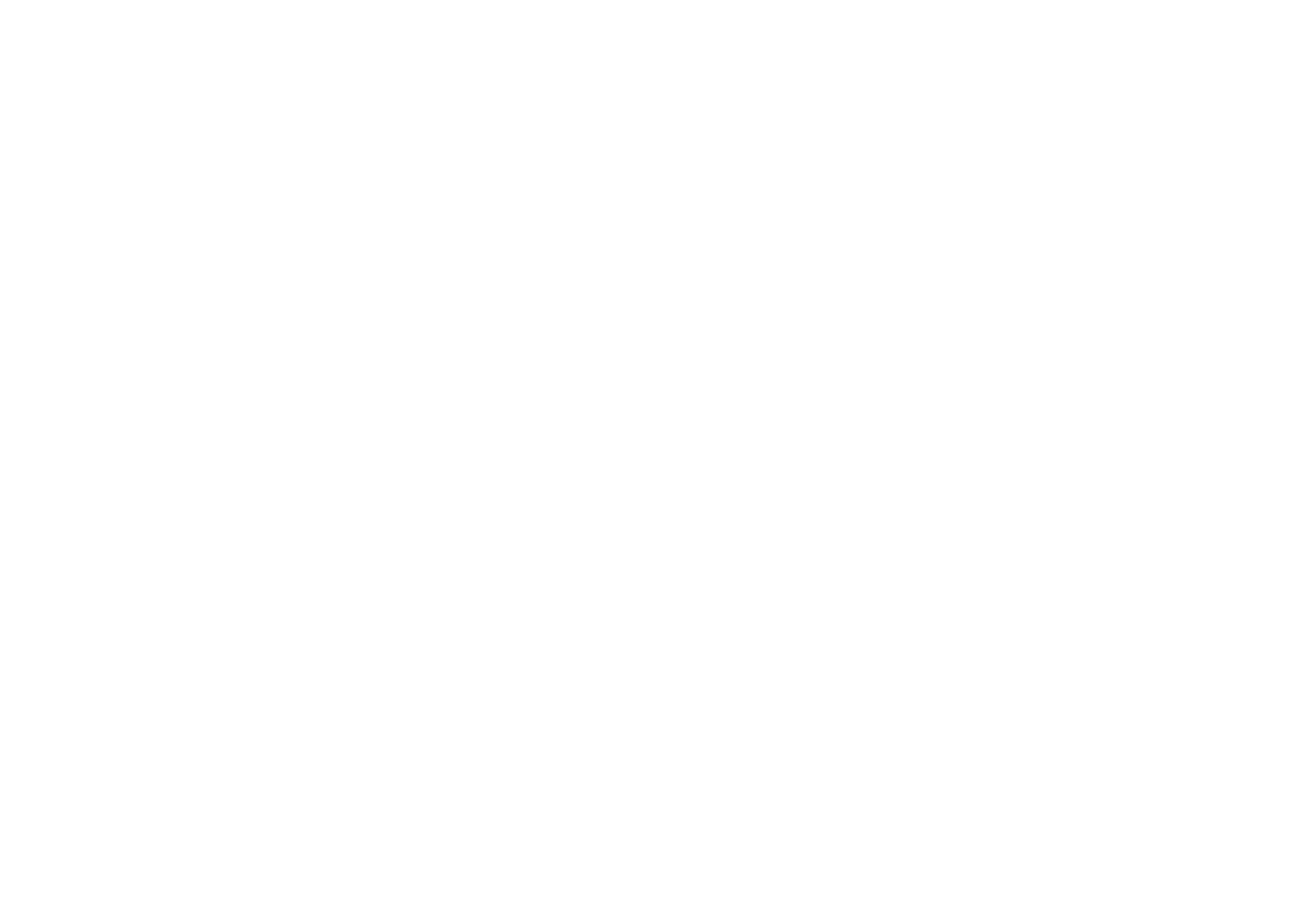20 Jan 2018 Table 91

# D12 How often do you attend religion services, events, or gatherings?

|                       | Total       |
|-----------------------|-------------|
| Unweighted Base       | 980         |
| Weighted Base         | 985         |
| Effective Base        | 624         |
| Daily                 | 26<br>3%    |
| Weekly                | 251<br>25%  |
| A few times per month | 142<br>14%  |
| Once a month          | 87<br>9%    |
| Almost never          | 480<br>49%  |
| Sigma                 | 985<br>100% |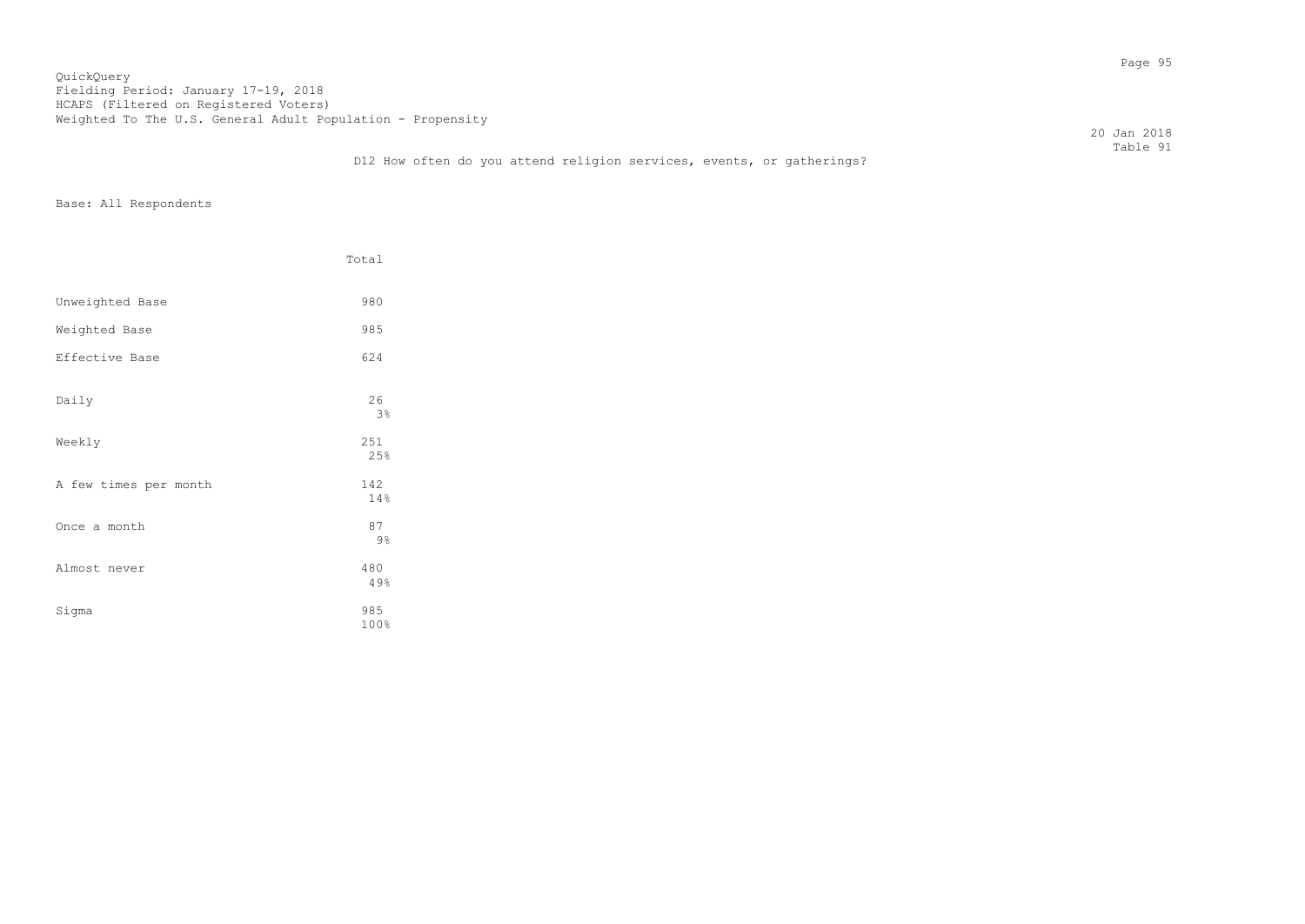20 Jan 2018 Table 92

# D13 How important or unimportant is religion in your life?

|                                    | Total       |
|------------------------------------|-------------|
| Unweighted Base                    | 980         |
| Weighted Base                      | 985         |
| Effective Base                     | 624         |
| Very/Somewhat Important<br>(Net)   | 684<br>69%  |
| Very important                     | 399<br>40%  |
| Somewhat important                 | 285<br>29%  |
| Very/Somewhat Unimportant<br>(Net) | 302<br>31%  |
| Somewhat unimportant               | 123<br>13%  |
| Very unimportant                   | 178<br>18%  |
| Sigma                              | 985<br>100% |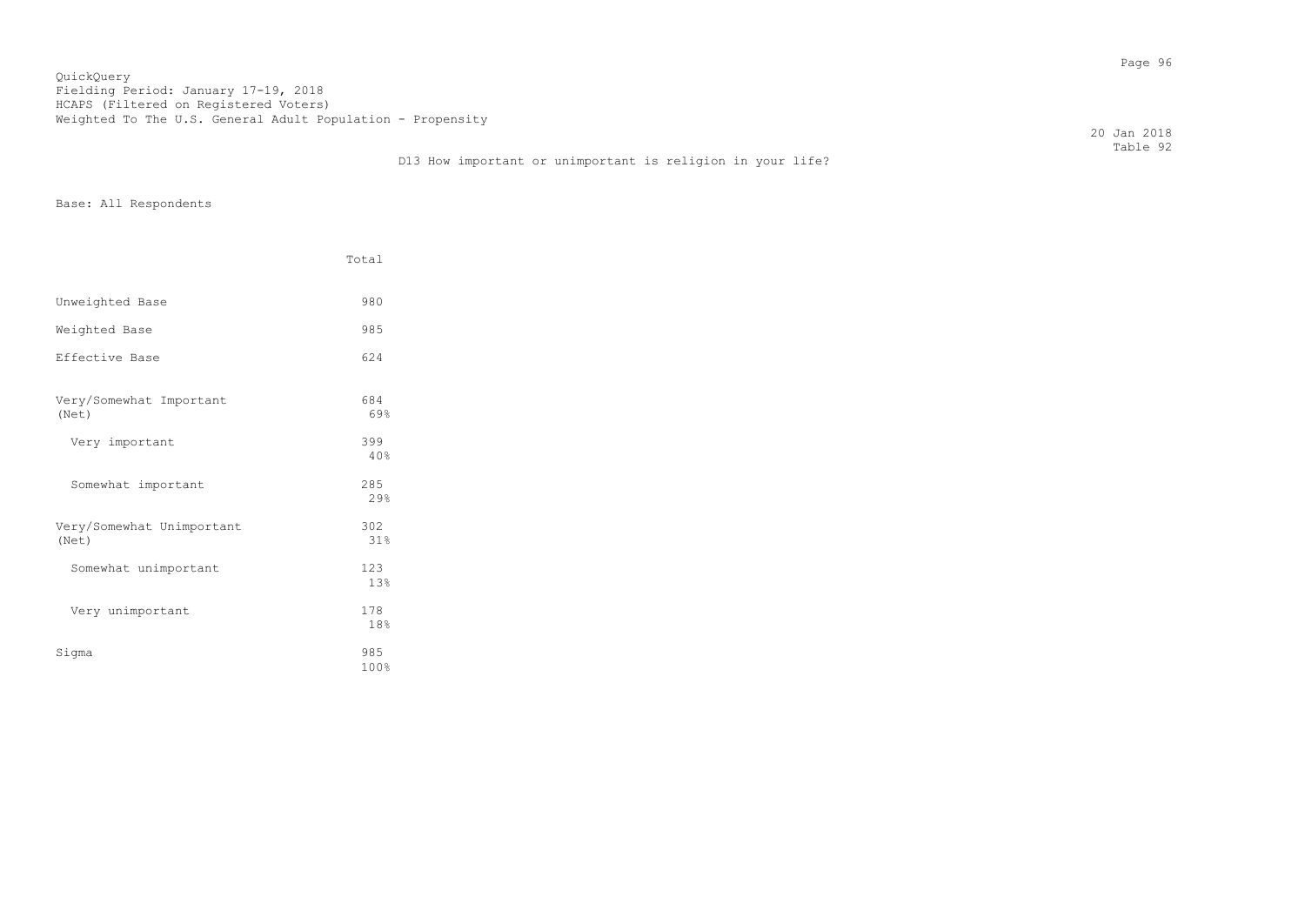D14 Does anyone in your household own a gun?

 20 Jan 2018 Table 93

|                 | Total              |
|-----------------|--------------------|
| Unweighted Base | 980                |
| Weighted Base   | 985                |
| Effective Base  | 624                |
| Yes             | 367<br>37%         |
| No              | 618                |
| Sigma           | 63%<br>985<br>100% |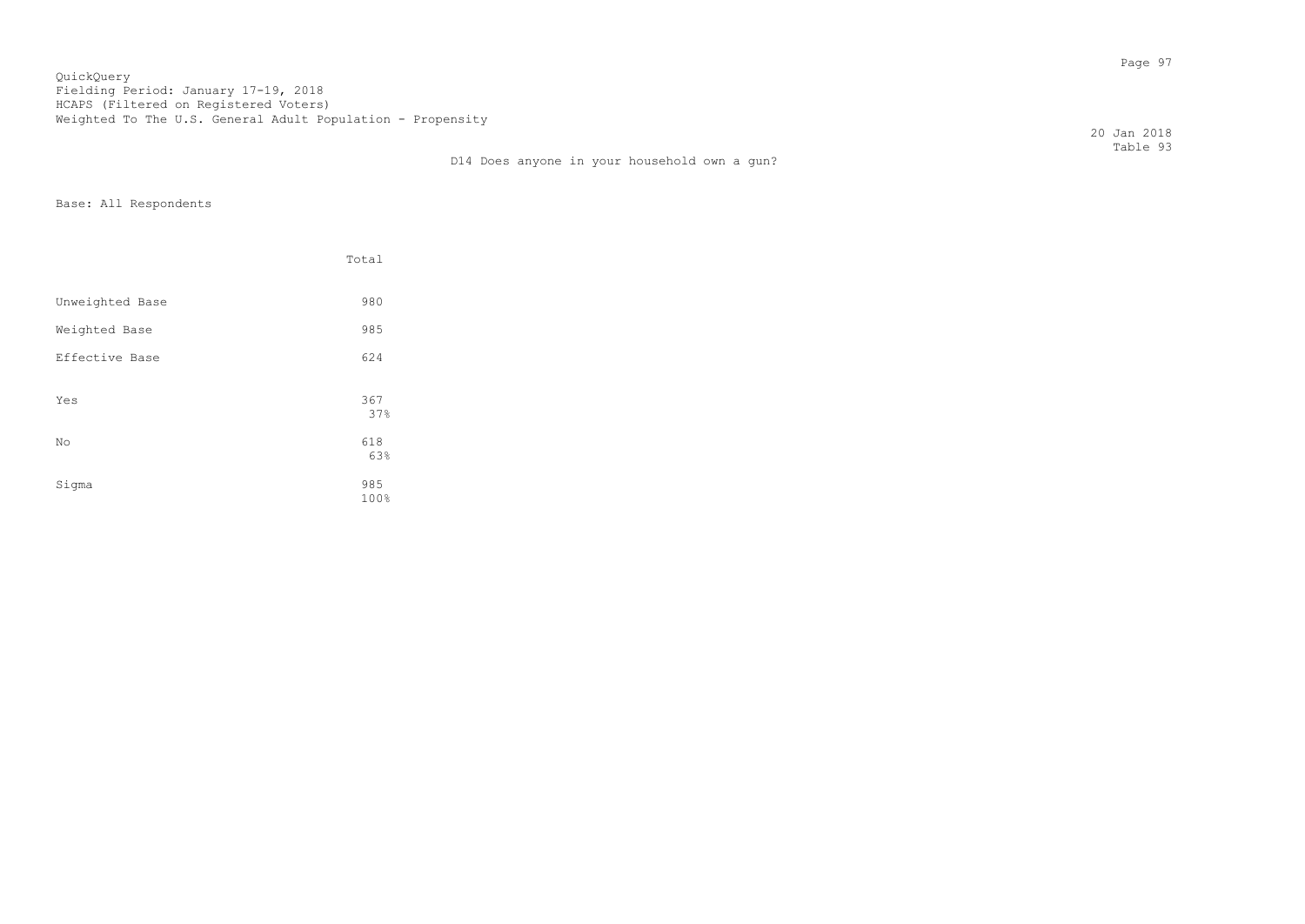20 Jan 2018 Table 94

# Q2145 Which of the following best describes your current primary residence?

I/We live in...

|                                                        | Total                 |
|--------------------------------------------------------|-----------------------|
| Unweighted Base                                        | 980                   |
| Weighted Base                                          | 985                   |
| Effective Base                                         | 624                   |
| A house that I/we own                                  | 576<br>58%            |
| An apartment or condominium<br>that I/we own           | 47<br>5%              |
| Another type of home that I/<br>we own                 | 23<br>2.8             |
| A house that I/we rent or<br>lease                     | 173<br>18%            |
| An apartment or condominium<br>that I/we rent or lease | 134<br>14%            |
| Another type of home that I/<br>we rent or lease       | 15 <sub>1</sub><br>2% |
| None of these                                          | 17<br>2%              |
| Sigma                                                  | 985<br>100%           |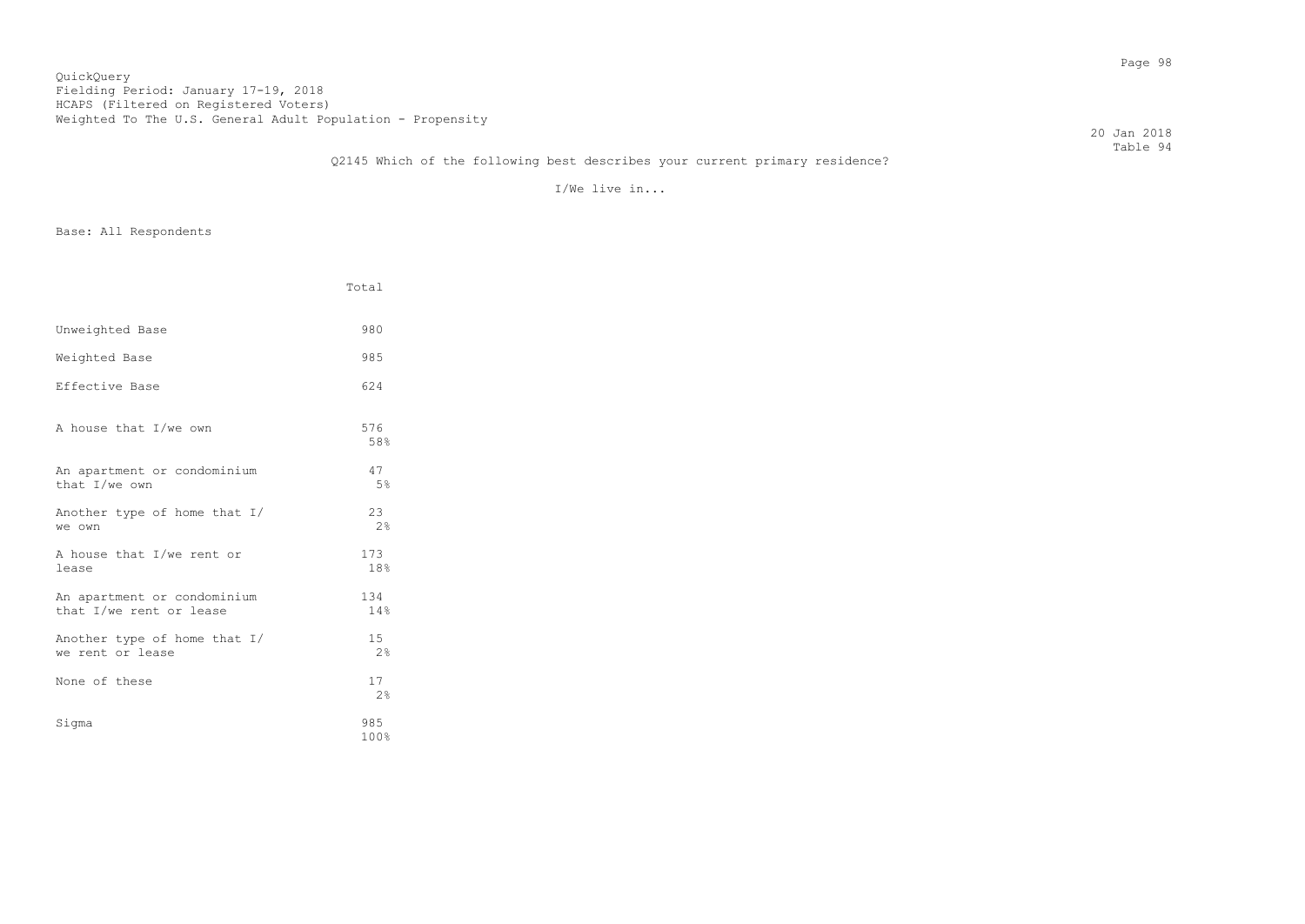20 Jan 2018 Table 95

# D16 Do you live in a suburban, urban, or rural area?

|                 | Total       |
|-----------------|-------------|
| Unweighted Base | 980         |
| Weighted Base   | 985         |
| Effective Base  | 624         |
| Urban           | 263<br>27%  |
| Suburban        | 501<br>51%  |
| Rural           | 221<br>22%  |
| Sigma           | 985<br>100% |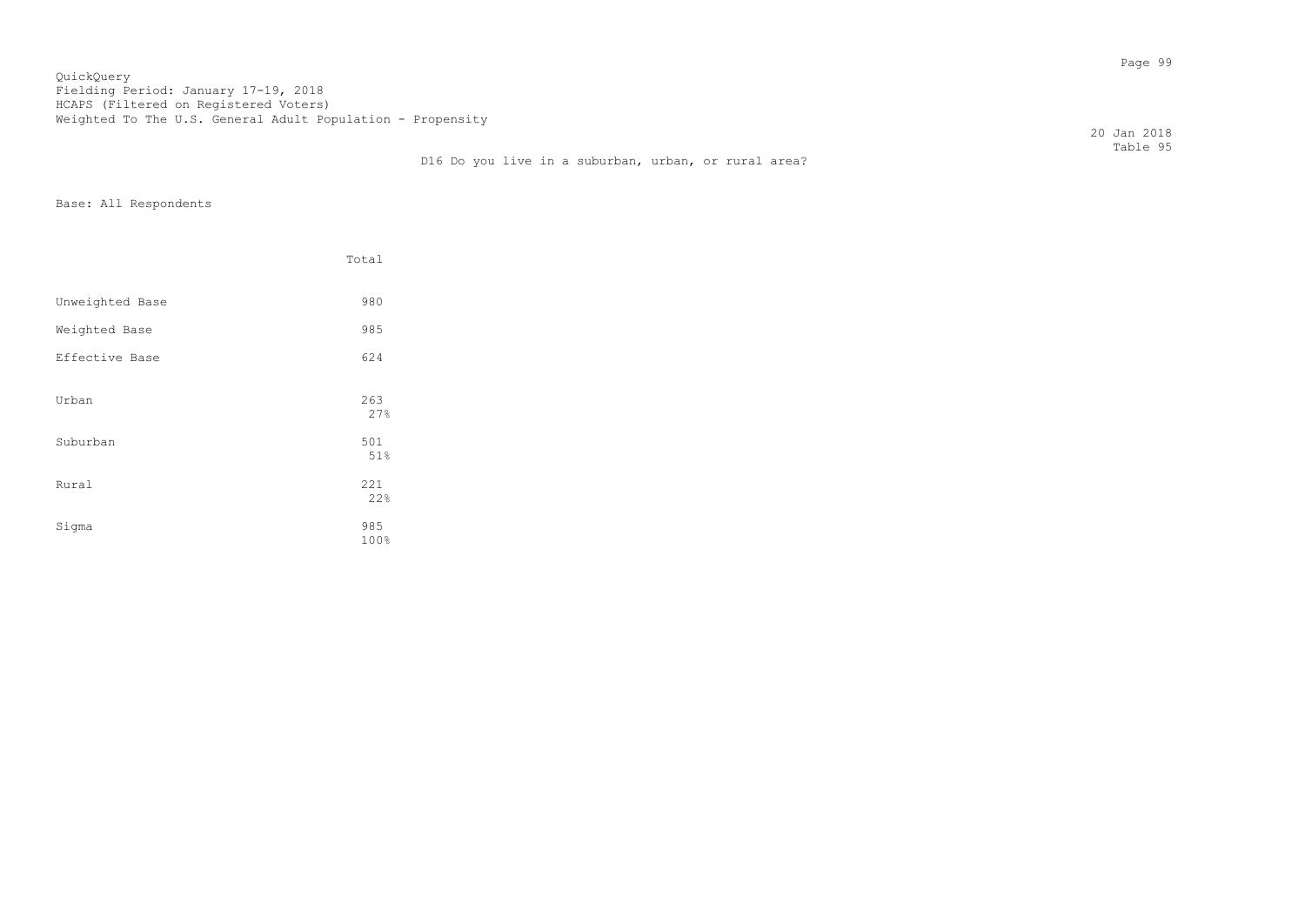D18 Are you a Citizen of the United States?

 20 Jan 2018 Table 96

|                 | Total        |  |
|-----------------|--------------|--|
| Unweighted Base | 980          |  |
| Weighted Base   | 985          |  |
| Effective Base  | 624          |  |
| Yes             | 980<br>100%  |  |
| No              | 5<br>$\star$ |  |
| Sigma           | 985<br>100%  |  |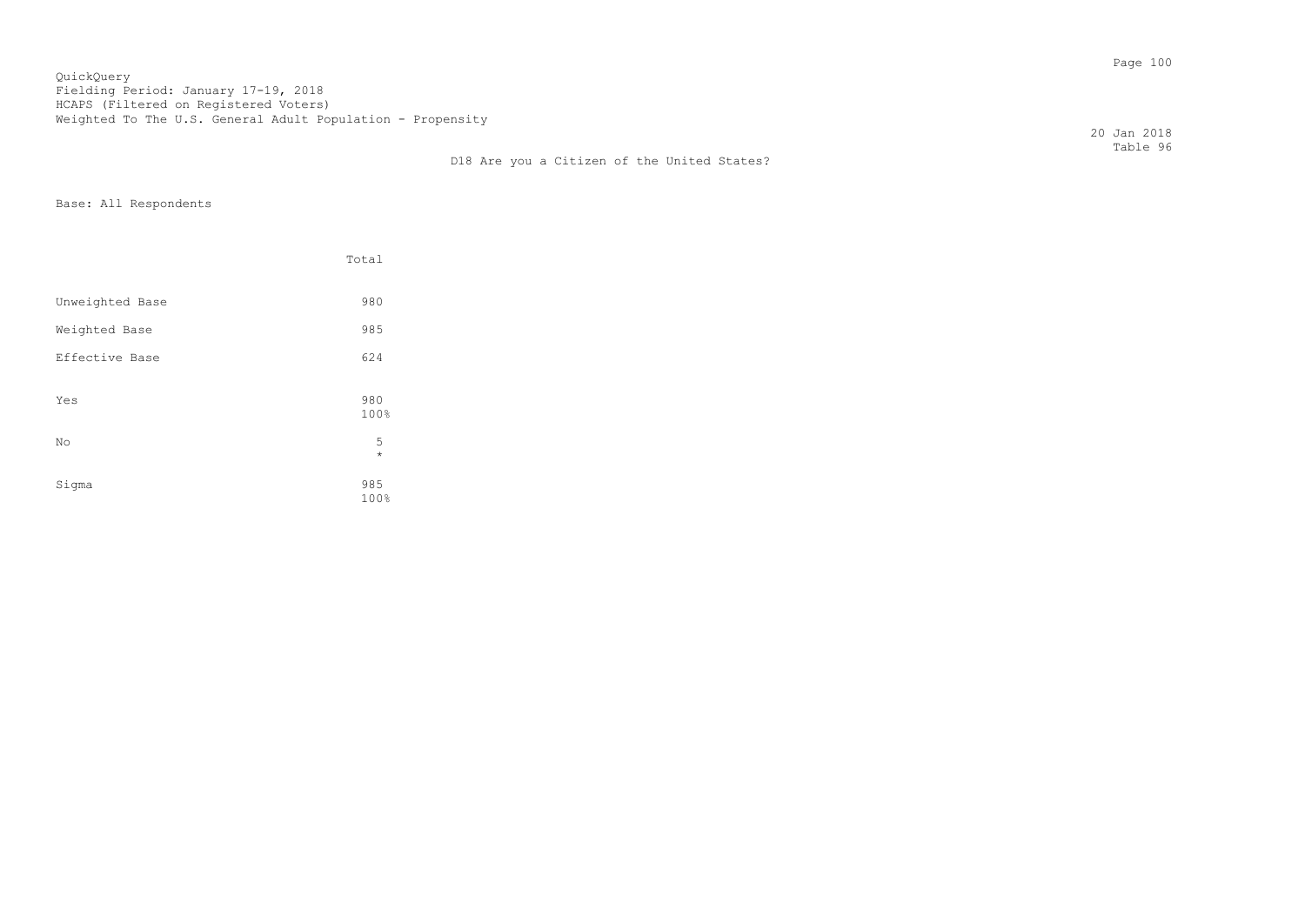20 Jan 2018 Table 97

|  |  |  |  |  | HO1 Do vou have health insurance?<br>. |
|--|--|--|--|--|----------------------------------------|
|--|--|--|--|--|----------------------------------------|

|                 | Total       |  |
|-----------------|-------------|--|
| Unweighted Base | 980         |  |
| Weighted Base   | 985         |  |
| Effective Base  | 624         |  |
| Yes             | 894<br>91%  |  |
| No              | 91<br>$9\%$ |  |
| Sigma           | 985<br>100% |  |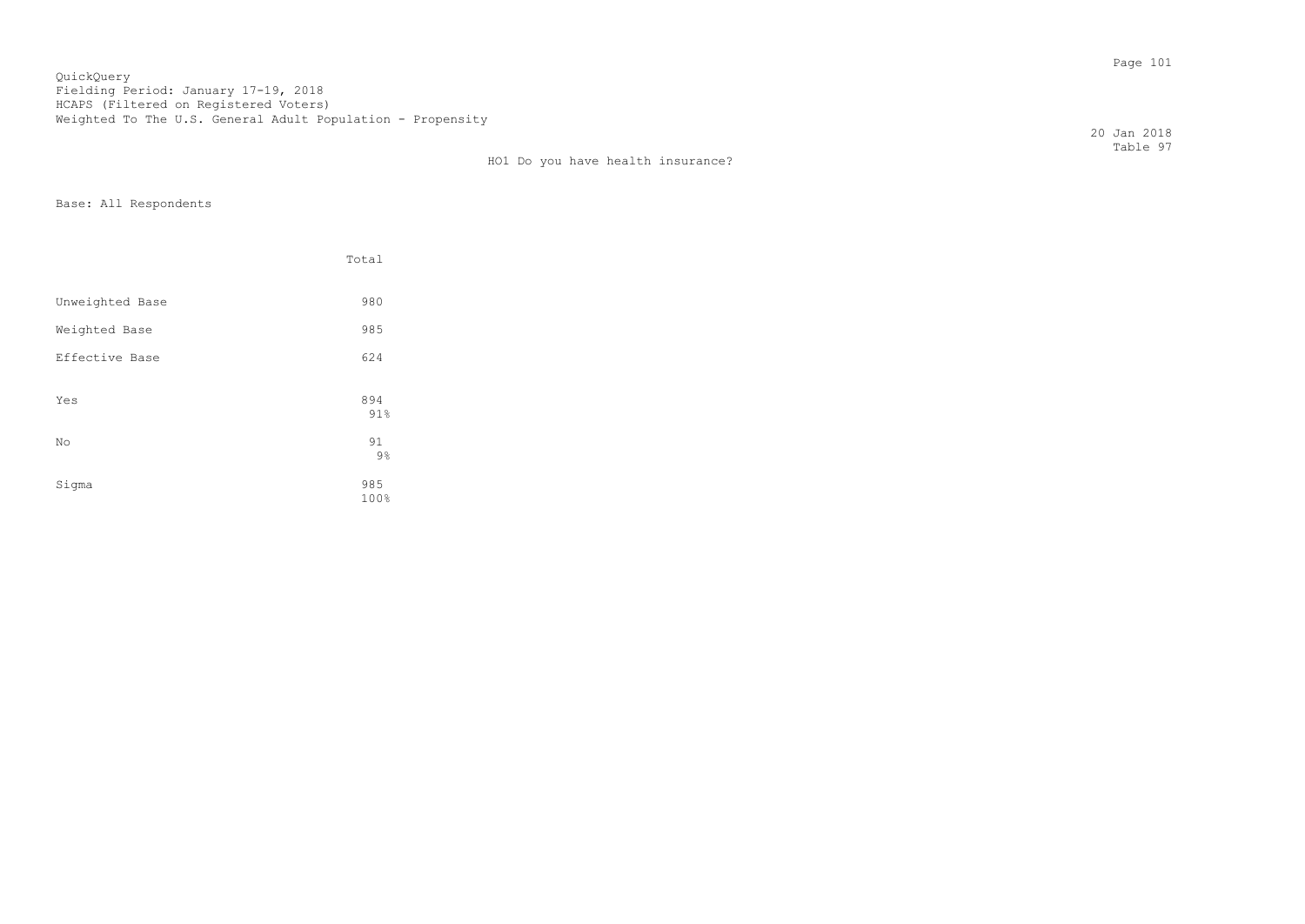QuickQuery Fielding Period: January 17-19, 2018 HCAPS (Filtered on Registered Voters) Weighted To The U.S. General Adult Population - Propensity

HO2 How did you acquire your health insurance?

 20 Jan 2018 Table 98

Base: Has Health Insurance

|                                                                                        | Total                 |  |
|----------------------------------------------------------------------------------------|-----------------------|--|
| Unweighted Base                                                                        | 900                   |  |
| Weighted Base                                                                          | 894                   |  |
| Effective Base                                                                         | 572                   |  |
| Through my work or my<br>spouse's work                                                 | 426<br>48%            |  |
| Through a union, quild, or<br>organization                                             | 27<br>3 <sup>°</sup>  |  |
| Through a government program<br>(e.g. Medicare, Medicaid,<br>Obamacare, state program) | 343<br>38%            |  |
| I purchased my own                                                                     | 97<br>11 <sup>8</sup> |  |
| Sigma                                                                                  | 894<br>100%           |  |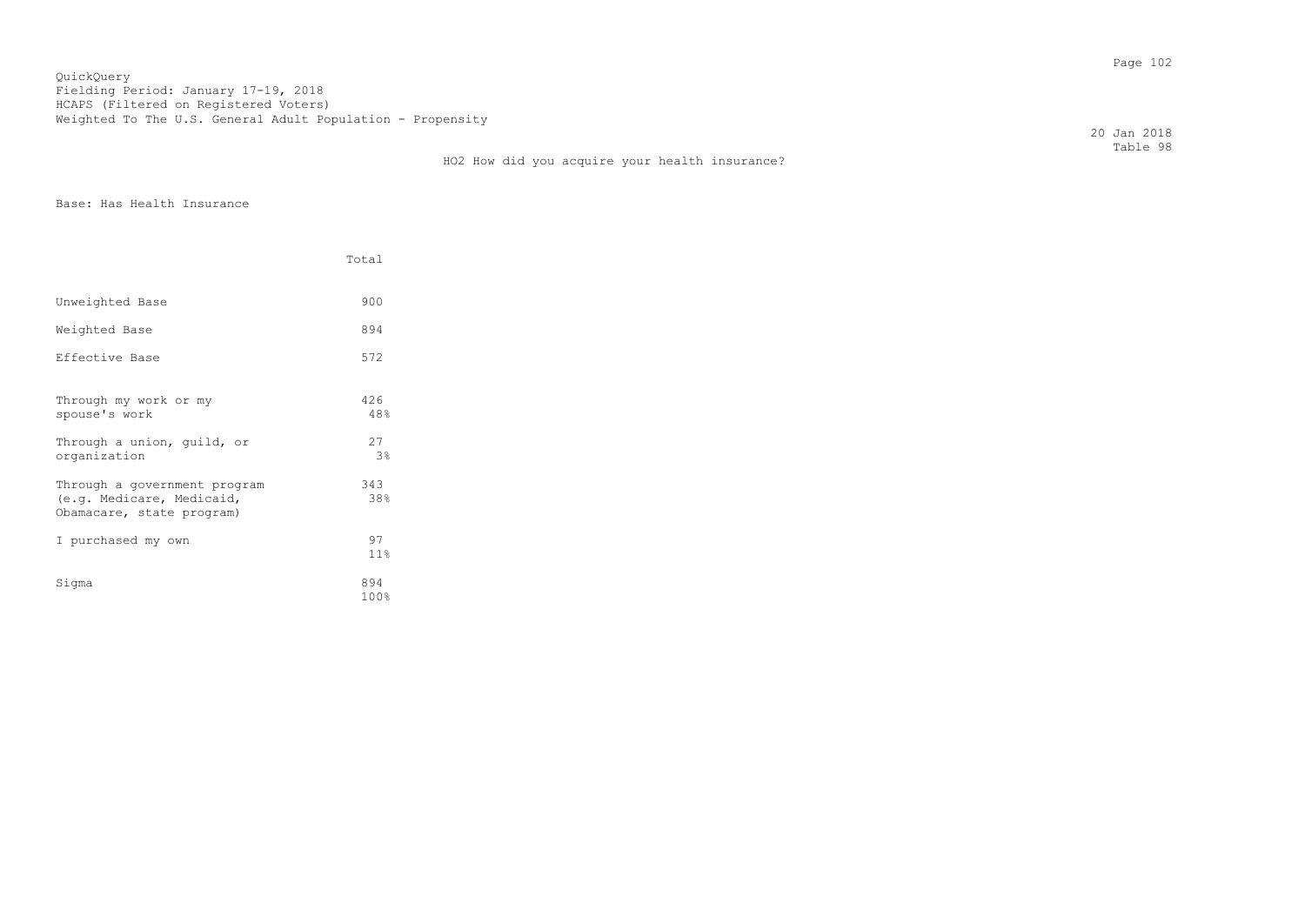QuickQuery Fielding Period: January 17-19, 2018 Hording Forrow: candary 17 19, 2010<br>HCAPS (Filtered on Registered Voters) Weighted To The U.S. General Adult Population - Propensity

 20 Jan 2018 Table 99

D19 Have any members of your household signed up for health insurance through Healthcare.gov and the Affordable Care Act?

|                                         | Total       |
|-----------------------------------------|-------------|
| Unweighted Base                         | 980         |
| Weighted Base                           | 985         |
| Effective Base                          | 624         |
| Yes, I have                             | 113<br>11%  |
| Another member of my<br>household has   | 72<br>7%    |
| Multiple people in my<br>household have | 20<br>2%    |
| No one in my household has              | 751<br>76%  |
| Decline to state                        | 29<br>3%    |
| Sigma                                   | 985<br>100% |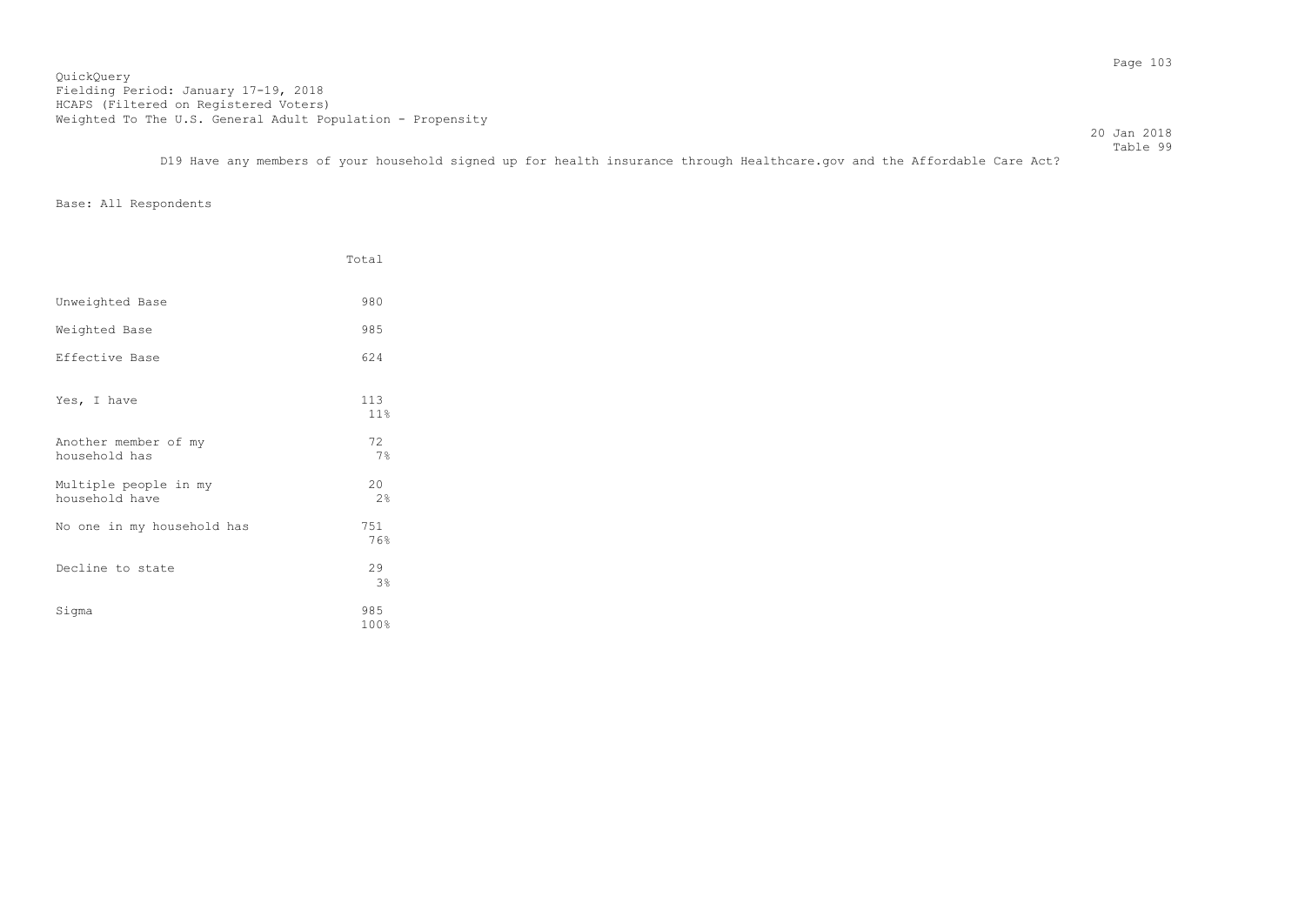Table 100 Q2157 Which of the following income categories best describes your total 2017 household income before taxes?

|                        | Total                |  |
|------------------------|----------------------|--|
| Unweighted Base        | 980                  |  |
| Weighted Base          | 985                  |  |
| Effective Base         | 624                  |  |
| Less than \$15,000     | 78<br>8 <sup>°</sup> |  |
| \$15,000 to \$24,999   | 74<br>8 <sup>°</sup> |  |
| \$25,000 to \$34,999   | 82<br>8 <sup>°</sup> |  |
| \$35,000 to \$49,999   | 112<br>$11\%$        |  |
| \$50,000 to \$74,999   | 165<br>17%           |  |
| \$75,000 to \$99,999   | 129<br>13%           |  |
| \$100,000 to \$124,999 | 119<br>12%           |  |
| \$125,000 to \$149,999 | 66<br>$7\%$          |  |
| \$150,000 to \$199,999 | 55<br>6%             |  |
| \$200,000 to \$249,999 | 26<br>3 <sup>°</sup> |  |
| \$250,000 or more      | 25<br>3%             |  |
| Decline to answer      | 54<br>6%             |  |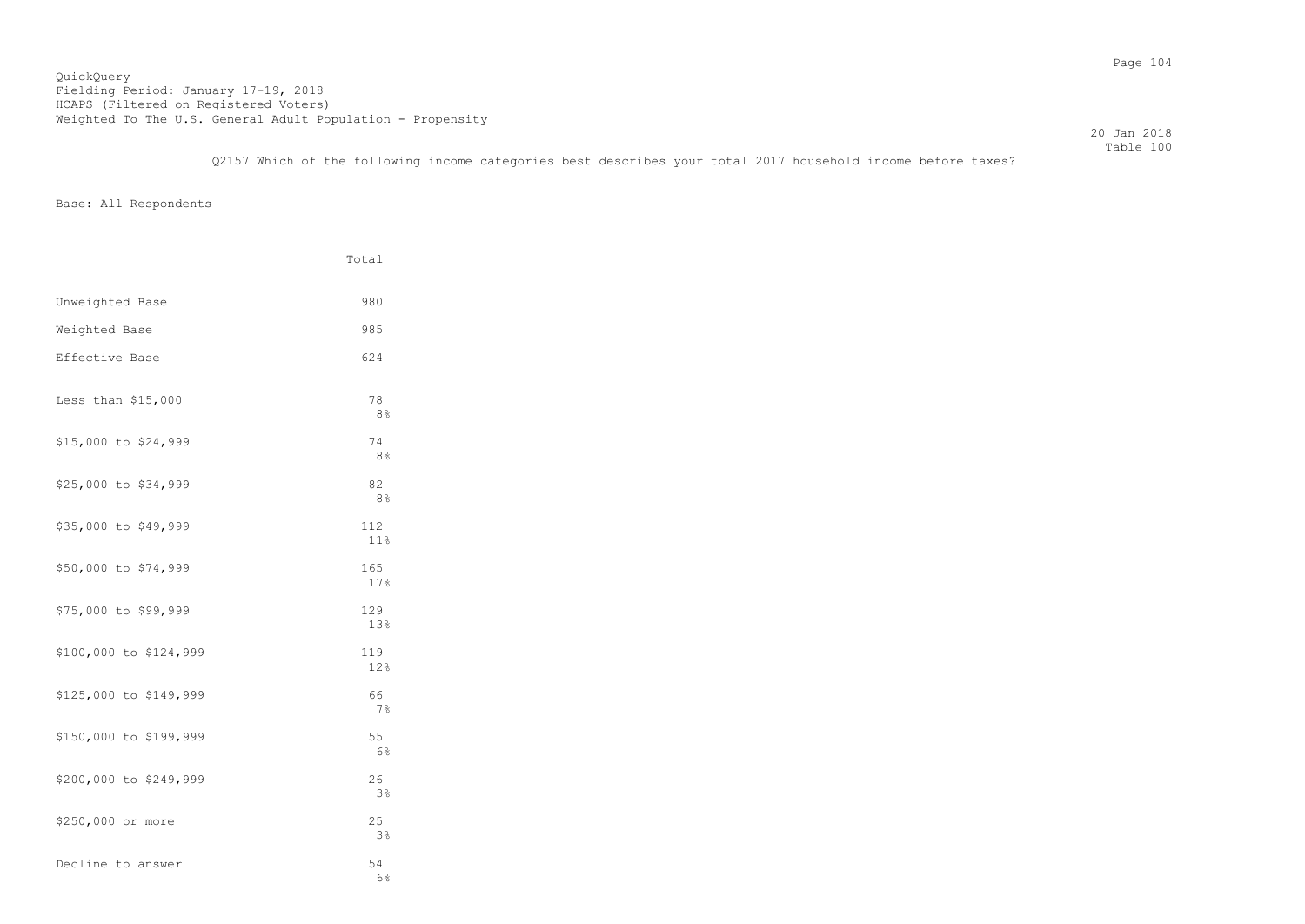Sigma

985<br>100%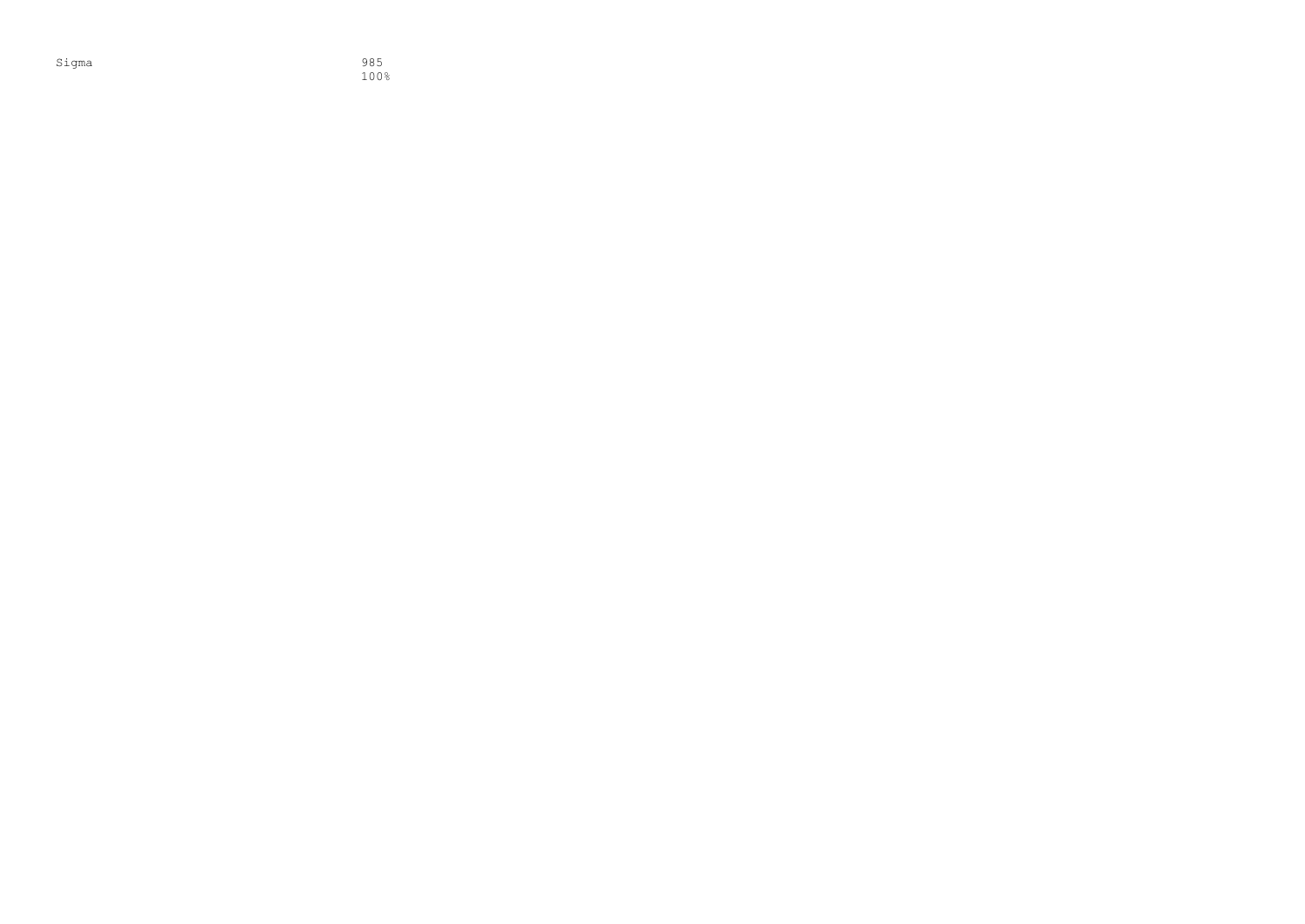## QuickQuery Fielding Period: January 17-19, 2018 HCAPS (Filtered on Registered Voters) Weighted To The U.S. General Adult Population - Propensity

 20 Jan 2018 Table 101

## CA1 Which carrier do you subscribe to for mobile calling and data services?

|                   | Total                |
|-------------------|----------------------|
| Unweighted Base   | 980                  |
| Weighted Base     | 985                  |
| Effective Base    | 624                  |
| Verizon           | 278<br>28%           |
| AT&T              | 192<br>20%           |
| T-Mobile          | 99<br>10%            |
| Sprint            | 87<br>$9\frac{6}{6}$ |
| MetroPCS          | 48<br>5%             |
| Straight Talk     | 44<br>4%             |
| TracFone          | 42<br>4%             |
| Cricket           | 33<br>3%             |
| Consumer Cellular | 32<br>3%             |
| Virgin Mobile     | 18<br>$2\frac{6}{6}$ |
| Boost Mobile      | 15<br>2%             |
| US Cellular       | 13<br>$1\%$          |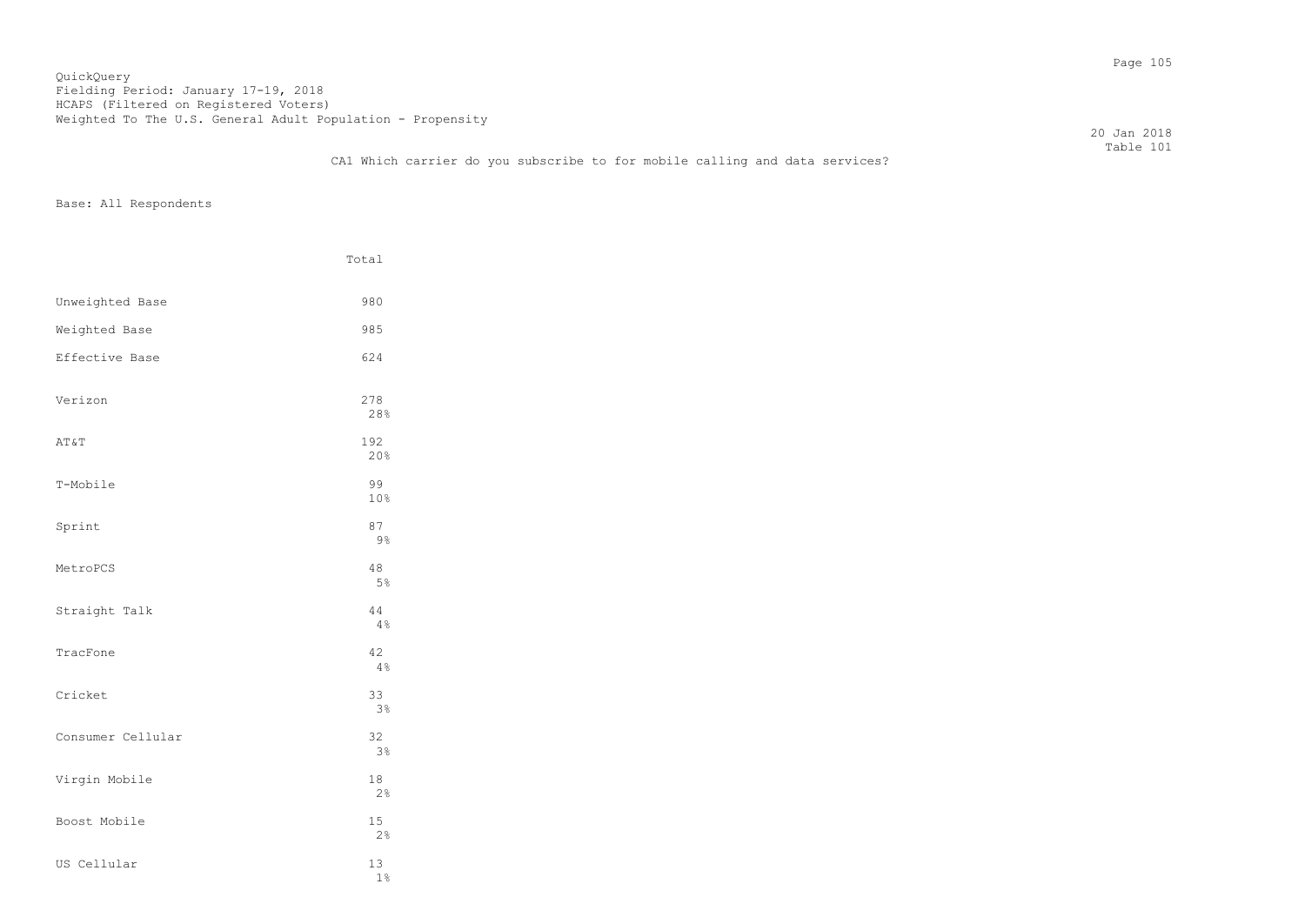| Walmart FamilyMobile | 8<br>1 <sub>8</sub> |
|----------------------|---------------------|
| Net10                |                     |
| Other                | 36<br>4%            |
| None of the above    | 40<br>4%            |
| Sigma                | 985<br>100%         |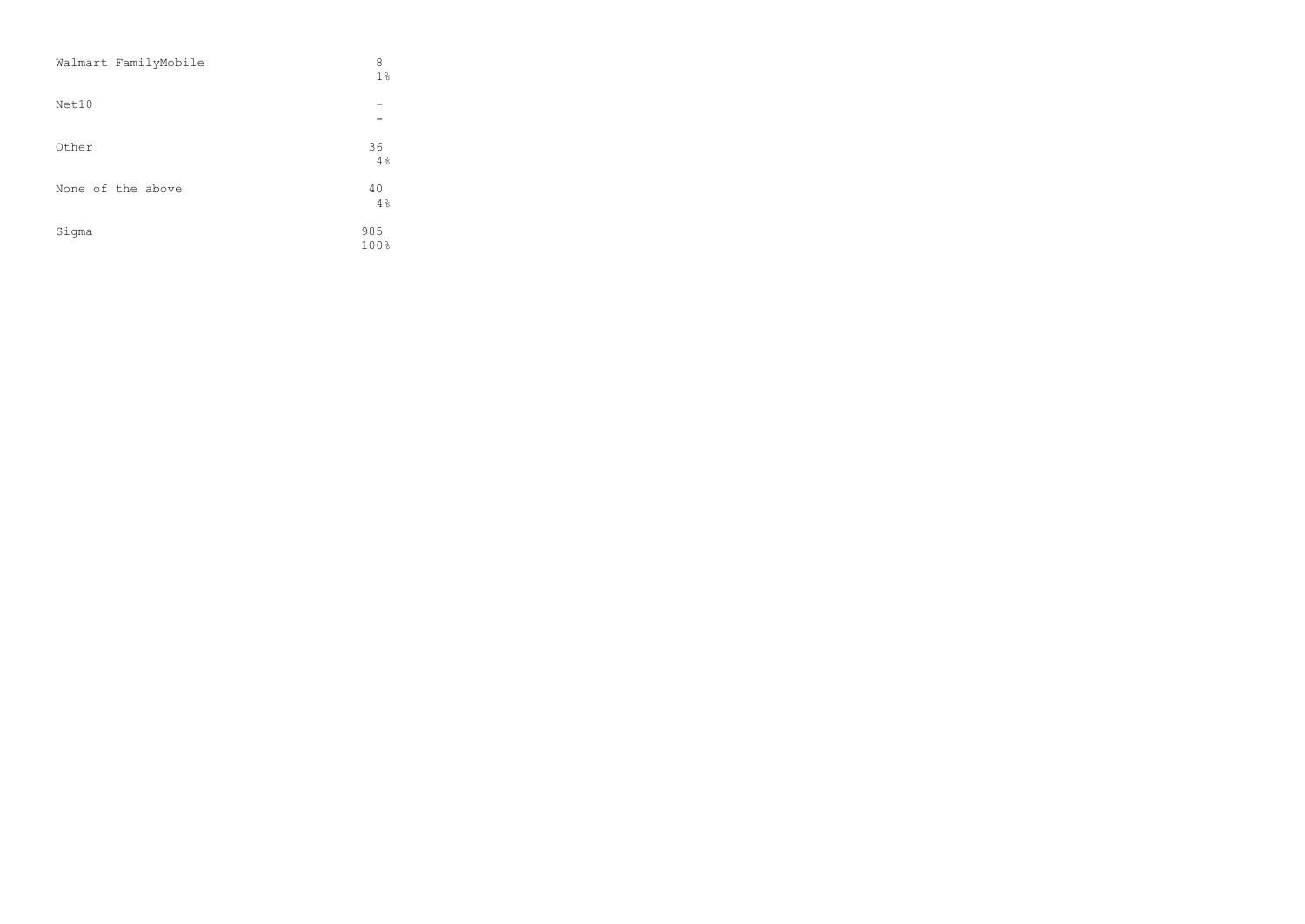QuickQuery Fielding Period: January 17-19, 2018 Hording Forrow: candary 17 19, 2010<br>HCAPS (Filtered on Registered Voters) Weighted To The U.S. General Adult Population - Propensity

 20 Jan 2018 Table 102

|                          | Total                |
|--------------------------|----------------------|
| Unweighted Base          | 980                  |
| Weighted Base            | 985                  |
| Effective Base           | 624                  |
| Comcast                  | 235<br>24%           |
| AT&T                     | 163<br>16%           |
| Time Warner Cable        | 128<br>13%           |
| Verizon                  | 97<br>10%            |
| CenturyLink              | 52<br>$5\%$          |
| Charter                  | 51<br>5%             |
| Cox Cable Communications | 34<br>3 <sup>°</sup> |
| Frontier                 | 27<br>3%             |
| Cablevision              | 21<br>2 <sup>°</sup> |
| Bright House             | 18<br>2 <sup>°</sup> |
| Suddenlink               | 10<br>$1\%$          |
| Windstream               | 10<br>$1\%$          |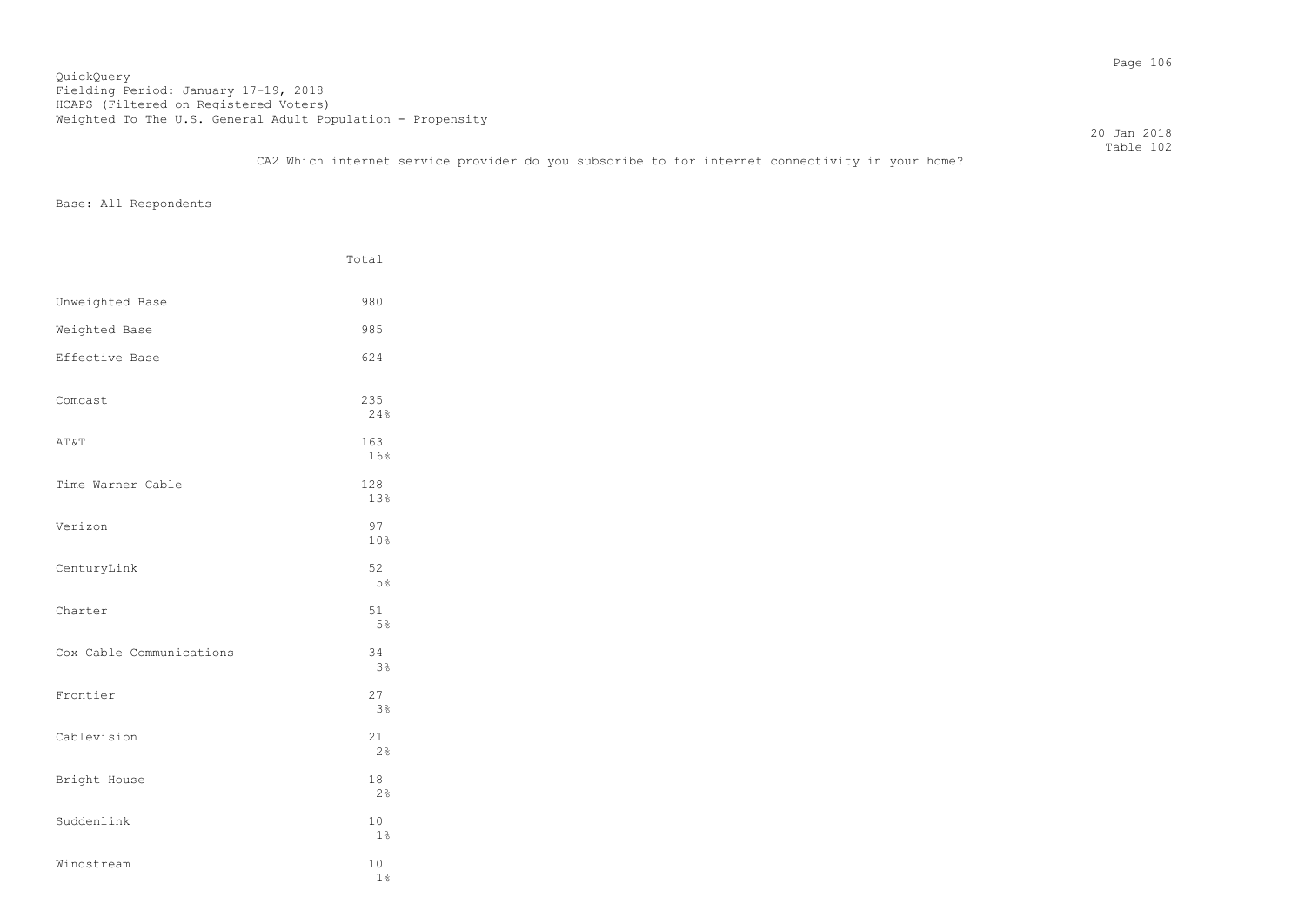| Mediacom          | 6<br>$1\%$          |
|-------------------|---------------------|
| Cincinnati Bell   | 6<br>1 <sup>°</sup> |
| Other             | 88<br>$9\%$         |
| None of the above | 40<br>4%            |
| Sigma             | 985<br>100%         |